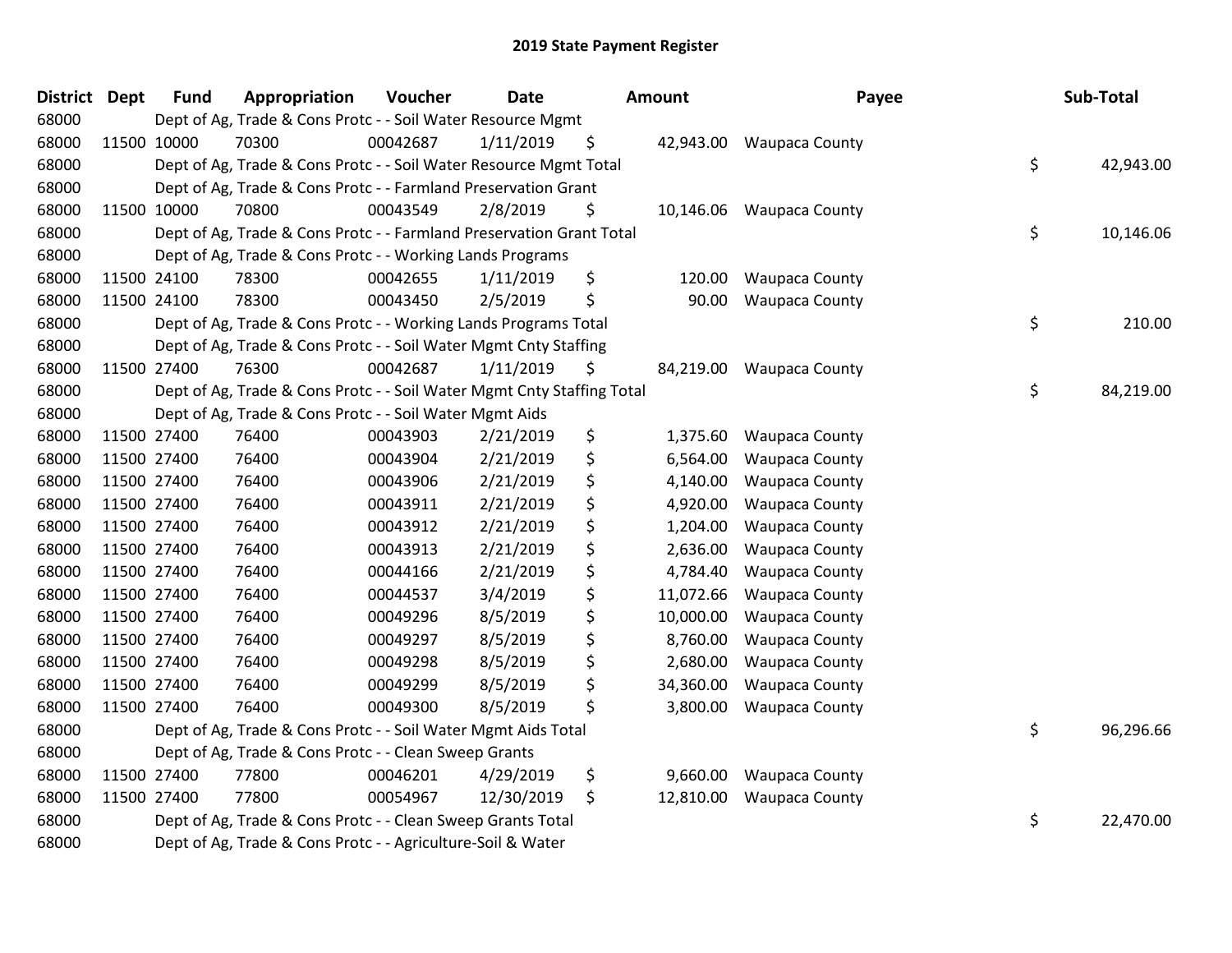| <b>District</b> | <b>Dept</b> | <b>Fund</b> | Appropriation                                                     | Voucher  | <b>Date</b> | <b>Amount</b>   | Payee                    | Sub-Total       |
|-----------------|-------------|-------------|-------------------------------------------------------------------|----------|-------------|-----------------|--------------------------|-----------------|
| 68000           |             | 11500 36300 | <b>WE100</b>                                                      | 00043905 | 2/21/2019   | \$<br>4,905.54  | <b>Waupaca County</b>    |                 |
| 68000           |             | 11500 36300 | <b>WE100</b>                                                      | 00043907 | 2/21/2019   | \$<br>16,074.64 | <b>Waupaca County</b>    |                 |
| 68000           |             | 11500 36300 | <b>WE100</b>                                                      | 00043908 | 2/21/2019   | \$<br>2,023.05  | <b>Waupaca County</b>    |                 |
| 68000           | 11500 36300 |             | <b>WE100</b>                                                      | 00043909 | 2/21/2019   | \$<br>13,710.67 | <b>Waupaca County</b>    |                 |
| 68000           | 11500 36300 |             | <b>WE100</b>                                                      | 00043910 | 2/21/2019   | \$<br>2,800.00  | <b>Waupaca County</b>    |                 |
| 68000           |             | 11500 36300 | <b>WE100</b>                                                      | 00043914 | 2/21/2019   | \$<br>4,422.91  | <b>Waupaca County</b>    |                 |
| 68000           |             | 11500 36300 | <b>WE100</b>                                                      | 00043915 | 2/21/2019   | \$<br>6,650.00  | <b>Waupaca County</b>    |                 |
| 68000           |             | 11500 36300 | <b>WE100</b>                                                      | 00043916 | 2/21/2019   | \$<br>1,055.60  | <b>Waupaca County</b>    |                 |
| 68000           | 11500 36300 |             | <b>WE100</b>                                                      | 00044167 | 2/21/2019   | \$<br>12,993.46 | <b>Waupaca County</b>    |                 |
| 68000           |             |             | Dept of Ag, Trade & Cons Protc - - Agriculture-Soil & Water Total |          |             |                 |                          | \$<br>64,635.87 |
| 68000           |             |             | Dept of Natural Resources - - GPO-State Funds                     |          |             |                 |                          |                 |
| 68000           |             | 37000 10000 | 40100                                                             | 00338583 | 8/1/2019    | \$<br>300.50    | <b>Waupaca County</b>    |                 |
| 68000           |             |             | Dept of Natural Resources - - GPO-State Funds Total               |          |             |                 |                          | \$<br>300.50    |
| 68000           |             |             | Dept of Natural Resources - - GPO - Federal Funds                 |          |             |                 |                          |                 |
| 68000           |             | 37000 10000 | 94100                                                             | 00364468 | 10/30/2019  | \$              | 18,001.99 Waupaca County |                 |
| 68000           |             |             | Dept of Natural Resources - - GPO - Federal Funds Total           |          |             |                 |                          | \$<br>18,001.99 |
| 68000           |             |             | Dept of Natural Resources - - Gen Program Ops-State Funds         |          |             |                 |                          |                 |
| 68000           |             | 37000 21200 | 16100                                                             | 00319305 | 5/20/2019   | \$<br>345.00    | <b>Waupaca County</b>    |                 |
| 68000           |             | 37000 21200 | 16100                                                             | 00343038 | 7/31/2019   | \$<br>29.25     | <b>Waupaca County</b>    |                 |
| 68000           |             | 37000 21200 | 16100                                                             | 00360330 | 9/27/2019   | \$<br>109.23    | <b>Waupaca County</b>    |                 |
| 68000           |             |             | Dept of Natural Resources - - Gen Program Ops-State Funds Total   |          |             |                 |                          | \$<br>483.48    |
| 68000           |             |             | Dept of Natural Resources - - General Program Operations --       |          |             |                 |                          |                 |
| 68000           |             | 37000 21200 | 25400                                                             | 00308902 | 4/2/2019    | \$<br>1,500.00  | <b>Waupaca County</b>    |                 |
| 68000           |             | 37000 21200 | 25400                                                             | 00312987 | 5/9/2019    | \$<br>7,500.00  | <b>Waupaca County</b>    |                 |
| 68000           |             | 37000 21200 | 25400                                                             | 00326251 | 6/7/2019    | \$<br>1,290.85  | <b>Waupaca County</b>    |                 |
| 68000           |             | 37000 21200 | 25400                                                             | 00351094 | 8/22/2019   | \$<br>1,320.00  | <b>Waupaca County</b>    |                 |
| 68000           |             | 37000 21200 | 25400                                                             | 00356539 | 9/11/2019   | \$<br>120.00    | <b>Waupaca County</b>    |                 |
| 68000           |             | 37000 21200 | 25400                                                             | 00360330 | 9/27/2019   | \$<br>133.00    | <b>Waupaca County</b>    |                 |
| 68000           |             |             | Dept of Natural Resources - - General Program Operations -- Total |          |             |                 |                          | \$<br>11,863.85 |
| 68000           |             |             | Dept of Natural Resources - - GPO -Federal Funds                  |          |             |                 |                          |                 |
| 68000           |             | 37000 21200 | 38100                                                             | 00307409 | 3/27/2019   | \$<br>16,970.46 | <b>Waupaca County</b>    |                 |
| 68000           |             |             | Dept of Natural Resources - - GPO -Federal Funds Total            |          |             |                 |                          | \$<br>16,970.46 |
| 68000           |             |             | Dept of Natural Resources - - Venison Processing                  |          |             |                 |                          |                 |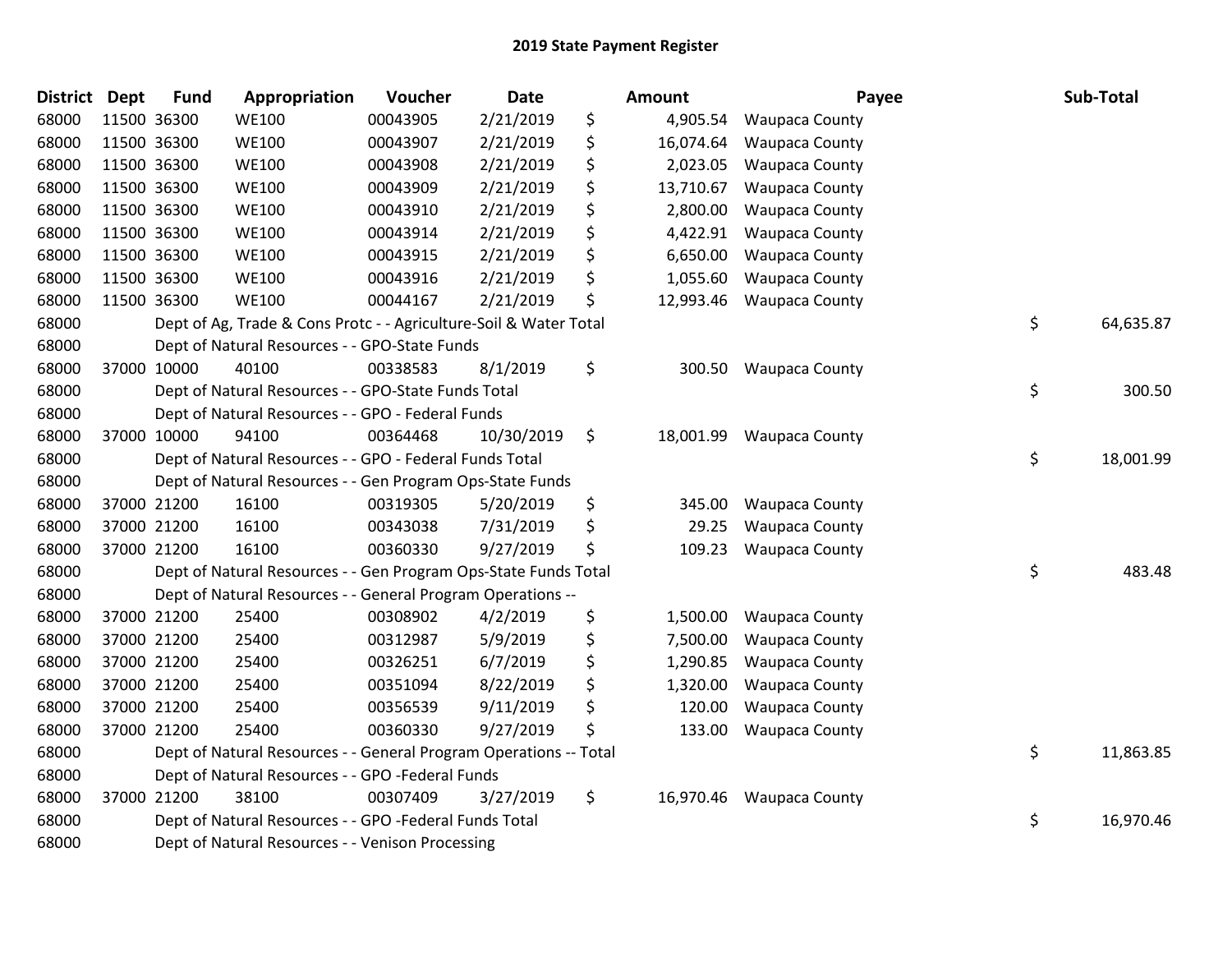| <b>District</b> | <b>Dept</b> | <b>Fund</b> | Appropriation                                                      | Voucher  | <b>Date</b> | Amount          | Payee                    | Sub-Total        |
|-----------------|-------------|-------------|--------------------------------------------------------------------|----------|-------------|-----------------|--------------------------|------------------|
| 68000           |             | 37000 21200 | 54900                                                              | 00307622 | 3/28/2019   | \$              | 1,820.00 Waupaca County  |                  |
| 68000           |             |             | Dept of Natural Resources - - Venison Processing Total             |          |             |                 |                          | \$<br>1,820.00   |
| 68000           |             |             | Dept of Natural Resources - - Enf A - Boating Enforcement          |          |             |                 |                          |                  |
| 68000           |             | 37000 21200 | 55000                                                              | 00307409 | 3/27/2019   | \$              | 31,957.97 Waupaca County |                  |
| 68000           |             |             | Dept of Natural Resources - - Enf A - Boating Enforcement Total    |          |             |                 |                          | \$<br>31,957.97  |
| 68000           |             |             | Dept of Natural Resources - - Enf A - Atv & Utv Enforcement        |          |             |                 |                          |                  |
| 68000           |             | 37000 21200 | 55100                                                              | 00359202 | 9/18/2019   | \$<br>5,393.24  | Waupaca County           |                  |
| 68000           |             |             | Dept of Natural Resources - - Enf A - Atv & Utv Enforcement Total  |          |             |                 |                          | \$<br>5,393.24   |
| 68000           |             |             | Dept of Natural Resources - - Enf A - Snow Enforcement             |          |             |                 |                          |                  |
| 68000           |             | 37000 21200 | 55200                                                              | 00359473 | 9/20/2019   | \$              | 6,123.62 Waupaca County  |                  |
| 68000           |             |             | Dept of Natural Resources - - Enf A - Snow Enforcement Total       |          |             |                 |                          | \$<br>6,123.62   |
| 68000           |             |             | Dept of Natural Resources - - Wildlife Damage Claims & Abat        |          |             |                 |                          |                  |
| 68000           |             | 37000 21200 | 55300                                                              | 00307622 | 3/28/2019   | \$              | 8,362.82 Waupaca County  |                  |
| 68000           |             |             | Dept of Natural Resources - - Wildlife Damage Claims & Abat Total  |          |             |                 |                          | \$<br>8,362.82   |
| 68000           |             |             | Dept of Natural Resources - - Resaids - County Cons Aids           |          |             |                 |                          |                  |
| 68000           |             | 37000 21200 | 56300                                                              | 00299931 | 2/27/2019   | \$              | 3,338.60 Waupaca County  |                  |
| 68000           |             |             | Dept of Natural Resources - - Resaids - County Cons Aids Total     |          |             |                 |                          | \$<br>3,338.60   |
| 68000           |             |             | Dept of Natural Resources - - Resaids - Forest Croplnd & Mfl       |          |             |                 |                          |                  |
| 68000           |             | 37000 21200 | 56600                                                              | 00359810 | 9/23/2019   | \$              | 33,851.03 Waupaca County |                  |
| 68000           |             |             | Dept of Natural Resources - - Resaids - Forest Croplnd & Mfl Total |          |             |                 |                          | \$<br>33,851.03  |
| 68000           |             |             | Dept of Natural Resources - - Ra- Snowmobile Trail Areas           |          |             |                 |                          |                  |
| 68000           |             | 37000 21200 | 57500                                                              | 00346882 | 8/6/2019    | \$<br>56,010.00 | <b>Waupaca County</b>    |                  |
| 68000           |             | 37000 21200 | 57500                                                              | 00360355 | 10/7/2019   | \$<br>39,080.87 | <b>Waupaca County</b>    |                  |
| 68000           |             | 37000 21200 | 57500                                                              | 00362536 | 10/3/2019   | \$<br>55,890.00 | <b>Waupaca County</b>    |                  |
| 68000           |             |             | Dept of Natural Resources - - Ra- Snowmobile Trail Areas Total     |          |             |                 |                          | \$<br>150,980.87 |
| 68000           |             |             | Dept of Natural Resources - - Ra- Atv Prj Aids, Gas Tax Pymt       |          |             |                 |                          |                  |
| 68000           |             | 37000 21200 | 57600                                                              | 00345487 | 8/1/2019    | \$<br>5,370.00  | <b>Waupaca County</b>    |                  |
| 68000           |             | 37000 21200 | 57600                                                              | 00362574 | 10/4/2019   | \$<br>5,370.00  | <b>Waupaca County</b>    |                  |
| 68000           |             |             | Dept of Natural Resources - - Ra- Atv Prj Aids, Gas Tax Pymt Total |          |             |                 |                          | \$<br>10,740.00  |
| 68000           |             |             | Dept of Natural Resources - - Resaids - Pymt In Lieu Tax Fed       |          |             |                 |                          |                  |
| 68000           |             | 37000 21200 | 58400                                                              | 00364682 | 10/15/2019  | \$              | 133.00 Waupaca County    |                  |
| 68000           |             |             | Dept of Natural Resources - - Resaids - Pymt In Lieu Tax Fed Total |          |             |                 |                          | \$<br>133.00     |
| 68000           |             |             | Dept of Natural Resources - - Ea - Lake Protection                 |          |             |                 |                          |                  |

| unt                  | Payee                                                       | Sub-Total        |
|----------------------|-------------------------------------------------------------|------------------|
|                      | 1,820.00 Waupaca County                                     | \$<br>1,820.00   |
|                      | 1,957.97 Waupaca County                                     | \$<br>31,957.97  |
|                      | 5,393.24 Waupaca County                                     | \$<br>5,393.24   |
| 6,123.62             | Waupaca County                                              | \$<br>6,123.62   |
|                      | 8,362.82 Waupaca County                                     | \$<br>8,362.82   |
|                      | 3,338.60 Waupaca County                                     | \$<br>3,338.60   |
| 3,851.03             | Waupaca County                                              | \$<br>33,851.03  |
| 9,080.87<br>5,890.00 | 6,010.00 Waupaca County<br>Waupaca County<br>Waupaca County | \$<br>150,980.87 |
| 5,370.00<br>5,370.00 | Waupaca County<br><b>Waupaca County</b>                     | \$<br>10,740.00  |
| 133.00               | <b>Waupaca County</b>                                       | \$<br>133.00     |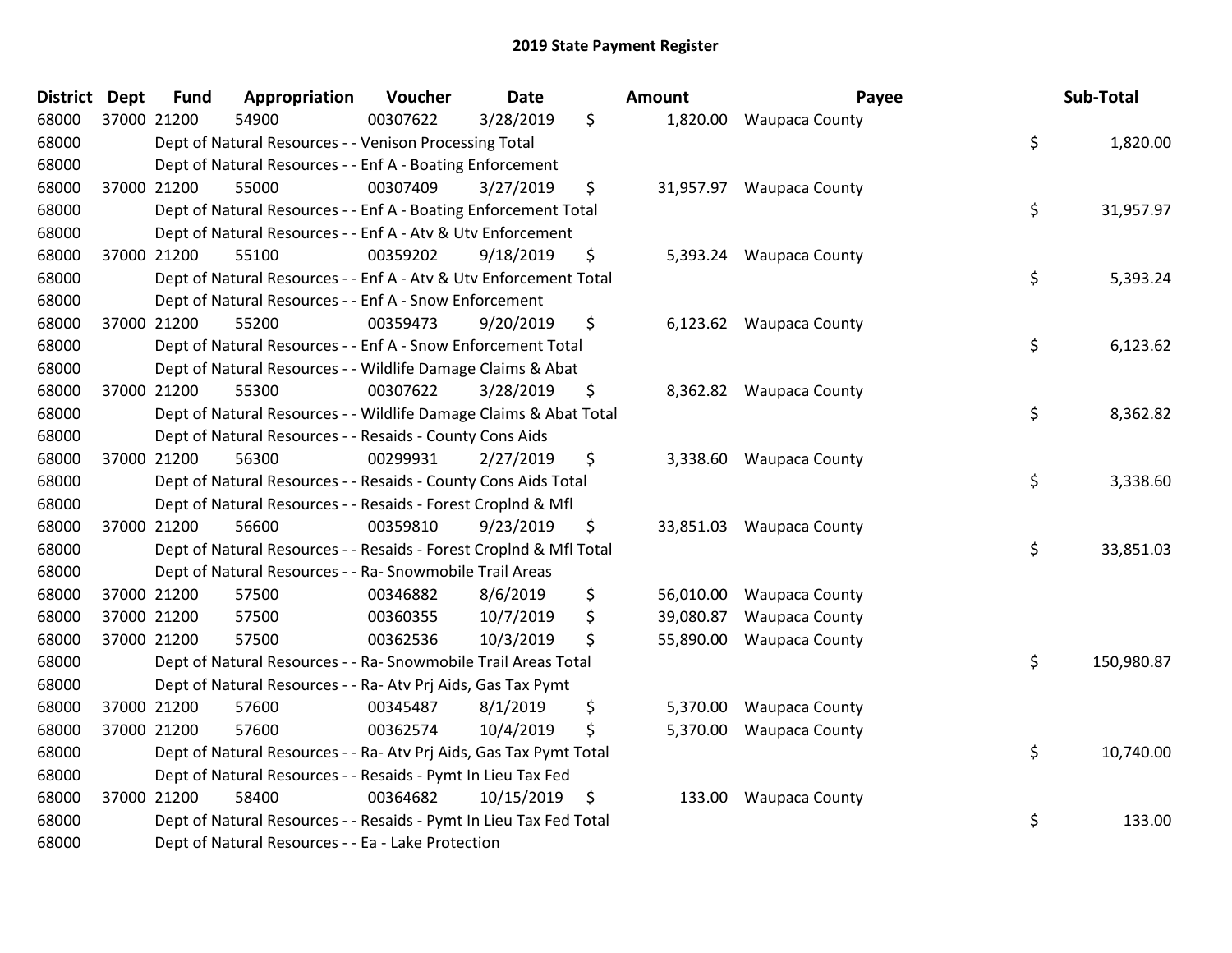| <b>District</b> | <b>Dept</b> | <b>Fund</b> | Appropriation                                                      | Voucher  | <b>Date</b> | Amount           | Payee                     | Sub-Total        |
|-----------------|-------------|-------------|--------------------------------------------------------------------|----------|-------------|------------------|---------------------------|------------------|
| 68000           | 37000 21200 |             | 66300                                                              | 00291656 | 1/16/2019   | \$<br>1,595.39   | <b>Waupaca County</b>     |                  |
| 68000           |             |             | Dept of Natural Resources - - Ea - Lake Protection Total           |          |             |                  |                           | \$<br>1,595.39   |
| 68000           |             |             | Dept of Natural Resources - - Ea - Invasive Aqu & Lake Mon         |          |             |                  |                           |                  |
| 68000           | 37000 21200 |             | 67800                                                              | 00346059 | 8/2/2019    | \$<br>3,897.59   | <b>Waupaca County</b>     |                  |
| 68000           |             |             | Dept of Natural Resources - - Ea - Invasive Aqu & Lake Mon Total   |          |             |                  |                           | \$<br>3,897.59   |
| 68000           |             |             | Dept of Natural Resources - - GPO-Environmental Fund               |          |             |                  |                           |                  |
| 68000           | 37000 27400 |             | 46100                                                              | 00296743 | 2/14/2019   | \$<br>30.00      | <b>Waupaca County</b>     |                  |
| 68000           |             |             | Dept of Natural Resources - - GPO-Environmental Fund Total         |          |             |                  |                           | \$<br>30.00      |
| 68000           |             |             | Dept of Natural Resources - - Fin Asst For Responsible Units       |          |             |                  |                           |                  |
| 68000           | 37000 27400 |             | 67000                                                              | 00322648 | 5/22/2019   | \$               | 162,167.43 Waupaca County |                  |
| 68000           |             |             | Dept of Natural Resources - - Fin Asst For Responsible Units Total |          |             |                  |                           | \$<br>162,167.43 |
| 68000           |             |             | Dept of Natural Resources - - Recycling Consolidation Grants       |          |             |                  |                           |                  |
| 68000           |             | 37000 27400 | 67300                                                              | 00322648 | 5/22/2019   | \$               | 10,516.76 Waupaca County  |                  |
| 68000           |             |             | Dept of Natural Resources - - Recycling Consolidation Grants Total |          |             |                  |                           | \$<br>10,516.76  |
| 68000           |             |             | Dept of Natural Resources - - Dnr-Nonpoint Source                  |          |             |                  |                           |                  |
| 68000           | 37000 36300 |             | TF100                                                              | 00310227 | 4/10/2019   | \$<br>150,000.00 | <b>Waupaca County</b>     |                  |
| 68000           | 37000 36300 |             | TF100                                                              | 00310233 | 4/9/2019    | \$<br>150,000.00 | <b>Waupaca County</b>     |                  |
| 68000           | 37000 36300 |             | TF100                                                              | 00329826 | 6/13/2019   | \$<br>103,338.00 | <b>Waupaca County</b>     |                  |
| 68000           |             |             | Dept of Natural Resources - - Dnr-Nonpoint Source Total            |          |             |                  |                           | \$<br>403,338.00 |
| 68000           |             |             | Dept of Natural Resources - - GPO - Sd Water Loan Prog, Fed        |          |             |                  |                           |                  |
| 68000           | 37000 57300 |             | 48200                                                              | 00298755 | 2/15/2019   | \$<br>9,582.00   | <b>Waupaca County</b>     |                  |
| 68000           | 37000 57300 |             | 48200                                                              | 00310989 | 4/30/2019   | \$<br>7,483.00   | <b>Waupaca County</b>     |                  |
| 68000           | 37000 57300 |             | 48200                                                              | 00330546 | 7/5/2019    | \$<br>7,483.00   | <b>Waupaca County</b>     |                  |
| 68000           | 37000 57300 |             | 48200                                                              | 00373498 | 11/27/2019  | \$<br>7,482.75   | <b>Waupaca County</b>     |                  |
| 68000           |             |             | Dept of Natural Resources - - GPO - Sd Water Loan Prog, Fed Total  |          |             |                  |                           | \$<br>32,030.75  |
| 68000           |             |             | WI Dept of Transportation - - Eldly&Disa Co/Aid Sf                 |          |             |                  |                           |                  |
| 68000           | 39500 21100 |             | 16800                                                              | 00340263 | 1/9/2019    | \$<br>144,906.00 | <b>Waupaca County</b>     |                  |
| 68000           |             |             | WI Dept of Transportation - - Eldly&Disa Co/Aid Sf Total           |          |             |                  |                           | \$<br>144,906.00 |
| 68000           |             |             | WI Dept of Transportation - - Eldly&Disa Aid Fd Fd                 |          |             |                  |                           |                  |
| 68000           | 39500 21100 |             | 18300                                                              | 00418885 | 8/2/2019    | \$<br>5,234.86   | <b>Waupaca County</b>     |                  |
| 68000           | 39500 21100 |             | 18300                                                              | 00425619 | 8/20/2019   | \$<br>12,805.16  | <b>Waupaca County</b>     |                  |
| 68000           | 39500 21100 |             | 18300                                                              | 00461572 | 11/14/2019  | \$<br>11,562.88  | <b>Waupaca County</b>     |                  |
| 68000           |             |             | WI Dept of Transportation - - Eldly&Disa Aid Fd Fd Total           |          |             |                  |                           | \$<br>29,602.90  |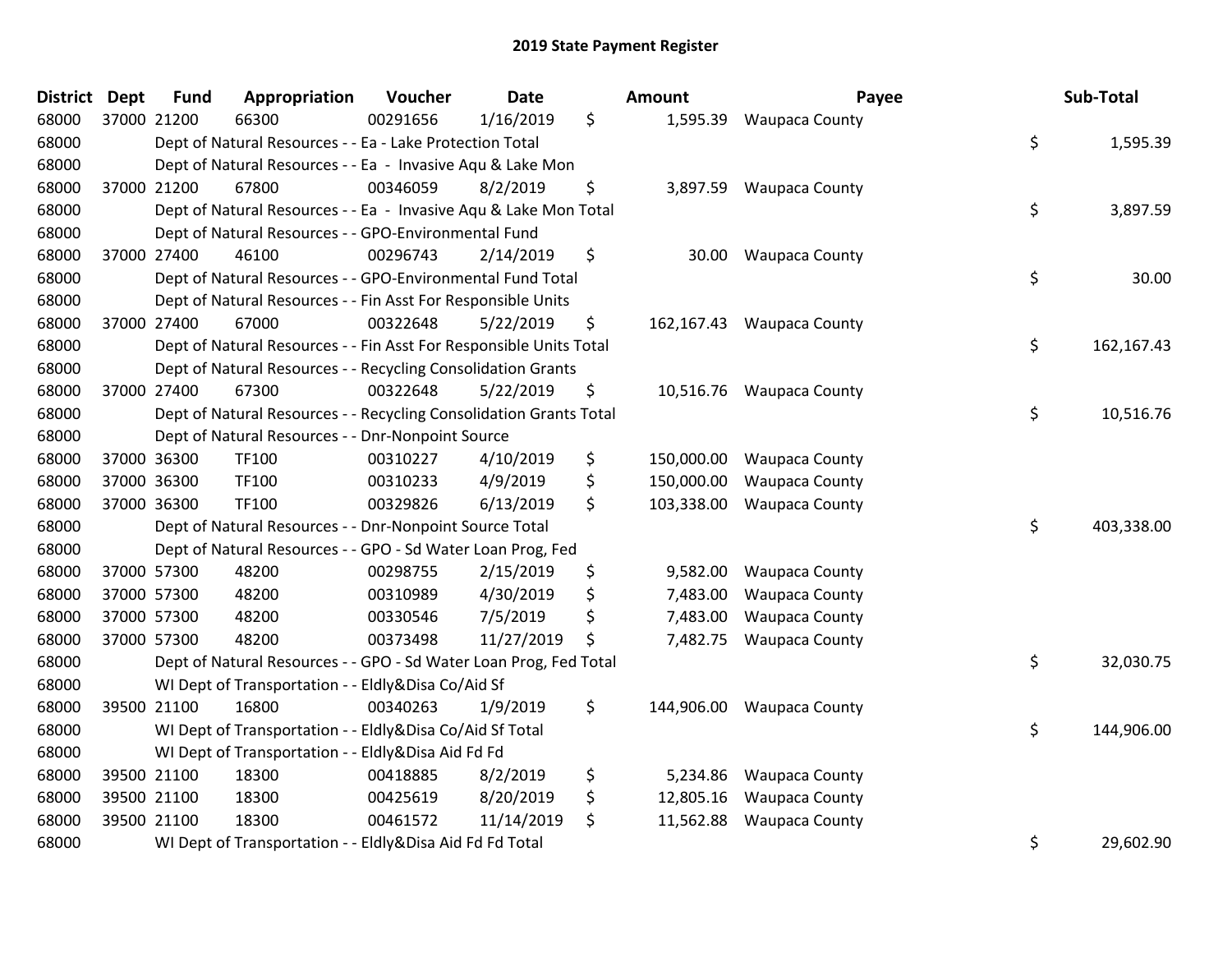| <b>District</b> | <b>Dept</b> | <b>Fund</b> | Appropriation                                            | Voucher  | <b>Date</b> | <b>Amount</b>      | Payee                 | Sub-Total          |
|-----------------|-------------|-------------|----------------------------------------------------------|----------|-------------|--------------------|-----------------------|--------------------|
| 68000           |             |             | WI Dept of Transportation - - Hwy Sfty Loc Aid Ffd       |          |             |                    |                       |                    |
| 68000           | 39500 21100 |             | 18500                                                    | 00342351 | 1/15/2019   | \$<br>6,632.19     | <b>Waupaca County</b> |                    |
| 68000           | 39500 21100 |             | 18500                                                    | 00343527 | 1/17/2019   | \$<br>9,806.08     | <b>Waupaca County</b> |                    |
| 68000           | 39500 21100 |             | 18500                                                    | 00347697 | 1/31/2019   | \$<br>4,000.00     | <b>Waupaca County</b> |                    |
| 68000           | 39500 21100 |             | 18500                                                    | 00352098 | 2/14/2019   | \$<br>6,380.09     | <b>Waupaca County</b> |                    |
| 68000           | 39500 21100 |             | 18500                                                    | 00362686 | 3/27/2019   | \$<br>1,964.08     | <b>Waupaca County</b> |                    |
| 68000           | 39500 21100 |             | 18500                                                    | 00371567 | 4/15/2019   | \$<br>12,276.48    | Waupaca County        |                    |
| 68000           | 39500 21100 |             | 18500                                                    | 00384372 | 5/22/2019   | \$<br>5,940.55     | <b>Waupaca County</b> |                    |
| 68000           | 39500 21100 |             | 18500                                                    | 00400351 | 7/3/2019    | \$<br>3,644.26     | <b>Waupaca County</b> |                    |
| 68000           | 39500 21100 |             | 18500                                                    | 00418852 | 8/6/2019    | \$<br>2,608.68     | <b>Waupaca County</b> |                    |
| 68000           | 39500 21100 |             | 18500                                                    | 00423311 | 8/13/2019   | \$<br>549.04       | <b>Waupaca County</b> |                    |
| 68000           | 39500 21100 |             | 18500                                                    | 00424475 | 8/16/2019   | \$<br>11,306.99    | <b>Waupaca County</b> |                    |
| 68000           | 39500 21100 |             | 18500                                                    | 00424476 | 8/16/2019   | \$<br>18,139.59    | <b>Waupaca County</b> |                    |
| 68000           | 39500 21100 |             | 18500                                                    | 00429709 | 9/3/2019    | \$<br>4,000.00     | <b>Waupaca County</b> |                    |
| 68000           | 39500 21100 |             | 18500                                                    | 00435012 | 9/17/2019   | \$<br>4,000.00     | Waupaca County        |                    |
| 68000           | 39500 21100 |             | 18500                                                    | 00435017 | 9/17/2019   | \$<br>5,007.50     | <b>Waupaca County</b> |                    |
| 68000           | 39500 21100 |             | 18500                                                    | 00435032 | 9/19/2019   | \$<br>4,398.96     | <b>Waupaca County</b> |                    |
| 68000           | 39500 21100 |             | 18500                                                    | 00470335 | 12/19/2019  | \$<br>2,516.80     | <b>Waupaca County</b> |                    |
| 68000           | 39500 21100 |             | 18500                                                    | 00470375 | 12/20/2019  | \$<br>8,801.30     | <b>Waupaca County</b> |                    |
| 68000           |             |             | WI Dept of Transportation - - Hwy Sfty Loc Aid Ffd Total |          |             |                    |                       | \$<br>111,972.59   |
| 68000           |             |             | WI Dept of Transportation - - Trans Aids To Co.-Sf       |          |             |                    |                       |                    |
| 68000           |             | 39500 21100 | 19000                                                    | 00335840 | 1/7/2019    | \$<br>500,993.15   | <b>Waupaca County</b> |                    |
| 68000           | 39500 21100 |             | 19000                                                    | 00401165 | 7/1/2019    | \$<br>1,001,986.30 | <b>Waupaca County</b> |                    |
| 68000           | 39500 21100 |             | 19000                                                    | 00443983 | 10/7/2019   | \$<br>500,993.17   | <b>Waupaca County</b> |                    |
| 68000           |             |             | WI Dept of Transportation - - Trans Aids To Co.-Sf Total |          |             |                    |                       | \$<br>2,003,972.62 |
| 68000           |             |             | WI Dept of Transportation - - Local Rds, Grants Sf       |          |             |                    |                       |                    |
| 68000           | 39500 21100 |             | 27000                                                    | 00396276 | 6/20/2019   | \$<br>118,338.10   | <b>Waupaca County</b> |                    |
| 68000           |             |             | WI Dept of Transportation - - Local Rds, Grants Sf Total |          |             |                    |                       | \$<br>118,338.10   |
| 68000           |             |             | WI Dept of Transportation - - Loc Rd Imp Prg St Fd       |          |             |                    |                       |                    |
| 68000           |             | 39500 21100 | 27800                                                    | 00400776 | 6/26/2019   | \$<br>171,694.68   | Waupaca County        |                    |
| 68000           | 39500 21100 |             | 27800                                                    | 00416212 | 7/25/2019   | \$<br>50,000.00    | <b>Waupaca County</b> |                    |
| 68000           | 39500 21100 |             | 27800                                                    | 00465361 | 11/29/2019  | \$<br>5,777.53     | <b>Waupaca County</b> |                    |
| 68000           |             |             | WI Dept of Transportation - - Loc Rd Imp Prg St Fd Total |          |             |                    |                       | \$<br>227,472.21   |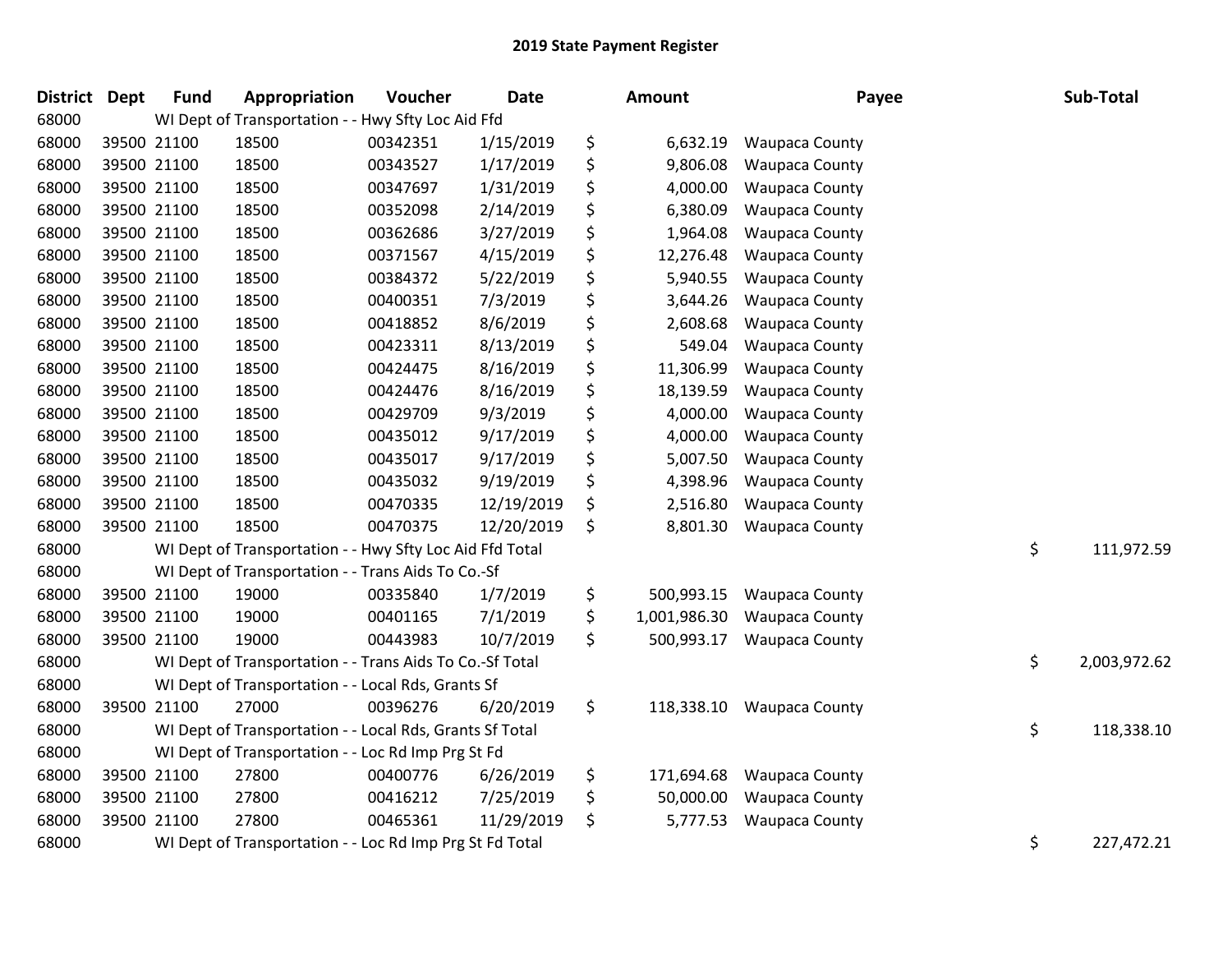| <b>District</b> | <b>Dept</b> | <b>Fund</b> | Appropriation                                           | Voucher  | Date       | <b>Amount</b>    | Payee                 | Sub-Total      |
|-----------------|-------------|-------------|---------------------------------------------------------|----------|------------|------------------|-----------------------|----------------|
| 68000           |             |             | WI Dept of Transportation - - St Hwy Rehab, Sf          |          |            |                  |                       |                |
| 68000           | 39500 21100 |             | 36300                                                   | 00352120 | 3/8/2019   | \$<br>30.00      | Waupaca County        |                |
| 68000           | 39500 21100 |             | 36300                                                   | 00407722 | 7/26/2019  | \$<br>60.00      | Waupaca County        |                |
| 68000           | 39500 21100 |             | 36300                                                   | 00410689 | 7/10/2019  | \$<br>463.02     | <b>Waupaca County</b> |                |
| 68000           | 39500 21100 |             | 36300                                                   | 00429255 | 9/19/2019  | \$<br>60.00      | Waupaca County        |                |
| 68000           |             |             | WI Dept of Transportation - - St Hwy Rehab, Sf Total    |          |            |                  |                       | \$<br>613.02   |
| 68000           |             |             | WI Dept of Transportation - - Hwy Mgmt & Opers Sf       |          |            |                  |                       |                |
| 68000           | 39500 21100 |             | 36500                                                   | 00341808 | 1/14/2019  | \$<br>864.00     | <b>Waupaca County</b> |                |
| 68000           | 39500 21100 |             | 36500                                                   | 00353891 | 2/20/2019  | \$<br>818.06     | Waupaca County        |                |
| 68000           | 39500 21100 |             | 36500                                                   | 00367318 | 4/1/2019   | \$<br>432.00     | Waupaca County        |                |
| 68000           | 39500 21100 |             | 36500                                                   | 00372550 | 5/3/2019   | \$<br>432.00     | Waupaca County        |                |
| 68000           | 39500 21100 |             | 36500                                                   | 00377909 | 5/2/2019   | \$<br>1,114.18   | <b>Waupaca County</b> |                |
| 68000           | 39500 21100 |             | 36500                                                   | 00393718 | 6/17/2019  | \$<br>1,895.61   | Waupaca County        |                |
| 68000           | 39500 21100 |             | 36500                                                   | 00415436 | 7/25/2019  | \$<br>459.00     | <b>Waupaca County</b> |                |
| 68000           | 39500 21100 |             | 36500                                                   | 00423338 | 8/13/2019  | \$<br>459.00     | Waupaca County        |                |
| 68000           | 39500 21100 |             | 36500                                                   | 00435627 | 9/18/2019  | \$<br>459.00     | Waupaca County        |                |
| 68000           | 39500 21100 |             | 36500                                                   | 00449971 | 10/16/2019 | \$<br>514.92     | <b>Waupaca County</b> |                |
| 68000           | 39500 21100 |             | 36500                                                   | 00466649 | 11/29/2019 | \$<br>594.24     | <b>Waupaca County</b> |                |
| 68000           | 39500 21100 |             | 36500                                                   | 00475092 | 12/30/2019 | \$<br>459.00     | <b>Waupaca County</b> |                |
| 68000           |             |             | WI Dept of Transportation - - Hwy Mgmt & Opers Sf Total |          |            |                  |                       | \$<br>8,501.01 |
| 68000           |             |             | WI Dept of Transportation - - Routine Maint Sf          |          |            |                  |                       |                |
| 68000           | 39500 21100 |             | 36800                                                   | 00341808 | 1/14/2019  | \$<br>157,072.97 | <b>Waupaca County</b> |                |
| 68000           | 39500 21100 |             | 36800                                                   | 00353891 | 2/20/2019  | \$<br>202,186.83 | <b>Waupaca County</b> |                |
| 68000           | 39500 21100 |             | 36800                                                   | 00361944 | 3/19/2019  | \$<br>136,004.92 | Waupaca County        |                |
| 68000           | 39500 21100 |             | 36800                                                   | 00367318 | 4/1/2019   | \$<br>248,188.97 | <b>Waupaca County</b> |                |
| 68000           | 39500 21100 |             | 36800                                                   | 00372550 | 5/3/2019   | \$<br>420,532.59 | Waupaca County        |                |
| 68000           | 39500 21100 |             | 36800                                                   | 00377909 | 5/2/2019   | \$<br>314,352.34 | <b>Waupaca County</b> |                |
| 68000           | 39500 21100 |             | 36800                                                   | 00393718 | 6/17/2019  | \$<br>211,141.79 | Waupaca County        |                |
| 68000           | 39500 21100 |             | 36800                                                   | 00415436 | 7/25/2019  | \$<br>144,718.06 | Waupaca County        |                |
| 68000           | 39500 21100 |             | 36800                                                   | 00423338 | 8/13/2019  | \$<br>54,404.85  | <b>Waupaca County</b> |                |
| 68000           | 39500 21100 |             | 36800                                                   | 00431542 | 9/6/2019   | \$<br>88,587.30  | Waupaca County        |                |
| 68000           | 39500 21100 |             | 36800                                                   | 00435627 | 9/18/2019  | \$<br>153,501.78 | Waupaca County        |                |
| 68000           | 39500 21100 |             | 36800                                                   | 00436586 | 9/23/2019  | \$<br>88,972.14  | <b>Waupaca County</b> |                |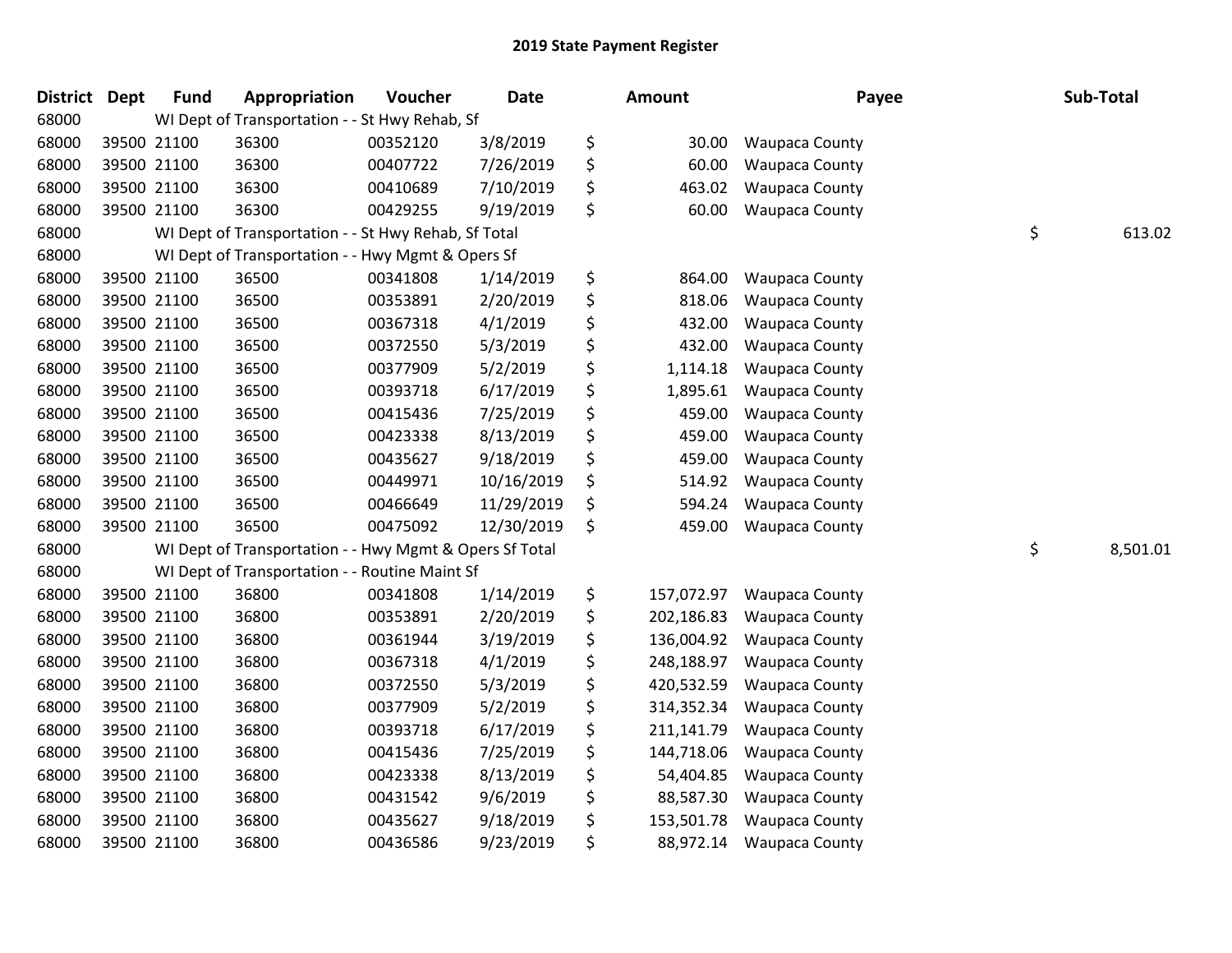| <b>District</b> | <b>Dept</b> | <b>Fund</b> | Appropriation                                                      | Voucher  | Date       |    | Amount    | Payee                                                                                                         | Sub-Total          |
|-----------------|-------------|-------------|--------------------------------------------------------------------|----------|------------|----|-----------|---------------------------------------------------------------------------------------------------------------|--------------------|
| 68000           |             | 39500 21100 | 36800                                                              | 00449971 | 10/16/2019 | \$ | 61,123.28 | Waupaca County                                                                                                |                    |
| 68000           |             | 39500 21100 | 36800                                                              | 00466649 | 11/29/2019 | \$ | 43,458.07 | <b>Waupaca County</b>                                                                                         |                    |
| 68000           |             | 39500 21100 | 36800                                                              | 00472273 | 12/17/2019 | \$ | 1,163.50  | <b>Waupaca County</b>                                                                                         |                    |
| 68000           |             | 39500 21100 | 36800                                                              | 00475092 | 12/30/2019 | \$ | 69,065.06 | <b>Waupaca County</b>                                                                                         |                    |
| 68000           |             |             | WI Dept of Transportation - - Routine Maint Sf Total               |          |            |    |           |                                                                                                               | \$<br>2,394,474.45 |
| 68000           |             |             | WI Dept of Transportation - - Hwy Mgmt & Opers Lf                  |          |            |    |           |                                                                                                               |                    |
| 68000           |             | 39500 21100 | 37500                                                              | 00341808 | 1/14/2019  | \$ | 102.36    | <b>Waupaca County</b>                                                                                         |                    |
| 68000           |             | 39500 21100 | 37500                                                              | 00475092 | 12/30/2019 | \$ | 67.58     | Waupaca County                                                                                                |                    |
| 68000           |             |             | WI Dept of Transportation - - Hwy Mgmt & Opers Lf Total            |          |            |    |           |                                                                                                               | \$<br>169.94       |
| 68000           |             |             | Department of Corrections - - Corrections Contracts And Agre       |          |            |    |           |                                                                                                               |                    |
| 68000           |             | 41000 10000 | 11400                                                              | 00254851 | 1/11/2019  | \$ | 14,563.18 | <b>Waupaca County</b>                                                                                         |                    |
| 68000           |             | 41000 10000 | 11400                                                              | 00261264 | 1/18/2019  | \$ | 12,504.78 | <b>Waupaca County</b>                                                                                         |                    |
| 68000           |             | 41000 10000 | 11400                                                              | 00270129 | 3/4/2019   | \$ | 2,470.08  | <b>Waupaca County</b>                                                                                         |                    |
| 68000           | 41000 10000 |             | 11400                                                              | 00275596 | 3/29/2019  | \$ | 16,415.74 | <b>Waupaca County</b>                                                                                         |                    |
| 68000           | 41000 10000 |             | 11400                                                              | 00283033 | 5/1/2019   | \$ | 21,098.60 | <b>Waupaca County</b>                                                                                         |                    |
| 68000           |             | 41000 10000 | 11400                                                              | 00287590 | 5/23/2019  | \$ | 23,002.08 | <b>Waupaca County</b>                                                                                         |                    |
| 68000           |             | 41000 10000 | 11400                                                              | 00293716 | 6/24/2019  | \$ | 23,568.68 | <b>Waupaca County</b>                                                                                         |                    |
| 68000           |             | 41000 10000 | 11400                                                              | 00299028 | 7/17/2019  | \$ | 26,296.06 | Waupaca County                                                                                                |                    |
| 68000           | 41000 10000 |             | 11400                                                              | 00308048 | 9/3/2019   | \$ | 27,788.40 | <b>Waupaca County</b>                                                                                         |                    |
| 68000           |             | 41000 10000 | 11400                                                              | 00309686 | 9/13/2019  | \$ | 10,446.38 | <b>Waupaca County</b>                                                                                         |                    |
| 68000           |             | 41000 10000 | 11400                                                              | 00313941 | 10/4/2019  | \$ | 20,429.62 | <b>Waupaca County</b>                                                                                         |                    |
| 68000           | 41000 10000 |             | 11400                                                              | 00321481 | 11/21/2019 | \$ | 14,614.82 | <b>Waupaca County</b>                                                                                         |                    |
| 68000           | 41000 10000 |             | 11400                                                              | 00324695 | 11/21/2019 | \$ | 13,894.20 | <b>Waupaca County</b>                                                                                         |                    |
| 68000           |             | 41000 10000 | 11400                                                              | 00332153 | 12/30/2019 | Ś  | 18,371.22 | Waupaca County                                                                                                |                    |
| 68000           |             |             | Department of Corrections - - Corrections Contracts And Agre Total |          |            |    |           |                                                                                                               | \$<br>245,463.84   |
| 68000           |             |             |                                                                    |          |            |    |           | Department of Corrections - - Reimbursing Counties For Probation, Extended Supervision And Parole Holds       |                    |
| 68000           |             | 41000 10000 | 11600                                                              | 00320735 | 11/4/2019  | \$ |           | 77,861.34 Waupaca County                                                                                      |                    |
| 68000           |             |             |                                                                    |          |            |    |           | Department of Corrections - - Reimbursing Counties For Probation, Extended Supervision And Parole Holds Total | \$<br>77,861.34    |
| 68000           |             |             | Department of Corrections - - Sex Offender Management              |          |            |    |           |                                                                                                               |                    |
| 68000           |             | 41000 10000 | 18200                                                              | 00274180 | 3/22/2019  | \$ | 22.50     | <b>Waupaca County</b>                                                                                         |                    |
| 68000           |             |             | Department of Corrections - - Sex Offender Management Total        |          |            |    |           |                                                                                                               | \$<br>22.50        |
| 68000           |             |             | Department of Corrections - - Probation, Parole And Extended       |          |            |    |           |                                                                                                               |                    |
| 68000           |             | 41000 10000 | 18700                                                              | 00320735 | 11/4/2019  | \$ | 32,658.66 | <b>Waupaca County</b>                                                                                         |                    |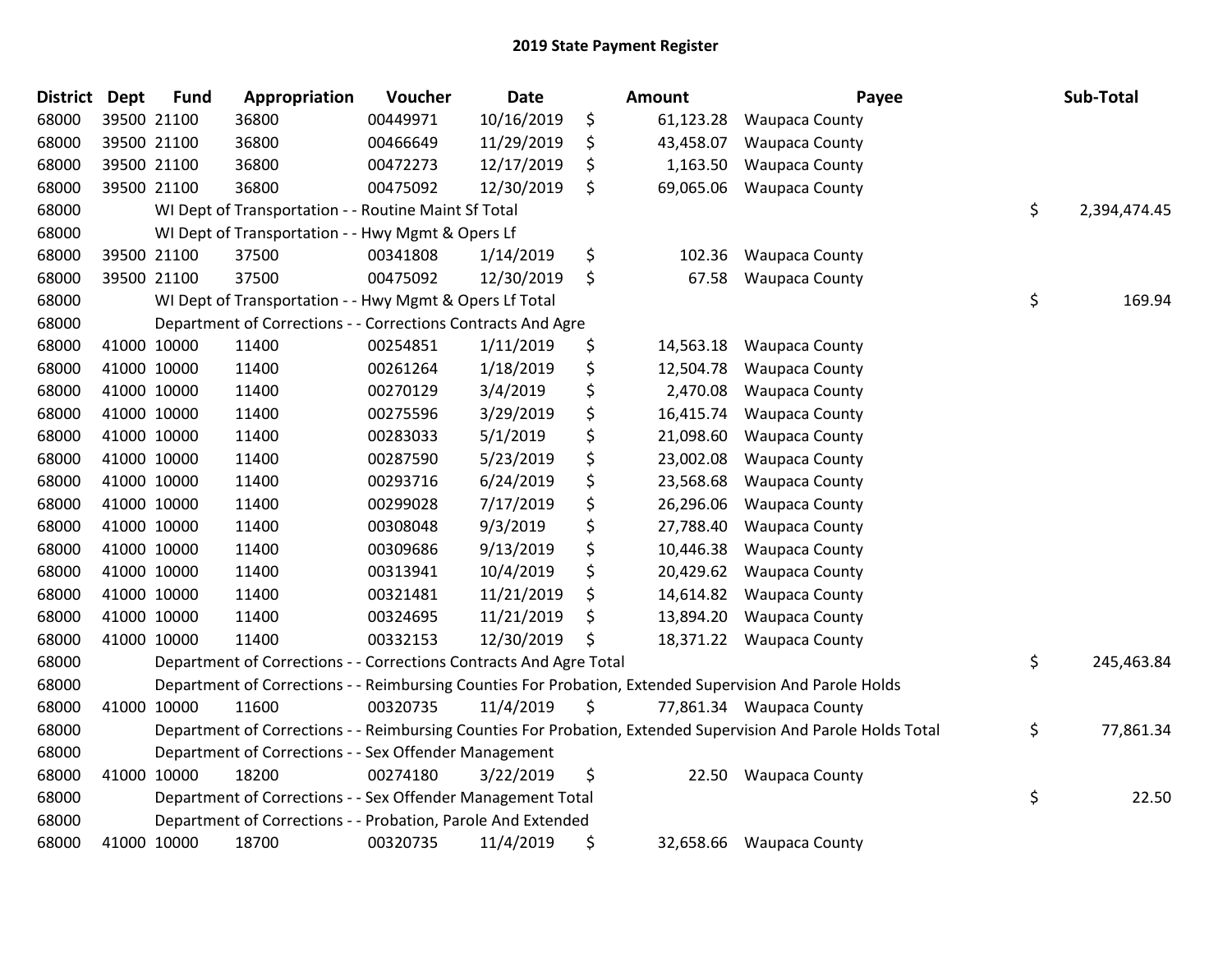| <b>District</b> | <b>Dept</b> | <b>Fund</b> | Appropriation                                                          | Voucher  | <b>Date</b> | Amount             | Payee                   | Sub-Total          |
|-----------------|-------------|-------------|------------------------------------------------------------------------|----------|-------------|--------------------|-------------------------|--------------------|
| 68000           |             |             | Department of Corrections - - Probation, Parole And Extended Total     |          |             |                    |                         | \$<br>32,658.66    |
| 68000           |             |             | Child Abuse & Neglect Prev Bd - - Federal Project Aids                 |          |             |                    |                         |                    |
| 68000           | 43300 10000 |             | 19900                                                                  | 00001893 | 6/21/2019   | \$                 | 4,757.03 Waupaca County |                    |
| 68000           |             |             | Child Abuse & Neglect Prev Bd - - Federal Project Aids Total           |          |             |                    |                         | \$<br>4,757.03     |
| 68000           |             |             | Department of Health Services - - State/Federal Aids                   |          |             |                    |                         |                    |
| 68000           | 43500 10000 |             | 00000                                                                  | 90906    | 1/2/2019    | \$<br>64,620.00    | <b>Waupaca County</b>   |                    |
| 68000           | 43500 10000 |             | 00000                                                                  | 90907    | 2/1/2019    | \$<br>10,785.00    | <b>Waupaca County</b>   |                    |
| 68000           | 43500 10000 |             | 00000                                                                  | 90909    | 3/1/2019    | \$<br>76,452.00    | <b>Waupaca County</b>   |                    |
| 68000           | 43500 10000 |             | 00000                                                                  | 90910    | 4/1/2019    | \$<br>545,399.00   | <b>Waupaca County</b>   |                    |
| 68000           | 43500 10000 |             | 00000                                                                  | 90913    | 6/3/2019    | \$<br>37,065.00    | <b>Waupaca County</b>   |                    |
| 68000           | 43500 10000 |             | 00000                                                                  | 90914    | 6/17/2019   | \$<br>116,302.00   | <b>Waupaca County</b>   |                    |
| 68000           | 43500 10000 |             | 00000                                                                  | 92000    | 7/1/2019    | \$<br>1,740,995.00 | <b>Waupaca County</b>   |                    |
| 68000           | 43500 10000 |             | 00000                                                                  | 92001    | 8/1/2019    | \$<br>375,740.00   | <b>Waupaca County</b>   |                    |
| 68000           | 43500 10000 |             | 00000                                                                  | 92002    | 9/3/2019    | \$<br>114,075.00   | <b>Waupaca County</b>   |                    |
| 68000           | 43500 10000 |             | 00000                                                                  | 92005    | 12/2/2019   | \$<br>53,675.00    | <b>Waupaca County</b>   |                    |
| 68000           |             |             | Department of Health Services - - State/Federal Aids Total             |          |             |                    |                         | \$<br>3,135,108.00 |
| 68000           |             |             | Department of Health Services - - Federal Wic Operations               |          |             |                    |                         |                    |
| 68000           | 43500 10000 |             | 14800                                                                  | 00268144 | 3/20/2019   | \$<br>151.20       | <b>Waupaca County</b>   |                    |
| 68000           | 43500 10000 |             | 14800                                                                  | 00274734 | 4/12/2019   | \$<br>341.90       | <b>Waupaca County</b>   |                    |
| 68000           | 43500 10000 |             | 14800                                                                  | 00282346 | 5/17/2019   | \$<br>340.04       | Waupaca County          |                    |
| 68000           | 43500 10000 |             | 14800                                                                  | 00287161 | 6/14/2019   | \$<br>395.72       | <b>Waupaca County</b>   |                    |
| 68000           | 43500 10000 |             | 14800                                                                  | 00302482 | 8/9/2019    | \$<br>180.80       | <b>Waupaca County</b>   |                    |
| 68000           | 43500 10000 |             | 14800                                                                  | 00316148 | 10/15/2019  | \$<br>789.79       | <b>Waupaca County</b>   |                    |
| 68000           | 43500 10000 |             | 14800                                                                  | 00320717 | 11/13/2019  | \$<br>159.87       | <b>Waupaca County</b>   |                    |
| 68000           | 43500 10000 |             | 14800                                                                  | 00331287 | 12/19/2019  | \$<br>226.92       | <b>Waupaca County</b>   |                    |
| 68000           |             |             | Department of Health Services - - Federal Wic Operations Total         |          |             |                    |                         | \$<br>2,586.24     |
| 68000           |             |             | Department of Health Services - - Federal Block Grant Aids -- Pr       |          |             |                    |                         |                    |
| 68000           | 43500 10000 |             | 19200                                                                  | 00319248 | 11/15/2019  | \$<br>3,194.60     | <b>Waupaca County</b>   |                    |
| 68000           |             |             | Department of Health Services - - Federal Block Grant Aids -- Pr Total |          |             |                    |                         | \$<br>3,194.60     |
| 68000           |             |             | Department of Health Services - - General Program Operations           |          |             |                    |                         |                    |
| 68000           | 43500 10000 |             | 40100                                                                  | 00256324 | 1/10/2019   | \$<br>1.50         | <b>Waupaca County</b>   |                    |
| 68000           | 43500 10000 |             | 40100                                                                  | 00256328 | 1/10/2019   | \$<br>1.50         | <b>Waupaca County</b>   |                    |
| 68000           | 43500 10000 |             | 40100                                                                  | 00261690 | 2/6/2019    | \$<br>1.50         | <b>Waupaca County</b>   |                    |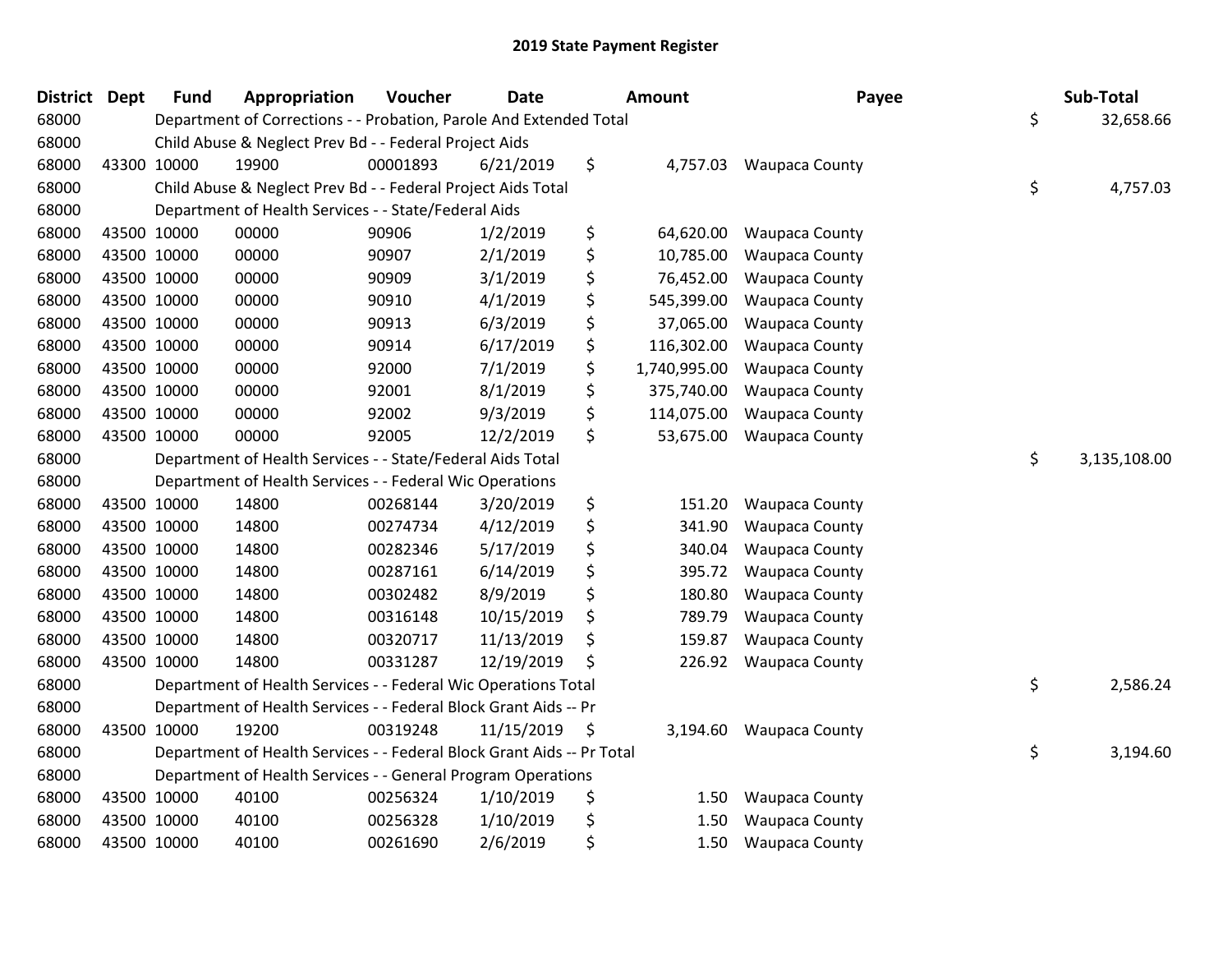| <b>District</b> | <b>Dept</b> | <b>Fund</b> | Appropriation                                                      | Voucher  | <b>Date</b> | Amount      | Payee                 | Sub-Total    |
|-----------------|-------------|-------------|--------------------------------------------------------------------|----------|-------------|-------------|-----------------------|--------------|
| 68000           |             | 43500 10000 | 40100                                                              | 00261691 | 2/6/2019    | \$<br>1.50  | <b>Waupaca County</b> |              |
| 68000           |             | 43500 10000 | 40100                                                              | 00263302 | 2/13/2019   | \$<br>1.50  | <b>Waupaca County</b> |              |
| 68000           |             | 43500 10000 | 40100                                                              | 00267875 | 3/6/2019    | \$<br>1.50  | <b>Waupaca County</b> |              |
| 68000           |             | 43500 10000 | 40100                                                              | 00276016 | 4/10/2019   | \$<br>15.00 | <b>Waupaca County</b> |              |
| 68000           |             | 43500 10000 | 40100                                                              | 00277886 | 4/17/2019   | \$<br>1.50  | <b>Waupaca County</b> |              |
| 68000           |             | 43500 10000 | 40100                                                              | 00293163 | 6/25/2019   | \$<br>1.50  | Waupaca County        |              |
| 68000           |             | 43500 10000 | 40100                                                              | 00296623 | 7/10/2019   | \$<br>1.50  | Waupaca County        |              |
| 68000           |             | 43500 10000 | 40100                                                              | 00306322 | 8/28/2019   | \$<br>1.50  | <b>Waupaca County</b> |              |
| 68000           |             | 43500 10000 | 40100                                                              | 00310791 | 9/18/2019   | \$<br>1.50  | <b>Waupaca County</b> |              |
| 68000           |             | 43500 10000 | 40100                                                              | 00314510 | 10/2/2019   | \$<br>2.00  | <b>Waupaca County</b> |              |
| 68000           |             | 43500 10000 | 40100                                                              | 00314521 | 10/2/2019   | \$<br>1.00  | Waupaca County        |              |
| 68000           |             | 43500 10000 | 40100                                                              | 00314522 | 10/2/2019   | \$<br>15.00 | <b>Waupaca County</b> |              |
| 68000           |             | 43500 10000 | 40100                                                              | 00315788 | 10/9/2019   | \$<br>1.50  | <b>Waupaca County</b> |              |
| 68000           |             | 43500 10000 | 40100                                                              | 00319217 | 10/24/2019  | \$<br>1.00  | Waupaca County        |              |
| 68000           |             | 43500 10000 | 40100                                                              | 00319218 | 10/24/2019  | \$<br>15.00 | <b>Waupaca County</b> |              |
| 68000           |             | 43500 10000 | 40100                                                              | 00325342 | 11/20/2019  | \$<br>1.50  | <b>Waupaca County</b> |              |
| 68000           |             | 43500 10000 | 40100                                                              | 00331102 | 12/18/2019  | \$<br>1.50  | <b>Waupaca County</b> |              |
| 68000           |             | 43500 10000 | 40100                                                              | 00331110 | 12/18/2019  | \$<br>1.00  | <b>Waupaca County</b> |              |
| 68000           |             | 43500 10000 | 40100                                                              | 00331111 | 12/18/2019  | \$<br>15.00 | <b>Waupaca County</b> |              |
| 68000           |             | 43500 10000 | 40100                                                              | 00331112 | 12/18/2019  | \$<br>15.00 | <b>Waupaca County</b> |              |
| 68000           |             |             | Department of Health Services - - General Program Operations Total |          |             |             |                       | \$<br>101.00 |
| 68000           |             |             | Department of Health Services - - Medical Assistance State Admin   |          |             |             |                       |              |
| 68000           |             | 43500 10000 | 44000                                                              | 00256324 | 1/10/2019   | \$<br>1.50  | <b>Waupaca County</b> |              |
| 68000           |             | 43500 10000 | 44000                                                              | 00256328 | 1/10/2019   | \$<br>1.50  | Waupaca County        |              |
| 68000           |             | 43500 10000 | 44000                                                              | 00261690 | 2/6/2019    | \$<br>1.50  | Waupaca County        |              |
| 68000           |             | 43500 10000 | 44000                                                              | 00261691 | 2/6/2019    | \$<br>1.50  | <b>Waupaca County</b> |              |
| 68000           |             | 43500 10000 | 44000                                                              | 00263302 | 2/13/2019   | \$<br>1.50  | <b>Waupaca County</b> |              |
| 68000           |             | 43500 10000 | 44000                                                              | 00267875 | 3/6/2019    | \$<br>1.50  | <b>Waupaca County</b> |              |
| 68000           |             | 43500 10000 | 44000                                                              | 00276016 | 4/10/2019   | \$<br>15.00 | <b>Waupaca County</b> |              |
| 68000           |             | 43500 10000 | 44000                                                              | 00277886 | 4/17/2019   | \$<br>1.50  | <b>Waupaca County</b> |              |
| 68000           |             | 43500 10000 | 44000                                                              | 00293163 | 6/25/2019   | \$<br>1.50  | Waupaca County        |              |
| 68000           |             | 43500 10000 | 44000                                                              | 00296623 | 7/10/2019   | \$<br>1.50  | Waupaca County        |              |
| 68000           |             | 43500 10000 | 44000                                                              | 00306322 | 8/28/2019   | \$<br>1.50  | <b>Waupaca County</b> |              |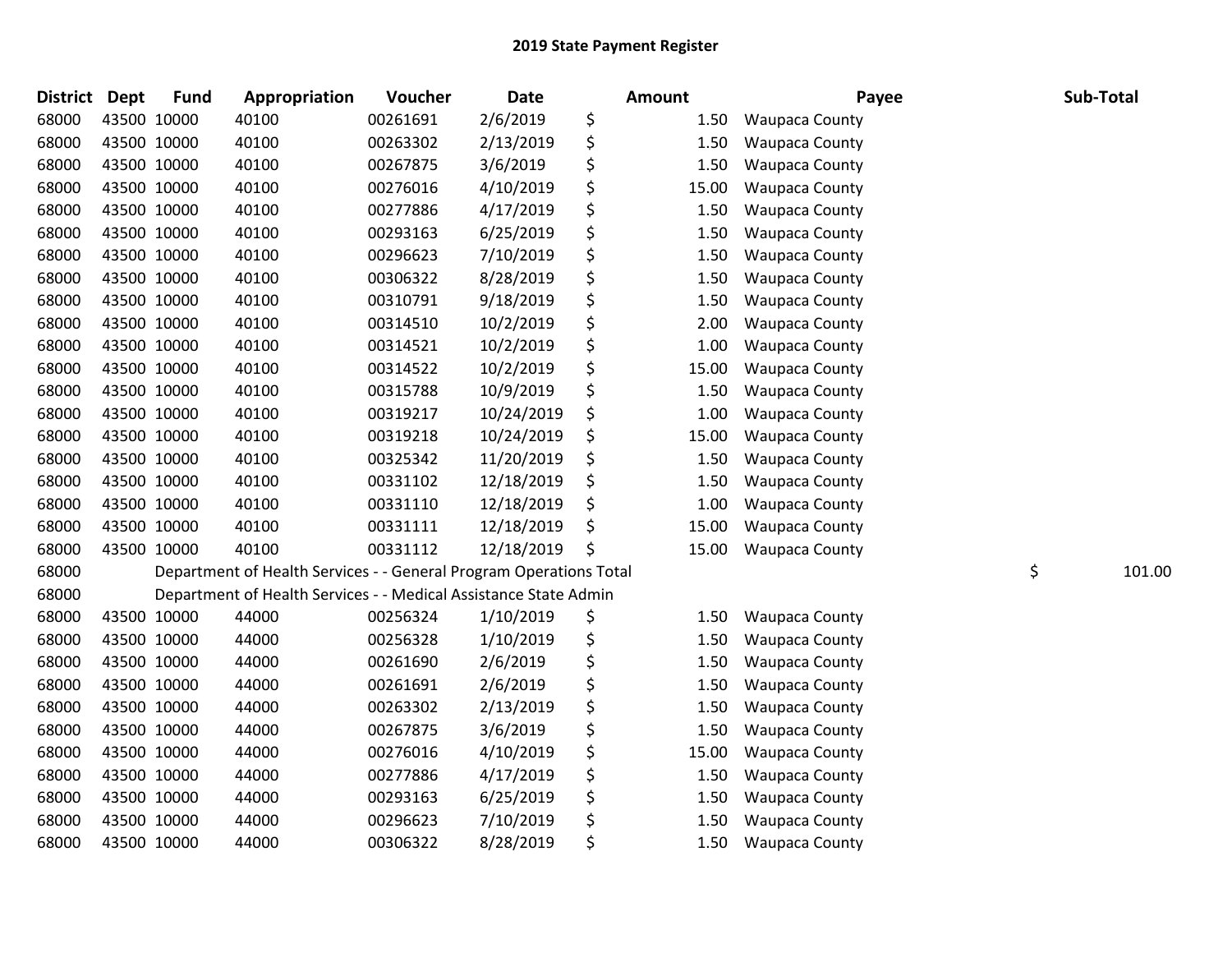| <b>District</b> | Dept | <b>Fund</b> | Appropriation                                                          | Voucher  | <b>Date</b> | Amount           | Payee                 | Sub-Total    |
|-----------------|------|-------------|------------------------------------------------------------------------|----------|-------------|------------------|-----------------------|--------------|
| 68000           |      | 43500 10000 | 44000                                                                  | 00310791 | 9/18/2019   | \$<br>1.50       | <b>Waupaca County</b> |              |
| 68000           |      | 43500 10000 | 44000                                                                  | 00314510 | 10/2/2019   | \$<br>2.00       | <b>Waupaca County</b> |              |
| 68000           |      | 43500 10000 | 44000                                                                  | 00314521 | 10/2/2019   | \$<br>1.00       | <b>Waupaca County</b> |              |
| 68000           |      | 43500 10000 | 44000                                                                  | 00314522 | 10/2/2019   | \$<br>15.00      | <b>Waupaca County</b> |              |
| 68000           |      | 43500 10000 | 44000                                                                  | 00315788 | 10/9/2019   | \$<br>1.50       | <b>Waupaca County</b> |              |
| 68000           |      | 43500 10000 | 44000                                                                  | 00319217 | 10/24/2019  | \$<br>1.00       | Waupaca County        |              |
| 68000           |      | 43500 10000 | 44000                                                                  | 00319218 | 10/24/2019  | \$<br>15.00      | <b>Waupaca County</b> |              |
| 68000           |      | 43500 10000 | 44000                                                                  | 00325342 | 11/20/2019  | \$<br>1.50       | <b>Waupaca County</b> |              |
| 68000           |      | 43500 10000 | 44000                                                                  | 00331102 | 12/18/2019  | \$<br>1.50       | <b>Waupaca County</b> |              |
| 68000           |      | 43500 10000 | 44000                                                                  | 00331110 | 12/18/2019  | \$<br>1.00       | Waupaca County        |              |
| 68000           |      | 43500 10000 | 44000                                                                  | 00331111 | 12/18/2019  | \$<br>15.00      | <b>Waupaca County</b> |              |
| 68000           |      | 43500 10000 | 44000                                                                  | 00331112 | 12/18/2019  | \$<br>15.00      | <b>Waupaca County</b> |              |
| 68000           |      |             | Department of Health Services - - Medical Assistance State Admin Total |          |             |                  |                       | \$<br>101.00 |
| 68000           |      |             | Dept of Children and Families - - Fees For Administrative Servic       |          |             |                  |                       |              |
| 68000           |      | 43700 10000 | 23100                                                                  | 00049893 | 2/5/2019    | \$<br>85.00      | <b>Waupaca County</b> |              |
| 68000           |      | 43700 10000 | 23100                                                                  | 00054514 | 4/30/2019   | \$<br>135.00     | <b>Waupaca County</b> |              |
| 68000           |      | 43700 10000 | 23100                                                                  | 00058436 | 7/26/2019   | \$<br>95.00      | Waupaca County        |              |
| 68000           |      | 43700 10000 | 23100                                                                  | 00062329 | 10/31/2019  | \$<br>165.00     | <b>Waupaca County</b> |              |
| 68000           |      |             | Dept of Children and Families - - Fees For Administrative Servic Total |          |             |                  |                       | \$<br>480.00 |
| 68000           |      |             | Dept of Children and Families - - General Aids                         |          |             |                  |                       |              |
| 68000           |      | 43700 10000 | 99000                                                                  | 00048565 | 1/7/2019    | \$<br>23,586.68  | <b>Waupaca County</b> |              |
| 68000           |      | 43700 10000 | 99000                                                                  | 00049452 | 2/1/2019    | \$<br>81,564.56  | <b>Waupaca County</b> |              |
| 68000           |      | 43700 10000 | 99000                                                                  | 00049518 | 2/5/2019    | \$<br>35,743.00  | <b>Waupaca County</b> |              |
| 68000           |      | 43700 10000 | 99000                                                                  | 00049689 | 2/5/2019    | \$<br>1,097.22   | <b>Waupaca County</b> |              |
| 68000           |      | 43700 10000 | 99000                                                                  | 00049761 | 2/5/2019    | \$<br>308.00     | <b>Waupaca County</b> |              |
| 68000           |      | 43700 10000 | 99000                                                                  | 00050763 | 3/4/2019    | \$<br>434.20     | <b>Waupaca County</b> |              |
| 68000           |      | 43700 10000 | 99000                                                                  | 00050992 | 3/6/2019    | \$<br>2,506.00   | <b>Waupaca County</b> |              |
| 68000           |      | 43700 10000 | 99000                                                                  | 00050993 | 3/5/2019    | \$<br>94,701.96  | <b>Waupaca County</b> |              |
| 68000           |      | 43700 10000 | 99000                                                                  | 00051160 | 3/8/2019    | \$<br>478.50     | <b>Waupaca County</b> |              |
| 68000           |      | 43700 10000 | 99000                                                                  | 00051812 | 3/22/2019   | \$<br>49,175.13  | Waupaca County        |              |
| 68000           |      | 43700 10000 | 99000                                                                  | 00052920 | 4/5/2019    | \$<br>233,764.64 | <b>Waupaca County</b> |              |
| 68000           |      | 43700 10000 | 99000                                                                  | 00053282 | 4/16/2019   | \$<br>568.90     | <b>Waupaca County</b> |              |
| 68000           |      | 43700 10000 | 99000                                                                  | 00053646 | 4/23/2019   | \$<br>11,815.00  | <b>Waupaca County</b> |              |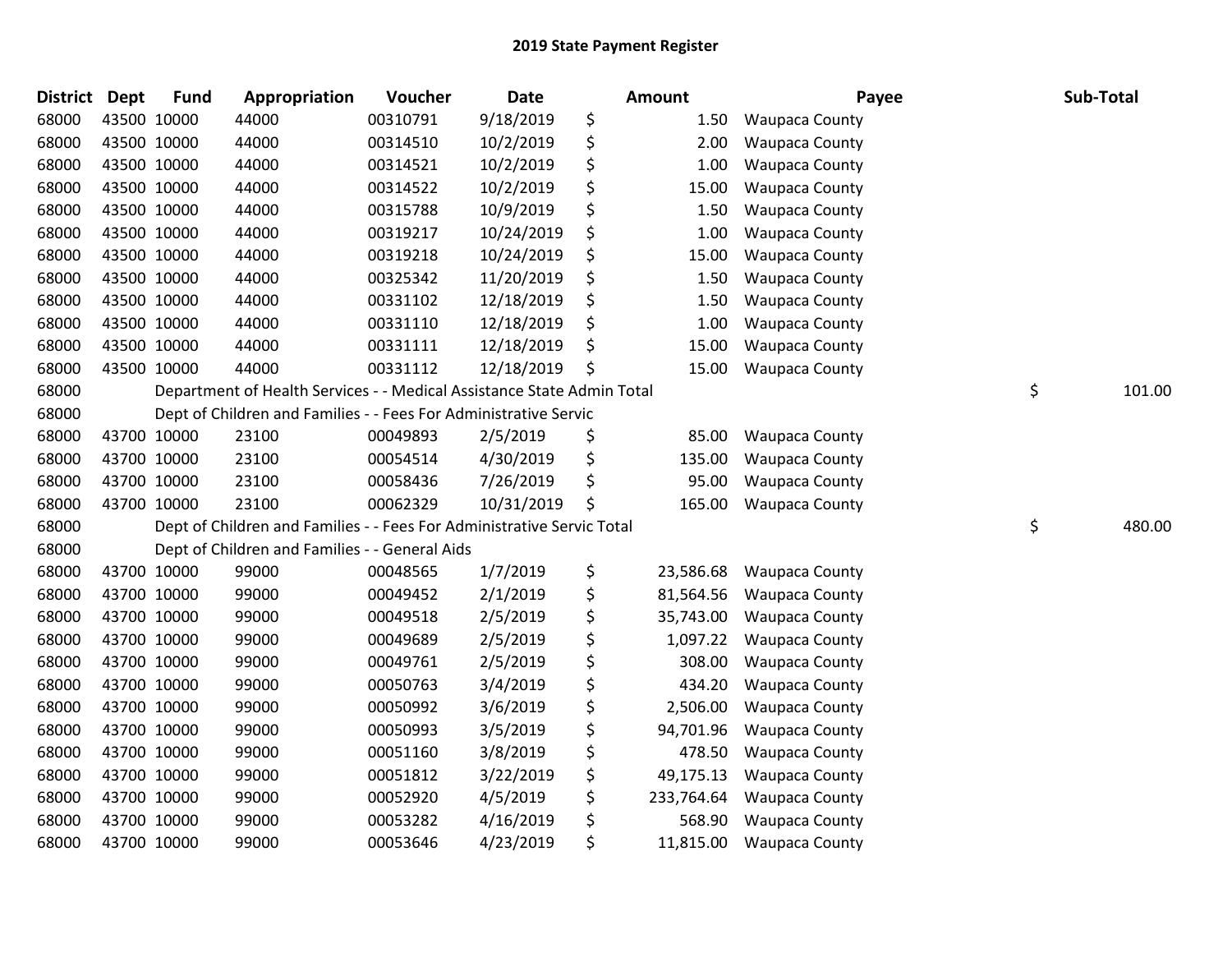| <b>District</b> | Dept | <b>Fund</b> | Appropriation                                        | Voucher  | <b>Date</b> | Amount           | Payee                 | Sub-Total          |
|-----------------|------|-------------|------------------------------------------------------|----------|-------------|------------------|-----------------------|--------------------|
| 68000           |      | 43700 10000 | 99000                                                | 00054040 | 4/30/2019   | \$<br>106,105.76 | <b>Waupaca County</b> |                    |
| 68000           |      | 43700 10000 | 99000                                                | 00054705 | 5/6/2019    | \$<br>141,164.03 | <b>Waupaca County</b> |                    |
| 68000           |      | 43700 10000 | 99000                                                | 00056140 | 6/5/2019    | \$<br>83,136.50  | <b>Waupaca County</b> |                    |
| 68000           |      | 43700 10000 | 99000                                                | 00057403 | 7/5/2019    | \$<br>55,431.55  | <b>Waupaca County</b> |                    |
| 68000           |      | 43700 10000 | 99000                                                | 00057872 | 7/16/2019   | \$<br>597.00     | <b>Waupaca County</b> |                    |
| 68000           |      | 43700 10000 | 99000                                                | 00057873 | 7/16/2019   | \$<br>2,695.00   | Waupaca County        |                    |
| 68000           |      | 43700 10000 | 99000                                                | 00057874 | 7/16/2019   | \$<br>10,825.00  | <b>Waupaca County</b> |                    |
| 68000           |      | 43700 10000 | 99000                                                | 00058509 | 7/30/2019   | \$<br>79,839.75  | <b>Waupaca County</b> |                    |
| 68000           |      | 43700 10000 | 99000                                                | 00058730 | 8/6/2019    | \$<br>29,219.00  | <b>Waupaca County</b> |                    |
| 68000           |      | 43700 10000 | 99000                                                | 00058825 | 8/5/2019    | \$<br>32,208.94  | Waupaca County        |                    |
| 68000           |      | 43700 10000 | 99000                                                | 00059943 | 9/5/2019    | \$<br>26,561.68  | Waupaca County        |                    |
| 68000           |      | 43700 10000 | 99000                                                | 00060604 | 9/25/2019   | \$<br>760,769.02 | <b>Waupaca County</b> |                    |
| 68000           |      | 43700 10000 | 99000                                                | 00060834 | 9/27/2019   | \$<br>2,614.00   | <b>Waupaca County</b> |                    |
| 68000           |      | 43700 10000 | 99000                                                | 00060835 | 9/27/2019   | \$<br>753.44     | <b>Waupaca County</b> |                    |
| 68000           |      | 43700 10000 | 99000                                                | 00061201 | 10/7/2019   | \$<br>40,424.75  | <b>Waupaca County</b> |                    |
| 68000           |      | 43700 10000 | 99000                                                | 00062010 | 10/30/2019  | \$<br>84,749.46  | <b>Waupaca County</b> |                    |
| 68000           |      | 43700 10000 | 99000                                                | 00062427 | 11/5/2019   | \$<br>43,154.46  | <b>Waupaca County</b> |                    |
| 68000           |      | 43700 10000 | 99000                                                | 00062584 | 11/8/2019   | \$<br>30,450.40  | Waupaca County        |                    |
| 68000           |      | 43700 10000 | 99000                                                | 00063590 | 12/5/2019   | \$<br>33,477.39  | <b>Waupaca County</b> |                    |
| 68000           |      | 43700 10000 | 99000                                                | 00063670 | 12/5/2019   | \$<br>830.78     | <b>Waupaca County</b> |                    |
| 68000           |      |             | Dept of Children and Families - - General Aids Total |          |             |                  |                       | \$<br>2,100,751.70 |
| 68000           |      |             | Dept of Workforce Development - - Ui Admin Fed       |          |             |                  |                       |                    |
| 68000           |      | 44500 10000 | 15100                                                | 00204075 | 1/3/2019    | \$<br>35.00      | <b>Waupaca County</b> |                    |
| 68000           |      | 44500 10000 | 15100                                                | 00208814 | 2/4/2019    | \$<br>40.00      | <b>Waupaca County</b> |                    |
| 68000           |      | 44500 10000 | 15100                                                | 00213516 | 3/4/2019    | \$<br>45.00      | Waupaca County        |                    |
| 68000           |      | 44500 10000 | 15100                                                | 00218446 | 4/2/2019    | \$<br>25.00      | <b>Waupaca County</b> |                    |
| 68000           |      | 44500 10000 | 15100                                                | 00218874 | 4/4/2019    | \$<br>3.00       | <b>Waupaca County</b> |                    |
| 68000           |      | 44500 10000 | 15100                                                | 00223404 | 5/2/2019    | \$<br>40.00      | <b>Waupaca County</b> |                    |
| 68000           |      | 44500 10000 | 15100                                                | 00228690 | 6/4/2019    | \$<br>70.00      | <b>Waupaca County</b> |                    |
| 68000           |      | 44500 10000 | 15100                                                | 00233379 | 7/2/2019    | \$<br>20.00      | Waupaca County        |                    |
| 68000           |      | 44500 10000 | 15100                                                | 00238748 | 8/2/2019    | \$<br>45.00      | Waupaca County        |                    |
| 68000           |      | 44500 10000 | 15100                                                | 00244452 | 9/4/2019    | \$<br>45.00      | <b>Waupaca County</b> |                    |
| 68000           |      | 44500 10000 | 15100                                                | 00249288 | 10/2/2019   | \$<br>40.00      | <b>Waupaca County</b> |                    |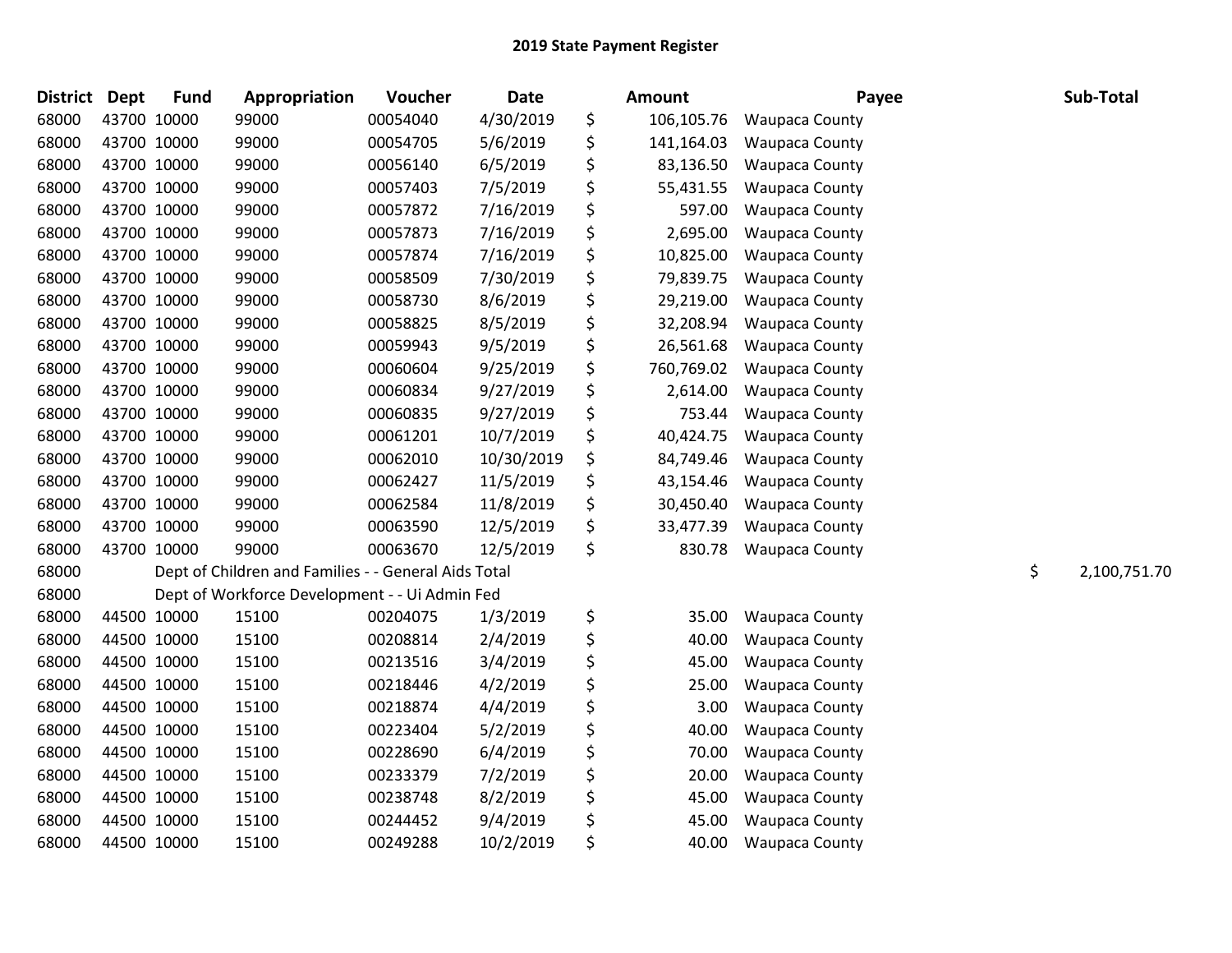| <b>District</b> | <b>Dept</b> | <b>Fund</b> | Appropriation                                                         | Voucher  | <b>Date</b> | Amount          | Payee                    | Sub-Total       |
|-----------------|-------------|-------------|-----------------------------------------------------------------------|----------|-------------|-----------------|--------------------------|-----------------|
| 68000           | 44500 10000 |             | 15100                                                                 | 00249544 | 10/9/2019   | \$<br>5.00      | Waupaca County           |                 |
| 68000           | 44500 10000 |             | 15100                                                                 | 00255675 | 11/4/2019   | \$<br>25.00     | <b>Waupaca County</b>    |                 |
| 68000           | 44500 10000 |             | 15100                                                                 | 00261238 | 12/3/2019   | \$<br>15.00     | <b>Waupaca County</b>    |                 |
| 68000           |             |             | Dept of Workforce Development - - Ui Admin Fed Total                  |          |             |                 |                          | \$<br>453.00    |
| 68000           |             |             | Dept of Workforce Development - - Title Ib Aids State GPR             |          |             |                 |                          |                 |
| 68000           |             | 44500 10000 | 50900                                                                 | 00210769 | 2/25/2019   | \$<br>13.36     | <b>Waupaca County</b>    |                 |
| 68000           |             |             | Dept of Workforce Development - - Title Ib Aids State GPR Total       |          |             |                 |                          | \$<br>13.36     |
| 68000           |             |             | Dept of Workforce Development - - Title Ib Aids Federal Prf           |          |             |                 |                          |                 |
| 68000           | 44500 10000 |             | 54400                                                                 | 00210769 | 2/25/2019   | \$<br>49.36     | <b>Waupaca County</b>    |                 |
| 68000           |             |             | Dept of Workforce Development - - Title Ib Aids Federal Prf Total     |          |             |                 |                          | \$<br>49.36     |
| 68000           |             |             | Dept of Workforce Development - - Wc Ops Uninsured Emplyr Admin       |          |             |                 |                          |                 |
| 68000           | 44500 22700 |             | 17700                                                                 | 00224349 | 5/9/2019    | \$<br>10.00     | <b>Waupaca County</b>    |                 |
| 68000           | 44500 22700 |             | 17700                                                                 | 00251779 | 10/16/2019  | \$<br>5.00      | <b>Waupaca County</b>    |                 |
| 68000           | 44500 22700 |             | 17700                                                                 | 00251780 | 10/16/2019  | \$<br>5.00      | <b>Waupaca County</b>    |                 |
| 68000           | 44500 22700 |             | 17700                                                                 | 00253384 | 10/25/2019  | \$<br>5.00      | Waupaca County           |                 |
| 68000           | 44500 22700 |             | 17700                                                                 | 00264440 | 12/23/2019  | \$<br>5.00      | <b>Waupaca County</b>    |                 |
| 68000           |             |             | Dept of Workforce Development - - Wc Ops Uninsured Emplyr Admin Total |          |             |                 |                          | \$<br>30.00     |
| 68000           |             |             | Department of Justice - - Legal Expenses                              |          |             |                 |                          |                 |
| 68000           | 45500 10000 |             | 10400                                                                 | 00059772 | 2/20/2019   | \$<br>30.00     | <b>Waupaca County</b>    |                 |
| 68000           |             | 45500 10000 | 10400                                                                 | 00059773 | 2/20/2019   | \$<br>12.00     | <b>Waupaca County</b>    |                 |
| 68000           |             |             | Department of Justice - - Legal Expenses Total                        |          |             |                 |                          | \$<br>42.00     |
| 68000           |             |             | Department of Justice - - Drug Trafficking Resp Grants                |          |             |                 |                          |                 |
| 68000           | 45500 10000 |             | 20800                                                                 | 00063921 | 4/29/2019   | \$<br>18,894.00 | <b>Waupaca County</b>    |                 |
| 68000           | 45500 10000 |             | 20800                                                                 | 00068964 | 7/29/2019   | \$<br>15,649.00 | <b>Waupaca County</b>    |                 |
| 68000           | 45500 10000 |             | 20800                                                                 | 00073299 | 10/21/2019  | \$<br>8,929.00  | <b>Waupaca County</b>    |                 |
| 68000           |             |             | Department of Justice - - Drug Trafficking Resp Grants Total          |          |             |                 |                          | \$<br>43,472.00 |
| 68000           |             |             | Department of Justice - - Crime Laboratories, Dna                     |          |             |                 |                          |                 |
| 68000           | 45500 10000 |             | 22100                                                                 | 00068611 | 7/19/2019   | \$<br>1,060.00  | <b>Waupaca County</b>    |                 |
| 68000           |             |             | Department of Justice - - Crime Laboratories, Dna Total               |          |             |                 |                          | \$<br>1,060.00  |
| 68000           |             |             | Department of Justice - - Law Enforcement Train, Local                |          |             |                 |                          |                 |
| 68000           |             | 45500 10000 | 23100                                                                 | 00074697 | 11/14/2019  | \$              | 14,560.00 Waupaca County |                 |
| 68000           |             |             | Department of Justice - - Law Enforcement Train, Local Total          |          |             |                 |                          | \$<br>14,560.00 |
| 68000           |             |             | Department of Justice - - Federal Aid, State Operations               |          |             |                 |                          |                 |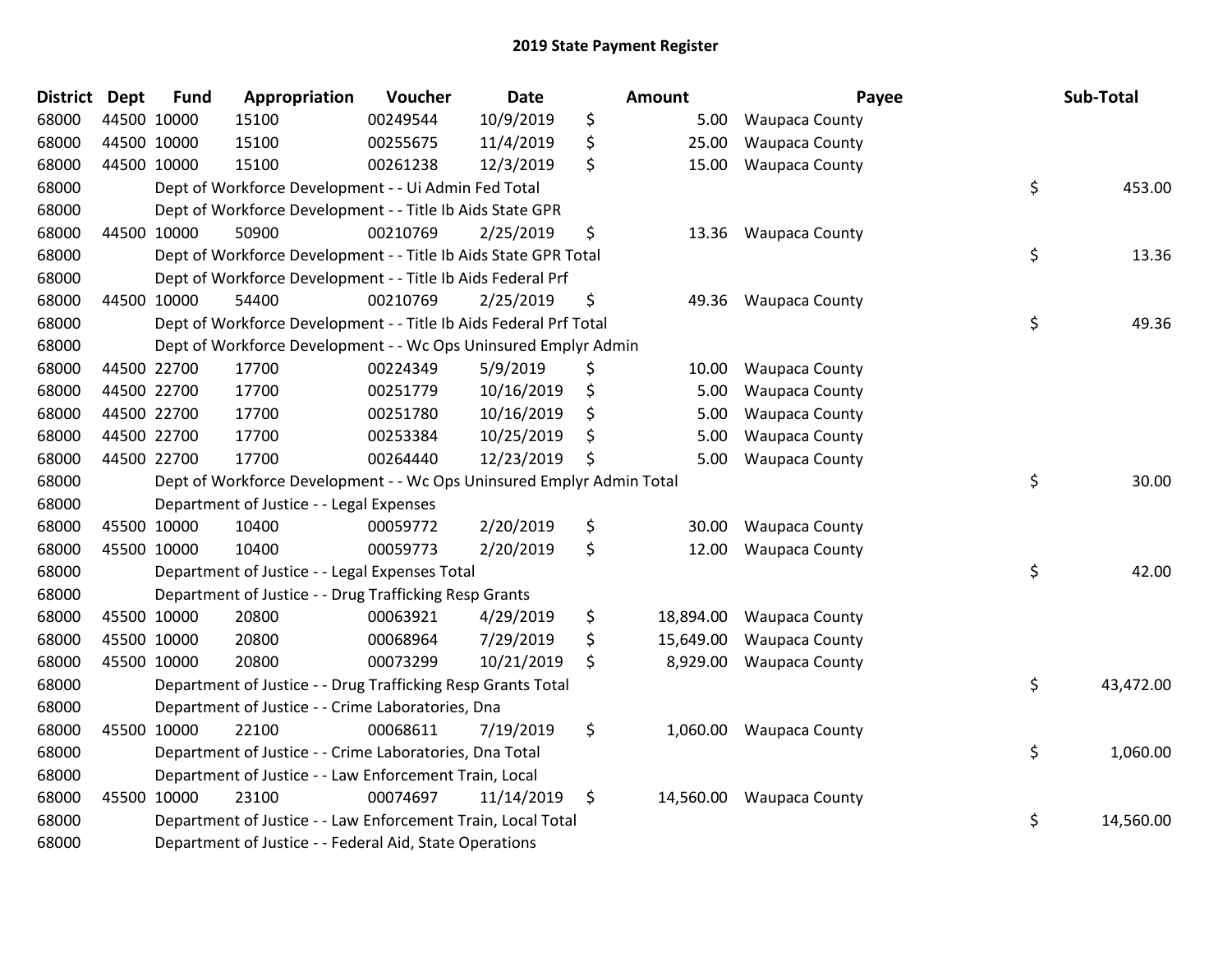| District | <b>Dept</b> | <b>Fund</b> | Appropriation                                                           | Voucher  | <b>Date</b> | Amount          | Payee                 | Sub-Total       |
|----------|-------------|-------------|-------------------------------------------------------------------------|----------|-------------|-----------------|-----------------------|-----------------|
| 68000    | 45500 10000 |             | 24100                                                                   | 00057894 | 1/7/2019    | \$<br>2,228.58  | <b>Waupaca County</b> |                 |
| 68000    | 45500 10000 |             | 24100                                                                   | 00068796 | 7/23/2019   | \$<br>2,281.32  | <b>Waupaca County</b> |                 |
| 68000    | 45500 10000 |             | 24100                                                                   | 00073130 | 10/22/2019  | \$<br>1,409.81  | <b>Waupaca County</b> |                 |
| 68000    |             |             | Department of Justice - - Federal Aid, State Operations Total           |          |             |                 |                       | \$<br>5,919.71  |
| 68000    |             |             | Department of Justice - - Federal Aid, Local Assistance                 |          |             |                 |                       |                 |
| 68000    | 45500 10000 |             | 25100                                                                   | 00059079 | 2/7/2019    | \$<br>29,474.32 | <b>Waupaca County</b> |                 |
| 68000    | 45500 10000 |             | 25100                                                                   | 00069025 | 7/29/2019   | \$<br>15,196.00 | <b>Waupaca County</b> |                 |
| 68000    |             |             | Department of Justice - - Federal Aid, Local Assistance Total           |          |             |                 |                       | \$<br>44,670.32 |
| 68000    |             |             | Department of Justice - - Crime Victim Witness Assist                   |          |             |                 |                       |                 |
| 68000    | 45500 10000 |             | 53200                                                                   | 00060607 | 2/28/2019   | \$<br>27,848.03 | <b>Waupaca County</b> |                 |
| 68000    | 45500 10000 |             | 53200                                                                   | 00068367 | 7/18/2019   | \$<br>23,673.87 | <b>Waupaca County</b> |                 |
| 68000    |             |             | Department of Justice - - Crime Victim Witness Assist Total             |          |             |                 |                       | \$<br>51,521.90 |
| 68000    |             |             | Department of Military Affairs - - Regional Emergency Response Tm       |          |             |                 |                       |                 |
| 68000    | 46500 10000 |             | 30600                                                                   | 00055392 | 1/28/2019   | \$<br>4,156.32  | <b>Waupaca County</b> |                 |
| 68000    | 46500 10000 |             | 30600                                                                   | 00058727 | 4/5/2019    | \$<br>4,156.32  | <b>Waupaca County</b> |                 |
| 68000    | 46500 10000 |             | 30600                                                                   | 00061654 | 6/5/2019    | \$<br>4,156.32  | <b>Waupaca County</b> |                 |
| 68000    | 46500 10000 |             | 30600                                                                   | 00067847 | 10/8/2019   | \$<br>4,156.32  | <b>Waupaca County</b> |                 |
| 68000    |             |             | Department of Military Affairs - - Regional Emergency Response Tm Total |          |             |                 |                       | \$<br>16,625.28 |
| 68000    |             |             | Department of Military Affairs - - Emergency Response Equipment         |          |             |                 |                       |                 |
| 68000    | 46500 10000 |             | 30800                                                                   | 00055700 | 1/30/2019   | \$<br>8,077.05  | <b>Waupaca County</b> |                 |
| 68000    | 46500 10000 |             | 30800                                                                   | 00059143 | 4/18/2019   | \$<br>670.56    | <b>Waupaca County</b> |                 |
| 68000    | 46500 10000 |             | 30800                                                                   | 00069779 | 11/22/2019  | \$<br>7,475.13  | <b>Waupaca County</b> |                 |
| 68000    |             |             | Department of Military Affairs - - Emergency Response Equipment Total   |          |             |                 |                       | \$<br>16,222.74 |
| 68000    |             |             | Department of Military Affairs - - Local Emer Planning Grants           |          |             |                 |                       |                 |
| 68000    | 46500 10000 |             | 33700                                                                   | 00055510 | 1/31/2019   | \$<br>8,193.06  | <b>Waupaca County</b> |                 |
| 68000    |             |             | Department of Military Affairs - - Local Emer Planning Grants Total     |          |             |                 |                       | \$<br>8,193.06  |
| 68000    |             |             | Department of Military Affairs - - Federal Aid, Local Assistance        |          |             |                 |                       |                 |
| 68000    | 46500 10000 |             | 34200                                                                   | 00055577 | 1/31/2019   | \$<br>22,514.28 | <b>Waupaca County</b> |                 |
| 68000    | 46500 10000 |             | 34200                                                                   | 00060687 | 5/16/2019   | \$<br>3,182.16  | <b>Waupaca County</b> |                 |
| 68000    | 46500 10000 |             | 34200                                                                   | 00066884 | 9/16/2019   | \$<br>1,930.73  | <b>Waupaca County</b> |                 |
| 68000    |             |             | Department of Military Affairs - - Federal Aid, Local Assistance Total  |          |             |                 |                       | \$<br>27,627.17 |
| 68000    |             |             | Department of Veterans Affairs - - Institutional Operations, King       |          |             |                 |                       |                 |
| 68000    | 48500 15200 |             | 12000                                                                   | 00061022 | 3/15/2019   | \$<br>60.17     | <b>Waupaca County</b> |                 |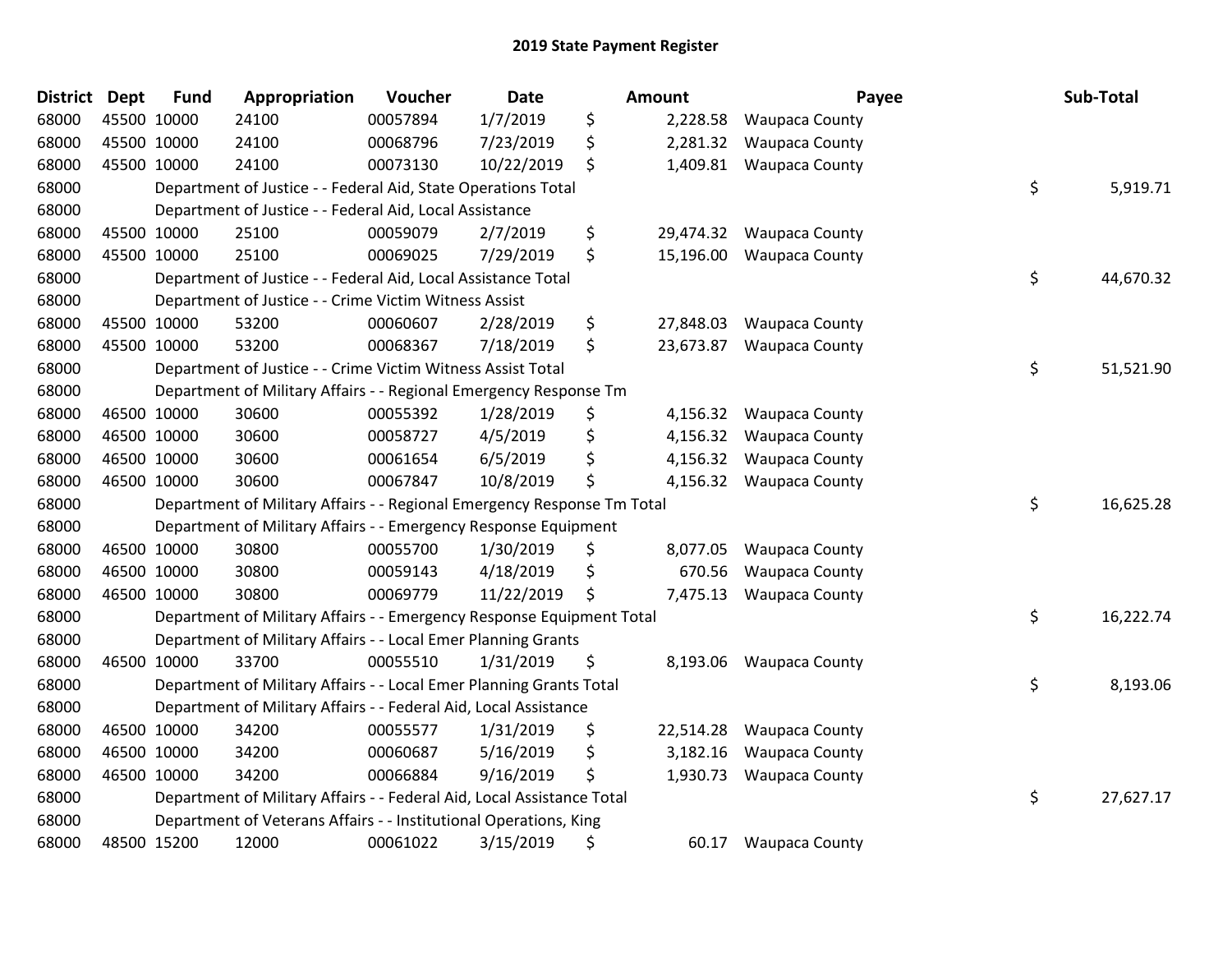| <b>District</b> | <b>Dept</b> | <b>Fund</b> | Appropriation                                                           | Voucher  | Date            | <b>Amount</b>   | Payee                 | Sub-Total       |
|-----------------|-------------|-------------|-------------------------------------------------------------------------|----------|-----------------|-----------------|-----------------------|-----------------|
| 68000           | 48500 15200 |             | 12000                                                                   | 00066109 | 7/5/2019        | \$<br>187.00    | <b>Waupaca County</b> |                 |
| 68000           | 48500 15200 |             | 12000                                                                   | 00067526 | 7/19/2019       | \$<br>60.17     | <b>Waupaca County</b> |                 |
| 68000           | 48500 15200 |             | 12000                                                                   | 00067527 | 7/22/2019       | \$<br>574.45    | <b>Waupaca County</b> |                 |
| 68000           | 48500 15200 |             | 12000                                                                   | 00069388 | 9/4/2019        | \$<br>198.09    | <b>Waupaca County</b> |                 |
| 68000           | 48500 15200 |             | 12000                                                                   | 00071799 | 10/21/2019      | \$<br>9.03      | Waupaca County        |                 |
| 68000           | 48500 15200 |             | 12000                                                                   | 00071859 | 11/8/2019       | \$<br>267.84    | Waupaca County        |                 |
| 68000           |             |             | Department of Veterans Affairs - - Institutional Operations, King Total |          |                 |                 |                       | \$<br>1,356.75  |
| 68000           |             |             | Department of Veterans Affairs - - Grants To Counties                   |          |                 |                 |                       |                 |
| 68000           | 48500 15200 |             | 12700                                                                   | 00060730 | 2/22/2019       | \$<br>1,150.00  | <b>Waupaca County</b> |                 |
| 68000           |             |             | Department of Veterans Affairs - - Grants To Counties Total             |          |                 |                 |                       | \$<br>1,150.00  |
| 68000           |             |             | Department of Veterans Affairs - - County Grants                        |          |                 |                 |                       |                 |
| 68000           | 48500 58200 |             | 26700                                                                   | 00060730 | 2/22/2019       | \$<br>5,175.00  | <b>Waupaca County</b> |                 |
| 68000           |             |             | Department of Veterans Affairs - - County Grants Total                  |          |                 |                 |                       | \$<br>5,175.00  |
| 68000           |             |             | Department of Veterans Affairs - - Veterans Assistance                  |          |                 |                 |                       |                 |
| 68000           | 48500 58200 |             | 27200                                                                   | 00061829 | 3/19/2019       | \$<br>2,828.00  | <b>Waupaca County</b> |                 |
| 68000           |             |             | Department of Veterans Affairs - - Veterans Assistance Total            |          |                 |                 |                       | \$<br>2,828.00  |
| 68000           |             |             | Department of Veterans Affairs - - Veterans Transportation Grant        |          |                 |                 |                       |                 |
| 68000           | 48500 58200 |             | 28000                                                                   | 00074111 | $12/10/2019$ \$ | 7,298.16        | <b>Waupaca County</b> |                 |
| 68000           |             |             | Department of Veterans Affairs - - Veterans Transportation Grant Total  |          |                 |                 |                       | \$<br>7,298.16  |
| 68000           |             |             | Department of Veterans Affairs - - County Grants                        |          |                 |                 |                       |                 |
| 68000           | 48500 58300 |             | 37000                                                                   | 00060730 | 2/22/2019       | \$<br>5,175.00  | <b>Waupaca County</b> |                 |
| 68000           |             |             | Department of Veterans Affairs - - County Grants Total                  |          |                 |                 |                       | \$<br>5,175.00  |
| 68000           |             |             | Department of Administration - - Federal Aid                            |          |                 |                 |                       |                 |
| 68000           | 50500 10000 |             | 14200                                                                   | 00096077 | 2/1/2019        | \$<br>5,469.37  | <b>Waupaca County</b> |                 |
| 68000           |             | 50500 10000 | 14200                                                                   | 00102715 | 6/5/2019        | \$<br>29,315.63 | <b>Waupaca County</b> |                 |
| 68000           |             |             | Department of Administration - - Federal Aid Total                      |          |                 |                 |                       | \$<br>34,785.00 |
| 68000           |             |             | Department of Administration - - Federal Aid, Local Assistance          |          |                 |                 |                       |                 |
| 68000           | 50500 10000 |             | 15500                                                                   | 00095297 | 1/15/2019       | \$<br>10,923.26 | <b>Waupaca County</b> |                 |
| 68000           | 50500 10000 |             | 15500                                                                   | 00097062 | 2/15/2019       | \$<br>8,308.05  | <b>Waupaca County</b> |                 |
| 68000           | 50500 10000 |             | 15500                                                                   | 00098056 | 3/1/2019        | \$<br>2,835.56  | Waupaca County        |                 |
| 68000           | 50500 10000 |             | 15500                                                                   | 00099621 | 3/29/2019       | \$<br>3,555.63  | <b>Waupaca County</b> |                 |
| 68000           |             | 50500 10000 | 15500                                                                   | 00101626 | 4/30/2019       | \$<br>6,964.57  | <b>Waupaca County</b> |                 |
| 68000           | 50500 10000 |             | 15500                                                                   | 00103222 | 5/29/2019       | \$<br>6,399.75  | <b>Waupaca County</b> |                 |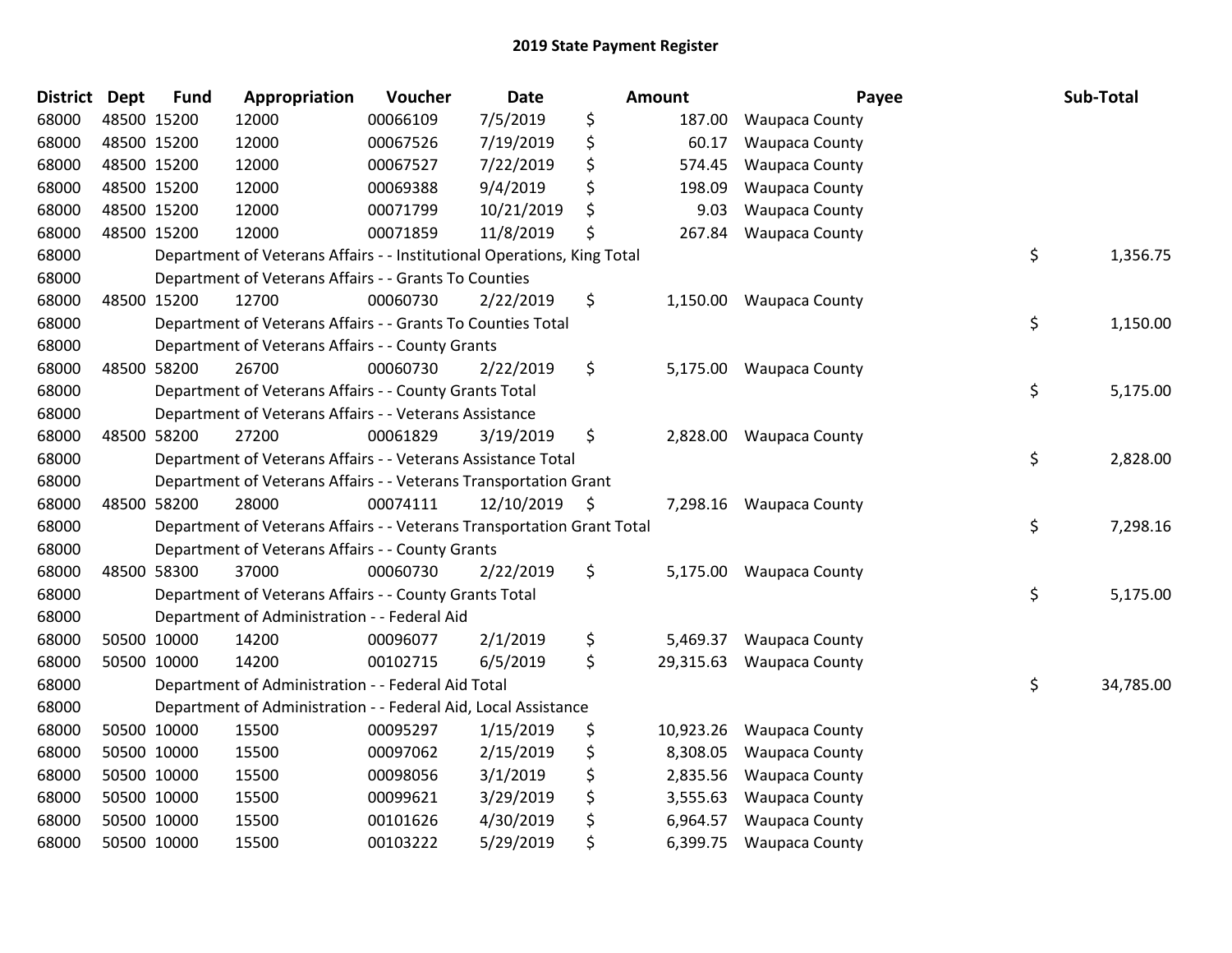| <b>District</b> | Dept | <b>Fund</b> | Appropriation                                                         | Voucher  | Date       | <b>Amount</b>   | Payee                 | Sub-Total       |
|-----------------|------|-------------|-----------------------------------------------------------------------|----------|------------|-----------------|-----------------------|-----------------|
| 68000           |      | 50500 10000 | 15500                                                                 | 00104180 | 6/17/2019  | \$<br>4,313.31  | Waupaca County        |                 |
| 68000           |      | 50500 10000 | 15500                                                                 | 00106478 | 7/30/2019  | \$<br>3,191.71  | <b>Waupaca County</b> |                 |
| 68000           |      | 50500 10000 | 15500                                                                 | 00110761 | 10/16/2019 | \$<br>2,010.19  | Waupaca County        |                 |
| 68000           |      | 50500 10000 | 15500                                                                 | 00111601 | 10/29/2019 | \$<br>3,416.89  | <b>Waupaca County</b> |                 |
| 68000           |      | 50500 10000 | 15500                                                                 | 00112584 | 11/15/2019 | \$<br>2,162.09  | <b>Waupaca County</b> |                 |
| 68000           |      | 50500 10000 | 15500                                                                 | 00113483 | 12/2/2019  | \$<br>7,471.05  | <b>Waupaca County</b> |                 |
| 68000           |      |             | Department of Administration - - Federal Aid, Local Assistance Total  |          |            |                 |                       | \$<br>61,552.06 |
| 68000           |      |             | Department of Administration - - Low-Income Assistance Grants         |          |            |                 |                       |                 |
| 68000           |      | 50500 23500 | 37100                                                                 | 00095297 | 1/15/2019  | \$<br>3,750.64  | <b>Waupaca County</b> |                 |
| 68000           |      | 50500 23500 | 37100                                                                 | 00097062 | 2/15/2019  | \$<br>2,378.67  | <b>Waupaca County</b> |                 |
| 68000           |      | 50500 23500 | 37100                                                                 | 00098056 | 3/1/2019   | \$<br>4,684.24  | <b>Waupaca County</b> |                 |
| 68000           |      | 50500 23500 | 37100                                                                 | 00099621 | 3/29/2019  | \$<br>5,184.47  | <b>Waupaca County</b> |                 |
| 68000           |      | 50500 23500 | 37100                                                                 | 00101626 | 4/30/2019  | \$<br>5,152.08  | <b>Waupaca County</b> |                 |
| 68000           |      | 50500 23500 | 37100                                                                 | 00103222 | 5/29/2019  | \$<br>4,476.06  | <b>Waupaca County</b> |                 |
| 68000           |      | 50500 23500 | 37100                                                                 | 00104180 | 6/17/2019  | \$<br>3,273.39  | <b>Waupaca County</b> |                 |
| 68000           |      | 50500 23500 | 37100                                                                 | 00106478 | 7/30/2019  | \$<br>2,332.63  | <b>Waupaca County</b> |                 |
| 68000           |      | 50500 23500 | 37100                                                                 | 00110761 | 10/16/2019 | \$<br>3,049.99  | <b>Waupaca County</b> |                 |
| 68000           |      | 50500 23500 | 37100                                                                 | 00111601 | 10/29/2019 | \$<br>3,012.95  | Waupaca County        |                 |
| 68000           |      | 50500 23500 | 37100                                                                 | 00112584 | 11/15/2019 | \$<br>5,723.71  | <b>Waupaca County</b> |                 |
| 68000           |      | 50500 23500 | 37100                                                                 | 00113483 | 12/2/2019  | \$<br>4,944.33  | <b>Waupaca County</b> |                 |
| 68000           |      |             | Department of Administration - - Low-Income Assistance Grants Total   |          |            |                 |                       | \$<br>47,963.16 |
| 68000           |      |             | Department of Administration - - Land Information Program; Loca       |          |            |                 |                       |                 |
| 68000           |      | 50500 26900 | 17300                                                                 | 00095201 | 1/17/2019  | \$<br>1,000.00  | <b>Waupaca County</b> |                 |
| 68000           |      | 50500 26900 | 17300                                                                 | 00097397 | 2/26/2019  | \$<br>17,856.00 | <b>Waupaca County</b> |                 |
| 68000           |      | 50500 26900 | 17300                                                                 | 00099608 | 3/28/2019  | \$<br>25,000.00 | <b>Waupaca County</b> |                 |
| 68000           |      | 50500 26900 | 17300                                                                 | 00104756 | 6/24/2019  | \$<br>25,000.00 | <b>Waupaca County</b> |                 |
| 68000           |      |             | Department of Administration - - Land Information Program; Loca Total |          |            |                 |                       | \$<br>68,856.00 |
| 68000           |      |             | Elections Commission - - General Program Ops, GPR                     |          |            |                 |                       |                 |
| 68000           |      | 51000 10000 | 10100                                                                 | 00001543 | 1/25/2019  | \$<br>166.50    | <b>Waupaca County</b> |                 |
| 68000           |      |             | Elections Commission - - General Program Ops, GPR Total               |          |            |                 |                       | \$<br>166.50    |
| 68000           |      |             | Public Defender Board - - Trial Representation                        |          |            |                 |                       |                 |
| 68000           |      | 55000 10000 | 10300                                                                 | 00180243 | 2/20/2019  | \$<br>15.00     | <b>Waupaca County</b> |                 |
| 68000           |      |             | Public Defender Board - - Trial Representation Total                  |          |            |                 |                       | \$<br>15.00     |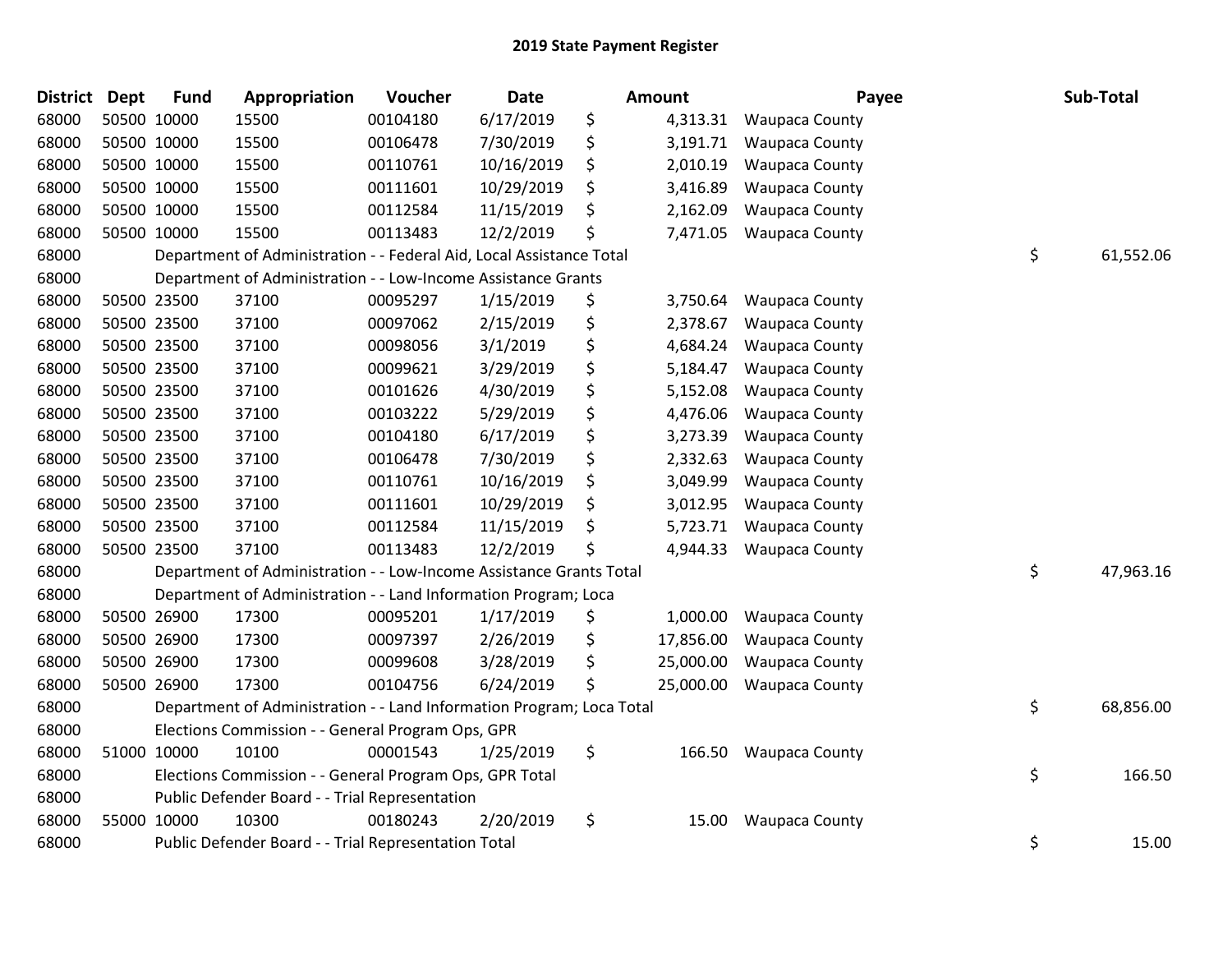| <b>District</b> | <b>Dept</b> | <b>Fund</b> | Appropriation                                           | Voucher  | Date      | <b>Amount</b> | Payee                 | Sub-Total |
|-----------------|-------------|-------------|---------------------------------------------------------|----------|-----------|---------------|-----------------------|-----------|
| 68000           |             |             | Public Defender Board - - Transcript, Discovery And Int |          |           |               |                       |           |
| 68000           |             | 55000 10000 | 10600                                                   | 00174693 | 1/3/2019  | \$<br>131.40  | <b>Waupaca County</b> |           |
| 68000           |             | 55000 10000 | 10600                                                   | 00174714 | 1/3/2019  | \$<br>20.00   | Waupaca County        |           |
| 68000           | 55000 10000 |             | 10600                                                   | 00174931 | 1/3/2019  | \$<br>20.00   | <b>Waupaca County</b> |           |
| 68000           |             | 55000 10000 | 10600                                                   | 00175860 | 1/9/2019  | \$<br>195.00  | Waupaca County        |           |
| 68000           |             | 55000 10000 | 10600                                                   | 00175891 | 1/9/2019  | \$<br>55.00   | <b>Waupaca County</b> |           |
| 68000           |             | 55000 10000 | 10600                                                   | 00180559 | 2/7/2019  | \$<br>125.00  | Waupaca County        |           |
| 68000           |             | 55000 10000 | 10600                                                   | 00182622 | 2/19/2019 | \$<br>812.20  | <b>Waupaca County</b> |           |
| 68000           |             | 55000 10000 | 10600                                                   | 00182624 | 2/19/2019 | \$<br>5.00    | <b>Waupaca County</b> |           |
| 68000           |             | 55000 10000 | 10600                                                   | 00186203 | 3/7/2019  | \$<br>15.00   | <b>Waupaca County</b> |           |
| 68000           |             | 55000 10000 | 10600                                                   | 00186374 | 3/7/2019  | \$<br>47.60   | <b>Waupaca County</b> |           |
| 68000           |             | 55000 10000 | 10600                                                   | 00186375 | 3/7/2019  | \$<br>70.00   | <b>Waupaca County</b> |           |
| 68000           |             | 55000 10000 | 10600                                                   | 00189640 | 4/3/2019  | \$<br>15.00   | Waupaca County        |           |
| 68000           | 55000 10000 |             | 10600                                                   | 00190937 | 4/19/2019 | \$<br>5.00    | <b>Waupaca County</b> |           |
| 68000           | 55000 10000 |             | 10600                                                   | 00191514 | 4/18/2019 | \$<br>40.00   | Waupaca County        |           |
| 68000           |             | 55000 10000 | 10600                                                   | 00191538 | 4/18/2019 | \$<br>15.00   | <b>Waupaca County</b> |           |
| 68000           |             | 55000 10000 | 10600                                                   | 00191556 | 4/18/2019 | \$<br>90.00   | <b>Waupaca County</b> |           |
| 68000           |             | 55000 10000 | 10600                                                   | 00193436 | 5/3/2019  | \$<br>20.00   | <b>Waupaca County</b> |           |
| 68000           |             | 55000 10000 | 10600                                                   | 00193437 | 5/3/2019  | \$<br>10.00   | <b>Waupaca County</b> |           |
| 68000           |             | 55000 10000 | 10600                                                   | 00193438 | 5/3/2019  | \$<br>20.00   | <b>Waupaca County</b> |           |
| 68000           |             | 55000 10000 | 10600                                                   | 00193439 | 5/3/2019  | \$<br>5.00    | <b>Waupaca County</b> |           |
| 68000           |             | 55000 10000 | 10600                                                   | 00193440 | 5/3/2019  | \$<br>15.00   | <b>Waupaca County</b> |           |
| 68000           |             | 55000 10000 | 10600                                                   | 00193441 | 5/3/2019  | \$<br>5.00    | Waupaca County        |           |
| 68000           | 55000 10000 |             | 10600                                                   | 00193442 | 5/3/2019  | \$<br>15.00   | <b>Waupaca County</b> |           |
| 68000           |             | 55000 10000 | 10600                                                   | 00193443 | 5/3/2019  | \$<br>732.60  | <b>Waupaca County</b> |           |
| 68000           |             | 55000 10000 | 10600                                                   | 00193482 | 5/3/2019  | \$<br>15.00   | <b>Waupaca County</b> |           |
| 68000           |             | 55000 10000 | 10600                                                   | 00196179 | 5/21/2019 | \$<br>15.00   | <b>Waupaca County</b> |           |
| 68000           |             | 55000 10000 | 10600                                                   | 00196180 | 5/21/2019 | \$<br>5.00    | <b>Waupaca County</b> |           |
| 68000           | 55000 10000 |             | 10600                                                   | 00200688 | 6/12/2019 | \$<br>10.00   | Waupaca County        |           |
| 68000           |             | 55000 10000 | 10600                                                   | 00200689 | 6/12/2019 | \$<br>20.00   | Waupaca County        |           |
| 68000           |             | 55000 10000 | 10600                                                   | 00200690 | 6/12/2019 | \$<br>5.00    | Waupaca County        |           |
| 68000           |             | 55000 10000 | 10600                                                   | 00200691 | 6/12/2019 | \$<br>10.00   | <b>Waupaca County</b> |           |
| 68000           | 55000 10000 |             | 10600                                                   | 00200692 | 6/12/2019 | \$<br>15.00   | <b>Waupaca County</b> |           |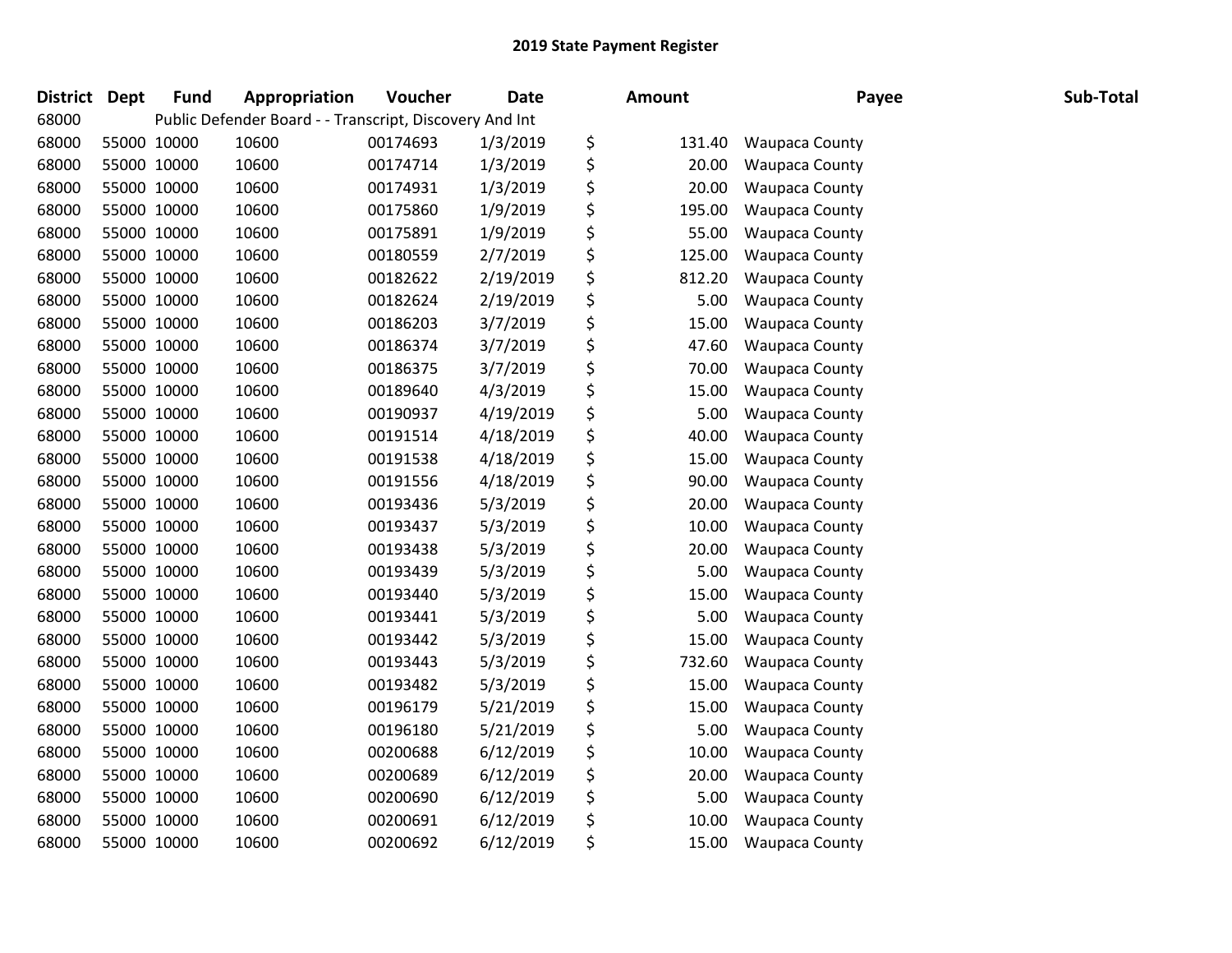| <b>District</b> | <b>Dept</b> | <b>Fund</b> | Appropriation | Voucher  | Date      | <b>Amount</b> | Payee                 | Sub-Total |
|-----------------|-------------|-------------|---------------|----------|-----------|---------------|-----------------------|-----------|
| 68000           | 55000 10000 |             | 10600         | 00200693 | 6/12/2019 | \$<br>5.00    | <b>Waupaca County</b> |           |
| 68000           | 55000 10000 |             | 10600         | 00200856 | 6/12/2019 | \$<br>25.00   | <b>Waupaca County</b> |           |
| 68000           | 55000 10000 |             | 10600         | 00200857 | 6/12/2019 | \$<br>15.00   | <b>Waupaca County</b> |           |
| 68000           | 55000 10000 |             | 10600         | 00200858 | 6/12/2019 | \$<br>25.00   | <b>Waupaca County</b> |           |
| 68000           | 55000 10000 |             | 10600         | 00200859 | 6/12/2019 | \$<br>15.00   | <b>Waupaca County</b> |           |
| 68000           | 55000 10000 |             | 10600         | 00200860 | 6/12/2019 | \$<br>10.00   | <b>Waupaca County</b> |           |
| 68000           | 55000 10000 |             | 10600         | 00200861 | 6/12/2019 | \$<br>5.00    | <b>Waupaca County</b> |           |
| 68000           | 55000 10000 |             | 10600         | 00200862 | 6/12/2019 | \$<br>20.00   | Waupaca County        |           |
| 68000           | 55000 10000 |             | 10600         | 00200863 | 6/12/2019 | \$<br>10.00   | Waupaca County        |           |
| 68000           | 55000 10000 |             | 10600         | 00200864 | 6/12/2019 | \$<br>10.00   | <b>Waupaca County</b> |           |
| 68000           | 55000 10000 |             | 10600         | 00200865 | 6/12/2019 | \$<br>5.00    | <b>Waupaca County</b> |           |
| 68000           | 55000 10000 |             | 10600         | 00204046 | 7/1/2019  | \$<br>20.00   | <b>Waupaca County</b> |           |
| 68000           | 55000 10000 |             | 10600         | 00204047 | 7/1/2019  | \$<br>10.00   | Waupaca County        |           |
| 68000           | 55000 10000 |             | 10600         | 00204048 | 7/1/2019  | \$<br>20.00   | Waupaca County        |           |
| 68000           | 55000 10000 |             | 10600         | 00204049 | 7/1/2019  | \$<br>10.00   | Waupaca County        |           |
| 68000           | 55000 10000 |             | 10600         | 00204050 | 7/1/2019  | \$<br>10.00   | <b>Waupaca County</b> |           |
| 68000           | 55000 10000 |             | 10600         | 00204051 | 7/1/2019  | \$<br>10.00   | <b>Waupaca County</b> |           |
| 68000           | 55000 10000 |             | 10600         | 00204052 | 7/1/2019  | \$<br>10.00   | Waupaca County        |           |
| 68000           | 55000 10000 |             | 10600         | 00204053 | 7/1/2019  | \$<br>5.00    | Waupaca County        |           |
| 68000           | 55000 10000 |             | 10600         | 00204054 | 7/1/2019  | \$<br>5.00    | Waupaca County        |           |
| 68000           | 55000 10000 |             | 10600         | 00204055 | 7/1/2019  | \$<br>10.00   | Waupaca County        |           |
| 68000           | 55000 10000 |             | 10600         | 00204479 | 7/8/2019  | \$<br>5.00    | Waupaca County        |           |
| 68000           | 55000 10000 |             | 10600         | 00205961 | 7/18/2019 | \$<br>35.00   | <b>Waupaca County</b> |           |
| 68000           | 55000 10000 |             | 10600         | 00205962 | 7/18/2019 | \$<br>15.00   | Waupaca County        |           |
| 68000           | 55000 10000 |             | 10600         | 00205963 | 7/18/2019 | \$<br>10.00   | <b>Waupaca County</b> |           |
| 68000           | 55000 10000 |             | 10600         | 00205964 | 7/18/2019 | \$<br>15.00   | Waupaca County        |           |
| 68000           | 55000 10000 |             | 10600         | 00205965 | 7/18/2019 | \$<br>20.00   | Waupaca County        |           |
| 68000           | 55000 10000 |             | 10600         | 00205966 | 7/18/2019 | \$<br>5.00    | <b>Waupaca County</b> |           |
| 68000           | 55000 10000 |             | 10600         | 00205967 | 7/18/2019 | \$<br>10.00   | Waupaca County        |           |
| 68000           | 55000 10000 |             | 10600         | 00205968 | 7/18/2019 | \$<br>15.00   | Waupaca County        |           |
| 68000           | 55000 10000 |             | 10600         | 00205969 | 7/18/2019 | \$<br>5.00    | Waupaca County        |           |
| 68000           | 55000 10000 |             | 10600         | 00205970 | 7/18/2019 | \$<br>15.00   | <b>Waupaca County</b> |           |
| 68000           | 55000 10000 |             | 10600         | 00205971 | 7/18/2019 | \$<br>15.00   | <b>Waupaca County</b> |           |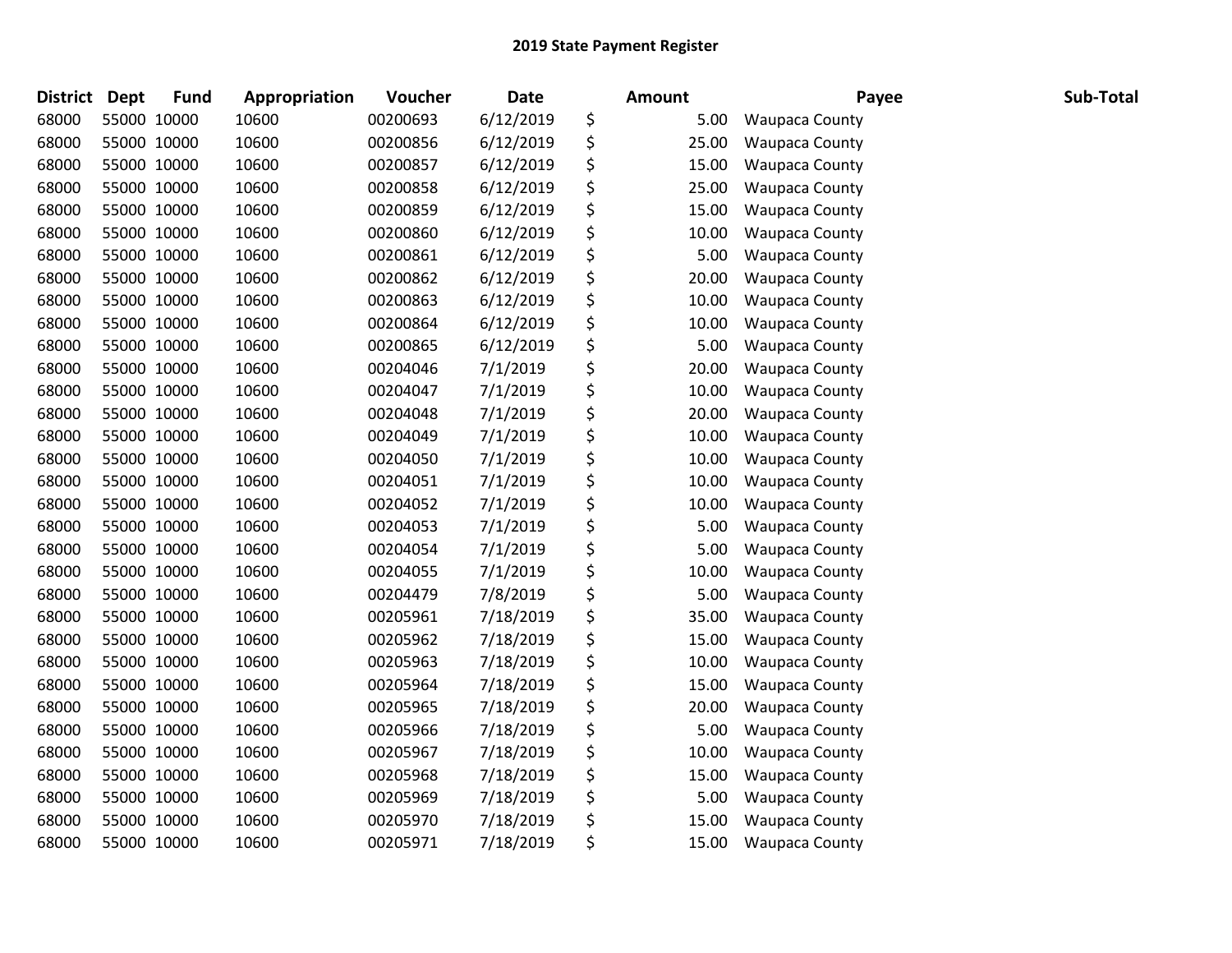| <b>District</b> | <b>Dept</b> | <b>Fund</b> | Appropriation | Voucher  | Date      | <b>Amount</b> | Payee                 | Sub-Total |
|-----------------|-------------|-------------|---------------|----------|-----------|---------------|-----------------------|-----------|
| 68000           | 55000 10000 |             | 10600         | 00205972 | 7/18/2019 | \$<br>20.00   | <b>Waupaca County</b> |           |
| 68000           | 55000 10000 |             | 10600         | 00205973 | 7/18/2019 | \$<br>5.00    | <b>Waupaca County</b> |           |
| 68000           | 55000 10000 |             | 10600         | 00205974 | 7/18/2019 | \$<br>10.00   | <b>Waupaca County</b> |           |
| 68000           | 55000 10000 |             | 10600         | 00205975 | 7/18/2019 | \$<br>15.00   | <b>Waupaca County</b> |           |
| 68000           | 55000 10000 |             | 10600         | 00207437 | 7/30/2019 | \$<br>843.80  | Waupaca County        |           |
| 68000           | 55000 10000 |             | 10600         | 00210166 | 8/20/2019 | \$<br>20.00   | <b>Waupaca County</b> |           |
| 68000           | 55000 10000 |             | 10600         | 00210167 | 8/20/2019 | \$<br>15.00   | <b>Waupaca County</b> |           |
| 68000           | 55000 10000 |             | 10600         | 00210168 | 8/20/2019 | \$<br>20.00   | Waupaca County        |           |
| 68000           | 55000 10000 |             | 10600         | 00210169 | 8/20/2019 | \$<br>20.00   | Waupaca County        |           |
| 68000           | 55000 10000 |             | 10600         | 00210170 | 8/20/2019 | \$<br>10.00   | <b>Waupaca County</b> |           |
| 68000           | 55000 10000 |             | 10600         | 00210171 | 8/20/2019 | \$<br>5.00    | <b>Waupaca County</b> |           |
| 68000           | 55000 10000 |             | 10600         | 00210172 | 8/20/2019 | \$<br>5.00    | <b>Waupaca County</b> |           |
| 68000           | 55000 10000 |             | 10600         | 00210173 | 8/20/2019 | \$<br>10.00   | Waupaca County        |           |
| 68000           | 55000 10000 |             | 10600         | 00210174 | 8/20/2019 | \$<br>10.00   | Waupaca County        |           |
| 68000           | 55000 10000 |             | 10600         | 00210175 | 8/20/2019 | \$<br>20.00   | Waupaca County        |           |
| 68000           | 55000 10000 |             | 10600         | 00210176 | 8/20/2019 | \$<br>5.00    | <b>Waupaca County</b> |           |
| 68000           | 55000 10000 |             | 10600         | 00210177 | 8/20/2019 | \$<br>15.00   | <b>Waupaca County</b> |           |
| 68000           | 55000 10000 |             | 10600         | 00210178 | 8/20/2019 | \$<br>10.00   | Waupaca County        |           |
| 68000           | 55000 10000 |             | 10600         | 00210179 | 8/20/2019 | \$<br>5.00    | Waupaca County        |           |
| 68000           | 55000 10000 |             | 10600         | 00210180 | 8/20/2019 | \$<br>5.00    | Waupaca County        |           |
| 68000           | 55000 10000 |             | 10600         | 00210181 | 8/20/2019 | \$<br>20.00   | Waupaca County        |           |
| 68000           | 55000 10000 |             | 10600         | 00210182 | 8/20/2019 | \$<br>25.00   | <b>Waupaca County</b> |           |
| 68000           | 55000 10000 |             | 10600         | 00210183 | 8/20/2019 | \$<br>5.00    | <b>Waupaca County</b> |           |
| 68000           | 55000 10000 |             | 10600         | 00210184 | 8/20/2019 | \$<br>20.00   | Waupaca County        |           |
| 68000           | 55000 10000 |             | 10600         | 00210185 | 8/20/2019 | \$<br>109.20  | <b>Waupaca County</b> |           |
| 68000           | 55000 10000 |             | 10600         | 00210186 | 8/20/2019 | \$<br>5.00    | Waupaca County        |           |
| 68000           | 55000 10000 |             | 10600         | 00210187 | 8/20/2019 | \$<br>10.00   | Waupaca County        |           |
| 68000           | 55000 10000 |             | 10600         | 00210188 | 8/20/2019 | \$<br>15.00   | <b>Waupaca County</b> |           |
| 68000           | 55000 10000 |             | 10600         | 00210189 | 8/20/2019 | \$<br>20.00   | Waupaca County        |           |
| 68000           | 55000 10000 |             | 10600         | 00210190 | 8/20/2019 | \$<br>10.00   | Waupaca County        |           |
| 68000           | 55000 10000 |             | 10600         | 00213953 | 9/16/2019 | \$<br>25.00   | Waupaca County        |           |
| 68000           | 55000 10000 |             | 10600         | 00213954 | 9/16/2019 | \$<br>10.00   | <b>Waupaca County</b> |           |
| 68000           | 55000 10000 |             | 10600         | 00213955 | 9/16/2019 | \$<br>15.00   | <b>Waupaca County</b> |           |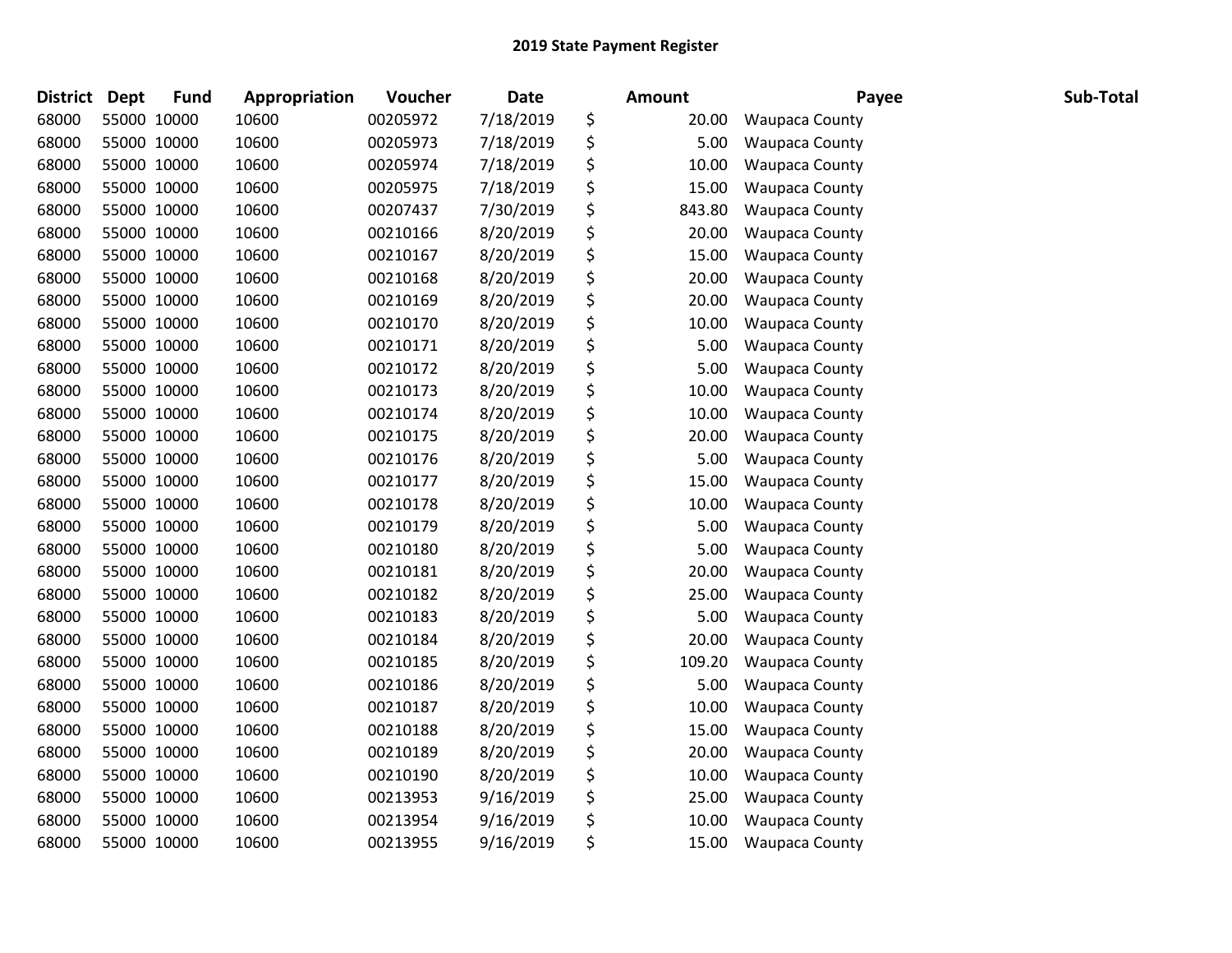| <b>District</b> | <b>Dept</b> | <b>Fund</b> | Appropriation | Voucher  | Date       | Amount         | Payee                 | Sub-Total |
|-----------------|-------------|-------------|---------------|----------|------------|----------------|-----------------------|-----------|
| 68000           | 55000 10000 |             | 10600         | 00213956 | 9/16/2019  | \$<br>10.00    | <b>Waupaca County</b> |           |
| 68000           |             | 55000 10000 | 10600         | 00213957 | 9/16/2019  | \$<br>15.00    | <b>Waupaca County</b> |           |
| 68000           | 55000 10000 |             | 10600         | 00213958 | 9/16/2019  | \$<br>10.00    | <b>Waupaca County</b> |           |
| 68000           | 55000 10000 |             | 10600         | 00213959 | 9/16/2019  | \$<br>10.00    | <b>Waupaca County</b> |           |
| 68000           | 55000 10000 |             | 10600         | 00213960 | 9/16/2019  | \$<br>10.00    | <b>Waupaca County</b> |           |
| 68000           | 55000 10000 |             | 10600         | 00213961 | 9/16/2019  | \$<br>10.00    | <b>Waupaca County</b> |           |
| 68000           |             | 55000 10000 | 10600         | 00213964 | 9/16/2019  | \$<br>10.00    | <b>Waupaca County</b> |           |
| 68000           | 55000 10000 |             | 10600         | 00213965 | 9/16/2019  | \$<br>15.00    | Waupaca County        |           |
| 68000           | 55000 10000 |             | 10600         | 00216642 | 10/7/2019  | \$<br>20.00    | Waupaca County        |           |
| 68000           |             | 55000 10000 | 10600         | 00216643 | 10/7/2019  | \$<br>20.00    | <b>Waupaca County</b> |           |
| 68000           | 55000 10000 |             | 10600         | 00216644 | 10/7/2019  | \$<br>10.00    | <b>Waupaca County</b> |           |
| 68000           |             | 55000 10000 | 10600         | 00216645 | 10/7/2019  | \$<br>65.00    | <b>Waupaca County</b> |           |
| 68000           | 55000 10000 |             | 10600         | 00216646 | 10/7/2019  | \$<br>5.00     | <b>Waupaca County</b> |           |
| 68000           | 55000 10000 |             | 10600         | 00216647 | 10/7/2019  | \$<br>15.00    | Waupaca County        |           |
| 68000           | 55000 10000 |             | 10600         | 00219380 | 10/28/2019 | \$<br>1,034.20 | Waupaca County        |           |
| 68000           | 55000 10000 |             | 10600         | 00219388 | 10/28/2019 | \$<br>10.00    | Waupaca County        |           |
| 68000           |             | 55000 10000 | 10600         | 00219400 | 10/28/2019 | \$<br>5.00     | <b>Waupaca County</b> |           |
| 68000           |             | 55000 10000 | 10600         | 00219401 | 10/28/2019 | \$<br>15.00    | Waupaca County        |           |
| 68000           | 55000 10000 |             | 10600         | 00219402 | 10/28/2019 | \$<br>10.00    | Waupaca County        |           |
| 68000           | 55000 10000 |             | 10600         | 00219403 | 10/28/2019 | \$<br>10.00    | Waupaca County        |           |
| 68000           | 55000 10000 |             | 10600         | 00219404 | 10/28/2019 | \$<br>10.00    | Waupaca County        |           |
| 68000           | 55000 10000 |             | 10600         | 00219405 | 10/28/2019 | \$<br>10.00    | Waupaca County        |           |
| 68000           | 55000 10000 |             | 10600         | 00219406 | 10/28/2019 | \$<br>10.00    | <b>Waupaca County</b> |           |
| 68000           | 55000 10000 |             | 10600         | 00219407 | 10/28/2019 | \$<br>10.00    | Waupaca County        |           |
| 68000           |             | 55000 10000 | 10600         | 00219408 | 10/28/2019 | \$<br>5.00     | Waupaca County        |           |
| 68000           |             | 55000 10000 | 10600         | 00219409 | 10/28/2019 | \$<br>10.00    | Waupaca County        |           |
| 68000           | 55000 10000 |             | 10600         | 00219410 | 10/28/2019 | \$<br>10.00    | Waupaca County        |           |
| 68000           | 55000 10000 |             | 10600         | 00219411 | 10/28/2019 | \$<br>5.00     | <b>Waupaca County</b> |           |
| 68000           | 55000 10000 |             | 10600         | 00219412 | 10/28/2019 | \$<br>10.00    | Waupaca County        |           |
| 68000           | 55000 10000 |             | 10600         | 00219413 | 10/28/2019 | \$<br>10.00    | Waupaca County        |           |
| 68000           |             | 55000 10000 | 10600         | 00219414 | 10/28/2019 | \$<br>15.00    | Waupaca County        |           |
| 68000           |             | 55000 10000 | 10600         | 00219415 | 10/28/2019 | \$<br>10.00    | <b>Waupaca County</b> |           |
| 68000           |             | 55000 10000 | 10600         | 00223678 | 11/25/2019 | \$<br>15.00    | <b>Waupaca County</b> |           |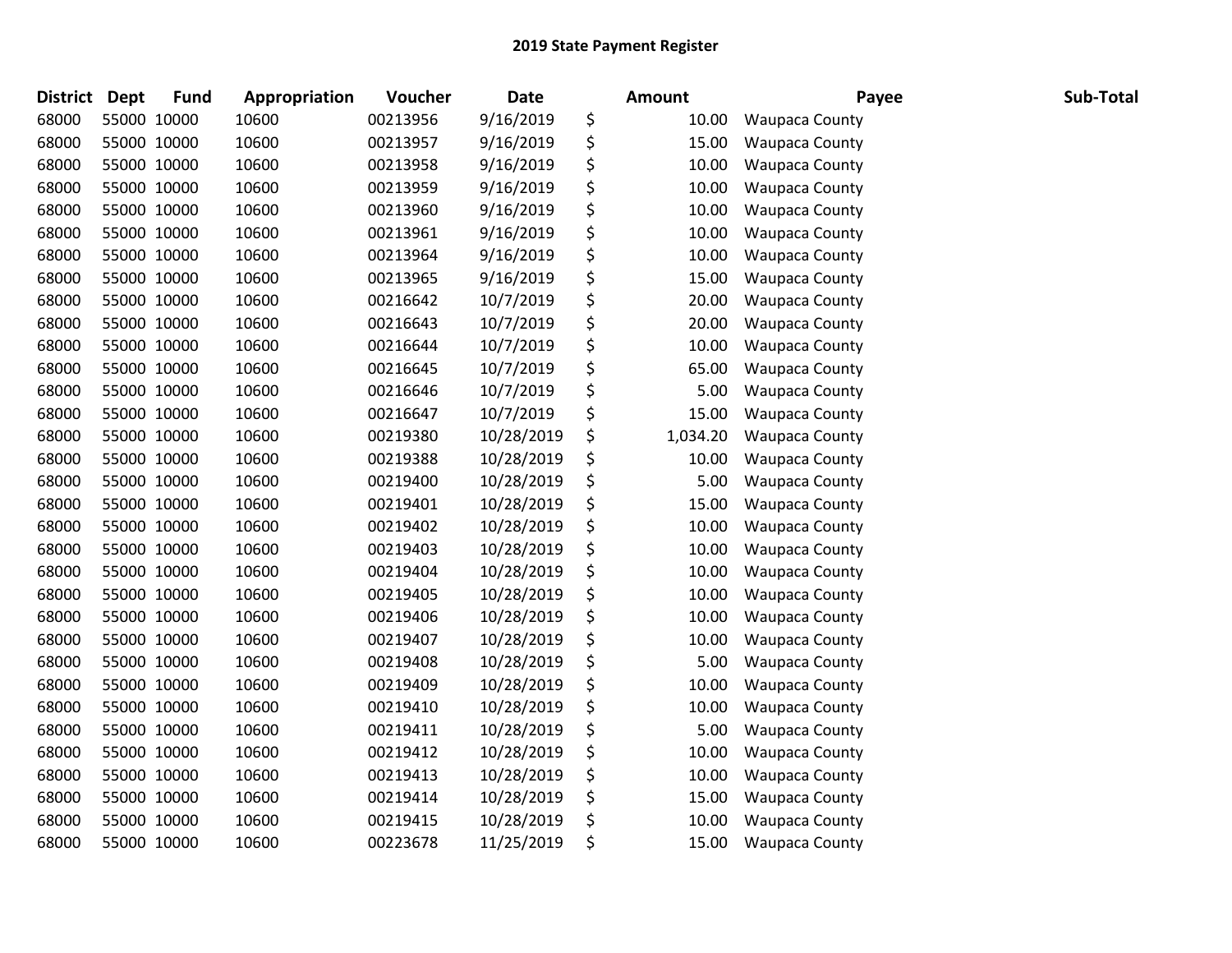| <b>District</b> | <b>Dept</b> | <b>Fund</b> | Appropriation | <b>Voucher</b> | <b>Date</b> | <b>Amount</b> | Payee                 | Sub-Total |
|-----------------|-------------|-------------|---------------|----------------|-------------|---------------|-----------------------|-----------|
| 68000           |             | 55000 10000 | 10600         | 00223679       | 11/25/2019  | \$<br>15.00   | <b>Waupaca County</b> |           |
| 68000           |             | 55000 10000 | 10600         | 00223680       | 11/25/2019  | \$<br>10.00   | <b>Waupaca County</b> |           |
| 68000           |             | 55000 10000 | 10600         | 00223681       | 11/25/2019  | \$<br>15.00   | <b>Waupaca County</b> |           |
| 68000           | 55000 10000 |             | 10600         | 00223682       | 11/25/2019  | \$<br>10.00   | Waupaca County        |           |
| 68000           |             | 55000 10000 | 10600         | 00223683       | 11/25/2019  | \$<br>30.00   | <b>Waupaca County</b> |           |
| 68000           | 55000 10000 |             | 10600         | 00223684       | 11/25/2019  | \$<br>5.00    | <b>Waupaca County</b> |           |
| 68000           |             | 55000 10000 | 10600         | 00223685       | 11/25/2019  | \$<br>10.00   | <b>Waupaca County</b> |           |
| 68000           |             | 55000 10000 | 10600         | 00223686       | 11/25/2019  | \$<br>10.00   | Waupaca County        |           |
| 68000           |             | 55000 10000 | 10600         | 00223687       | 11/25/2019  | \$<br>10.00   | <b>Waupaca County</b> |           |
| 68000           |             | 55000 10000 | 10600         | 00223688       | 11/25/2019  | \$<br>10.00   | Waupaca County        |           |
| 68000           |             | 55000 10000 | 10600         | 00223689       | 11/25/2019  | \$<br>10.00   | <b>Waupaca County</b> |           |
| 68000           |             | 55000 10000 | 10600         | 00223690       | 11/25/2019  | \$<br>10.00   | <b>Waupaca County</b> |           |
| 68000           |             | 55000 10000 | 10600         | 00223691       | 11/25/2019  | \$<br>15.00   | <b>Waupaca County</b> |           |
| 68000           | 55000 10000 |             | 10600         | 00223692       | 11/25/2019  | \$<br>15.00   | <b>Waupaca County</b> |           |
| 68000           |             | 55000 10000 | 10600         | 00223693       | 11/25/2019  | \$<br>15.00   | Waupaca County        |           |
| 68000           |             | 55000 10000 | 10600         | 00223694       | 11/25/2019  | \$<br>10.00   | <b>Waupaca County</b> |           |
| 68000           |             | 55000 10000 | 10600         | 00223695       | 11/25/2019  | \$<br>10.00   | <b>Waupaca County</b> |           |
| 68000           |             | 55000 10000 | 10600         | 00226541       | 12/13/2019  | \$<br>20.00   | <b>Waupaca County</b> |           |
| 68000           |             | 55000 10000 | 10600         | 00226542       | 12/13/2019  | \$<br>20.00   | <b>Waupaca County</b> |           |
| 68000           |             | 55000 10000 | 10600         | 00226543       | 12/13/2019  | \$<br>20.00   | <b>Waupaca County</b> |           |
| 68000           | 55000 10000 |             | 10600         | 00226544       | 12/13/2019  | \$<br>5.00    | <b>Waupaca County</b> |           |
| 68000           |             | 55000 10000 | 10600         | 00227730       | 12/23/2019  | \$<br>15.00   | <b>Waupaca County</b> |           |
| 68000           |             | 55000 10000 | 10600         | 00227731       | 12/23/2019  | \$<br>10.00   | Waupaca County        |           |
| 68000           |             | 55000 10000 | 10600         | 00227732       | 12/23/2019  | \$<br>10.00   | <b>Waupaca County</b> |           |
| 68000           |             | 55000 10000 | 10600         | 00227733       | 12/23/2019  | \$<br>15.00   | Waupaca County        |           |
| 68000           | 55000 10000 |             | 10600         | 00227734       | 12/23/2019  | \$<br>5.00    | <b>Waupaca County</b> |           |
| 68000           |             | 55000 10000 | 10600         | 00227735       | 12/23/2019  | \$<br>5.00    | <b>Waupaca County</b> |           |
| 68000           |             | 55000 10000 | 10600         | 00227736       | 12/23/2019  | \$<br>15.00   | <b>Waupaca County</b> |           |
| 68000           |             | 55000 10000 | 10600         | 00227737       | 12/23/2019  | \$<br>20.00   | Waupaca County        |           |
| 68000           |             | 55000 10000 | 10600         | 00227738       | 12/23/2019  | \$<br>5.00    | <b>Waupaca County</b> |           |
| 68000           |             | 55000 10000 | 10600         | 00227739       | 12/23/2019  | \$<br>15.00   | <b>Waupaca County</b> |           |
| 68000           |             | 55000 10000 | 10600         | 00227740       | 12/23/2019  | \$<br>10.00   | <b>Waupaca County</b> |           |
| 68000           |             | 55000 10000 | 10600         | 00227741       | 12/23/2019  | \$<br>10.00   | <b>Waupaca County</b> |           |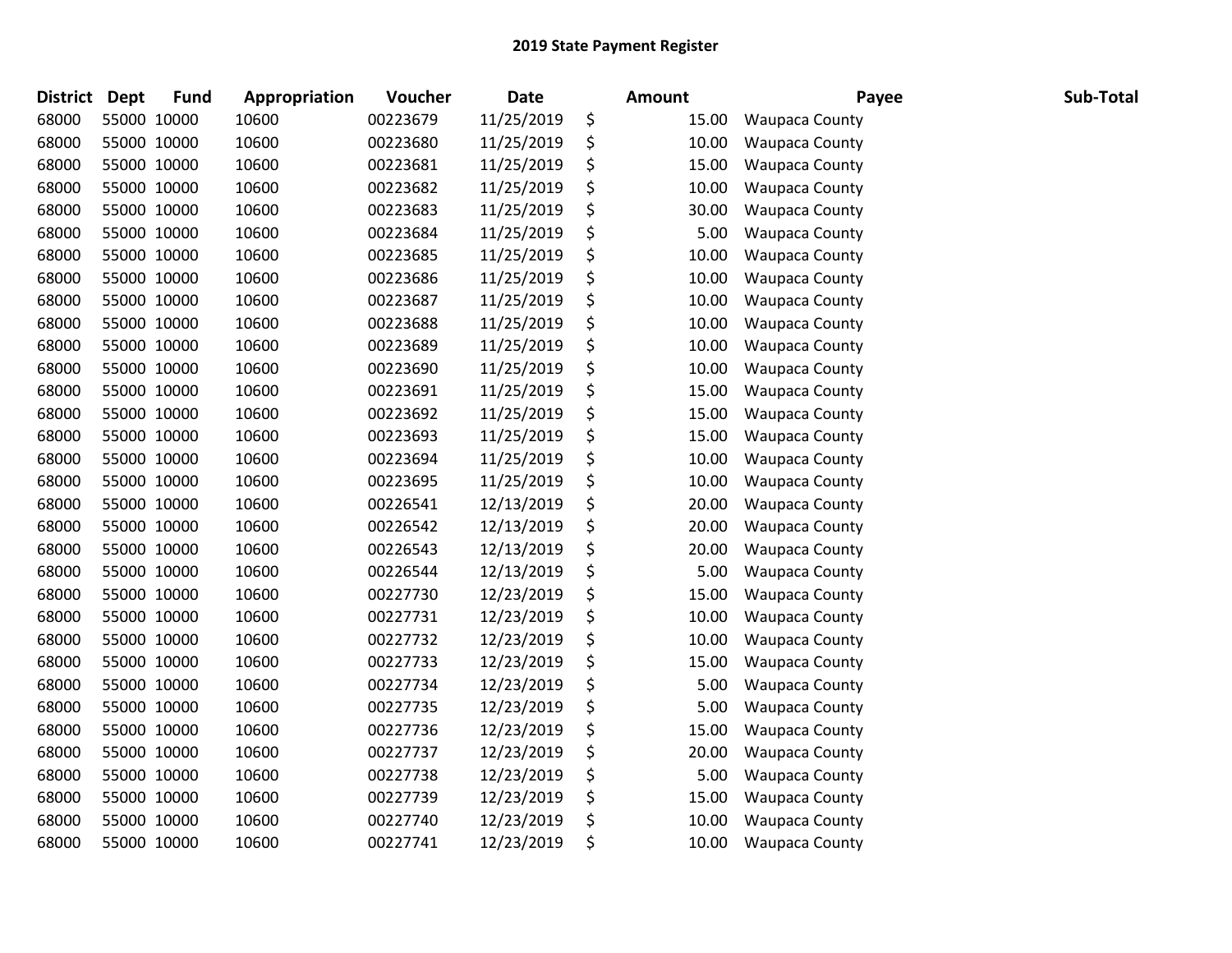| <b>District</b> | <b>Dept</b> | <b>Fund</b> | Appropriation                                                 | Voucher  | <b>Date</b> | Amount             | Payee                 | Sub-Total        |
|-----------------|-------------|-------------|---------------------------------------------------------------|----------|-------------|--------------------|-----------------------|------------------|
| 68000           |             | 55000 10000 | 10600                                                         | 00227742 | 12/23/2019  | \$<br>15.00        | Waupaca County        |                  |
| 68000           |             | 55000 10000 | 10600                                                         | 00227743 | 12/23/2019  | \$<br>10.00        | <b>Waupaca County</b> |                  |
| 68000           |             | 55000 10000 | 10600                                                         | 00227744 | 12/23/2019  | \$<br>5.00         | <b>Waupaca County</b> |                  |
| 68000           |             | 55000 10000 | 10600                                                         | 00227745 | 12/23/2019  | \$<br>20.00        | <b>Waupaca County</b> |                  |
| 68000           |             | 55000 10000 | 10600                                                         | 00227746 | 12/23/2019  | \$<br>10.00        | Waupaca County        |                  |
| 68000           |             | 55000 10000 | 10600                                                         | 00227747 | 12/23/2019  | \$<br>10.00        | <b>Waupaca County</b> |                  |
| 68000           |             | 55000 10000 | 10600                                                         | 00227748 | 12/23/2019  | \$<br>15.00        | <b>Waupaca County</b> |                  |
| 68000           |             |             | Public Defender Board - - Transcript, Discovery And Int Total |          |             |                    |                       | \$<br>6,291.00   |
| 68000           |             |             | Department of Revenue - - Warrants and Satisfactions          |          |             |                    |                       |                  |
| 68000           |             | 56600 10000 | 10100                                                         | 00118489 | 1/16/2019   | \$<br>210.50       | <b>Waupaca County</b> |                  |
| 68000           |             | 56600 10000 | 10100                                                         | 00122830 | 2/15/2019   | \$<br>210.50       | <b>Waupaca County</b> |                  |
| 68000           |             | 56600 10000 | 10100                                                         | 00122871 | 3/7/2019    | \$<br>210.50       | Waupaca County        |                  |
| 68000           |             | 56600 10000 | 10100                                                         | 00128258 | 4/5/2019    | \$<br>210.50       | <b>Waupaca County</b> |                  |
| 68000           |             | 56600 10000 | 10100                                                         | 00128579 | 4/17/2019   | \$<br>92.50        | Waupaca County        |                  |
| 68000           |             | 56600 10000 | 10100                                                         | 00132987 | 5/17/2019   | \$<br>210.50       | Waupaca County        |                  |
| 68000           |             | 56600 10000 | 10100                                                         | 00136512 | 6/14/2019   | \$<br>210.50       | Waupaca County        |                  |
| 68000           |             | 56600 10000 | 10100                                                         | 00139666 | 7/3/2019    | \$<br>210.50       | <b>Waupaca County</b> |                  |
| 68000           |             | 56600 10000 | 10100                                                         | 00140912 | 7/24/2019   | \$<br>210.50       | <b>Waupaca County</b> |                  |
| 68000           |             | 56600 10000 | 10100                                                         | 00153695 | 12/20/2019  | \$<br>210.50       | <b>Waupaca County</b> |                  |
| 68000           |             | 56600 10000 | 10100                                                         | 00154074 | 12/20/2019  | \$<br>975.00       | Waupaca County        |                  |
| 68000           |             | 56600 10000 | 10100                                                         | 00154075 | 12/20/2019  | \$<br>685.00       | <b>Waupaca County</b> |                  |
| 68000           |             | 56600 10000 | 10100                                                         | 00154076 | 12/20/2019  | \$<br>1,330.00     | <b>Waupaca County</b> |                  |
| 68000           |             | 56600 10000 | 10100                                                         | 00154077 | 12/20/2019  | \$<br>1,120.00     | Waupaca County        |                  |
| 68000           |             | 56600 10000 | 10100                                                         | 00154082 | 12/20/2019  | \$<br>660.00       | <b>Waupaca County</b> |                  |
| 68000           |             |             | Department of Revenue - - Warrants and Satisfactions Total    |          |             |                    |                       | \$<br>6,757.00   |
| 68000           |             |             | Circuit Courts - - Circuit Court Costs                        |          |             |                    |                       |                  |
| 68000           |             | 62500 10000 | 10500                                                         | 00001272 | 1/17/2019   | \$<br>106,908.03   | Waupaca County        |                  |
| 68000           |             | 62500 10000 | 10500                                                         | 00001479 | 7/5/2019    | \$<br>6,738.00     | Waupaca County        |                  |
| 68000           |             | 62500 10000 | 10500                                                         | 00001582 | 8/1/2019    | \$<br>159,089.00   | <b>Waupaca County</b> |                  |
| 68000           |             |             | Circuit Courts - - Circuit Court Costs Total                  |          |             |                    |                       | \$<br>272,735.03 |
| 68000           |             |             | Shared Revenue and Tax Relief - - County And Municipal Aid    |          |             |                    |                       |                  |
| 68000           |             | 83500 10000 | 10500                                                         | 00050070 | 7/22/2019   | \$<br>189,878.21   | <b>Waupaca County</b> |                  |
| 68000           |             | 83500 10000 | 10500                                                         | 00054369 | 11/18/2019  | \$<br>1,075,976.49 | <b>Waupaca County</b> |                  |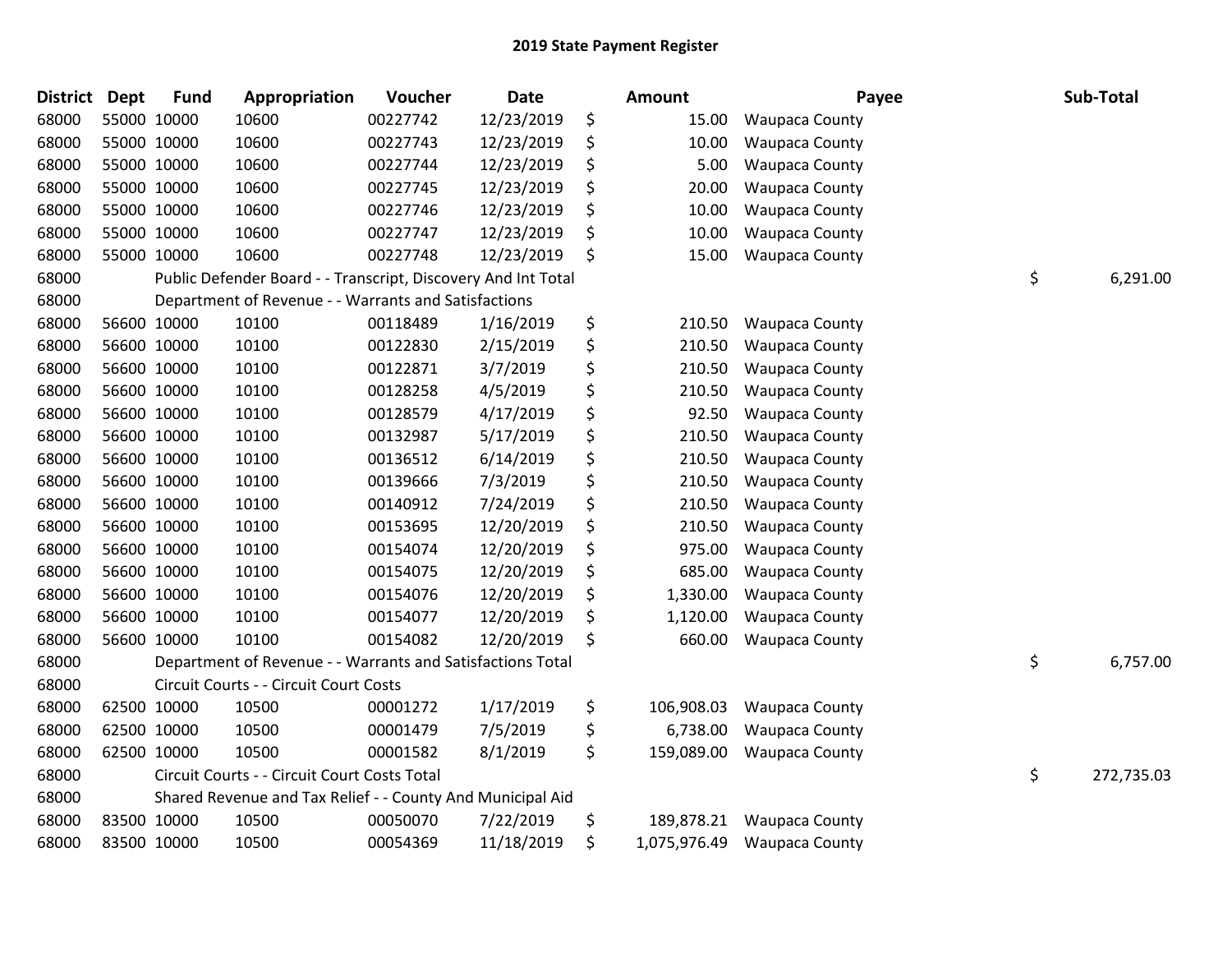| <b>District</b> | Dept | <b>Fund</b> | Appropriation                                                         | Voucher  | Date       |     | <b>Amount</b> | Payee                 |    | Sub-Total     |
|-----------------|------|-------------|-----------------------------------------------------------------------|----------|------------|-----|---------------|-----------------------|----|---------------|
| 68000           |      |             | Shared Revenue and Tax Relief - - County And Municipal Aid Total      |          |            |     |               |                       | \$ | 1,265,854.70  |
| 68000           |      |             | Shared Revenue and Tax Relief - - Exempt Computer Aid                 |          |            |     |               |                       |    |               |
| 68000           |      | 83500 10000 | 10900                                                                 | 00045437 | 7/22/2019  | \$  | 51,682.19     | <b>Waupaca County</b> |    |               |
| 68000           |      |             | Shared Revenue and Tax Relief - - Exempt Computer Aid Total           |          |            |     |               |                       | \$ | 51,682.19     |
| 68000           |      |             | Shared Revenue and Tax Relief - - Utility Aid                         |          |            |     |               |                       |    |               |
| 68000           |      | 83500 10000 | 11000                                                                 | 00050070 | 7/22/2019  | \$  | 15,465.04     | <b>Waupaca County</b> |    |               |
| 68000           |      | 83500 10000 | 11000                                                                 | 00054369 | 11/18/2019 | \$  | 89,936.53     | <b>Waupaca County</b> |    |               |
| 68000           |      |             | Shared Revenue and Tax Relief - - Utility Aid Total                   |          |            |     |               |                       | \$ | 105,401.57    |
| 68000           |      |             | Shared Revenue and Tax Relief - - Personal Property Aid               |          |            |     |               |                       |    |               |
| 68000           |      | 83500 10000 | 11100                                                                 | 00039960 | 5/6/2019   | \$  | 78,271.49     | <b>Waupaca County</b> |    |               |
| 68000           |      |             | Shared Revenue and Tax Relief - - Personal Property Aid Total         |          |            |     |               |                       | \$ | 78,271.49     |
| 68000           |      |             | Shared Revenue and Tax Relief - - School Lvy Tx/First Dollar Cr       |          |            |     |               |                       |    |               |
| 68000           |      | 83500 10000 | 30200                                                                 | 00045359 | 7/22/2019  | \$  | 7,505,837.43  | <b>Waupaca County</b> |    |               |
| 68000           |      | 83500 10000 | 30200                                                                 | 00048241 | 7/22/2019  | \$  | 1,656,410.12  | <b>Waupaca County</b> |    |               |
| 68000           |      |             | Shared Revenue and Tax Relief - - School Lvy Tx/First Dollar Cr Total |          |            |     |               |                       | \$ | 9,162,247.55  |
| 68000           |      |             | Shared Revenue and Tax Relief - - Lottery & Gaming Credit             |          |            |     |               |                       |    |               |
| 68000           |      | 83500 52100 | 36300                                                                 | 00038726 | 3/25/2019  | \$. | 2,505,397.62  | <b>Waupaca County</b> |    |               |
| 68000           |      |             | Shared Revenue and Tax Relief - - Lottery & Gaming Credit Total       |          |            |     |               |                       |    | 2,505,397.62  |
| 68000 Total     |      |             |                                                                       |          |            |     |               |                       | S  | 25,799,345.37 |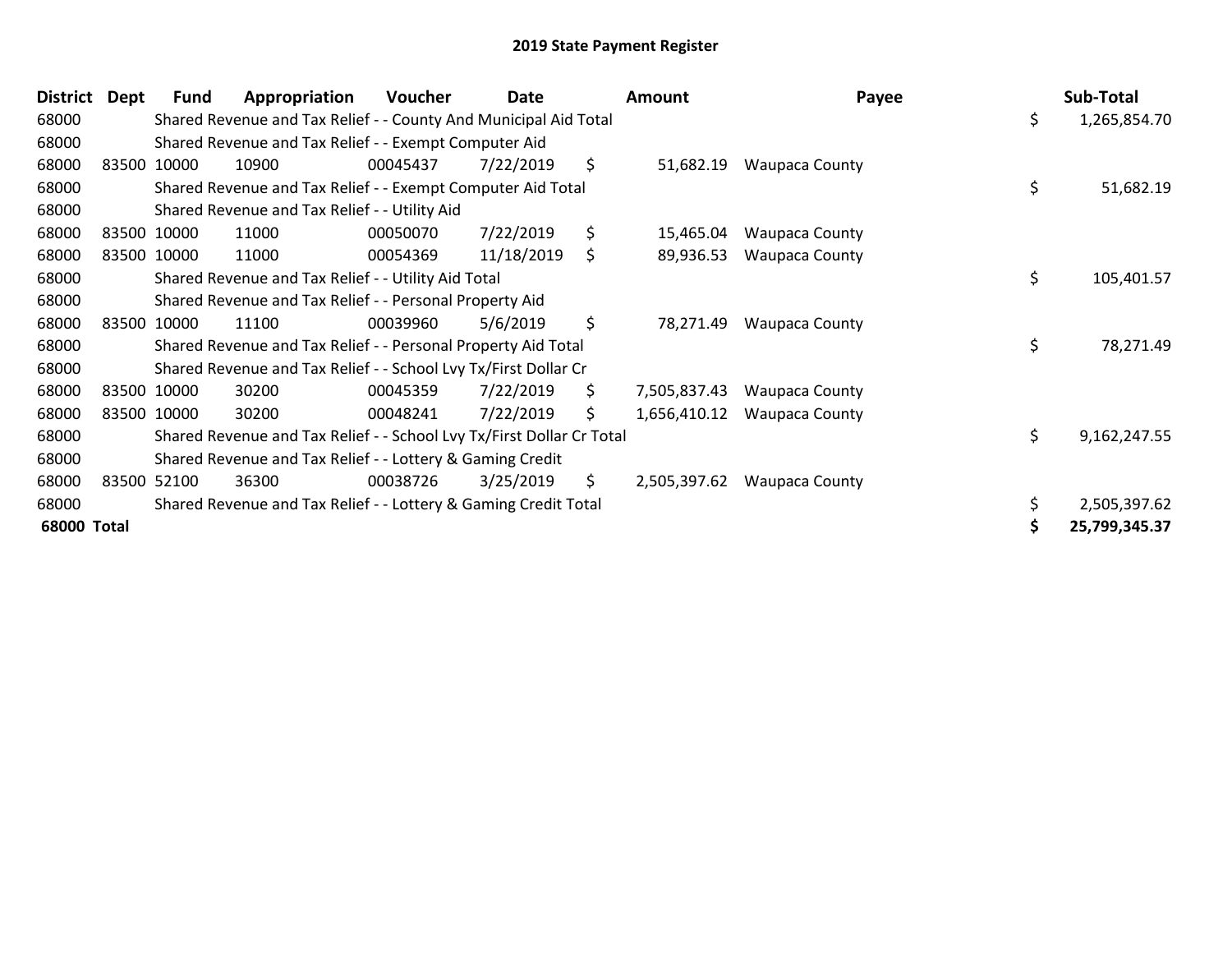| <b>District</b> | <b>Dept</b> | <b>Fund</b> | Appropriation                                                      | Voucher  | Date       | <b>Amount</b>  | Payee                        | Sub-Total        |
|-----------------|-------------|-------------|--------------------------------------------------------------------|----------|------------|----------------|------------------------------|------------------|
| 68002           |             |             | Dept of Safety & Prof Services - - Fire Dues Distribution          |          |            |                |                              |                  |
| 68002           |             | 16500 10000 | 22500                                                              | 00030898 | 7/17/2019  | \$             | 2,751.28 Town Of Bear Creek  |                  |
| 68002           |             |             | Dept of Safety & Prof Services - - Fire Dues Distribution Total    |          |            |                |                              | \$<br>2,751.28   |
| 68002           |             |             | Dept of Natural Resources - - Resaids - Cnty Forst, CI & Mfl       |          |            |                |                              |                  |
| 68002           |             | 37000 21200 | 57100                                                              | 00333410 | 6/21/2019  | \$<br>524.70   | <b>Town Of Bear Creek</b>    |                  |
| 68002           |             |             | Dept of Natural Resources - - Resaids - Cnty Forst, CI & Mfl Total |          |            |                |                              | \$<br>524.70     |
| 68002           |             |             | WI Dept of Transportation - - Trns Aids To Mnc.-Sf                 |          |            |                |                              |                  |
| 68002           |             | 39500 21100 | 19100                                                              | 00337582 | 1/7/2019   | \$             | 21,542.61 Town Of Bear Creek |                  |
| 68002           |             | 39500 21100 | 19100                                                              | 00364896 | 4/1/2019   | \$             | 21,542.61 Town Of Bear Creek |                  |
| 68002           |             | 39500 21100 | 19100                                                              | 00402905 | 7/1/2019   | \$             | 21,542.61 Town Of Bear Creek |                  |
| 68002           |             | 39500 21100 | 19100                                                              | 00445723 | 10/7/2019  | \$             | 21,542.62 Town Of Bear Creek |                  |
| 68002           |             |             | WI Dept of Transportation - - Trns Aids To Mnc.-Sf Total           |          |            |                |                              | \$<br>86,170.45  |
| 68002           |             |             | Shared Revenue and Tax Relief - - County And Municipal Aid         |          |            |                |                              |                  |
| 68002           |             | 83500 10000 | 10500                                                              | 00050036 | 7/22/2019  | \$<br>4,711.56 | <b>Town Of Bear Creek</b>    |                  |
| 68002           |             | 83500 10000 | 10500                                                              | 00054335 | 11/18/2019 | \$             | 26,698.86 Town Of Bear Creek |                  |
| 68002           |             |             | Shared Revenue and Tax Relief - - County And Municipal Aid Total   |          |            |                |                              | \$<br>31,410.42  |
| 68002           |             |             | Shared Revenue and Tax Relief - - Exempt Computer Aid              |          |            |                |                              |                  |
| 68002           |             | 83500 10000 | 10900                                                              | 00047061 | 7/22/2019  | \$<br>38.45    | <b>Town Of Bear Creek</b>    |                  |
| 68002           |             |             | Shared Revenue and Tax Relief - - Exempt Computer Aid Total        |          |            |                |                              | \$<br>38.45      |
| 68002           |             |             | Shared Revenue and Tax Relief - - Utility Aid                      |          |            |                |                              |                  |
| 68002           |             | 83500 10000 | 11000                                                              | 00050036 | 7/22/2019  | \$<br>27.06    | <b>Town Of Bear Creek</b>    |                  |
| 68002           |             | 83500 10000 | 11000                                                              | 00054335 | 11/18/2019 | \$<br>177.44   | <b>Town Of Bear Creek</b>    |                  |
| 68002           |             |             | Shared Revenue and Tax Relief - - Utility Aid Total                |          |            |                |                              | \$<br>204.50     |
| 68002           |             |             | Shared Revenue and Tax Relief - - Personal Property Aid            |          |            |                |                              |                  |
| 68002           |             | 83500 10000 | 11100                                                              | 00041654 | 5/6/2019   | \$<br>417.98   | <b>Town Of Bear Creek</b>    |                  |
| 68002           |             |             | Shared Revenue and Tax Relief - - Personal Property Aid Total      |          |            |                |                              | \$<br>417.98     |
| 68002 Total     |             |             |                                                                    |          |            |                |                              | \$<br>121,517.78 |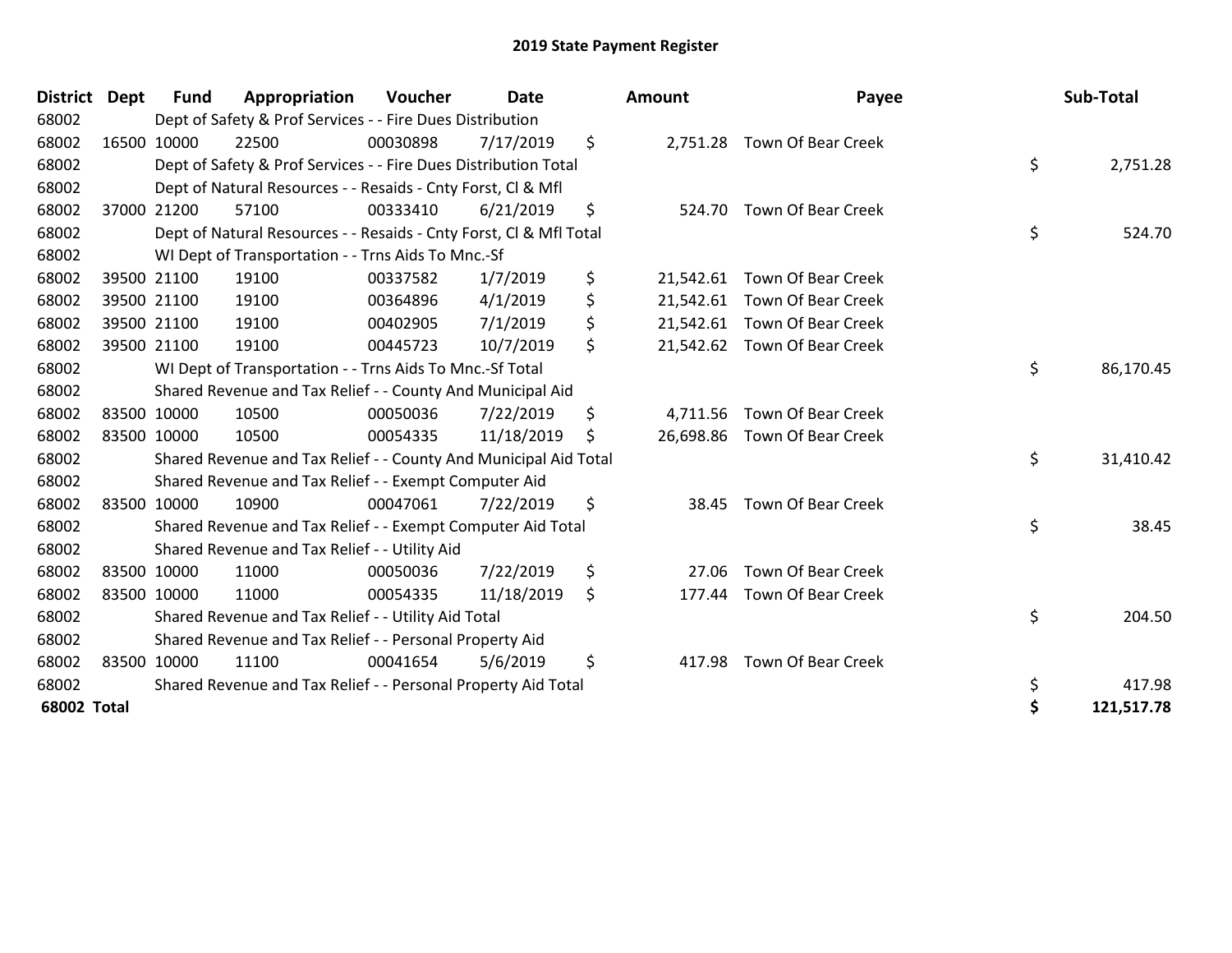| <b>District Dept</b> | <b>Fund</b> | Appropriation                                                      | Voucher  | <b>Date</b> | <b>Amount</b>   | Payee                       | Sub-Total       |
|----------------------|-------------|--------------------------------------------------------------------|----------|-------------|-----------------|-----------------------------|-----------------|
| 68004                |             | Dept of Safety & Prof Services - - Fire Dues Distribution          |          |             |                 |                             |                 |
| 68004                | 16500 10000 | 22500                                                              | 00030368 | 7/16/2019   | \$              | 6,649.17 Town Of Caledonia  |                 |
| 68004                |             | Dept of Safety & Prof Services - - Fire Dues Distribution Total    |          |             |                 |                             | \$<br>6,649.17  |
| 68004                |             | Dept of Natural Resources - - Aids In Lieu Of Taxes - Gener        |          |             |                 |                             |                 |
| 68004                | 37000 10000 | 50300                                                              | 00298945 | 2/19/2019   | \$<br>1,121.08  | Town Of Caledonia           |                 |
| 68004                | 37000 10000 | 50300                                                              | 00298946 | 2/19/2019   | \$<br>3,550.06  | Town Of Caledonia           |                 |
| 68004                | 37000 10000 | 50300                                                              | 00313973 | 4/19/2019   | \$<br>120.90    | <b>Town Of Caledonia</b>    |                 |
| 68004                |             | Dept of Natural Resources - - Aids In Lieu Of Taxes - Gener Total  |          |             |                 |                             | \$<br>4,792.04  |
| 68004                |             | Dept of Natural Resources - - Resaids - Cnty Forst, CI & MfI       |          |             |                 |                             |                 |
| 68004                | 37000 21200 | 57100                                                              | 00333411 | 6/21/2019   | \$              | 362.25 Town Of Caledonia    |                 |
| 68004                |             | Dept of Natural Resources - - Resaids - Cnty Forst, Cl & Mfl Total |          |             |                 |                             | \$<br>362.25    |
| 68004                |             | Dept of Natural Resources - - Aids In Lieu Of Taxes - Sum S        |          |             |                 |                             |                 |
| 68004                | 37000 21200 | 57900                                                              | 00313974 | 4/19/2019   | \$<br>3.76      | Town Of Caledonia           |                 |
| 68004                |             | Dept of Natural Resources - - Aids In Lieu Of Taxes - Sum S Total  |          |             |                 |                             | \$<br>3.76      |
| 68004                |             | WI Dept of Transportation - - Trns Aids To Mnc.-Sf                 |          |             |                 |                             |                 |
| 68004                | 39500 21100 | 19100                                                              | 00337583 | 1/7/2019    | \$<br>22,761.19 | Town Of Caledonia           |                 |
| 68004                | 39500 21100 | 19100                                                              | 00364897 | 4/1/2019    | \$<br>22,761.19 | Town Of Caledonia           |                 |
| 68004                | 39500 21100 | 19100                                                              | 00402906 | 7/1/2019    | \$<br>22,761.19 | Town Of Caledonia           |                 |
| 68004                | 39500 21100 | 19100                                                              | 00445724 | 10/7/2019   | \$              | 22,761.22 Town Of Caledonia |                 |
| 68004                |             | WI Dept of Transportation - - Trns Aids To Mnc.-Sf Total           |          |             |                 |                             | \$<br>91,044.79 |
| 68004                |             | Elections Commission - - 2018 Hava Election Security               |          |             |                 |                             |                 |
| 68004                | 51000 22000 | 18200                                                              | 00002129 | 10/22/2019  | \$<br>1,200.00  | Town Of Caledonia           |                 |
| 68004                |             | Elections Commission - - 2018 Hava Election Security Total         |          |             |                 |                             | \$<br>1,200.00  |
| 68004                |             | Shared Revenue and Tax Relief - - County And Municipal Aid         |          |             |                 |                             |                 |
| 68004                | 83500 10000 | 10500                                                              | 00050037 | 7/22/2019   | \$              | 3,003.31 Town Of Caledonia  |                 |
| 68004                | 83500 10000 | 10500                                                              | 00054336 | 11/18/2019  | \$              | 17,018.75 Town Of Caledonia |                 |
| 68004                |             | Shared Revenue and Tax Relief - - County And Municipal Aid Total   |          |             |                 |                             | \$<br>20,022.06 |
| 68004                |             | Shared Revenue and Tax Relief - - Exempt Computer Aid              |          |             |                 |                             |                 |
| 68004                | 83500 10000 | 10900                                                              | 00047062 | 7/22/2019   | \$<br>16.63     | Town Of Caledonia           |                 |
| 68004                |             | Shared Revenue and Tax Relief - - Exempt Computer Aid Total        |          |             |                 |                             | \$<br>16.63     |
| 68004                |             | Shared Revenue and Tax Relief - - Utility Aid                      |          |             |                 |                             |                 |
| 68004                | 83500 10000 | 11000                                                              | 00050037 | 7/22/2019   | \$<br>222.41    | Town Of Caledonia           |                 |
| 68004                | 83500 10000 | 11000                                                              | 00054336 | 11/18/2019  | \$              | 1,610.89 Town Of Caledonia  |                 |
|                      |             |                                                                    |          |             |                 |                             |                 |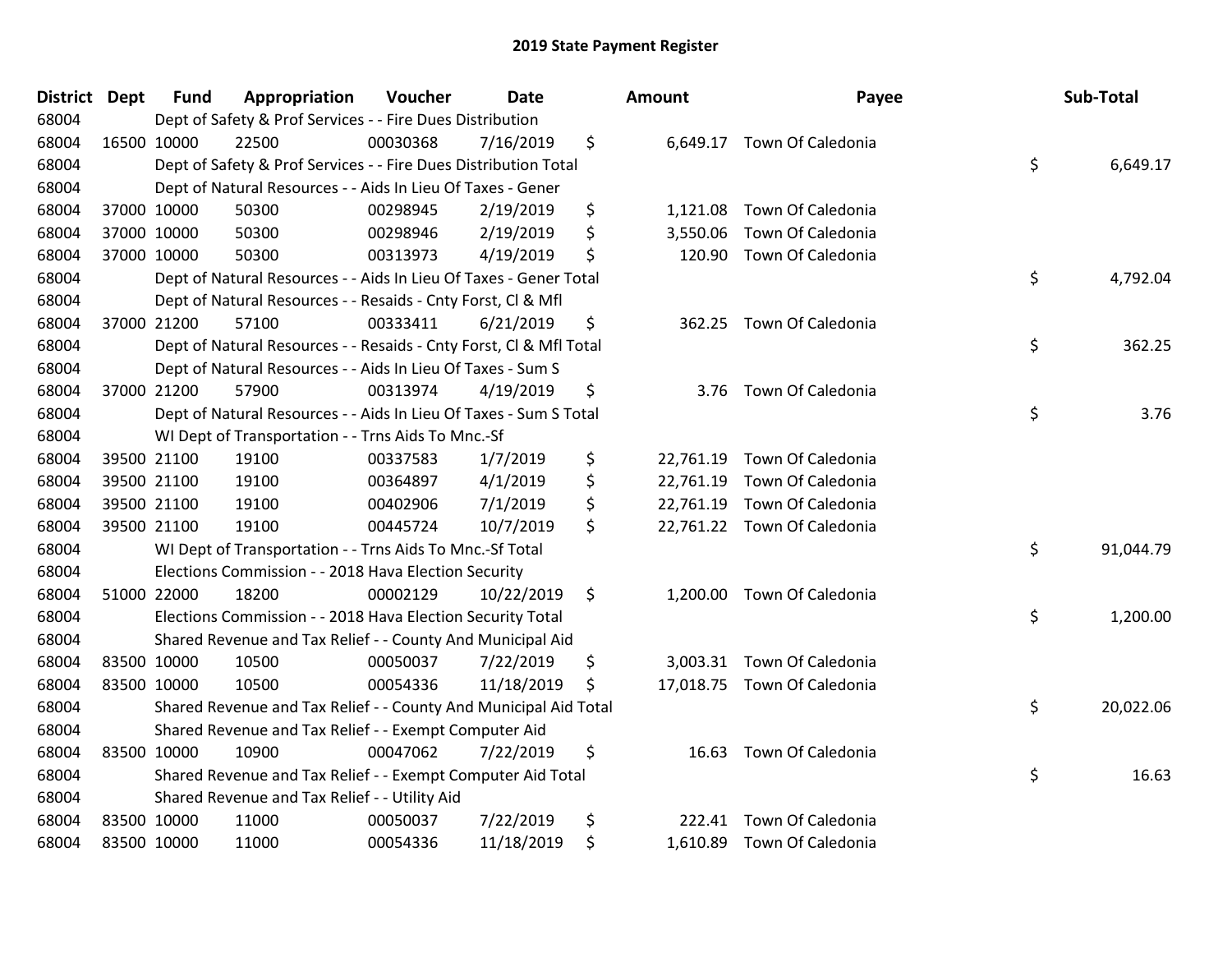|             | District Dept | <b>Fund</b> | Appropriation                                                 | <b>Voucher</b> | Date     | Amount | Payee                      | Sub-Total  |
|-------------|---------------|-------------|---------------------------------------------------------------|----------------|----------|--------|----------------------------|------------|
| 68004       |               |             | Shared Revenue and Tax Relief - - Utility Aid Total           |                |          |        |                            | 1,833.30   |
| 68004       |               |             | Shared Revenue and Tax Relief - - Personal Property Aid       |                |          |        |                            |            |
| 68004       | 83500 10000   |             | 11100                                                         | 00041655       | 5/6/2019 |        | 3,075.79 Town Of Caledonia |            |
| 68004       |               |             | Shared Revenue and Tax Relief - - Personal Property Aid Total |                |          |        |                            | 3,075.79   |
| 68004 Total |               |             |                                                               |                |          |        |                            | 128,999.79 |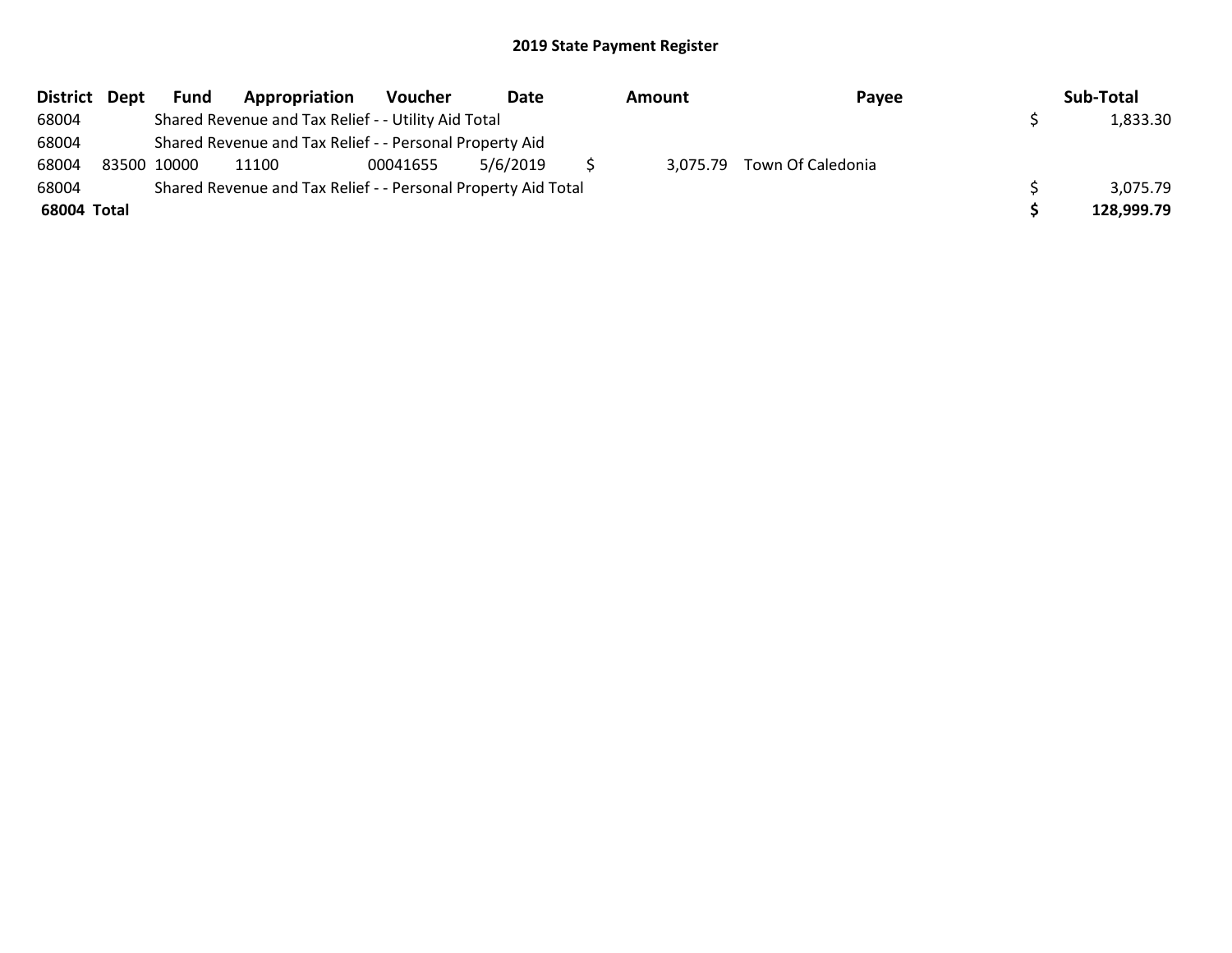| District Dept | <b>Fund</b> | Appropriation                                                      | Voucher  | <b>Date</b> |    | Amount    | Payee                    | Sub-Total        |
|---------------|-------------|--------------------------------------------------------------------|----------|-------------|----|-----------|--------------------------|------------------|
| 68006         |             | Dept of Safety & Prof Services - - Fire Dues Distribution          |          |             |    |           |                          |                  |
| 68006         | 16500 10000 | 22500                                                              | 00030113 | 7/16/2019   | \$ |           | 12,712.06 Town of Dayton |                  |
| 68006         |             | Dept of Safety & Prof Services - - Fire Dues Distribution Total    |          |             |    |           |                          | \$<br>12,712.06  |
| 68006         |             | Dept of Natural Resources - - Aids In Lieu Of Taxes - Gener        |          |             |    |           |                          |                  |
| 68006         | 37000 10000 | 50300                                                              | 00298927 | 2/19/2019   | \$ | 12,264.81 | Town of Dayton           |                  |
| 68006         | 37000 10000 | 50300                                                              | 00298928 | 2/19/2019   | \$ | 6,721.23  | Town of Dayton           |                  |
| 68006         | 37000 10000 | 50300                                                              | 00313710 | 4/19/2019   | \$ | 997.87    | Town of Dayton           |                  |
| 68006         | 37000 10000 | 50300                                                              | 00313711 | 4/19/2019   | \$ | 1,406.03  | Town of Dayton           |                  |
| 68006         |             | Dept of Natural Resources - - Aids In Lieu Of Taxes - Gener Total  |          |             |    |           |                          | \$<br>21,389.94  |
| 68006         |             | Dept of Natural Resources - - Resaids - Cnty Forst, Cl & Mfl       |          |             |    |           |                          |                  |
| 68006         | 37000 21200 | 57100                                                              | 00333412 | 6/21/2019   | \$ |           | 775.42 Town of Dayton    |                  |
| 68006         |             | Dept of Natural Resources - - Resaids - Cnty Forst, Cl & Mfl Total |          |             |    |           |                          | \$<br>775.42     |
| 68006         |             | Dept of Natural Resources - - Aids In Lieu Of Taxes - Sum S        |          |             |    |           |                          |                  |
| 68006         | 37000 21200 | 57900                                                              | 00313709 | 4/19/2019   | \$ | 121.94    | Town of Dayton           |                  |
| 68006         | 37000 21200 | 57900                                                              | 00313712 | 4/19/2019   | \$ | 288.56    | Town of Dayton           |                  |
| 68006         |             | Dept of Natural Resources - - Aids In Lieu Of Taxes - Sum S Total  |          |             |    |           |                          | \$<br>410.50     |
| 68006         |             | WI Dept of Transportation - - Trns Aids To Mnc.-Sf                 |          |             |    |           |                          |                  |
| 68006         | 39500 21100 | 19100                                                              | 00337584 | 1/7/2019    | \$ | 44,799.72 | Town of Dayton           |                  |
| 68006         | 39500 21100 | 19100                                                              | 00364898 | 4/1/2019    | \$ | 44,799.72 | Town of Dayton           |                  |
| 68006         | 39500 21100 | 19100                                                              | 00402907 | 7/1/2019    | \$ | 44,799.72 | Town of Dayton           |                  |
| 68006         | 39500 21100 | 19100                                                              | 00445725 | 10/7/2019   | \$ |           | 44,799.73 Town of Dayton |                  |
| 68006         |             | WI Dept of Transportation - - Trns Aids To Mnc.-Sf Total           |          |             |    |           |                          | \$<br>179,198.89 |
| 68006         |             | Shared Revenue and Tax Relief - - County And Municipal Aid         |          |             |    |           |                          |                  |
| 68006         | 83500 10000 | 10500                                                              | 00050038 | 7/22/2019   | \$ | 4,457.29  | Town of Dayton           |                  |
| 68006         | 83500 10000 | 10500                                                              | 00054337 | 11/18/2019  | \$ | 25,257.97 | Town of Dayton           |                  |
| 68006         |             | Shared Revenue and Tax Relief - - County And Municipal Aid Total   |          |             |    |           |                          | \$<br>29,715.26  |
| 68006         |             | Shared Revenue and Tax Relief - - Exempt Computer Aid              |          |             |    |           |                          |                  |
| 68006         | 83500 10000 | 10900                                                              | 00047063 | 7/22/2019   | \$ |           | 51.97 Town of Dayton     |                  |
| 68006         |             | Shared Revenue and Tax Relief - - Exempt Computer Aid Total        |          |             |    |           |                          | \$<br>51.97      |
| 68006         |             | Shared Revenue and Tax Relief - - Personal Property Aid            |          |             |    |           |                          |                  |
| 68006         | 83500 10000 | 11100                                                              | 00041656 | 5/6/2019    | \$ | 208.06    | Town of Dayton           |                  |
| 68006         |             | Shared Revenue and Tax Relief - - Personal Property Aid Total      |          |             |    |           |                          | \$<br>208.06     |
| 68006         |             | Shared Revenue and Tax Relief - - Payments For Municipal Svcs      |          |             |    |           |                          |                  |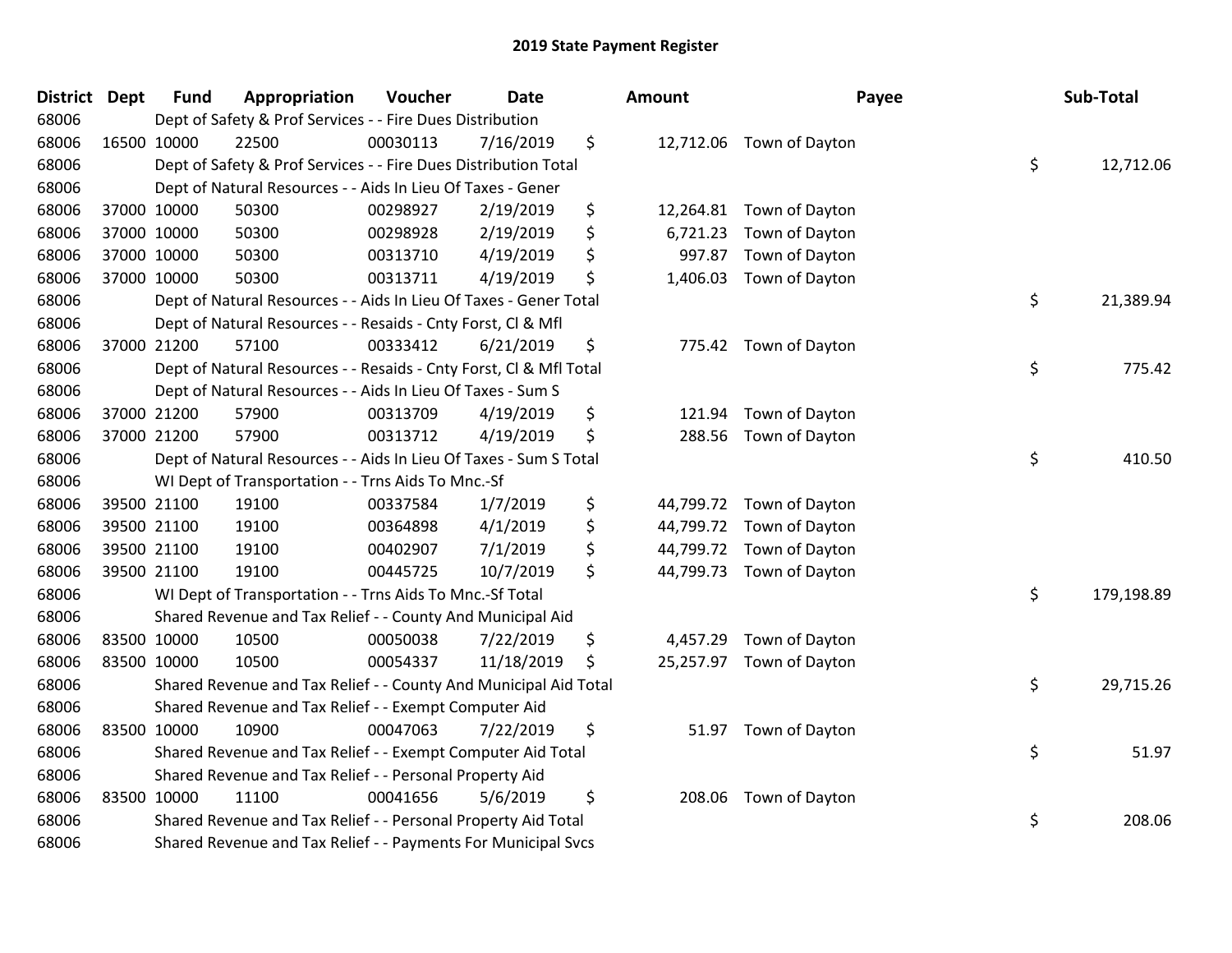| District Dept | Fund        | Appropriation                                                       | <b>Voucher</b> | Date      | Amount | Payee                 | Sub-Total  |
|---------------|-------------|---------------------------------------------------------------------|----------------|-----------|--------|-----------------------|------------|
| 68006         | 83500 10000 | 50100                                                               | 00037754       | 1/31/2019 |        | 188.49 Town of Dayton |            |
| 68006         |             | Shared Revenue and Tax Relief - - Payments For Municipal Svcs Total |                |           |        |                       | 188.49     |
| 68006 Total   |             |                                                                     |                |           |        |                       | 244,650.59 |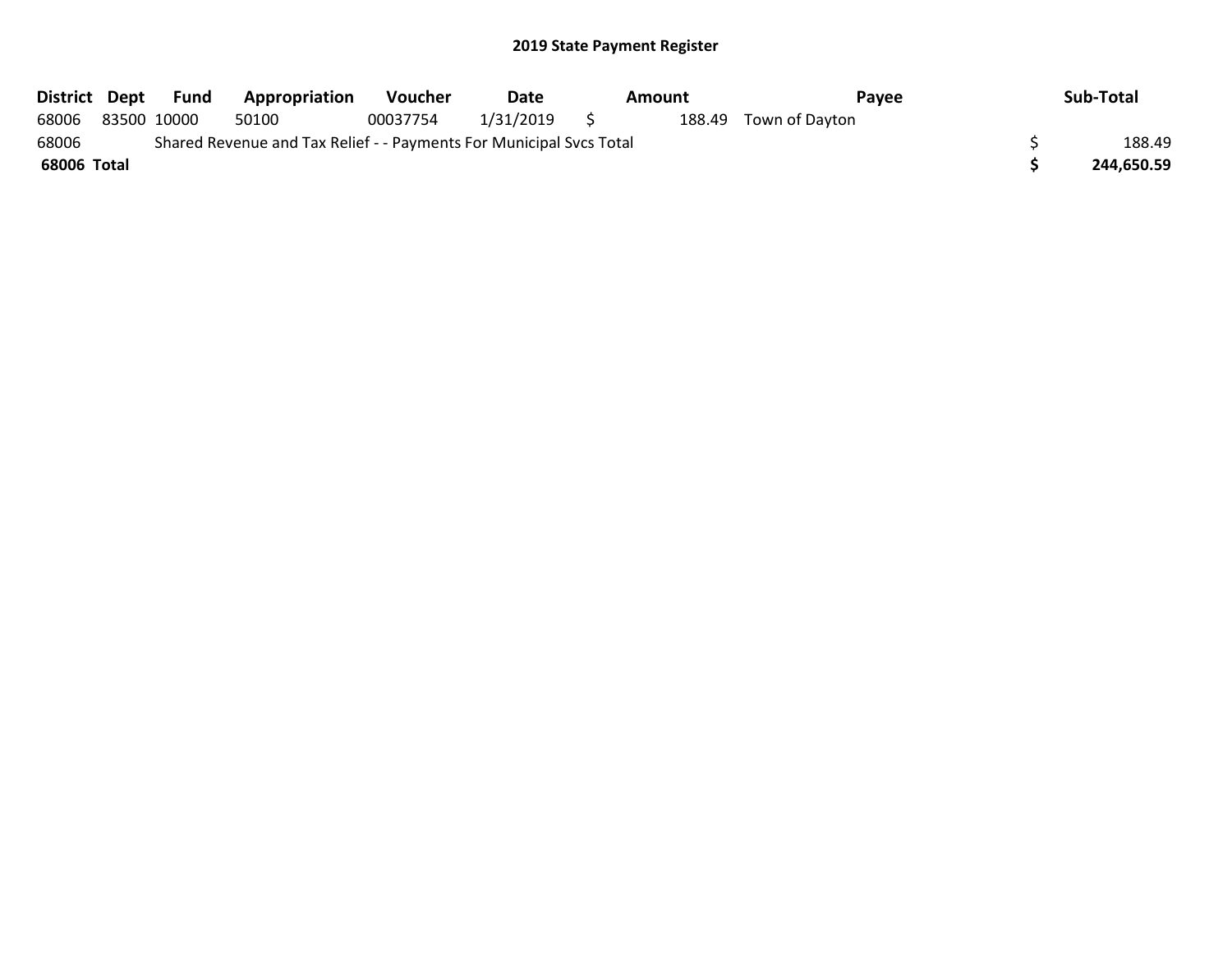| <b>District</b>    | <b>Dept</b> | <b>Fund</b> | Appropriation                                                      | Voucher  | Date       |    | <b>Amount</b> | Payee                   |    | Sub-Total  |
|--------------------|-------------|-------------|--------------------------------------------------------------------|----------|------------|----|---------------|-------------------------|----|------------|
| 68008              |             |             | Dept of Safety & Prof Services - - Fire Dues Distribution          |          |            |    |               |                         |    |            |
| 68008              |             | 16500 10000 | 22500                                                              | 00031095 | 7/17/2019  | \$ |               | 2,094.77 Town Of Dupont |    |            |
| 68008              |             |             | Dept of Safety & Prof Services - - Fire Dues Distribution Total    |          |            |    |               |                         | \$ | 2,094.77   |
| 68008              |             |             | Dept of Natural Resources - - Aids In Lieu Of Taxes - Gener        |          |            |    |               |                         |    |            |
| 68008              |             | 37000 10000 | 50300                                                              | 00298913 | 2/19/2019  | \$ | 141.06        | Town Of Dupont          |    |            |
| 68008              |             | 37000 10000 | 50300                                                              | 00313583 | 4/19/2019  | \$ | 89.74         | Town Of Dupont          |    |            |
| 68008              |             |             | Dept of Natural Resources - - Aids In Lieu Of Taxes - Gener Total  |          |            |    |               |                         | \$ | 230.80     |
| 68008              |             |             | Dept of Natural Resources - - Resaids - Cnty Forst, CI & Mfl       |          |            |    |               |                         |    |            |
| 68008              |             | 37000 21200 | 57100                                                              | 00333413 | 6/21/2019  | \$ | 571.20        | Town Of Dupont          |    |            |
| 68008              |             |             | Dept of Natural Resources - - Resaids - Cnty Forst, CI & Mfl Total |          |            |    |               |                         | \$ | 571.20     |
| 68008              |             |             | WI Dept of Transportation - - Trns Aids To Mnc.-Sf                 |          |            |    |               |                         |    |            |
| 68008              |             | 39500 21100 | 19100                                                              | 00337585 | 1/7/2019   | \$ | 23,106.33     | Town Of Dupont          |    |            |
| 68008              |             | 39500 21100 | 19100                                                              | 00364899 | 4/1/2019   | \$ | 23,106.33     | Town Of Dupont          |    |            |
| 68008              |             | 39500 21100 | 19100                                                              | 00402908 | 7/1/2019   | \$ | 23,106.33     | Town Of Dupont          |    |            |
| 68008              |             | 39500 21100 | 19100                                                              | 00445726 | 10/7/2019  | \$ | 23,106.33     | Town Of Dupont          |    |            |
| 68008              |             |             | WI Dept of Transportation - - Trns Aids To Mnc.-Sf Total           |          |            |    |               |                         | \$ | 92,425.32  |
| 68008              |             |             | Shared Revenue and Tax Relief - - County And Municipal Aid         |          |            |    |               |                         |    |            |
| 68008              |             | 83500 10000 | 10500                                                              | 00050039 | 7/22/2019  | \$ | 5,211.86      | Town Of Dupont          |    |            |
| 68008              | 83500 10000 |             | 10500                                                              | 00054338 | 11/18/2019 | \$ | 29,533.88     | Town Of Dupont          |    |            |
| 68008              |             |             | Shared Revenue and Tax Relief - - County And Municipal Aid Total   |          |            |    |               |                         | \$ | 34,745.74  |
| 68008              |             |             | Shared Revenue and Tax Relief - - Exempt Computer Aid              |          |            |    |               |                         |    |            |
| 68008              |             | 83500 10000 | 10900                                                              | 00047064 | 7/22/2019  | \$ | 12.47         | Town Of Dupont          |    |            |
| 68008              |             |             | Shared Revenue and Tax Relief - - Exempt Computer Aid Total        |          |            |    |               |                         | \$ | 12.47      |
| 68008              |             |             | Shared Revenue and Tax Relief - - Personal Property Aid            |          |            |    |               |                         |    |            |
| 68008              |             | 83500 10000 | 11100                                                              | 00041657 | 5/6/2019   | \$ | 272.03        | Town Of Dupont          |    |            |
| 68008              |             |             | Shared Revenue and Tax Relief - - Personal Property Aid Total      |          |            |    |               |                         | \$ | 272.03     |
| <b>68008 Total</b> |             |             |                                                                    |          |            |    |               |                         | \$ | 130,352.33 |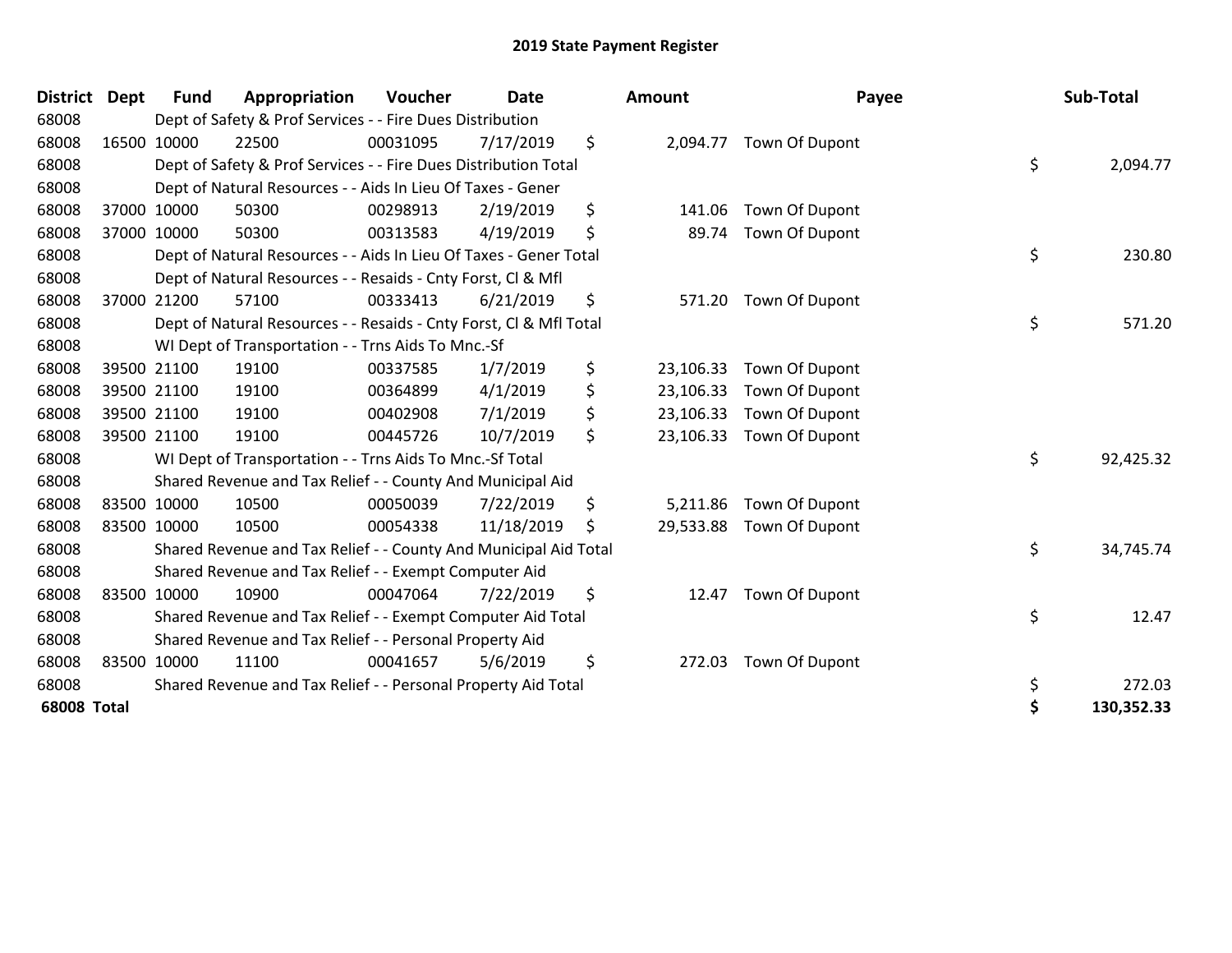| District Dept | <b>Fund</b> | Appropriation                                                      | Voucher  | Date       | <b>Amount</b>   | Payee                        | Sub-Total        |
|---------------|-------------|--------------------------------------------------------------------|----------|------------|-----------------|------------------------------|------------------|
| 68010         |             | Dept of Safety & Prof Services - - Fire Dues Distribution          |          |            |                 |                              |                  |
| 68010         | 16500 10000 | 22500                                                              | 00030025 | 7/16/2019  | \$              | 18,162.98 Town Of Farmington |                  |
| 68010         |             | Dept of Safety & Prof Services - - Fire Dues Distribution Total    |          |            |                 |                              | \$<br>18,162.98  |
| 68010         |             | Dept of Natural Resources - - Aids In Lieu Of Taxes - Gener        |          |            |                 |                              |                  |
| 68010         | 37000 10000 | 50300                                                              | 00298930 | 2/19/2019  | \$<br>945.66    | Town Of Farmington           |                  |
| 68010         | 37000 10000 | 50300                                                              | 00298931 | 2/19/2019  | \$<br>3,760.36  | Town Of Farmington           |                  |
| 68010         | 37000 10000 | 50300                                                              | 00313770 | 4/19/2019  | \$<br>189.73    | Town Of Farmington           |                  |
| 68010         | 37000 10000 | 50300                                                              | 00313771 | 4/19/2019  | \$<br>49.74     | Town Of Farmington           |                  |
| 68010         |             | Dept of Natural Resources - - Aids In Lieu Of Taxes - Gener Total  |          |            |                 |                              | \$<br>4,945.49   |
| 68010         |             | Dept of Natural Resources - - Resaids - Cnty Forst, Cl & Mfl       |          |            |                 |                              |                  |
| 68010         | 37000 21200 | 57100                                                              | 00333414 | 6/24/2019  | \$              | 705.23 Town Of Farmington    |                  |
| 68010         |             | Dept of Natural Resources - - Resaids - Cnty Forst, Cl & Mfl Total |          |            |                 |                              | \$<br>705.23     |
| 68010         |             | Dept of Natural Resources - - Aids In Lieu Of Taxes - Sum S        |          |            |                 |                              |                  |
| 68010         | 37000 21200 | 57900                                                              | 00313772 | 4/19/2019  | \$<br>46.64     | Town Of Farmington           |                  |
| 68010         | 37000 21200 | 57900                                                              | 00313773 | 4/19/2019  | \$<br>2.59      | Town Of Farmington           |                  |
| 68010         |             | Dept of Natural Resources - - Aids In Lieu Of Taxes - Sum S Total  |          |            |                 |                              | \$<br>49.23      |
| 68010         |             | WI Dept of Transportation - - Trns Aids To Mnc.-Sf                 |          |            |                 |                              |                  |
| 68010         | 39500 21100 | 19100                                                              | 00337586 | 1/7/2019   | \$<br>46,233.12 | Town Of Farmington           |                  |
| 68010         | 39500 21100 | 19100                                                              | 00364900 | 4/1/2019   | \$<br>46,233.12 | Town Of Farmington           |                  |
| 68010         | 39500 21100 | 19100                                                              | 00402909 | 7/1/2019   | \$<br>46,233.12 | Town Of Farmington           |                  |
| 68010         | 39500 21100 | 19100                                                              | 00445727 | 10/7/2019  | \$<br>46,233.13 | Town Of Farmington           |                  |
| 68010         |             | WI Dept of Transportation - - Trns Aids To Mnc.-Sf Total           |          |            |                 |                              | \$<br>184,932.49 |
| 68010         |             | Department of Veterans Affairs - - Gifts And Grants, King          |          |            |                 |                              |                  |
| 68010         | 48500 15200 | 13600                                                              | 00071837 | 10/18/2019 | \$<br>34,676.00 | Town Of Farmington           |                  |
| 68010         |             | Department of Veterans Affairs - - Gifts And Grants, King Total    |          |            |                 |                              | \$<br>34,676.00  |
| 68010         |             | Shared Revenue and Tax Relief - - County And Municipal Aid         |          |            |                 |                              |                  |
| 68010         | 83500 10000 | 10500                                                              | 00050040 | 7/22/2019  | \$<br>7,907.84  | Town Of Farmington           |                  |
| 68010         | 83500 10000 | 10500                                                              | 00054339 | 11/18/2019 | \$<br>44,811.10 | Town Of Farmington           |                  |
| 68010         |             | Shared Revenue and Tax Relief - - County And Municipal Aid Total   |          |            |                 |                              | \$<br>52,718.94  |
| 68010         |             | Shared Revenue and Tax Relief - - Exempt Computer Aid              |          |            |                 |                              |                  |
| 68010         | 83500 10000 | 10900                                                              | 00047065 | 7/22/2019  | \$<br>183.95    | <b>Town Of Farmington</b>    |                  |
| 68010         |             | Shared Revenue and Tax Relief - - Exempt Computer Aid Total        |          |            |                 |                              | \$<br>183.95     |
| 68010         |             | Shared Revenue and Tax Relief - - Utility Aid                      |          |            |                 |                              |                  |

| Sup-Total  | rayee                                                                                | ounτ                                             |
|------------|--------------------------------------------------------------------------------------|--------------------------------------------------|
| 18,162.98  | \$<br>Town Of Farmington                                                             | 18,162.98                                        |
|            | Town Of Farmington<br>Town Of Farmington<br>Town Of Farmington<br>Town Of Farmington | 945.66<br>3,760.36<br>189.73<br>49.74            |
| 4,945.49   | \$                                                                                   |                                                  |
| 705.23     | \$<br>Town Of Farmington                                                             | 705.23                                           |
| 49.23      | \$<br>Town Of Farmington<br>Town Of Farmington                                       | 46.64<br>2.59                                    |
|            | Town Of Farmington<br>Town Of Farmington<br>Town Of Farmington<br>Town Of Farmington | 46,233.12<br>46,233.12<br>46,233.12<br>46,233.13 |
| 184,932.49 | \$                                                                                   |                                                  |
| 34,676.00  | \$<br>Town Of Farmington                                                             | 34,676.00                                        |
|            | Town Of Farmington                                                                   | 7,907.84                                         |
| 52,718.94  | \$<br>Town Of Farmington                                                             | 44,811.10                                        |
| 183.95     | \$<br>Town Of Farmington                                                             | 183.95                                           |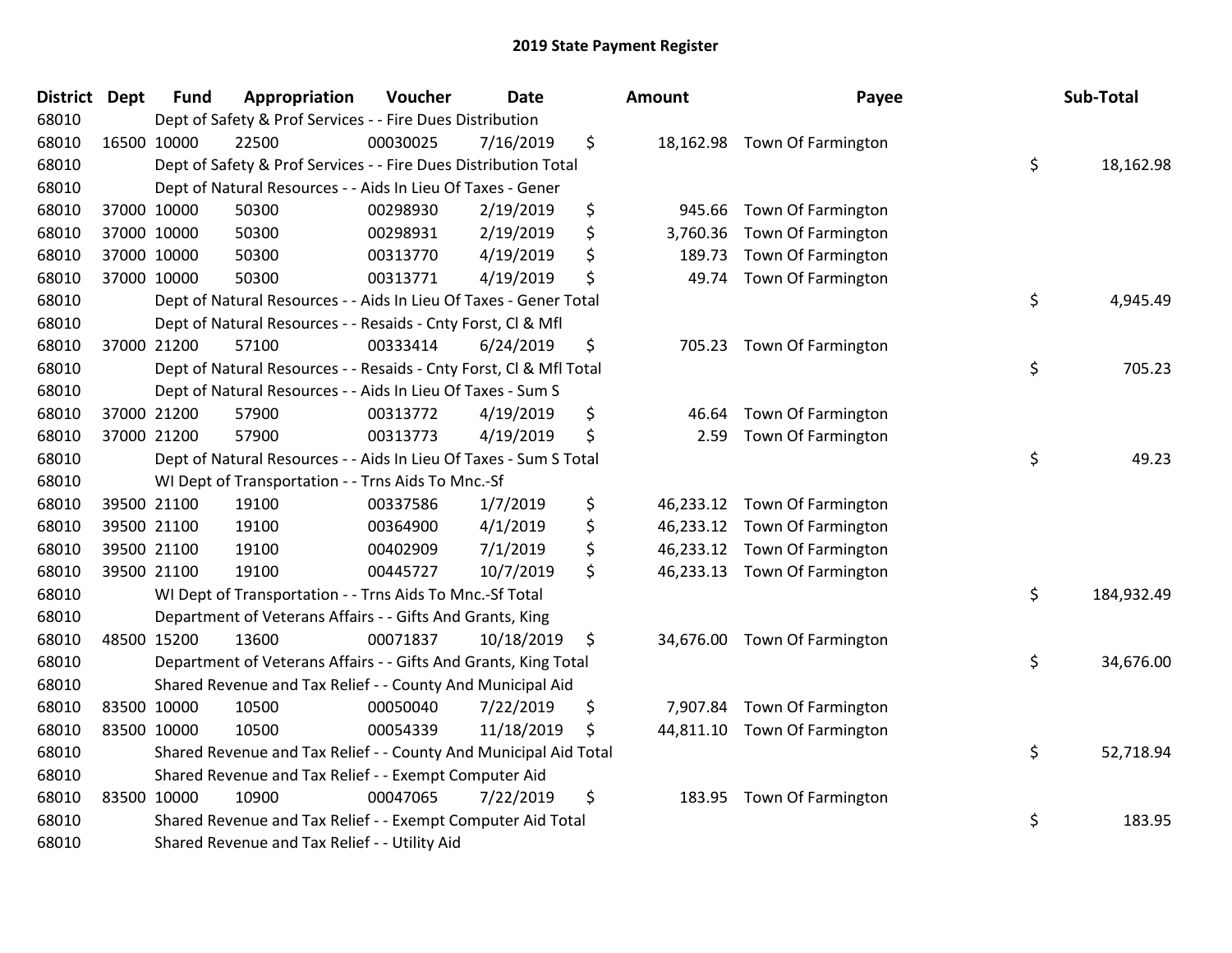| <b>District</b> | <b>Dept</b> | <b>Fund</b> | Appropriation                                                       | <b>Voucher</b> | Date       |    | Amount    | Payee              | Sub-Total  |
|-----------------|-------------|-------------|---------------------------------------------------------------------|----------------|------------|----|-----------|--------------------|------------|
| 68010           |             | 83500 10000 | 11000                                                               | 00050040       | 7/22/2019  | \$ | 669.16    | Town Of Farmington |            |
| 68010           |             | 83500 10000 | 11000                                                               | 00054339       | 11/18/2019 |    | 3,629.05  | Town Of Farmington |            |
| 68010           |             |             | Shared Revenue and Tax Relief - - Utility Aid Total                 |                |            |    |           |                    | 4,298.21   |
| 68010           |             |             | Shared Revenue and Tax Relief - - Personal Property Aid             |                |            |    |           |                    |            |
| 68010           |             | 83500 10000 | 11100                                                               | 00041658       | 5/6/2019   | Ŝ  | 598.39    | Town Of Farmington |            |
| 68010           |             |             | Shared Revenue and Tax Relief - - Personal Property Aid Total       |                |            |    |           |                    | 598.39     |
| 68010           |             |             | Shared Revenue and Tax Relief - - Payments For Municipal Svcs       |                |            |    |           |                    |            |
| 68010           |             | 83500 10000 | 50100                                                               | 00037762       | 1/31/2019  | Ś  | 12.874.35 | Town Of Farmington |            |
| 68010           |             |             | Shared Revenue and Tax Relief - - Payments For Municipal Svcs Total |                |            |    |           |                    | 12,874.35  |
| 68010 Total     |             |             |                                                                     |                |            |    |           |                    | 314,145.26 |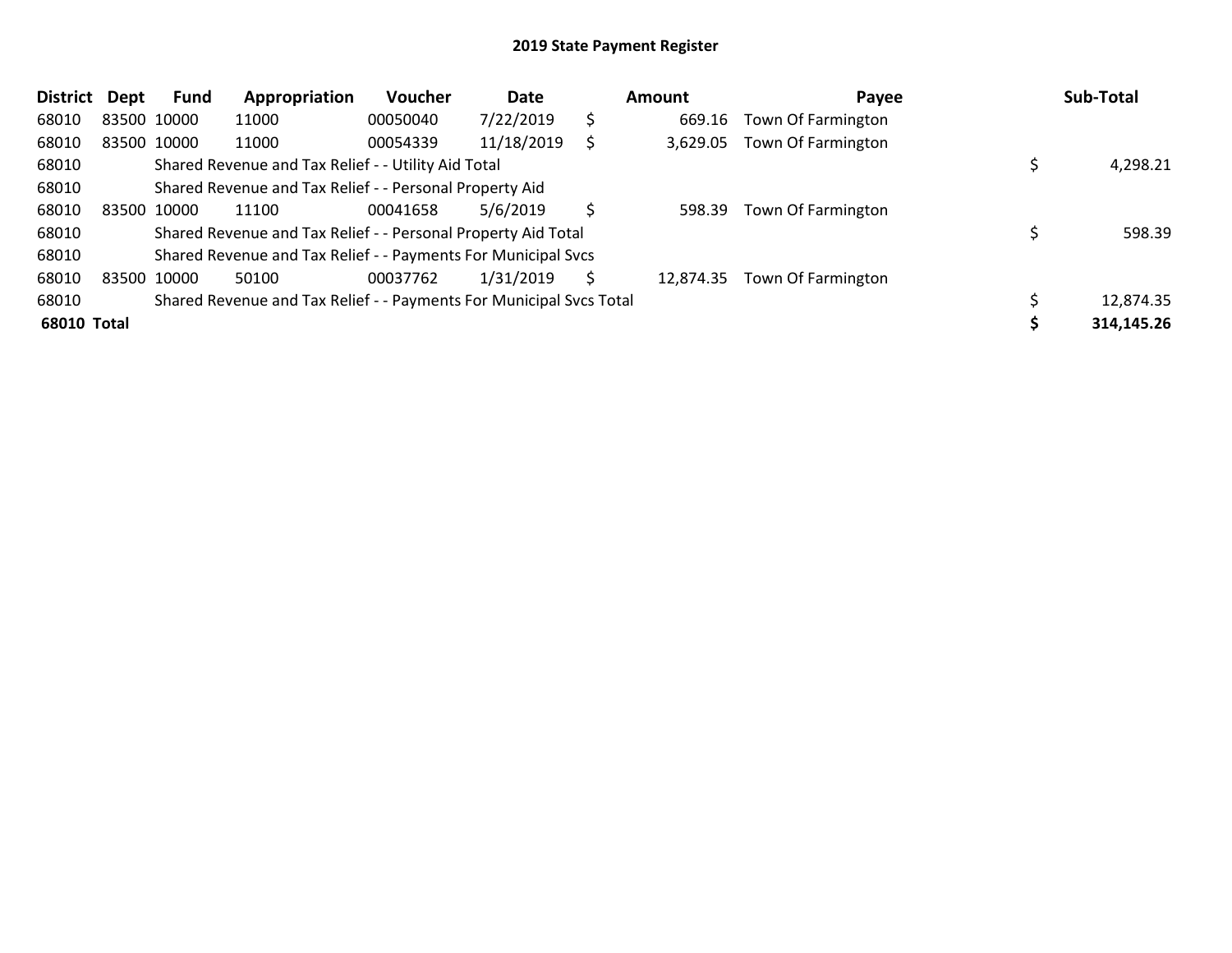| District Dept | <b>Fund</b> | Appropriation                                                      | Voucher  | Date       | <b>Amount</b>  | Payee                     | Sub-Total       |
|---------------|-------------|--------------------------------------------------------------------|----------|------------|----------------|---------------------------|-----------------|
| 68012         |             | Dept of Safety & Prof Services - - Fire Dues Distribution          |          |            |                |                           |                 |
| 68012         | 16500 10000 | 22500                                                              | 00030793 | 7/17/2019  | \$             | 3,120.25 Town Of Fremont  |                 |
| 68012         |             | Dept of Safety & Prof Services - - Fire Dues Distribution Total    |          |            |                |                           | \$<br>3,120.25  |
| 68012         |             | Dept of Natural Resources - - Aids In Lieu Of Taxes - Gener        |          |            |                |                           |                 |
| 68012         | 37000 10000 | 50300                                                              | 00298950 | 2/19/2019  | \$<br>4,707.90 | Town Of Fremont           |                 |
| 68012         | 37000 10000 | 50300                                                              | 00298951 | 2/19/2019  | \$<br>2,498.15 | Town Of Fremont           |                 |
| 68012         | 37000 10000 | 50300                                                              | 00314008 | 4/19/2019  | \$<br>94.97    | Town Of Fremont           |                 |
| 68012         |             | Dept of Natural Resources - - Aids In Lieu Of Taxes - Gener Total  |          |            |                |                           | \$<br>7,301.02  |
| 68012         |             | Dept of Natural Resources - - Resaids - Cnty Forst, Cl & Mfl       |          |            |                |                           |                 |
| 68012         | 37000 21200 | 57100                                                              | 00333415 | 6/21/2019  | \$<br>155.11   | Town Of Fremont           |                 |
| 68012         |             | Dept of Natural Resources - - Resaids - Cnty Forst, Cl & Mfl Total |          |            |                |                           | \$<br>155.11    |
| 68012         |             | WI Dept of Transportation - - Trns Aids To Mnc.-Sf                 |          |            |                |                           |                 |
| 68012         | 39500 21100 | 19100                                                              | 00337587 | 1/7/2019   | \$             | 12,536.27 Town Of Fremont |                 |
| 68012         | 39500 21100 | 19100                                                              | 00364901 | 4/1/2019   | \$             | 12,536.27 Town Of Fremont |                 |
| 68012         | 39500 21100 | 19100                                                              | 00402910 | 7/1/2019   | \$             | 12,536.27 Town Of Fremont |                 |
| 68012         | 39500 21100 | 19100                                                              | 00445728 | 10/7/2019  | \$             | 12,536.30 Town Of Fremont |                 |
| 68012         |             | WI Dept of Transportation - - Trns Aids To Mnc.-Sf Total           |          |            |                |                           | \$<br>50,145.11 |
| 68012         |             | Elections Commission - - 2018 Hava Election Security               |          |            |                |                           |                 |
| 68012         | 51000 22000 | 18200                                                              | 00002766 | 11/20/2019 | \$             | 1,200.00 Town Of Fremont  |                 |
| 68012         |             | Elections Commission - - 2018 Hava Election Security Total         |          |            |                |                           | \$<br>1,200.00  |
| 68012         |             | Shared Revenue and Tax Relief - - County And Municipal Aid         |          |            |                |                           |                 |
| 68012         | 83500 10000 | 10500                                                              | 00050041 | 7/22/2019  | \$<br>1,290.49 | Town Of Fremont           |                 |
| 68012         | 83500 10000 | 10500                                                              | 00054340 | 11/18/2019 | \$             | 7,312.79 Town Of Fremont  |                 |
| 68012         |             | Shared Revenue and Tax Relief - - County And Municipal Aid Total   |          |            |                |                           | \$<br>8,603.28  |
| 68012         |             | Shared Revenue and Tax Relief - - Exempt Computer Aid              |          |            |                |                           |                 |
| 68012         | 83500 10000 | 10900                                                              | 00047066 | 7/22/2019  | \$<br>73.78    | Town Of Fremont           |                 |
| 68012         |             | Shared Revenue and Tax Relief - - Exempt Computer Aid Total        |          |            |                |                           | \$<br>73.78     |
| 68012         |             | Shared Revenue and Tax Relief - - Utility Aid                      |          |            |                |                           |                 |
| 68012         | 83500 10000 | 11000                                                              | 00050041 | 7/22/2019  | \$<br>64.97    | Town Of Fremont           |                 |
| 68012         | 83500 10000 | 11000                                                              | 00054340 | 11/18/2019 | \$<br>368.06   | Town Of Fremont           |                 |
| 68012         |             | Shared Revenue and Tax Relief - - Utility Aid Total                |          |            |                |                           | \$<br>433.03    |
| 68012         |             | Shared Revenue and Tax Relief - - Personal Property Aid            |          |            |                |                           |                 |
| 68012         | 83500 10000 | 11100                                                              | 00041659 | 5/6/2019   | \$             | 614.33 Town Of Fremont    |                 |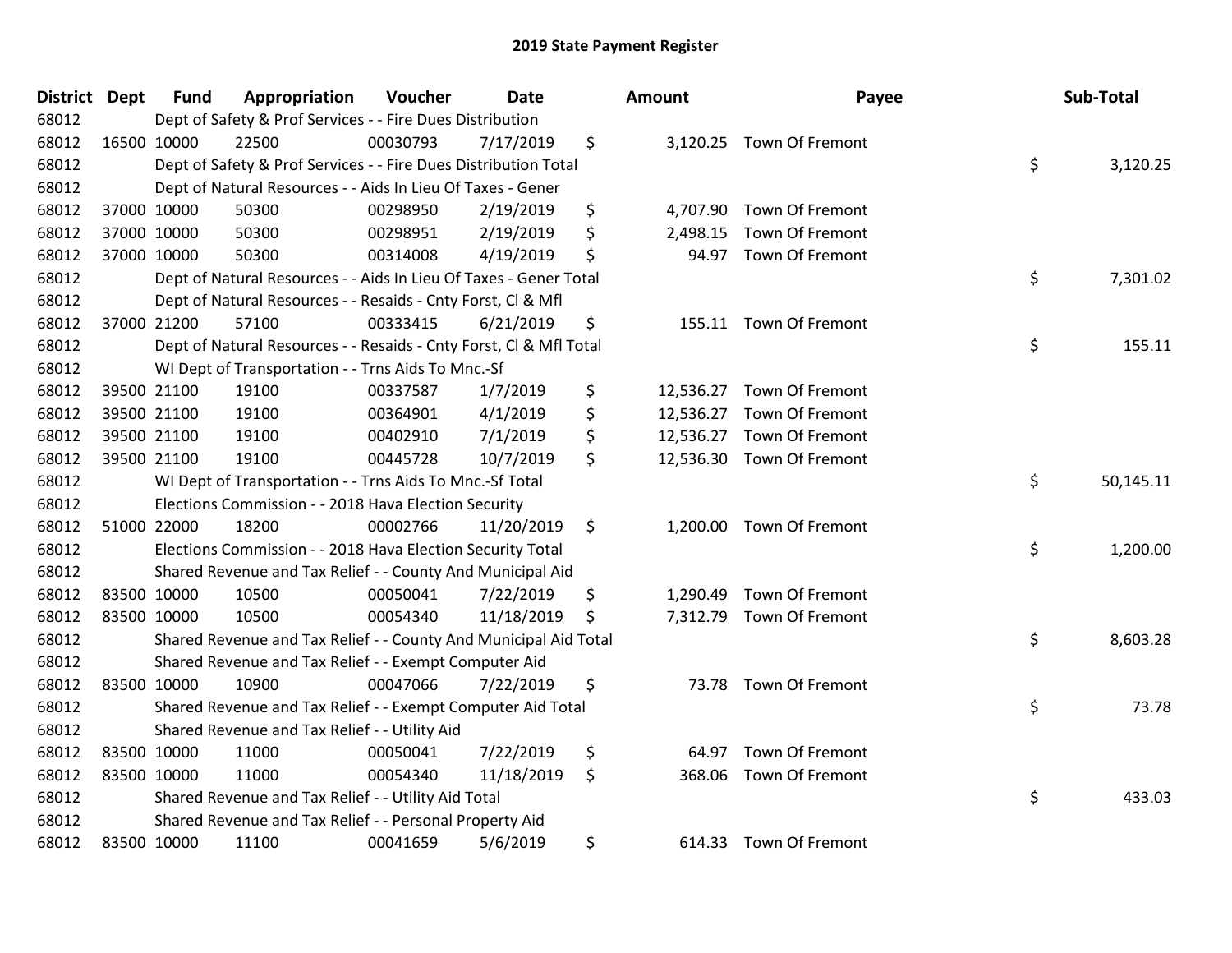| District Dept | Fund | <b>Appropriation</b>                                          | Voucher | Date | Amount | Payee | Sub-Total |
|---------------|------|---------------------------------------------------------------|---------|------|--------|-------|-----------|
| 68012         |      | Shared Revenue and Tax Relief - - Personal Property Aid Total |         |      |        |       | 614.33    |
| 68012 Total   |      |                                                               |         |      |        |       | 71,645.91 |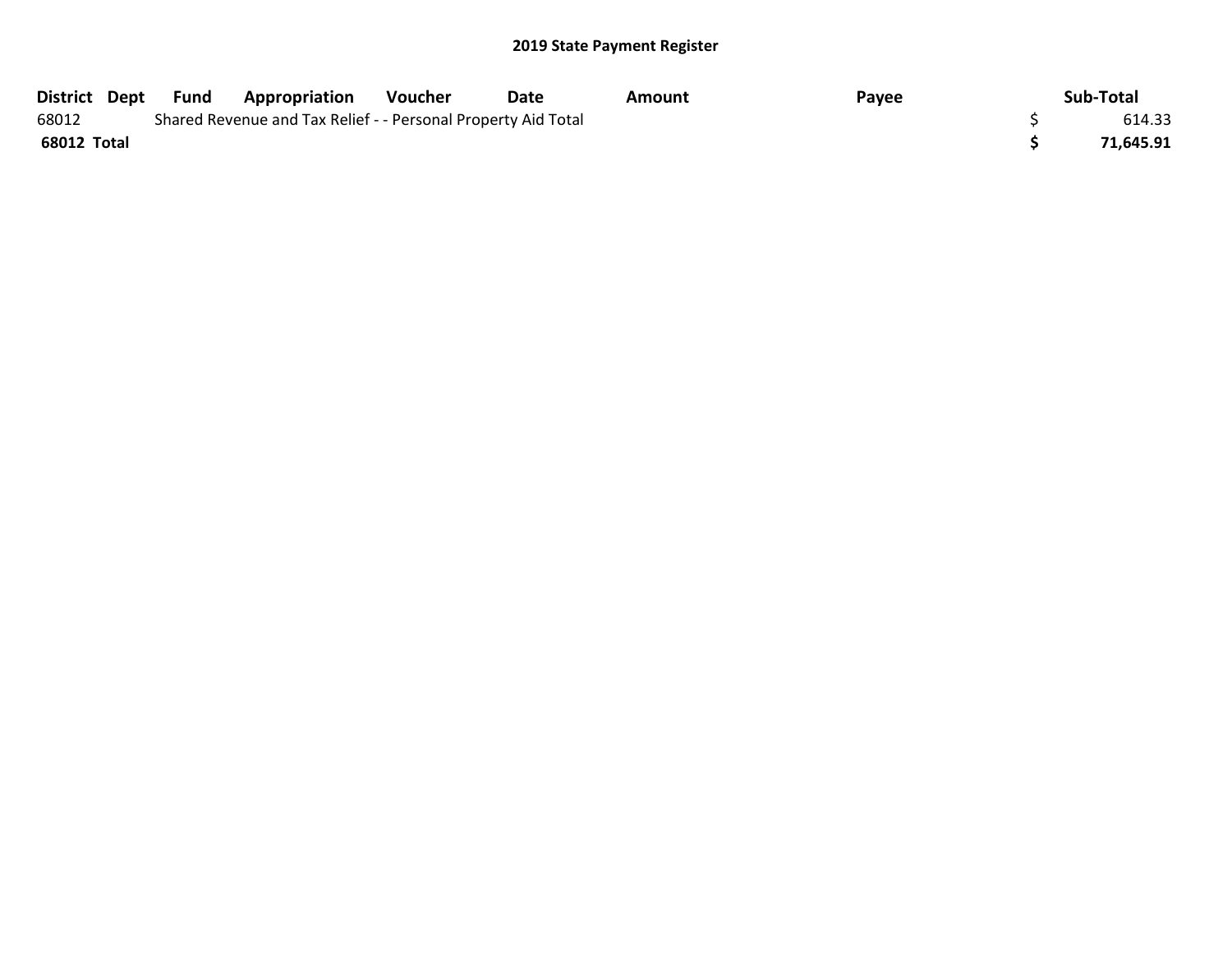| <b>District Dept</b> |             | <b>Fund</b> | Appropriation                                                      | Voucher  | <b>Date</b> | Amount          | Payee                      | Sub-Total        |
|----------------------|-------------|-------------|--------------------------------------------------------------------|----------|-------------|-----------------|----------------------------|------------------|
| 68014                |             |             | Dept of Safety & Prof Services - - Fire Dues Distribution          |          |             |                 |                            |                  |
| 68014                |             | 16500 10000 | 22500                                                              | 00031220 | 7/18/2019   | \$              | 1,672.95 Town Of Harrison  |                  |
| 68014                |             |             | Dept of Safety & Prof Services - - Fire Dues Distribution Total    |          |             |                 |                            | \$<br>1,672.95   |
| 68014                |             |             | Dept of Natural Resources - - Aids In Lieu Of Taxes - Gener        |          |             |                 |                            |                  |
| 68014                |             | 37000 10000 | 50300                                                              | 00299021 | 2/19/2019   | \$<br>24,313.47 | Town Of Harrison           |                  |
| 68014                |             | 37000 10000 | 50300                                                              | 00299022 | 2/19/2019   | \$<br>6,980.92  | Town Of Harrison           |                  |
| 68014                |             | 37000 10000 | 50300                                                              | 00315011 | 4/19/2019   | \$<br>345.44    | <b>Town Of Harrison</b>    |                  |
| 68014                |             |             | Dept of Natural Resources - - Aids In Lieu Of Taxes - Gener Total  |          |             |                 |                            | \$<br>31,639.83  |
| 68014                |             |             | Dept of Natural Resources - - Resaids - Cnty Forst, Cl & Mfl       |          |             |                 |                            |                  |
| 68014                |             | 37000 21200 | 57100                                                              | 00333416 | 6/21/2019   | \$<br>1,858.46  | Town Of Harrison           |                  |
| 68014                |             |             | Dept of Natural Resources - - Resaids - Cnty Forst, Cl & Mfl Total |          |             |                 |                            | \$<br>1,858.46   |
| 68014                |             |             | Dept of Natural Resources - - Aids In Lieu Of Taxes - Sum S        |          |             |                 |                            |                  |
| 68014                |             | 37000 21200 | 57900                                                              | 00315012 | 4/19/2019   | \$<br>2.89      | Town Of Harrison           |                  |
| 68014                |             |             | Dept of Natural Resources - - Aids In Lieu Of Taxes - Sum S Total  |          |             |                 |                            | \$<br>2.89       |
| 68014                |             |             | WI Dept of Transportation - - Trns Aids To Mnc.-Sf                 |          |             |                 |                            |                  |
| 68014                |             | 39500 21100 | 19100                                                              | 00337588 | 1/7/2019    | \$              | 25,908.70 Town Of Harrison |                  |
| 68014                |             | 39500 21100 | 19100                                                              | 00364902 | 4/1/2019    | \$<br>25,908.70 | Town Of Harrison           |                  |
| 68014                |             | 39500 21100 | 19100                                                              | 00402911 | 7/1/2019    | \$              | 25,908.70 Town Of Harrison |                  |
| 68014                |             | 39500 21100 | 19100                                                              | 00445729 | 10/7/2019   | \$              | 25,908.72 Town Of Harrison |                  |
| 68014                |             |             | WI Dept of Transportation - - Trns Aids To Mnc.-Sf Total           |          |             |                 |                            | \$<br>103,634.82 |
| 68014                |             |             | Shared Revenue and Tax Relief - - County And Municipal Aid         |          |             |                 |                            |                  |
| 68014                | 83500 10000 |             | 10500                                                              | 00050042 | 7/22/2019   | \$<br>1,808.78  | Town Of Harrison           |                  |
| 68014                |             | 83500 10000 | 10500                                                              | 00054341 | 11/18/2019  | \$<br>10,249.74 | Town Of Harrison           |                  |
| 68014                |             |             | Shared Revenue and Tax Relief - - County And Municipal Aid Total   |          |             |                 |                            | \$<br>12,058.52  |
| 68014                |             |             | Shared Revenue and Tax Relief - - Exempt Computer Aid              |          |             |                 |                            |                  |
| 68014                |             | 83500 10000 | 10900                                                              | 00047067 | 7/22/2019   | \$<br>2.08      | Town Of Harrison           |                  |
| 68014                |             |             | Shared Revenue and Tax Relief - - Exempt Computer Aid Total        |          |             |                 |                            | \$<br>2.08       |
| 68014                |             |             | Shared Revenue and Tax Relief - - Personal Property Aid            |          |             |                 |                            |                  |
| 68014                |             | 83500 10000 | 11100                                                              | 00041660 | 5/6/2019    | \$<br>1.13      | Town Of Harrison           |                  |
| 68014                |             |             | Shared Revenue and Tax Relief - - Personal Property Aid Total      |          |             |                 |                            | \$<br>1.13       |
| 68014 Total          |             |             |                                                                    |          |             |                 |                            | \$<br>150,870.68 |

| ount      | Payee                      |          | Sub-Total          |
|-----------|----------------------------|----------|--------------------|
| 1,672.95  | Town Of Harrison           | \$       | 1,672.95           |
| 24,313.47 | <b>Town Of Harrison</b>    |          |                    |
|           | 6,980.92 Town Of Harrison  |          |                    |
|           | 345.44 Town Of Harrison    |          |                    |
|           |                            | \$       | 31,639.83          |
| 1,858.46  | Town Of Harrison           |          |                    |
|           |                            | \$       | 1,858.46           |
| 2.89      | Town Of Harrison           |          |                    |
|           |                            | \$       | 2.89               |
|           | 25,908.70 Town Of Harrison |          |                    |
| 25,908.70 | Town Of Harrison           |          |                    |
|           | 25,908.70 Town Of Harrison |          |                    |
| 25,908.72 | Town Of Harrison           |          |                    |
|           |                            | \$       | 103,634.82         |
|           | 1,808.78 Town Of Harrison  |          |                    |
| 10,249.74 | Town Of Harrison           |          |                    |
|           |                            | \$       | 12,058.52          |
| 2.08      | Town Of Harrison           |          |                    |
|           |                            | \$       | 2.08               |
| 1.13      | Town Of Harrison           |          |                    |
|           |                            | \$<br>\$ | 1.13<br>150,870.68 |
|           |                            |          |                    |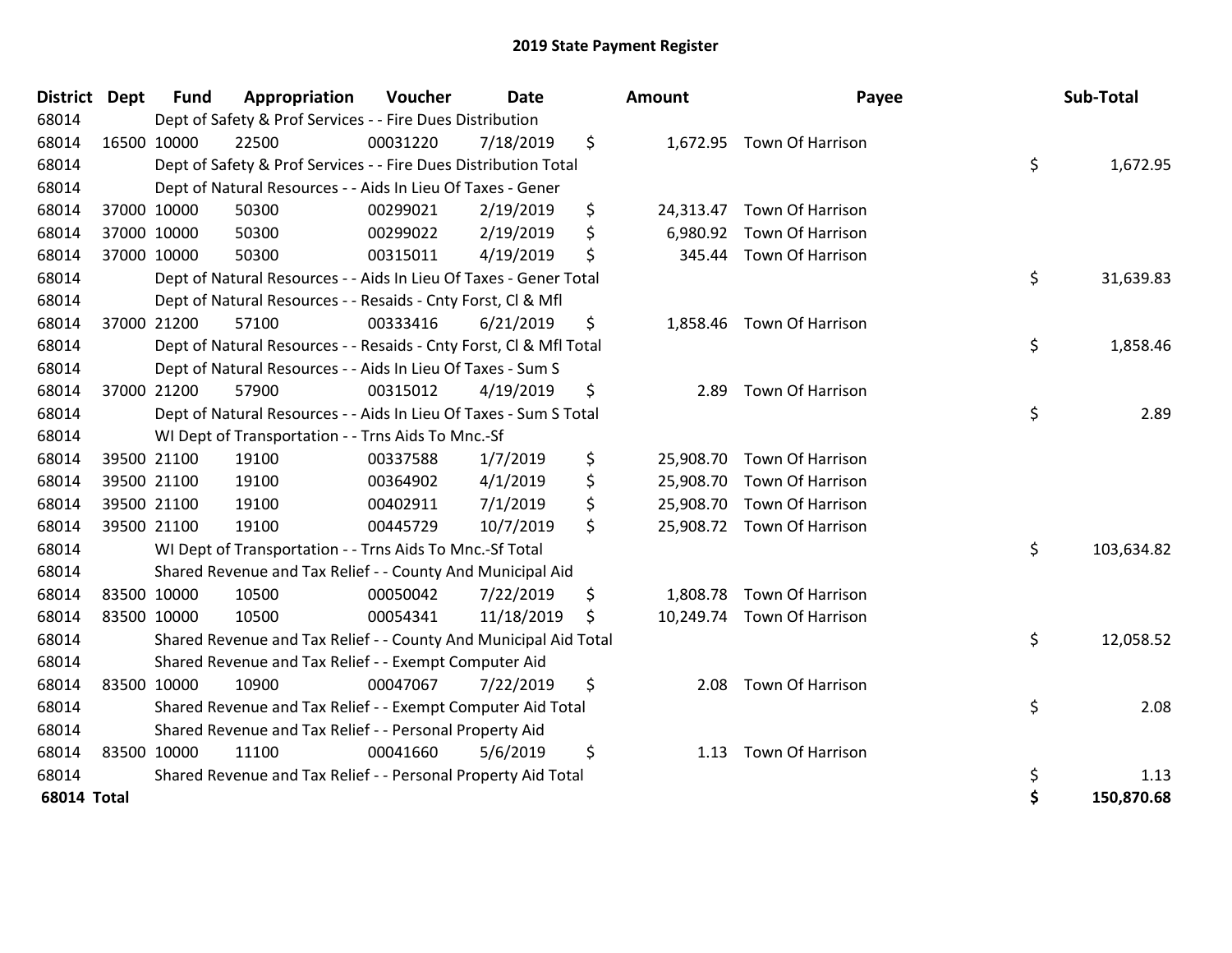| <b>District</b> | <b>Dept</b> | <b>Fund</b>                                                           | Appropriation                                                      | Voucher  | <b>Date</b> |    | <b>Amount</b> | Payee                      |          | Sub-Total  |
|-----------------|-------------|-----------------------------------------------------------------------|--------------------------------------------------------------------|----------|-------------|----|---------------|----------------------------|----------|------------|
| 68016           |             | Dept of Safety & Prof Services - - Fire Dues Distribution             |                                                                    |          |             |    |               |                            |          |            |
| 68016           |             | 16500 10000                                                           | 22500                                                              | 00030970 | 7/17/2019   | \$ |               | 2,475.30 Town Of Helvetia  |          |            |
| 68016           |             | \$<br>Dept of Safety & Prof Services - - Fire Dues Distribution Total |                                                                    |          |             |    |               |                            | 2,475.30 |            |
| 68016           |             | Dept of Natural Resources - - Aids In Lieu Of Taxes - Gener           |                                                                    |          |             |    |               |                            |          |            |
| 68016           |             | 37000 10000                                                           | 50300                                                              | 00314099 | 4/19/2019   | \$ |               | 841.61 Town Of Helvetia    |          |            |
| 68016           |             |                                                                       | Dept of Natural Resources - - Aids In Lieu Of Taxes - Gener Total  |          |             |    |               |                            | \$       | 841.61     |
| 68016           |             |                                                                       | Dept of Natural Resources - - Resaids - Cnty Forst, Cl & Mfl       |          |             |    |               |                            |          |            |
| 68016           |             | 37000 21200                                                           | 57100                                                              | 00333417 | 6/21/2019   | \$ |               | 1,702.04 Town Of Helvetia  |          |            |
| 68016           |             |                                                                       | Dept of Natural Resources - - Resaids - Cnty Forst, Cl & Mfl Total |          |             |    |               |                            | \$       | 1,702.04   |
| 68016           |             |                                                                       | Dept of Natural Resources - - Aids In Lieu Of Taxes - Sum S        |          |             |    |               |                            |          |            |
| 68016           |             | 37000 21200                                                           | 57900                                                              | 00314097 | 4/19/2019   | \$ | 1.60          | Town Of Helvetia           |          |            |
| 68016           |             | 37000 21200                                                           | 57900                                                              | 00314098 | 4/19/2019   | \$ | 186.84        | Town Of Helvetia           |          |            |
| 68016           |             |                                                                       | Dept of Natural Resources - - Aids In Lieu Of Taxes - Sum S Total  |          |             |    |               |                            | \$       | 188.44     |
| 68016           |             |                                                                       | WI Dept of Transportation - - Trns Aids To Mnc.-Sf                 |          |             |    |               |                            |          |            |
| 68016           |             | 39500 21100                                                           | 19100                                                              | 00337589 | 1/7/2019    | \$ |               | 25,144.22 Town Of Helvetia |          |            |
| 68016           |             | 39500 21100                                                           | 19100                                                              | 00364903 | 4/1/2019    | \$ |               | 25,144.22 Town Of Helvetia |          |            |
| 68016           |             | 39500 21100                                                           | 19100                                                              | 00402912 | 7/1/2019    | \$ |               | 25,144.22 Town Of Helvetia |          |            |
| 68016           |             | 39500 21100                                                           | 19100                                                              | 00445730 | 10/7/2019   | \$ |               | 25,144.24 Town Of Helvetia |          |            |
| 68016           |             |                                                                       | WI Dept of Transportation - - Trns Aids To Mnc.-Sf Total           |          |             |    |               |                            | \$       | 100,576.90 |
| 68016           |             |                                                                       | Elections Commission - - 2018 Hava Election Security               |          |             |    |               |                            |          |            |
| 68016           | 51000 22000 |                                                                       | 18200                                                              | 00002400 | 11/13/2019  | \$ |               | 1,200.00 Town Of Helvetia  |          |            |
| 68016           |             | \$<br>Elections Commission - - 2018 Hava Election Security Total      |                                                                    |          |             |    |               |                            | 1,200.00 |            |
| 68016           |             | Shared Revenue and Tax Relief - - County And Municipal Aid            |                                                                    |          |             |    |               |                            |          |            |
| 68016           |             | 83500 10000                                                           | 10500                                                              | 00050043 | 7/22/2019   | \$ | 1,948.03      | Town Of Helvetia           |          |            |
| 68016           | 83500 10000 |                                                                       | 10500                                                              | 00054342 | 11/18/2019  | \$ |               | 11,038.82 Town Of Helvetia |          |            |
| 68016           |             | Shared Revenue and Tax Relief - - County And Municipal Aid Total      |                                                                    |          |             |    |               |                            |          | 12,986.85  |
| 68016           |             | Shared Revenue and Tax Relief - - Exempt Computer Aid                 |                                                                    |          |             |    |               |                            |          |            |
| 68016           | 83500 10000 |                                                                       | 10900                                                              | 00047068 | 7/22/2019   | \$ |               | 11.43 Town Of Helvetia     |          |            |
| 68016           |             | \$<br>Shared Revenue and Tax Relief - - Exempt Computer Aid Total     |                                                                    |          |             |    |               |                            |          | 11.43      |
| 68016           |             | Shared Revenue and Tax Relief - - Personal Property Aid               |                                                                    |          |             |    |               |                            |          |            |
| 68016           | 83500 10000 |                                                                       | 11100                                                              | 00041661 | 5/6/2019    | \$ | 232.99        | Town Of Helvetia           |          |            |
| 68016           |             |                                                                       | Shared Revenue and Tax Relief - - Personal Property Aid Total      |          |             |    |               |                            | \$       | 232.99     |
| 68016 Total     |             |                                                                       |                                                                    |          |             |    |               |                            | Ś        | 120,215.56 |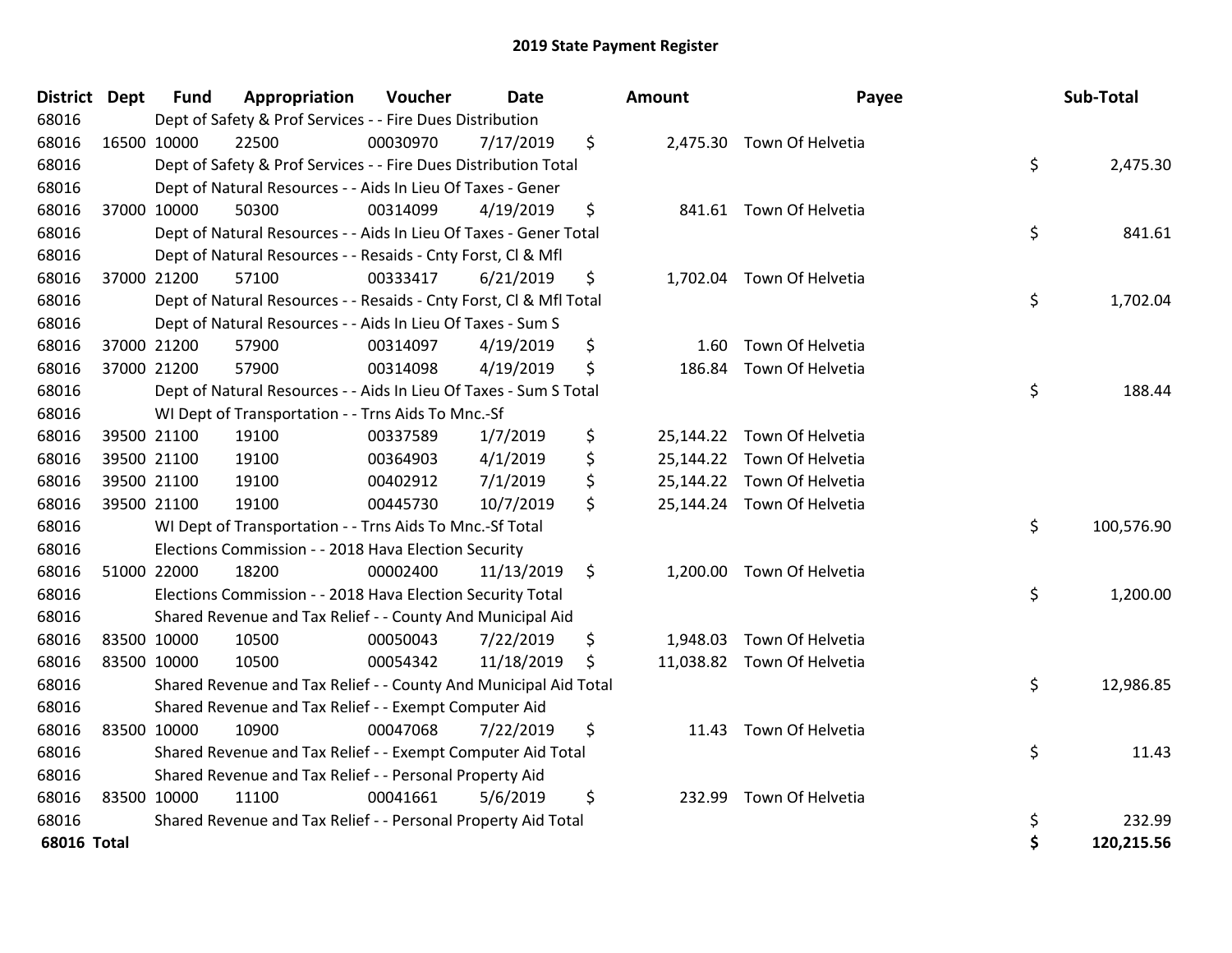| District Dept      |             | <b>Fund</b>                                                            | Appropriation                                                      | Voucher  | Date       |    | Amount |                        | Payee | Sub-Total  |
|--------------------|-------------|------------------------------------------------------------------------|--------------------------------------------------------------------|----------|------------|----|--------|------------------------|-------|------------|
| 68018              |             | Dept of Safety & Prof Services - - Fire Dues Distribution              |                                                                    |          |            |    |        |                        |       |            |
| 68018              | 16500 10000 |                                                                        | 22500                                                              | 00030626 | 7/16/2019  | \$ |        | 4,089.20 Town Of Iola  |       |            |
| 68018              |             | \$<br>Dept of Safety & Prof Services - - Fire Dues Distribution Total  |                                                                    |          |            |    |        |                        |       | 4,089.20   |
| 68018              |             | Dept of Natural Resources - - Aids In Lieu Of Taxes - Gener            |                                                                    |          |            |    |        |                        |       |            |
| 68018              |             | 37000 10000                                                            | 50300                                                              | 00313723 | 4/19/2019  | \$ |        | 176.54 Town Of Iola    |       |            |
| 68018              |             |                                                                        | Dept of Natural Resources - - Aids In Lieu Of Taxes - Gener Total  |          |            |    |        |                        | \$    | 176.54     |
| 68018              |             |                                                                        | Dept of Natural Resources - - Resaids - Cnty Forst, Cl & Mfl       |          |            |    |        |                        |       |            |
| 68018              |             | 37000 21200                                                            | 57100                                                              | 00333418 | 6/21/2019  | \$ |        | 1,092.54 Town Of Iola  |       |            |
| 68018              |             |                                                                        | Dept of Natural Resources - - Resaids - Cnty Forst, Cl & Mfl Total |          |            |    |        |                        | \$    | 1,092.54   |
| 68018              |             |                                                                        | Dept of Natural Resources - - Aids In Lieu Of Taxes - Sum S        |          |            |    |        |                        |       |            |
| 68018              |             | 37000 21200                                                            | 57900                                                              | 00313722 | 4/19/2019  | \$ |        | 88.22 Town Of Iola     |       |            |
| 68018              |             |                                                                        | Dept of Natural Resources - - Aids In Lieu Of Taxes - Sum S Total  |          |            |    |        |                        | \$    | 88.22      |
| 68018              |             |                                                                        | WI Dept of Transportation - - Trns Aids To Mnc.-Sf                 |          |            |    |        |                        |       |            |
| 68018              |             | 39500 21100                                                            | 19100                                                              | 00337590 | 1/7/2019   | \$ |        | 27,198.76 Town Of Iola |       |            |
| 68018              |             | 39500 21100                                                            | 19100                                                              | 00364904 | 4/1/2019   | \$ |        | 27,198.76 Town Of Iola |       |            |
| 68018              |             | 39500 21100                                                            | 19100                                                              | 00402913 | 7/1/2019   | \$ |        | 27,198.76 Town Of Iola |       |            |
| 68018              |             | 39500 21100                                                            | 19100                                                              | 00445731 | 10/7/2019  | \$ |        | 27,198.78 Town Of Iola |       |            |
| 68018              |             |                                                                        | WI Dept of Transportation - - Trns Aids To Mnc.-Sf Total           |          |            |    |        |                        | \$    | 108,795.06 |
| 68018              |             |                                                                        | Shared Revenue and Tax Relief - - County And Municipal Aid         |          |            |    |        |                        |       |            |
| 68018              |             | 83500 10000                                                            | 10500                                                              | 00050044 | 7/22/2019  | \$ |        | 1,261.04 Town Of Iola  |       |            |
| 68018              |             | 83500 10000                                                            | 10500                                                              | 00054343 | 11/18/2019 | .S |        | 7,145.87 Town Of Iola  |       |            |
| 68018              |             | \$<br>Shared Revenue and Tax Relief - - County And Municipal Aid Total |                                                                    |          |            |    |        |                        |       | 8,406.91   |
| 68018              |             | Shared Revenue and Tax Relief - - Exempt Computer Aid                  |                                                                    |          |            |    |        |                        |       |            |
| 68018              |             | 83500 10000                                                            | 10900                                                              | 00047069 | 7/22/2019  | \$ |        | 27.02 Town Of Iola     |       |            |
| 68018              |             | \$<br>Shared Revenue and Tax Relief - - Exempt Computer Aid Total      |                                                                    |          |            |    |        |                        |       | 27.02      |
| 68018              |             | Shared Revenue and Tax Relief - - Utility Aid                          |                                                                    |          |            |    |        |                        |       |            |
| 68018              |             | 83500 10000                                                            | 11000                                                              | 00050044 | 7/22/2019  | \$ | 22.65  | Town Of Iola           |       |            |
| 68018              | 83500 10000 |                                                                        | 11000                                                              | 00054343 | 11/18/2019 | \$ |        | 129.71 Town Of Iola    |       |            |
| 68018              |             | \$<br>Shared Revenue and Tax Relief - - Utility Aid Total              |                                                                    |          |            |    |        |                        |       | 152.36     |
| 68018              |             | Shared Revenue and Tax Relief - - Personal Property Aid                |                                                                    |          |            |    |        |                        |       |            |
| 68018              | 83500 10000 |                                                                        | 11100                                                              | 00041662 | 5/6/2019   | \$ |        | 368.60 Town Of Iola    |       |            |
| 68018              |             |                                                                        | Shared Revenue and Tax Relief - - Personal Property Aid Total      |          |            |    |        |                        | \$    | 368.60     |
| <b>68018 Total</b> |             |                                                                        |                                                                    |          |            |    |        |                        | \$    | 123,196.45 |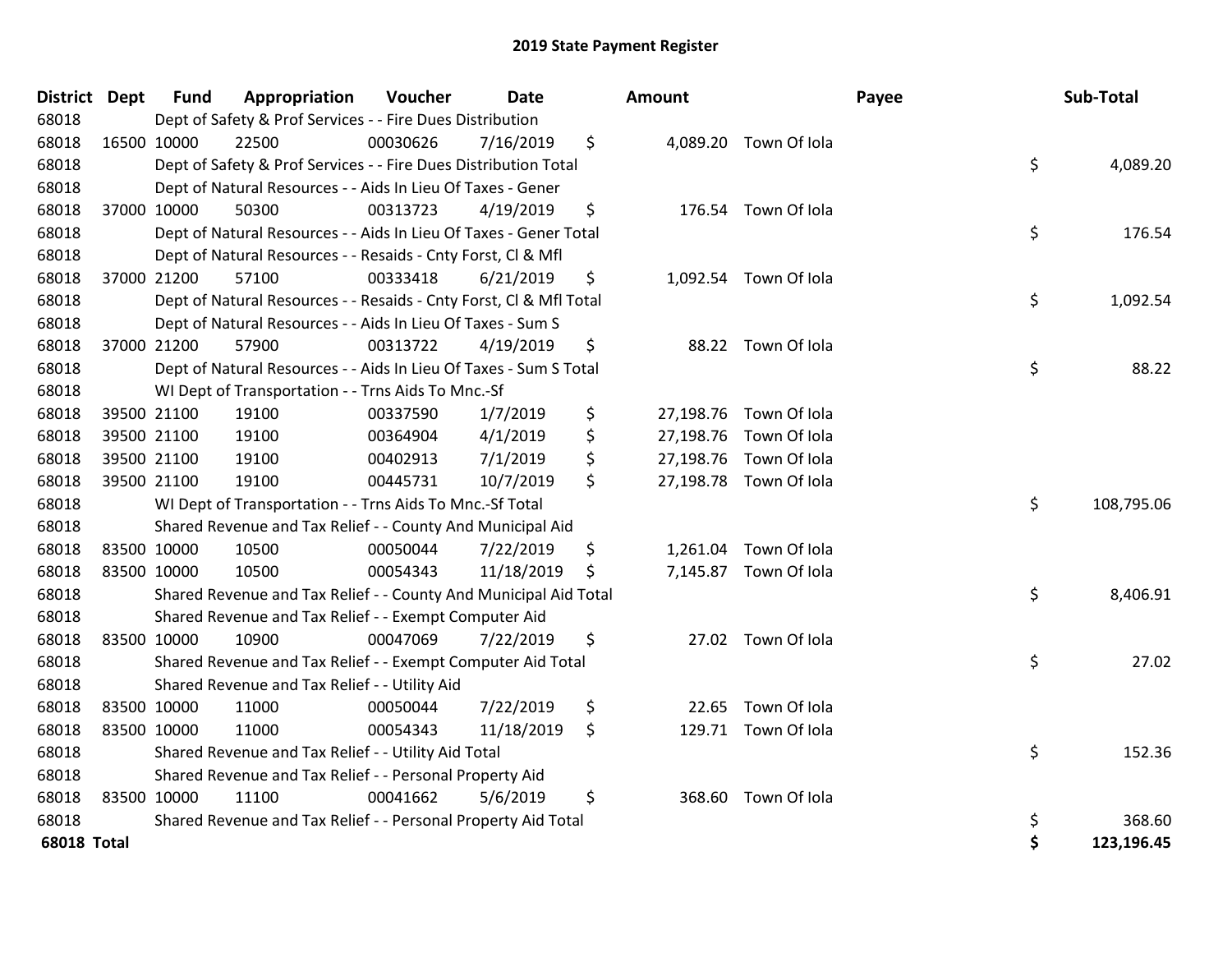| <b>District</b>    | <b>Dept</b> | <b>Fund</b>                                                      | Appropriation                                                      | Voucher  | <b>Date</b> |    | Amount    | Payee                      |            | Sub-Total  |
|--------------------|-------------|------------------------------------------------------------------|--------------------------------------------------------------------|----------|-------------|----|-----------|----------------------------|------------|------------|
| 68020              |             | Dept of Safety & Prof Services - - Fire Dues Distribution        |                                                                    |          |             |    |           |                            |            |            |
| 68020              |             | 16500 10000                                                      | 22500                                                              | 00030637 | 7/16/2019   | \$ |           | 4,045.04 Town Of Larrabee  |            |            |
| 68020              |             | Dept of Safety & Prof Services - - Fire Dues Distribution Total  |                                                                    |          |             |    |           |                            | \$         | 4,045.04   |
| 68020              |             | Dept of Natural Resources - - Aids In Lieu Of Taxes - Gener      |                                                                    |          |             |    |           |                            |            |            |
| 68020              |             | 37000 10000                                                      | 50300                                                              | 00298929 | 2/19/2019   | \$ |           | 679.95 Town Of Larrabee    |            |            |
| 68020              |             |                                                                  | Dept of Natural Resources - - Aids In Lieu Of Taxes - Gener Total  |          |             |    |           |                            | \$         | 679.95     |
| 68020              |             |                                                                  | Dept of Natural Resources - - Resaids - Cnty Forst, CI & Mfl       |          |             |    |           |                            |            |            |
| 68020              |             | 37000 21200                                                      | 57100                                                              | 00333419 | 6/21/2019   | \$ | 363.64    | Town Of Larrabee           |            |            |
| 68020              |             |                                                                  | Dept of Natural Resources - - Resaids - Cnty Forst, Cl & Mfl Total |          |             |    |           |                            | \$         | 363.64     |
| 68020              |             |                                                                  | WI Dept of Transportation - - Trns Aids To Mnc.-Sf                 |          |             |    |           |                            |            |            |
| 68020              |             | 39500 21100                                                      | 19100                                                              | 00337591 | 1/7/2019    | \$ |           | 30,507.53 Town Of Larrabee |            |            |
| 68020              |             | 39500 21100                                                      | 19100                                                              | 00364905 | 4/1/2019    | \$ | 30,507.53 | <b>Town Of Larrabee</b>    |            |            |
| 68020              |             | 39500 21100                                                      | 19100                                                              | 00402914 | 7/1/2019    | \$ |           | 30,507.53 Town Of Larrabee |            |            |
| 68020              |             | 39500 21100                                                      | 19100                                                              | 00445732 | 10/7/2019   | \$ |           | 30,507.53 Town Of Larrabee |            |            |
| 68020              |             |                                                                  | WI Dept of Transportation - - Trns Aids To Mnc.-Sf Total           |          |             |    |           |                            | \$         | 122,030.12 |
| 68020              |             |                                                                  | Shared Revenue and Tax Relief - - County And Municipal Aid         |          |             |    |           |                            |            |            |
| 68020              |             | 83500 10000                                                      | 10500                                                              | 00050045 | 7/22/2019   | \$ | 8,157.74  | <b>Town Of Larrabee</b>    |            |            |
| 68020              |             | 83500 10000                                                      | 10500                                                              | 00054344 | 11/18/2019  | \$ |           | 46,227.16 Town Of Larrabee |            |            |
| 68020              |             | Shared Revenue and Tax Relief - - County And Municipal Aid Total |                                                                    |          |             |    |           |                            | \$         | 54,384.90  |
| 68020              |             | Shared Revenue and Tax Relief - - Exempt Computer Aid            |                                                                    |          |             |    |           |                            |            |            |
| 68020              |             | 83500 10000                                                      | 10900                                                              | 00047070 | 7/22/2019   | \$ |           | 32.22 Town Of Larrabee     |            |            |
| 68020              |             | Shared Revenue and Tax Relief - - Exempt Computer Aid Total      |                                                                    |          |             |    |           |                            | \$         | 32.22      |
| 68020              |             | Shared Revenue and Tax Relief - - Utility Aid                    |                                                                    |          |             |    |           |                            |            |            |
| 68020              |             | 83500 10000                                                      | 11000                                                              | 00050045 | 7/22/2019   | \$ | 98.05     | <b>Town Of Larrabee</b>    |            |            |
| 68020              |             | 83500 10000                                                      | 11000                                                              | 00054344 | 11/18/2019  | \$ |           | 1,164.42 Town Of Larrabee  |            |            |
| 68020              |             | Shared Revenue and Tax Relief - - Utility Aid Total              |                                                                    |          |             |    |           |                            |            | 1,262.47   |
| 68020              |             | Shared Revenue and Tax Relief - - Personal Property Aid          |                                                                    |          |             |    |           |                            |            |            |
| 68020              |             | 83500 10000                                                      | 11100                                                              | 00041663 | 5/6/2019    | \$ | 600.63    | Town Of Larrabee           |            |            |
| 68020              |             | Shared Revenue and Tax Relief - - Personal Property Aid Total    |                                                                    |          |             |    |           |                            | \$         | 600.63     |
| <b>68020 Total</b> |             |                                                                  |                                                                    |          |             |    |           | \$                         | 183,398.97 |            |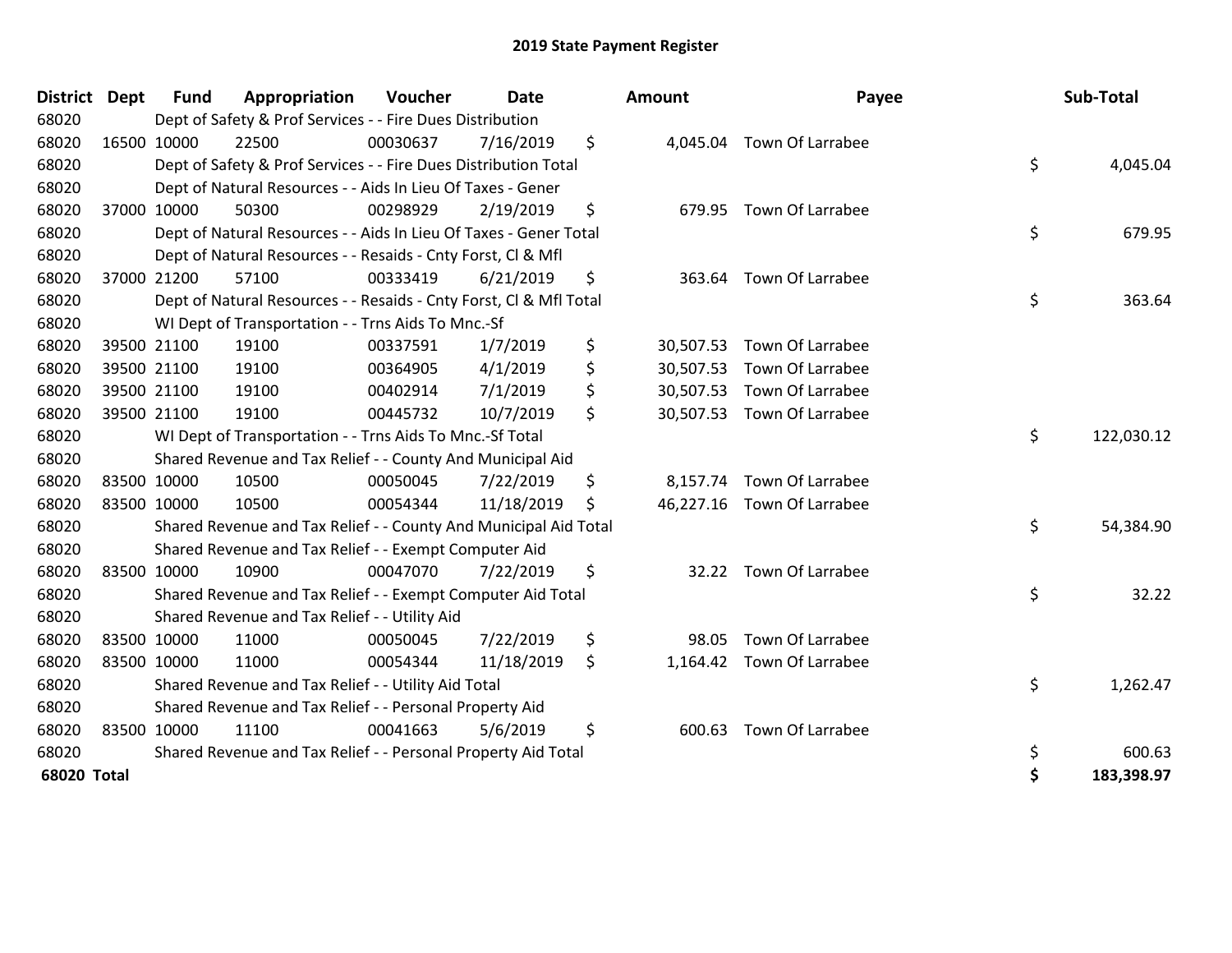| <b>District</b>    | <b>Dept</b> | <b>Fund</b>                                                     | Appropriation                                                        | Voucher  | <b>Date</b> |     | <b>Amount</b> | Payee                     | Sub-Total        |
|--------------------|-------------|-----------------------------------------------------------------|----------------------------------------------------------------------|----------|-------------|-----|---------------|---------------------------|------------------|
| 68022              |             |                                                                 | Dept of Safety & Prof Services - - Fire Dues Distribution            |          |             |     |               |                           |                  |
| 68022              |             | 16500 10000                                                     | 22500                                                                | 00030481 | 7/16/2019   | \$  | 5,315.52      | Town Of Lebanon           |                  |
| 68022              |             |                                                                 | Dept of Safety & Prof Services - - Fire Dues Distribution Total      |          |             |     |               |                           | \$<br>5,315.52   |
| 68022              |             |                                                                 | Dept of Natural Resources - - Resaids - Cnty Forst, CI & Mfl         |          |             |     |               |                           |                  |
| 68022              |             | 37000 21200                                                     | 57100                                                                | 00333420 | 6/21/2019   | \$  | 618.10        | Town Of Lebanon           |                  |
| 68022              |             |                                                                 | Dept of Natural Resources - - Resaids - Cnty Forst, Cl & Mfl Total   |          |             |     |               |                           | \$<br>618.10     |
| 68022              |             |                                                                 | WI Dept of Transportation - - Trns Aids To Mnc.-Sf                   |          |             |     |               |                           |                  |
| 68022              |             | 39500 21100                                                     | 19100                                                                | 00337592 | 1/7/2019    | \$  | 27,646.70     | Town Of Lebanon           |                  |
| 68022              |             | 39500 21100                                                     | 19100                                                                | 00364906 | 4/1/2019    | \$  | 27,646.70     | Town Of Lebanon           |                  |
| 68022              |             | 39500 21100                                                     | 19100                                                                | 00402915 | 7/1/2019    | \$  | 27,646.70     | Town Of Lebanon           |                  |
| 68022              |             | 39500 21100                                                     | 19100                                                                | 00445733 | 10/7/2019   | \$  |               | 27,646.71 Town Of Lebanon |                  |
| 68022              |             |                                                                 | WI Dept of Transportation - - Trns Aids To Mnc.-Sf Total             |          |             |     |               |                           | \$<br>110,586.81 |
| 68022              |             |                                                                 | Department of Administration - - Hv Trans Ln Annual Impact Fee       |          |             |     |               |                           |                  |
| 68022              |             | 50500 10000                                                     | 17400                                                                | 00101099 | 5/1/2019    | \$  | 7,232.00      | Town Of Lebanon           |                  |
| 68022              |             |                                                                 | Department of Administration - - Hv Trans Ln Annual Impact Fee Total |          |             |     |               |                           | \$<br>7,232.00   |
| 68022              |             |                                                                 | Shared Revenue and Tax Relief - - County And Municipal Aid           |          |             |     |               |                           |                  |
| 68022              | 83500 10000 |                                                                 | 10500                                                                | 00050046 | 7/22/2019   | \$  | 5,862.24      | Town Of Lebanon           |                  |
| 68022              | 83500 10000 |                                                                 | 10500                                                                | 00054345 | 11/18/2019  | \$. | 33,219.38     | Town Of Lebanon           |                  |
| 68022              |             |                                                                 | Shared Revenue and Tax Relief - - County And Municipal Aid Total     |          |             |     |               |                           | \$<br>39,081.62  |
| 68022              |             |                                                                 | Shared Revenue and Tax Relief - - Exempt Computer Aid                |          |             |     |               |                           |                  |
| 68022              |             | 83500 10000                                                     | 10900                                                                | 00047071 | 7/22/2019   | \$  | 11.43         | Town Of Lebanon           |                  |
| 68022              |             |                                                                 | Shared Revenue and Tax Relief - - Exempt Computer Aid Total          |          |             |     |               |                           | \$<br>11.43      |
| 68022              |             |                                                                 | Shared Revenue and Tax Relief - - Personal Property Aid              |          |             |     |               |                           |                  |
| 68022              | 83500 10000 |                                                                 | 11100                                                                | 00041664 | 5/6/2019    | \$  | 719.61        | Town Of Lebanon           |                  |
| 68022              |             |                                                                 | Shared Revenue and Tax Relief - - Personal Property Aid Total        |          |             |     |               |                           | \$<br>719.61     |
| 68022              |             |                                                                 | Shared Revenue and Tax Relief - - Lottery & Gaming Credit            |          |             |     |               |                           |                  |
| 68022              |             | 83500 52100                                                     | 36300                                                                | 00038563 | 3/25/2019   | \$  | 6,207.33      | Town Of Lebanon           |                  |
| 68022              |             | Shared Revenue and Tax Relief - - Lottery & Gaming Credit Total |                                                                      |          |             |     |               |                           | \$<br>6,207.33   |
| <b>68022 Total</b> |             |                                                                 |                                                                      |          |             |     |               |                           | \$<br>169,772.42 |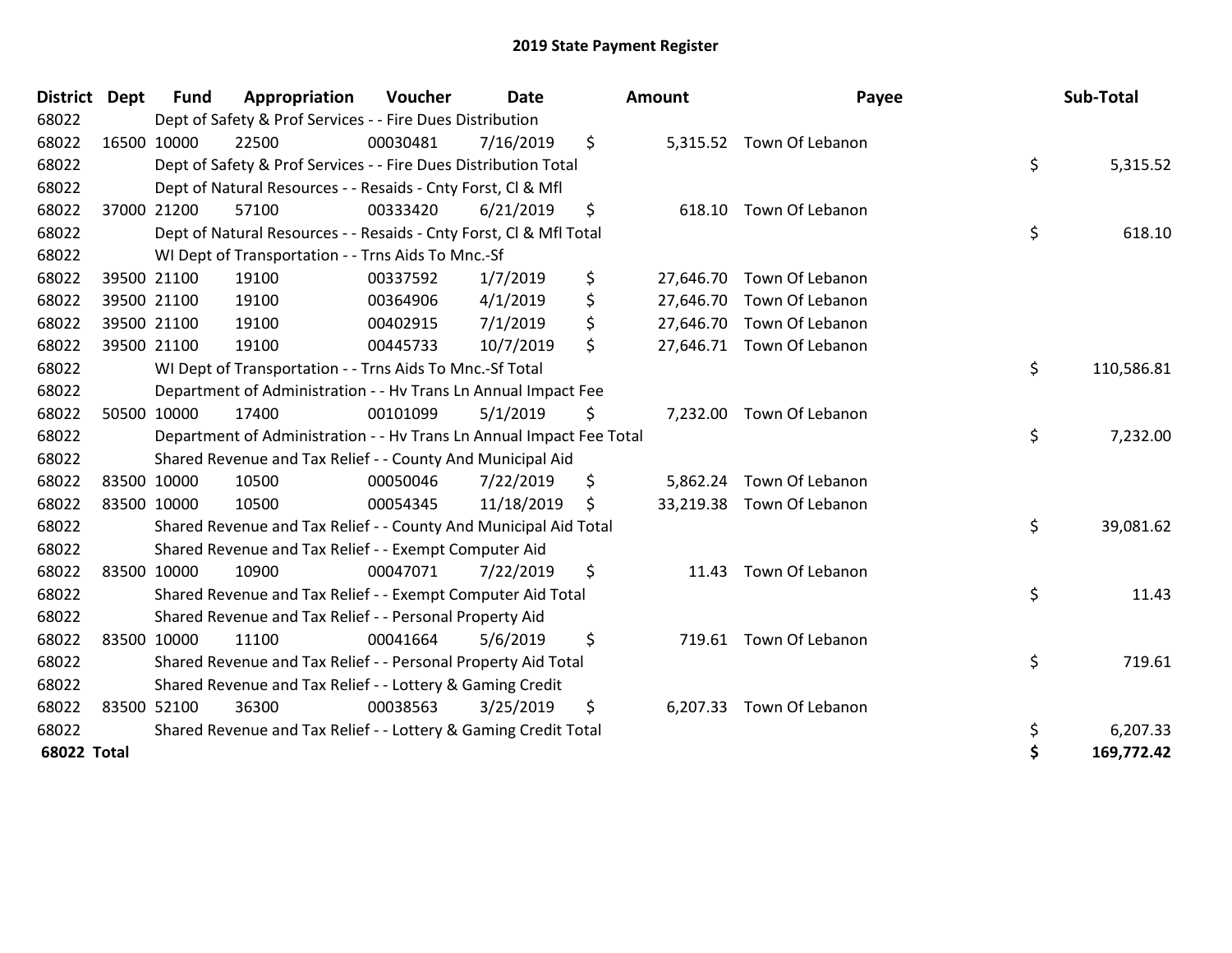| District Dept |             | <b>Fund</b> | Appropriation                                                      | Voucher  | <b>Date</b> | <b>Amount</b> |                        | Payee | Sub-Total  |
|---------------|-------------|-------------|--------------------------------------------------------------------|----------|-------------|---------------|------------------------|-------|------------|
| 68024         |             |             | Dept of Safety & Prof Services - - Fire Dues Distribution          |          |             |               |                        |       |            |
| 68024         | 16500 10000 |             | 22500                                                              | 00030473 | 7/16/2019   | \$            | 5,355.50 Town Of Lind  |       |            |
| 68024         |             |             | Dept of Safety & Prof Services - - Fire Dues Distribution Total    |          |             |               |                        | \$    | 5,355.50   |
| 68024         |             |             | Dept of Natural Resources - - Resaids - Cnty Forst, CI & Mfl       |          |             |               |                        |       |            |
| 68024         | 37000 21200 |             | 57100                                                              | 00333421 | 6/21/2019   | \$            | 291.30 Town Of Lind    |       |            |
| 68024         |             |             | Dept of Natural Resources - - Resaids - Cnty Forst, Cl & Mfl Total |          |             |               |                        | \$    | 291.30     |
| 68024         |             |             | WI Dept of Transportation - - Trns Aids To Mnc.-Sf                 |          |             |               |                        |       |            |
| 68024         |             | 39500 21100 | 19100                                                              | 00337593 | 1/7/2019    | \$            | 35,410.95 Town Of Lind |       |            |
| 68024         |             | 39500 21100 | 19100                                                              | 00364907 | 4/1/2019    | \$            | 35,410.95 Town Of Lind |       |            |
| 68024         |             | 39500 21100 | 19100                                                              | 00402916 | 7/1/2019    | \$            | 35,410.95 Town Of Lind |       |            |
| 68024         | 39500 21100 |             | 19100                                                              | 00445734 | 10/7/2019   | \$            | 35,410.96 Town Of Lind |       |            |
| 68024         |             |             | WI Dept of Transportation - - Trns Aids To Mnc.-Sf Total           |          |             |               |                        | \$    | 141,643.81 |
| 68024         |             |             | WI Dept of Transportation - - Loc Rd Imp Prg St Fd                 |          |             |               |                        |       |            |
| 68024         |             | 39500 21100 | 27800                                                              | 00432687 | 9/11/2019   | \$            | 25,965.00 Town Of Lind |       |            |
| 68024         |             |             | WI Dept of Transportation - - Loc Rd Imp Prg St Fd Total           |          |             |               |                        | \$    | 25,965.00  |
| 68024         |             |             | Elections Commission - - 2018 Hava Election Security               |          |             |               |                        |       |            |
| 68024         |             | 51000 22000 | 18200                                                              | 00002291 | 11/6/2019   | \$<br>600.00  | Town Of Lind           |       |            |
| 68024         |             | 51000 22000 | 18200                                                              | 00002430 | 11/13/2019  | \$            | 600.00 Town Of Lind    |       |            |
| 68024         |             |             | Elections Commission - - 2018 Hava Election Security Total         |          |             |               |                        | \$    | 1,200.00   |
| 68024         |             |             | Shared Revenue and Tax Relief - - County And Municipal Aid         |          |             |               |                        |       |            |
| 68024         |             | 83500 10000 | 10500                                                              | 00050047 | 7/22/2019   | \$            | 4,348.02 Town Of Lind  |       |            |
| 68024         |             | 83500 10000 | 10500                                                              | 00054346 | 11/18/2019  | \$            | 24,638.81 Town Of Lind |       |            |
| 68024         |             |             | Shared Revenue and Tax Relief - - County And Municipal Aid Total   |          |             |               |                        | \$    | 28,986.83  |
| 68024         |             |             | Shared Revenue and Tax Relief - - Exempt Computer Aid              |          |             |               |                        |       |            |
| 68024         |             | 83500 10000 | 10900                                                              | 00047072 | 7/22/2019   | \$            | 81.07 Town Of Lind     |       |            |
| 68024         |             |             | Shared Revenue and Tax Relief - - Exempt Computer Aid Total        |          |             |               |                        | \$    | 81.07      |
| 68024         |             |             | Shared Revenue and Tax Relief - - Utility Aid                      |          |             |               |                        |       |            |
| 68024         |             | 83500 10000 | 11000                                                              | 00050047 | 7/22/2019   | \$<br>155.31  | Town Of Lind           |       |            |
| 68024         | 83500 10000 |             | 11000                                                              | 00054346 | 11/18/2019  | \$            | 905.26 Town Of Lind    |       |            |
| 68024         |             |             | Shared Revenue and Tax Relief - - Utility Aid Total                |          |             |               |                        | \$    | 1,060.57   |
| 68024         |             |             | Shared Revenue and Tax Relief - - Personal Property Aid            |          |             |               |                        |       |            |
| 68024         | 83500 10000 |             | 11100                                                              | 00041665 | 5/6/2019    | \$<br>425.09  | Town Of Lind           |       |            |
| 68024         |             |             | Shared Revenue and Tax Relief - - Personal Property Aid Total      |          |             |               |                        | \$    | 425.09     |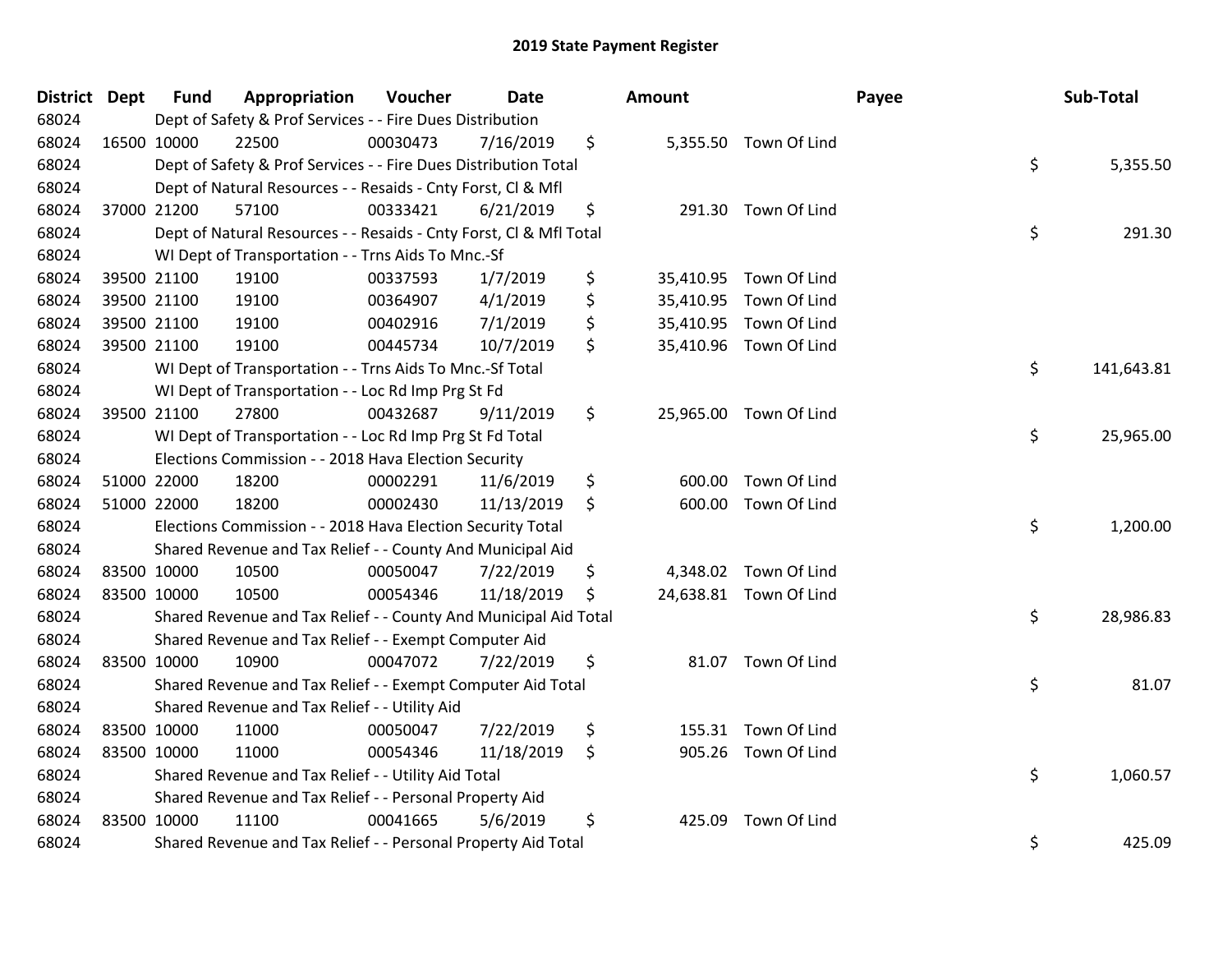| District Dept | Fund | Appropriation | Voucher | Date | Amount | Payee | Sub-Total  |
|---------------|------|---------------|---------|------|--------|-------|------------|
| 68024 Total   |      |               |         |      |        |       | 205,009.17 |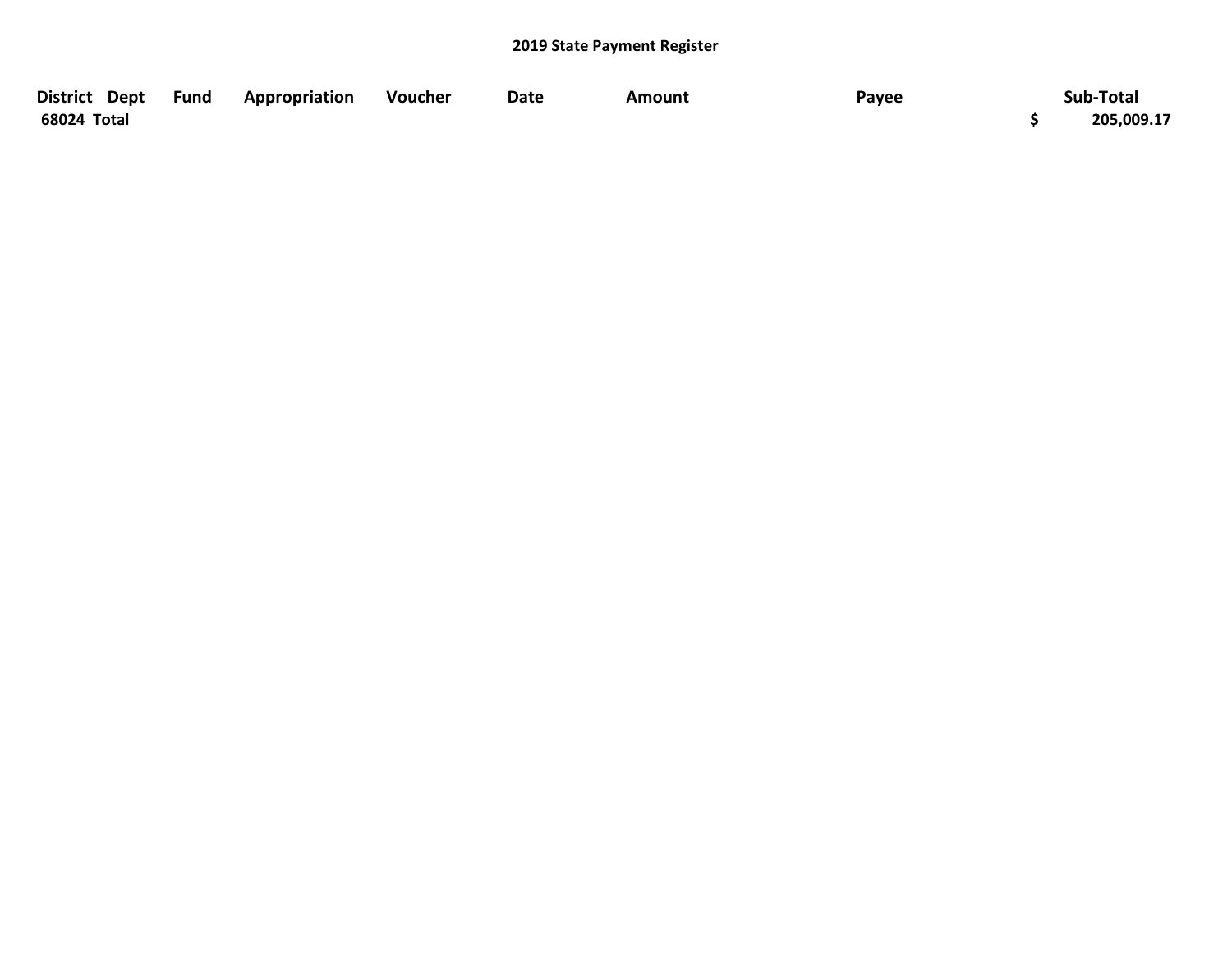| District Dept |             | <b>Fund</b> | Appropriation                                                      | Voucher  | Date       | <b>Amount</b> | Payee                         | Sub-Total        |
|---------------|-------------|-------------|--------------------------------------------------------------------|----------|------------|---------------|-------------------------------|------------------|
| 68026         |             |             | Dept of Safety & Prof Services - - Fire Dues Distribution          |          |            |               |                               |                  |
| 68026         |             | 16500 10000 | 22500                                                              | 00030493 | 7/16/2019  | \$            | 5,225.07 Town Of Little Wolf  |                  |
| 68026         |             |             | Dept of Safety & Prof Services - - Fire Dues Distribution Total    |          |            |               |                               | \$<br>5,225.07   |
| 68026         |             |             | Dept of Natural Resources - - Aids In Lieu Of Taxes - Gener        |          |            |               |                               |                  |
| 68026         |             | 37000 10000 | 50300                                                              | 00298948 | 2/19/2019  | \$            | 1,474.49 Town Of Little Wolf  |                  |
| 68026         |             |             | Dept of Natural Resources - - Aids In Lieu Of Taxes - Gener Total  |          |            |               |                               | \$<br>1,474.49   |
| 68026         |             |             | Dept of Natural Resources - - Resaids - Cnty Forst, Cl & Mfl       |          |            |               |                               |                  |
| 68026         |             | 37000 21200 | 57100                                                              | 00333422 | 6/21/2019  | \$            | 267.84 Town Of Little Wolf    |                  |
| 68026         |             |             | Dept of Natural Resources - - Resaids - Cnty Forst, Cl & Mfl Total |          |            |               |                               | \$<br>267.84     |
| 68026         |             |             | WI Dept of Transportation - - Trns Aids To Mnc.-Sf                 |          |            |               |                               |                  |
| 68026         |             | 39500 21100 | 19100                                                              | 00337594 | 1/7/2019   | \$            | 28,082.69 Town Of Little Wolf |                  |
| 68026         |             | 39500 21100 | 19100                                                              | 00364908 | 4/1/2019   | \$            | 28,082.69 Town Of Little Wolf |                  |
| 68026         |             | 39500 21100 | 19100                                                              | 00402917 | 7/1/2019   | \$            | 28,082.69 Town Of Little Wolf |                  |
| 68026         |             | 39500 21100 | 19100                                                              | 00445735 | 10/7/2019  | \$            | 28,082.71 Town Of Little Wolf |                  |
| 68026         |             |             | WI Dept of Transportation - - Trns Aids To Mnc.-Sf Total           |          |            |               |                               | \$<br>112,330.78 |
| 68026         |             |             | Elections Commission - - 2018 Hava Election Security               |          |            |               |                               |                  |
| 68026         |             | 51000 22000 | 18200                                                              | 00002338 | 11/8/2019  | \$            | 1,200.00 Town Of Little Wolf  |                  |
| 68026         |             |             | Elections Commission - - 2018 Hava Election Security Total         |          |            |               |                               | \$<br>1,200.00   |
| 68026         |             |             | Shared Revenue and Tax Relief - - County And Municipal Aid         |          |            |               |                               |                  |
| 68026         | 83500 10000 |             | 10500                                                              | 00050048 | 7/22/2019  | \$            | 7,084.76 Town Of Little Wolf  |                  |
| 68026         |             | 83500 10000 | 10500                                                              | 00054347 | 11/18/2019 | \$            | 40,146.95 Town Of Little Wolf |                  |
| 68026         |             |             | Shared Revenue and Tax Relief - - County And Municipal Aid Total   |          |            |               |                               | \$<br>47,231.71  |
| 68026         |             |             | Shared Revenue and Tax Relief - - Exempt Computer Aid              |          |            |               |                               |                  |
| 68026         |             | 83500 10000 | 10900                                                              | 00047073 | 7/22/2019  | \$<br>39.49   | Town Of Little Wolf           |                  |
| 68026         |             |             | Shared Revenue and Tax Relief - - Exempt Computer Aid Total        |          |            |               |                               | \$<br>39.49      |
| 68026         |             |             | Shared Revenue and Tax Relief - - Utility Aid                      |          |            |               |                               |                  |
| 68026         | 83500 10000 |             | 11000                                                              | 00050048 | 7/22/2019  | \$<br>930.04  | Town Of Little Wolf           |                  |
| 68026         | 83500 10000 |             | 11000                                                              | 00054347 | 11/18/2019 | \$            | 5,037.97 Town Of Little Wolf  |                  |
| 68026         |             |             | Shared Revenue and Tax Relief - - Utility Aid Total                |          |            |               |                               | \$<br>5,968.01   |
| 68026         |             |             | Shared Revenue and Tax Relief - - Personal Property Aid            |          |            |               |                               |                  |
| 68026         |             | 83500 10000 | 11100                                                              | 00041666 | 5/6/2019   | \$<br>798.49  | Town Of Little Wolf           |                  |
| 68026         |             |             | Shared Revenue and Tax Relief - - Personal Property Aid Total      |          |            |               |                               | \$<br>798.49     |
| 68026 Total   |             |             |                                                                    |          |            |               |                               | \$<br>174,535.88 |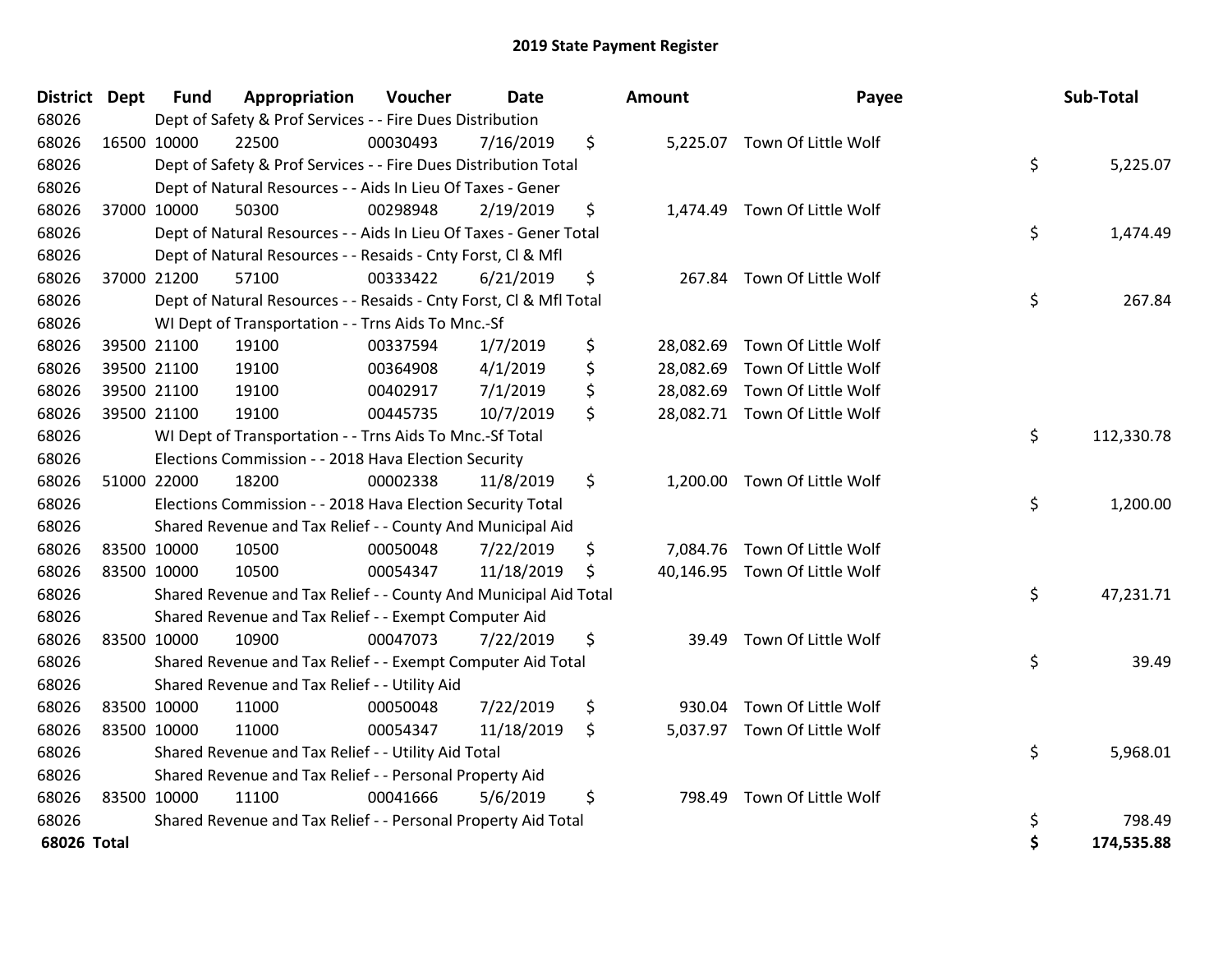| District Dept |             | <b>Fund</b> | Appropriation                                                        | Voucher  | <b>Date</b> |               | <b>Amount</b> | Payee                      | Sub-Total       |
|---------------|-------------|-------------|----------------------------------------------------------------------|----------|-------------|---------------|---------------|----------------------------|-----------------|
| 68028         |             |             | Dept of Safety & Prof Services - - Fire Dues Distribution            |          |             |               |               |                            |                 |
| 68028         | 16500 10000 |             | 22500                                                                | 00030886 | 7/17/2019   | \$            |               | 2,777.87 Town Of Matteson  |                 |
| 68028         |             |             | Dept of Safety & Prof Services - - Fire Dues Distribution Total      |          |             |               |               |                            | \$<br>2,777.87  |
| 68028         |             |             | Dept of Natural Resources - - Aids In Lieu Of Taxes - Gener          |          |             |               |               |                            |                 |
| 68028         | 37000 10000 |             | 50300                                                                | 00299012 | 2/19/2019   | \$            |               | 14,906.20 Town Of Matteson |                 |
| 68028         | 37000 10000 |             | 50300                                                                | 00314958 | 4/19/2019   | \$            |               | 634.87 Town Of Matteson    |                 |
| 68028         |             |             | Dept of Natural Resources - - Aids In Lieu Of Taxes - Gener Total    |          |             |               |               |                            | \$<br>15,541.07 |
| 68028         |             |             | Dept of Natural Resources - - Resaids - Cnty Forst, Cl & Mfl         |          |             |               |               |                            |                 |
| 68028         | 37000 21200 |             | 57100                                                                | 00333423 | 6/21/2019   | \$            |               | 881.05 Town Of Matteson    |                 |
| 68028         |             |             | Dept of Natural Resources - - Resaids - Cnty Forst, CI & Mfl Total   |          |             |               |               |                            | \$<br>881.05    |
| 68028         |             |             | Dept of Natural Resources - - Aids In Lieu Of Taxes - Sum S          |          |             |               |               |                            |                 |
| 68028         | 37000 21200 |             | 57900                                                                | 00314957 | 4/19/2019   | \$            |               | 304.42 Town Of Matteson    |                 |
| 68028         |             |             | Dept of Natural Resources - - Aids In Lieu Of Taxes - Sum S Total    |          |             |               |               |                            | \$<br>304.42    |
| 68028         |             |             | WI Dept of Transportation - - Trns Aids To Mnc.-Sf                   |          |             |               |               |                            |                 |
| 68028         | 39500 21100 |             | 19100                                                                | 00337595 | 1/7/2019    | \$            |               | 24,576.83 Town Of Matteson |                 |
| 68028         | 39500 21100 |             | 19100                                                                | 00364909 | 4/1/2019    | \$            |               | 24,576.83 Town Of Matteson |                 |
| 68028         | 39500 21100 |             | 19100                                                                | 00402918 | 7/1/2019    | \$            |               | 24,576.83 Town Of Matteson |                 |
| 68028         | 39500 21100 |             | 19100                                                                | 00445736 | 10/7/2019   | \$            |               | 24,576.86 Town Of Matteson |                 |
| 68028         |             |             | WI Dept of Transportation - - Trns Aids To Mnc.-Sf Total             |          |             |               |               |                            | \$<br>98,307.35 |
| 68028         |             |             | Department of Administration - - Hv Trans Ln Annual Impact Fee       |          |             |               |               |                            |                 |
| 68028         | 50500 10000 |             | 17400                                                                | 00101226 | 5/1/2019    | \$            |               | 46,323.00 Town Of Matteson |                 |
| 68028         |             |             | Department of Administration - - Hv Trans Ln Annual Impact Fee Total |          |             |               |               |                            | \$<br>46,323.00 |
| 68028         |             |             | Elections Commission - - 2018 Hava Election Security                 |          |             |               |               |                            |                 |
| 68028         | 51000 22000 |             | 18200                                                                | 00002674 | 11/18/2019  | $\ddot{\phi}$ |               | 1,200.00 Town Of Matteson  |                 |
| 68028         |             |             | Elections Commission - - 2018 Hava Election Security Total           |          |             |               |               |                            | \$<br>1,200.00  |
| 68028         |             |             | Shared Revenue and Tax Relief - - County And Municipal Aid           |          |             |               |               |                            |                 |
| 68028         | 83500 10000 |             | 10500                                                                | 00050049 | 7/22/2019   | \$            |               | 5,697.37 Town Of Matteson  |                 |
| 68028         | 83500 10000 |             | 10500                                                                | 00054348 | 11/18/2019  | \$.           |               | 32,285.11 Town Of Matteson |                 |
| 68028         |             |             | Shared Revenue and Tax Relief - - County And Municipal Aid Total     |          |             |               |               |                            | \$<br>37,982.48 |
| 68028         |             |             | Shared Revenue and Tax Relief - - Exempt Computer Aid                |          |             |               |               |                            |                 |
| 68028         | 83500 10000 |             | 10900                                                                | 00047074 | 7/22/2019   | \$            |               | 125.75 Town Of Matteson    |                 |
| 68028         |             |             | Shared Revenue and Tax Relief - - Exempt Computer Aid Total          |          |             |               |               |                            | \$<br>125.75    |
| 68028         |             |             | Shared Revenue and Tax Relief - - Utility Aid                        |          |             |               |               |                            |                 |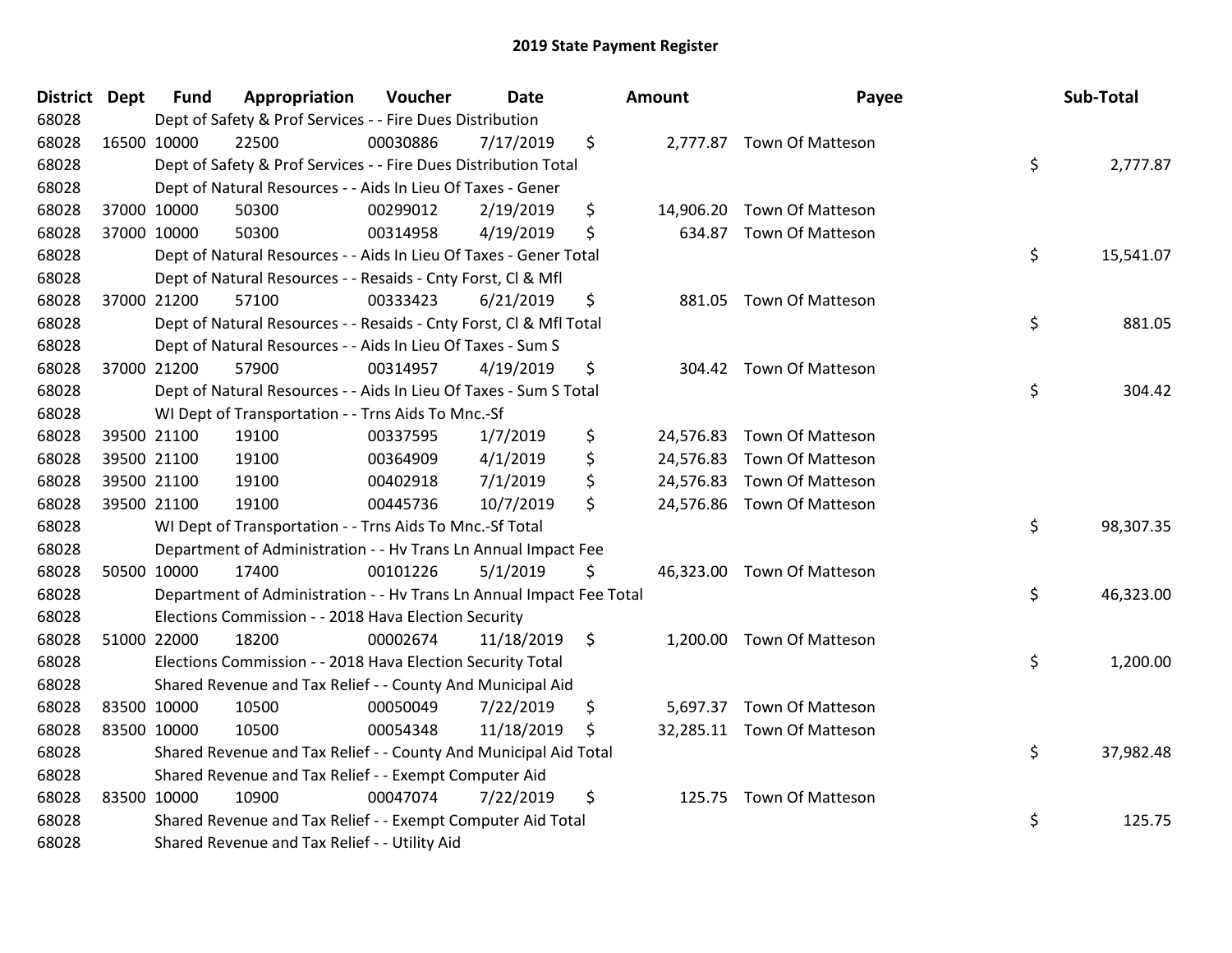| District Dept |             | <b>Fund</b> | Appropriation                                                 | Voucher  | Date       | <b>Amount</b> | Payee            | Sub-Total  |
|---------------|-------------|-------------|---------------------------------------------------------------|----------|------------|---------------|------------------|------------|
| 68028         | 83500 10000 |             | 11000                                                         | 00050049 | 7/22/2019  | 35.89         | Town Of Matteson |            |
| 68028         | 83500 10000 |             | 11000                                                         | 00054348 | 11/18/2019 | 205.93        | Town Of Matteson |            |
| 68028         |             |             | Shared Revenue and Tax Relief - - Utility Aid Total           |          |            |               |                  | 241.82     |
| 68028         |             |             | Shared Revenue and Tax Relief - - Personal Property Aid       |          |            |               |                  |            |
| 68028         | 83500 10000 |             | 11100                                                         | 00041667 | 5/6/2019   | 136.89        | Town Of Matteson |            |
| 68028         |             |             | Shared Revenue and Tax Relief - - Personal Property Aid Total |          |            |               |                  | 136.89     |
| 68028 Total   |             |             |                                                               |          |            |               |                  | 203,821.70 |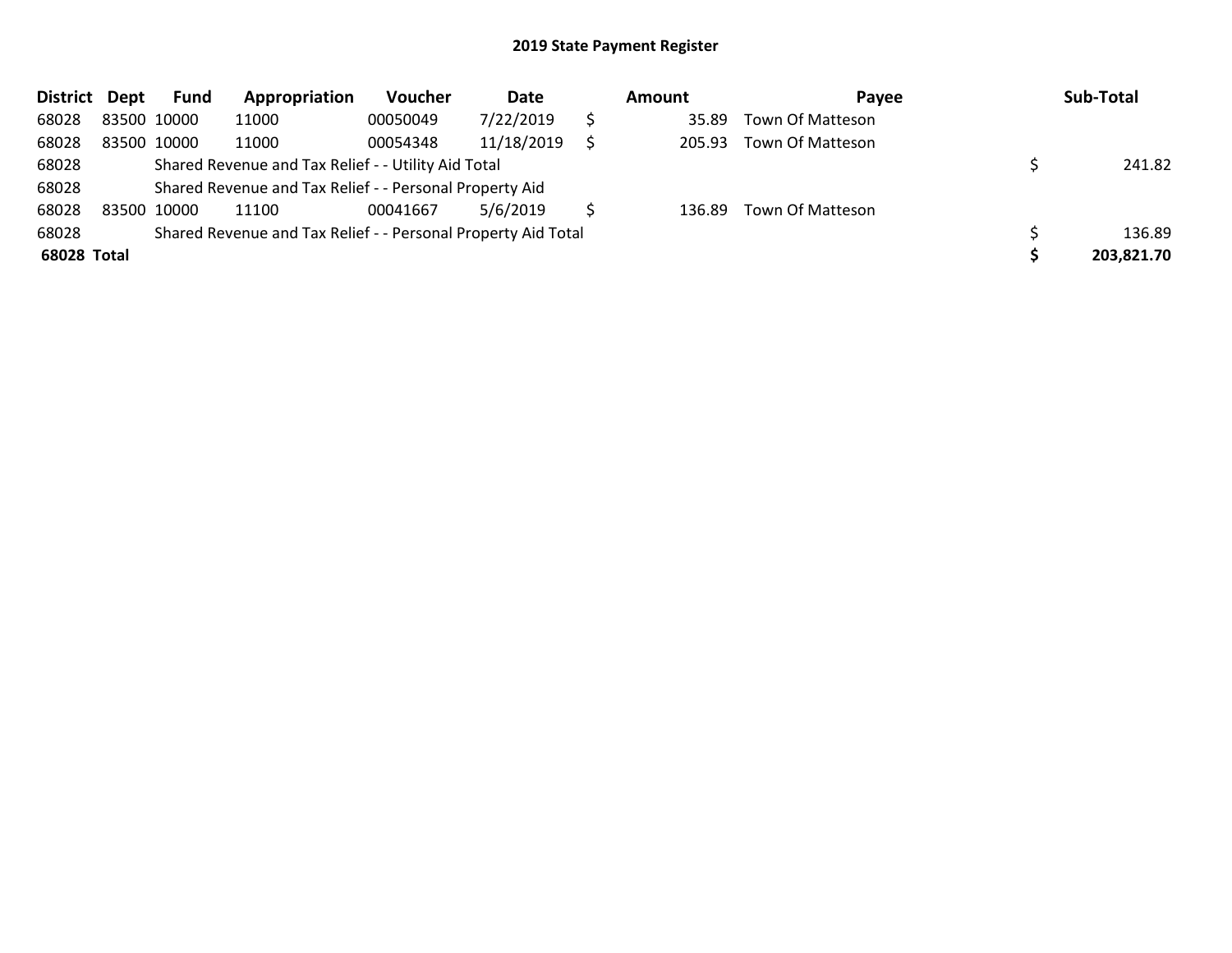| District Dept | <b>Fund</b> | Appropriation                                                      | Voucher  | <b>Date</b> | <b>Amount</b>   | Payee                  | Sub-Total        |
|---------------|-------------|--------------------------------------------------------------------|----------|-------------|-----------------|------------------------|------------------|
| 68030         |             | Dept of Safety & Prof Services - - Fire Dues Distribution          |          |             |                 |                        |                  |
| 68030         | 16500 10000 | 22500                                                              | 00030201 | 7/16/2019   | \$              | 9,620.76 Town Of Mukwa |                  |
| 68030         |             | Dept of Safety & Prof Services - - Fire Dues Distribution Total    |          |             |                 |                        | \$<br>9,620.76   |
| 68030         |             | Dept of Natural Resources - - Aids In Lieu Of Taxes - Gener        |          |             |                 |                        |                  |
| 68030         | 37000 10000 | 50300                                                              | 00298887 | 2/19/2019   | \$<br>1,384.04  | Town Of Mukwa          |                  |
| 68030         | 37000 10000 | 50300                                                              | 00298888 | 2/19/2019   | \$<br>9,318.68  | Town Of Mukwa          |                  |
| 68030         | 37000 10000 | 50300                                                              | 00313370 | 4/19/2019   | \$<br>626.21    | Town Of Mukwa          |                  |
| 68030         | 37000 10000 | 50300                                                              | 00313371 | 4/19/2019   | \$<br>149.50    | Town Of Mukwa          |                  |
| 68030         |             | Dept of Natural Resources - - Aids In Lieu Of Taxes - Gener Total  |          |             |                 |                        | \$<br>11,478.43  |
| 68030         |             | Dept of Natural Resources - - Resaids - Cnty Forst, Cl & Mfl       |          |             |                 |                        |                  |
| 68030         | 37000 21200 | 57100                                                              | 00333424 | 6/21/2019   | \$<br>599.04    | Town Of Mukwa          |                  |
| 68030         |             | Dept of Natural Resources - - Resaids - Cnty Forst, CI & Mfl Total |          |             |                 |                        | \$<br>599.04     |
| 68030         |             | Dept of Natural Resources - - Aids In Lieu Of Taxes - Sum S        |          |             |                 |                        |                  |
| 68030         | 37000 21200 | 57900                                                              | 00313369 | 4/19/2019   | \$<br>14.95     | Town Of Mukwa          |                  |
| 68030         | 37000 21200 | 57900                                                              | 00313372 | 4/19/2019   | \$<br>505.37    | Town Of Mukwa          |                  |
| 68030         |             | Dept of Natural Resources - - Aids In Lieu Of Taxes - Sum S Total  |          |             |                 |                        | \$<br>520.32     |
| 68030         |             | Dept of Natural Resources - - Fin Asst For Responsible Units       |          |             |                 |                        |                  |
| 68030         | 37000 27400 | 67000                                                              | 00322608 | 5/22/2019   | \$<br>4,719.96  | Town Of Mukwa          |                  |
| 68030         |             | Dept of Natural Resources - - Fin Asst For Responsible Units Total |          |             |                 |                        | \$<br>4,719.96   |
| 68030         |             | WI Dept of Transportation - - Trns Aids To Mnc.-Sf                 |          |             |                 |                        |                  |
| 68030         | 39500 21100 | 19100                                                              | 00337596 | 1/7/2019    | \$<br>25,024.77 | Town Of Mukwa          |                  |
| 68030         | 39500 21100 | 19100                                                              | 00364910 | 4/1/2019    | \$<br>25,024.77 | Town Of Mukwa          |                  |
| 68030         | 39500 21100 | 19100                                                              | 00402919 | 7/1/2019    | \$<br>25,024.77 | Town Of Mukwa          |                  |
| 68030         | 39500 21100 | 19100                                                              | 00445737 | 10/7/2019   | \$<br>25,024.79 | Town Of Mukwa          |                  |
| 68030         |             | WI Dept of Transportation - - Trns Aids To Mnc.-Sf Total           |          |             |                 |                        | \$<br>100,099.10 |
| 68030         |             | Shared Revenue and Tax Relief - - County And Municipal Aid         |          |             |                 |                        |                  |
| 68030         | 83500 10000 | 10500                                                              | 00050050 | 7/22/2019   | \$<br>6,729.81  | Town Of Mukwa          |                  |
| 68030         | 83500 10000 | 10500                                                              | 00054349 | 11/18/2019  | \$<br>38,135.59 | Town Of Mukwa          |                  |
| 68030         |             | Shared Revenue and Tax Relief - - County And Municipal Aid Total   |          |             |                 |                        | \$<br>44,865.40  |
| 68030         |             | Shared Revenue and Tax Relief - - Exempt Computer Aid              |          |             |                 |                        |                  |
| 68030         | 83500 10000 | 10900                                                              | 00047075 | 7/22/2019   | \$<br>14.55     | Town Of Mukwa          |                  |
| 68030         |             | Shared Revenue and Tax Relief - - Exempt Computer Aid Total        |          |             |                 |                        | \$<br>14.55      |
| 68030         |             | Shared Revenue and Tax Relief - - Utility Aid                      |          |             |                 |                        |                  |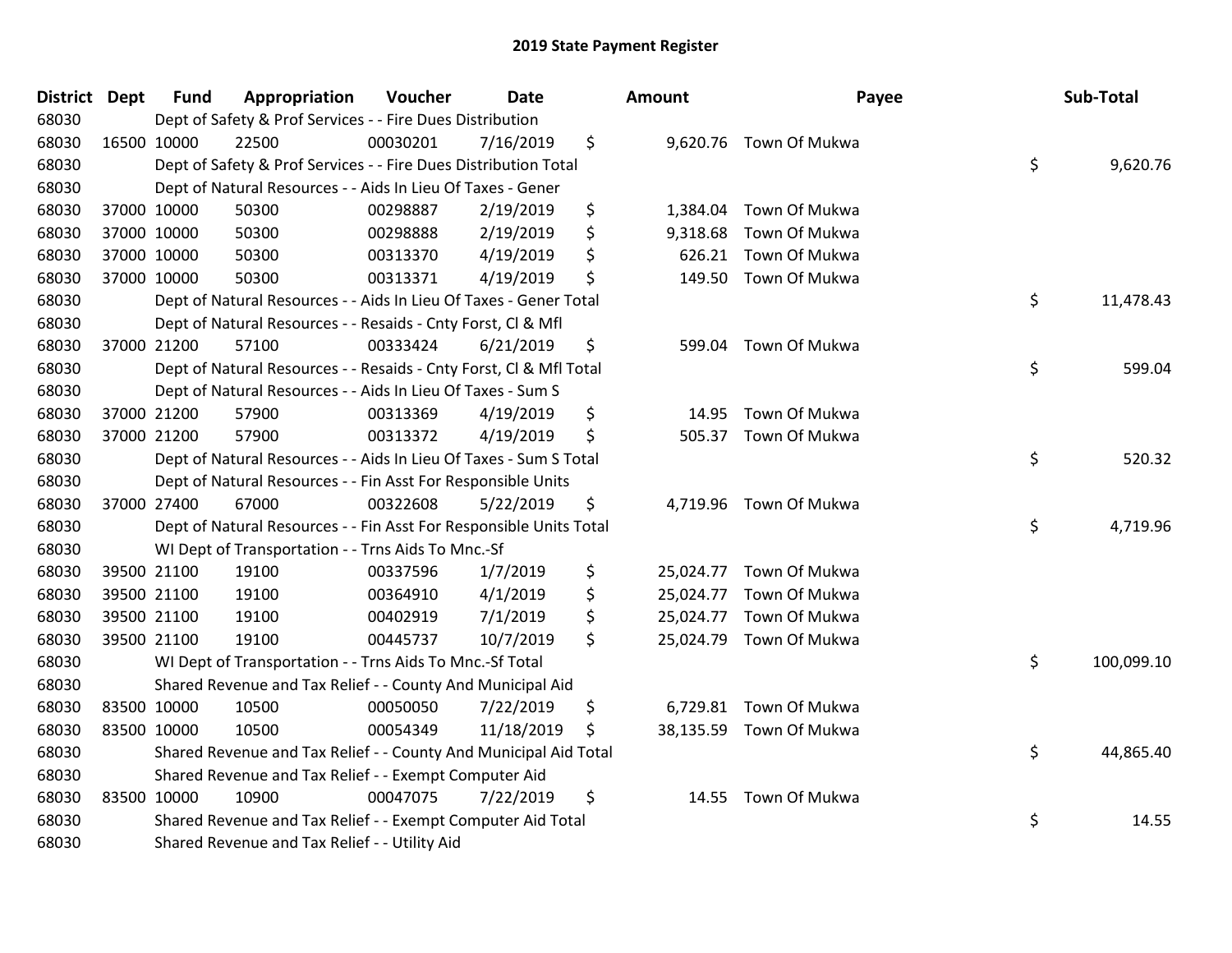| <b>District</b> | Dept        | <b>Fund</b> | Appropriation                                                   | <b>Voucher</b> | Date       |     | Amount   | Payee         | Sub-Total  |
|-----------------|-------------|-------------|-----------------------------------------------------------------|----------------|------------|-----|----------|---------------|------------|
| 68030           | 83500 10000 |             | 11000                                                           | 00050050       | 7/22/2019  | \$. | 59.73    | Town Of Mukwa |            |
| 68030           |             | 83500 10000 | 11000                                                           | 00054349       | 11/18/2019 |     | 340.44   | Town Of Mukwa |            |
| 68030           |             |             | Shared Revenue and Tax Relief - - Utility Aid Total             |                |            |     |          |               | 400.17     |
| 68030           |             |             | Shared Revenue and Tax Relief - - Personal Property Aid         |                |            |     |          |               |            |
| 68030           | 83500 10000 |             | 11100                                                           | 00041668       | 5/6/2019   | S   | 472.43   | Town Of Mukwa |            |
| 68030           |             |             | Shared Revenue and Tax Relief - - Personal Property Aid Total   |                |            |     |          |               | 472.43     |
| 68030           |             |             | Shared Revenue and Tax Relief - - Lottery & Gaming Credit       |                |            |     |          |               |            |
| 68030           | 83500 52100 |             | 36300                                                           | 00038564       | 3/25/2019  | S   | 6,216.24 | Town Of Mukwa |            |
| 68030           |             |             | Shared Revenue and Tax Relief - - Lottery & Gaming Credit Total |                |            |     |          |               | 6,216.24   |
| 68030 Total     |             |             |                                                                 |                |            |     |          |               | 179,006.40 |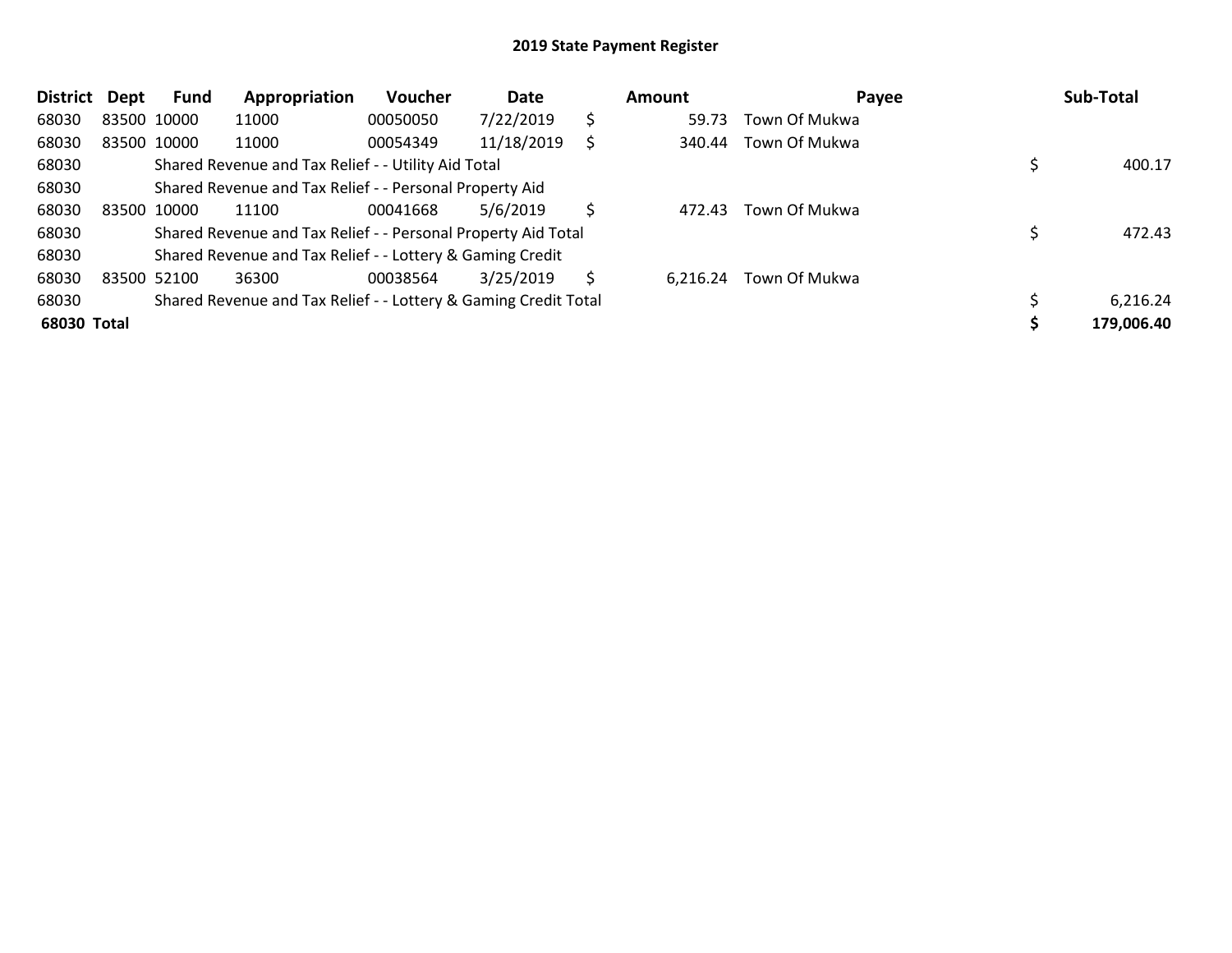| <b>District</b> | <b>Dept</b> | <b>Fund</b> | Appropriation                                                      | Voucher  | Date       | <b>Amount</b>   | Payee                      | Sub-Total        |
|-----------------|-------------|-------------|--------------------------------------------------------------------|----------|------------|-----------------|----------------------------|------------------|
| 68032           |             |             | Dept of Safety & Prof Services - - Fire Dues Distribution          |          |            |                 |                            |                  |
| 68032           | 16500 10000 |             | 22500                                                              | 00030407 | 7/16/2019  | \$              | 6,147.55 Town Of Royalton  |                  |
| 68032           |             |             | Dept of Safety & Prof Services - - Fire Dues Distribution Total    |          |            |                 |                            | \$<br>6,147.55   |
| 68032           |             |             | Dept of Natural Resources - - Resaids - Cnty Forst, Cl & Mfl       |          |            |                 |                            |                  |
| 68032           |             | 37000 21200 | 57100                                                              | 00333425 | 6/21/2019  | \$<br>449.42    | Town Of Royalton           |                  |
| 68032           |             |             | Dept of Natural Resources - - Resaids - Cnty Forst, CI & Mfl Total |          |            |                 |                            | \$<br>449.42     |
| 68032           |             |             | WI Dept of Transportation - - Trns Aids To Mnc.-Sf                 |          |            |                 |                            |                  |
| 68032           |             | 39500 21100 | 19100                                                              | 00337597 | 1/7/2019   | \$<br>25,180.06 | Town Of Royalton           |                  |
| 68032           |             | 39500 21100 | 19100                                                              | 00364911 | 4/1/2019   | \$<br>25,180.06 | Town Of Royalton           |                  |
| 68032           |             | 39500 21100 | 19100                                                              | 00402920 | 7/1/2019   | \$<br>25,180.06 | Town Of Royalton           |                  |
| 68032           | 39500 21100 |             | 19100                                                              | 00445738 | 10/7/2019  | \$              | 25,180.06 Town Of Royalton |                  |
| 68032           |             |             | WI Dept of Transportation - - Trns Aids To Mnc.-Sf Total           |          |            |                 |                            | \$<br>100,720.24 |
| 68032           |             |             | WI Dept of Transportation - - Loc Rd Imp Prg St Fd                 |          |            |                 |                            |                  |
| 68032           |             | 39500 21100 | 27800                                                              | 00473916 | 12/26/2019 | \$              | 42,237.41 Town Of Royalton |                  |
| 68032           |             |             | WI Dept of Transportation - - Loc Rd Imp Prg St Fd Total           |          |            |                 |                            | \$<br>42,237.41  |
| 68032           |             |             | Shared Revenue and Tax Relief - - County And Municipal Aid         |          |            |                 |                            |                  |
| 68032           | 83500 10000 |             | 10500                                                              | 00050051 | 7/22/2019  | \$<br>5,040.55  | Town Of Royalton           |                  |
| 68032           | 83500 10000 |             | 10500                                                              | 00054350 | 11/18/2019 | \$<br>28,563.14 | Town Of Royalton           |                  |
| 68032           |             |             | Shared Revenue and Tax Relief - - County And Municipal Aid Total   |          |            |                 |                            | \$<br>33,603.69  |
| 68032           |             |             | Shared Revenue and Tax Relief - - Exempt Computer Aid              |          |            |                 |                            |                  |
| 68032           | 83500 10000 |             | 10900                                                              | 00047076 | 7/22/2019  | \$<br>4.16      | Town Of Royalton           |                  |
| 68032           |             |             | Shared Revenue and Tax Relief - - Exempt Computer Aid Total        |          |            |                 |                            | \$<br>4.16       |
| 68032           |             |             | Shared Revenue and Tax Relief - - Utility Aid                      |          |            |                 |                            |                  |
| 68032           | 83500 10000 |             | 11000                                                              | 00050051 | 7/22/2019  | \$<br>674.70    | Town Of Royalton           |                  |
| 68032           | 83500 10000 |             | 11000                                                              | 00054350 | 11/18/2019 | \$<br>4,103.26  | Town Of Royalton           |                  |
| 68032           |             |             | Shared Revenue and Tax Relief - - Utility Aid Total                |          |            |                 |                            | \$<br>4,777.96   |
| 68032           |             |             | Shared Revenue and Tax Relief - - Personal Property Aid            |          |            |                 |                            |                  |
| 68032           | 83500 10000 |             | 11100                                                              | 00041669 | 5/6/2019   | \$<br>68.92     | Town Of Royalton           |                  |
| 68032           |             |             | Shared Revenue and Tax Relief - - Personal Property Aid Total      |          |            |                 |                            | \$<br>68.92      |
| 68032 Total     |             |             |                                                                    |          |            |                 |                            | \$<br>188,009.35 |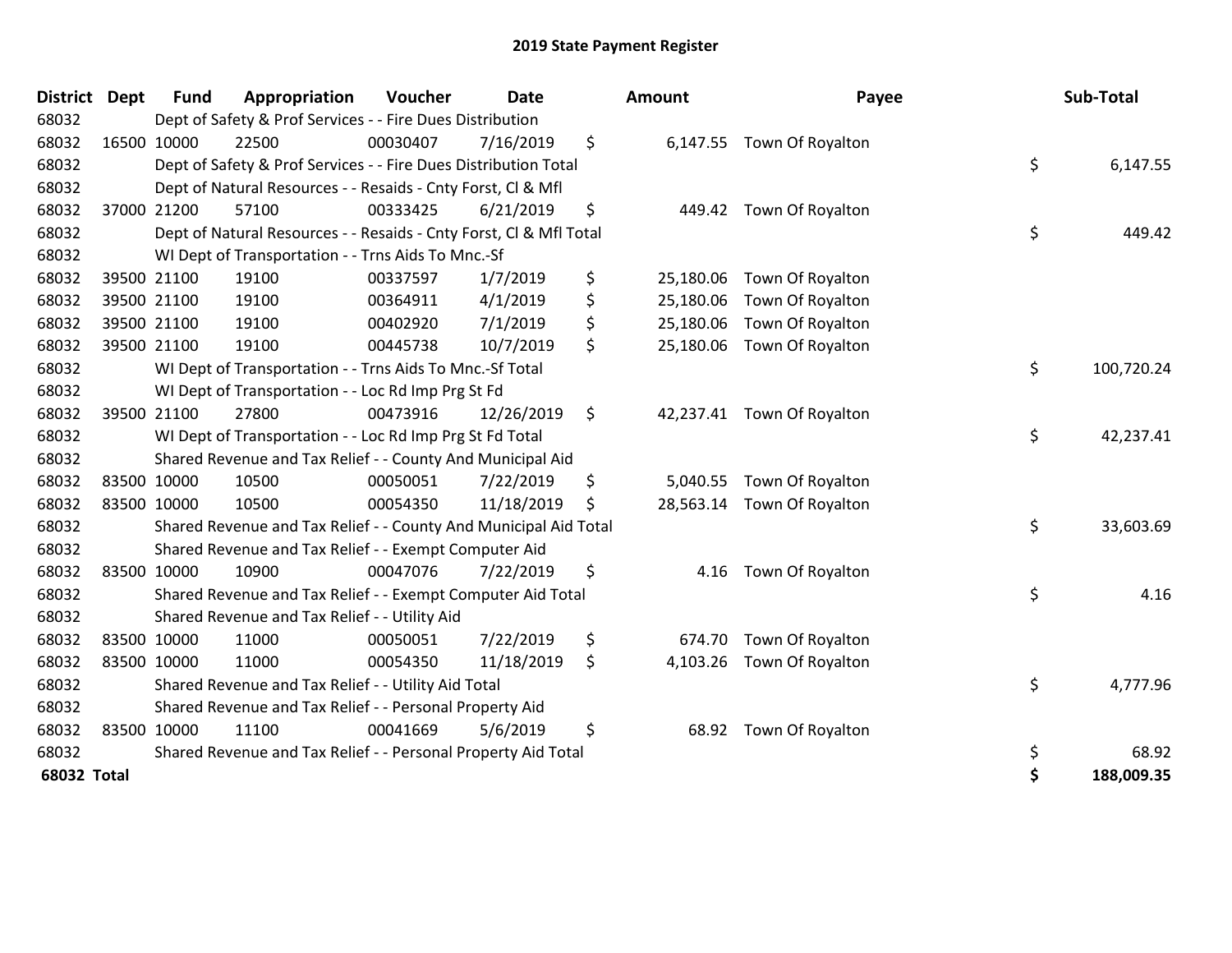| <b>District</b> | <b>Dept</b> | Fund        | Appropriation                                                      | Voucher  | <b>Date</b> | <b>Amount</b>   | Payee                         | Sub-Total        |
|-----------------|-------------|-------------|--------------------------------------------------------------------|----------|-------------|-----------------|-------------------------------|------------------|
| 68034           |             |             | Dept of Safety & Prof Services - - Fire Dues Distribution          |          |             |                 |                               |                  |
| 68034           |             | 16500 10000 | 22500                                                              | 00031073 | 7/17/2019   | \$<br>2,147.90  | Town Of Saint Lawrence        |                  |
| 68034           |             |             | Dept of Safety & Prof Services - - Fire Dues Distribution Total    |          |             |                 |                               | \$<br>2,147.90   |
| 68034           |             |             | Dept of Natural Resources - - Aids In Lieu Of Taxes - Gener        |          |             |                 |                               |                  |
| 68034           |             | 37000 10000 | 50300                                                              | 00304400 | 3/13/2019   | \$<br>2,596.14  | Town Of Saint Lawrence        |                  |
| 68034           |             |             | Dept of Natural Resources - - Aids In Lieu Of Taxes - Gener Total  |          |             |                 |                               | \$<br>2,596.14   |
| 68034           |             |             | Dept of Natural Resources - - Resaids - Cnty Forst, CI & Mfl       |          |             |                 |                               |                  |
| 68034           | 37000       | 21200       | 57100                                                              | 00333426 | 7/2/2019    | \$<br>1,025.77  | Town Of Saint Lawrence        |                  |
| 68034           |             |             | Dept of Natural Resources - - Resaids - Cnty Forst, Cl & Mfl Total |          |             |                 |                               | \$<br>1,025.77   |
| 68034           |             |             | WI Dept of Transportation - - Trns Aids To Mnc.-Sf                 |          |             |                 |                               |                  |
| 68034           |             | 39500 21100 | 19100                                                              | 00337598 | 1/7/2019    | \$<br>22,313.26 | <b>Town Of Saint Lawrence</b> |                  |
| 68034           |             | 39500 21100 | 19100                                                              | 00364912 | 4/1/2019    | \$<br>22,313.26 | Town Of Saint Lawrence        |                  |
| 68034           |             | 39500 21100 | 19100                                                              | 00402921 | 7/1/2019    | \$<br>22,313.26 | Town Of Saint Lawrence        |                  |
| 68034           |             | 39500 21100 | 19100                                                              | 00445739 | 10/7/2019   | \$<br>22,313.26 | Town Of Saint Lawrence        |                  |
| 68034           |             |             | WI Dept of Transportation - - Trns Aids To Mnc.-Sf Total           |          |             |                 |                               | \$<br>89,253.04  |
| 68034           |             |             | Shared Revenue and Tax Relief - - County And Municipal Aid         |          |             |                 |                               |                  |
| 68034           |             | 83500 10000 | 10500                                                              | 00050052 | 7/22/2019   | \$<br>4.844.11  | Town Of Saint Lawrence        |                  |
| 68034           |             | 83500 10000 | 10500                                                              | 00054351 | 11/18/2019  | \$<br>27,449.95 | Town Of Saint Lawrence        |                  |
| 68034           |             |             | Shared Revenue and Tax Relief - - County And Municipal Aid Total   |          |             |                 |                               | \$<br>32,294.06  |
| 68034           |             |             | Shared Revenue and Tax Relief - - Personal Property Aid            |          |             |                 |                               |                  |
| 68034           |             | 83500 10000 | 11100                                                              | 00041670 | 5/6/2019    | \$<br>12.00     | Town Of Saint Lawrence        |                  |
| 68034           |             |             | Shared Revenue and Tax Relief - - Personal Property Aid Total      |          |             |                 |                               | \$<br>12.00      |
| 68034 Total     |             |             |                                                                    |          |             |                 |                               | \$<br>127,328.91 |

| ount                  | Payee                                                                                                                                        |          | Sub-Total           |
|-----------------------|----------------------------------------------------------------------------------------------------------------------------------------------|----------|---------------------|
| 2,147.90              | Town Of Saint Lawrence                                                                                                                       | \$       | 2,147.90            |
|                       | 2,596.14 Town Of Saint Lawrence                                                                                                              | \$       | 2,596.14            |
| 1,025.77              | Town Of Saint Lawrence                                                                                                                       | \$       | 1,025.77            |
|                       | 22,313.26 Town Of Saint Lawrence<br>22,313.26 Town Of Saint Lawrence<br>22,313.26 Town Of Saint Lawrence<br>22,313.26 Town Of Saint Lawrence | \$       | 89,253.04           |
| 4,844.11<br>27,449.95 | Town Of Saint Lawrence<br>Town Of Saint Lawrence                                                                                             | \$       | 32,294.06           |
| 12.00                 | Town Of Saint Lawrence                                                                                                                       | \$<br>\$ | 12.00<br>127,328.91 |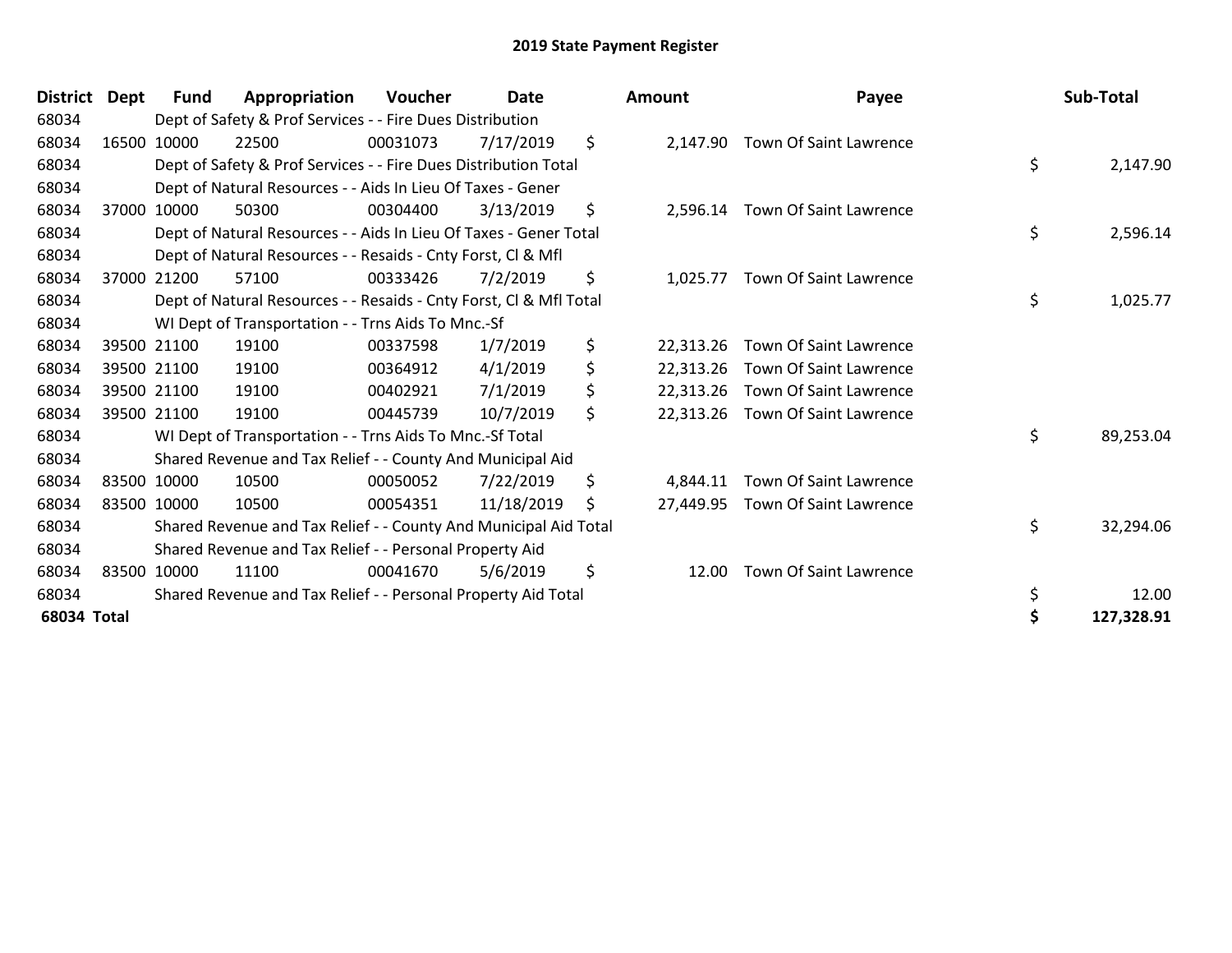| <b>District Dept</b> | <b>Fund</b> | Appropriation                                                      | Voucher  | Date       | <b>Amount</b>   | Payee                         | Sub-Total        |
|----------------------|-------------|--------------------------------------------------------------------|----------|------------|-----------------|-------------------------------|------------------|
| 68036                |             | Dept of Safety & Prof Services - - Fire Dues Distribution          |          |            |                 |                               |                  |
| 68036                | 16500 10000 | 22500                                                              | 00030628 | 7/16/2019  | \$<br>4,082.98  | Town Of Scandinavia           |                  |
| 68036                |             | Dept of Safety & Prof Services - - Fire Dues Distribution Total    |          |            |                 |                               | \$<br>4,082.98   |
| 68036                |             | Dept of Natural Resources - - Aids In Lieu Of Taxes - Gener        |          |            |                 |                               |                  |
| 68036                | 37000 10000 | 50300                                                              | 00299848 | 2/20/2019  | \$<br>5,827.64  | Town Of Scandinavia           |                  |
| 68036                | 37000 10000 | 50300                                                              | 00299849 | 2/20/2019  | \$<br>61,929.75 | Town Of Scandinavia           |                  |
| 68036                | 37000 10000 | 50300                                                              | 00313919 | 4/19/2019  | \$<br>209.86    | Town Of Scandinavia           |                  |
| 68036                | 37000 10000 | 50300                                                              | 00313921 | 4/19/2019  | \$<br>133.46    | Town Of Scandinavia           |                  |
| 68036                |             | Dept of Natural Resources - - Aids In Lieu Of Taxes - Gener Total  |          |            |                 |                               | \$<br>68,100.71  |
| 68036                |             | Dept of Natural Resources - - Resaids - Cnty Forst, CI & Mfl       |          |            |                 |                               |                  |
| 68036                | 37000 21200 | 57100                                                              | 00333427 | 6/21/2019  | \$              | 631.02 Town Of Scandinavia    |                  |
| 68036                |             | Dept of Natural Resources - - Resaids - Cnty Forst, CI & Mfl Total |          |            |                 |                               | \$<br>631.02     |
| 68036                |             | Dept of Natural Resources - - Aids In Lieu Of Taxes - Sum S        |          |            |                 |                               |                  |
| 68036                | 37000 21200 | 57900                                                              | 00313920 | 4/19/2019  | \$<br>9.41      | Town Of Scandinavia           |                  |
| 68036                |             | Dept of Natural Resources - - Aids In Lieu Of Taxes - Sum S Total  |          |            |                 |                               | \$<br>9.41       |
| 68036                |             | WI Dept of Transportation - - Trns Aids To Mnc.-Sf                 |          |            |                 |                               |                  |
| 68036                | 39500 21100 | 19100                                                              | 00337599 | 1/7/2019   | \$<br>26,273.02 | Town Of Scandinavia           |                  |
| 68036                | 39500 21100 | 19100                                                              | 00364913 | 4/1/2019   | \$              | 26,273.02 Town Of Scandinavia |                  |
| 68036                | 39500 21100 | 19100                                                              | 00402922 | 7/1/2019   | \$              | 26,273.02 Town Of Scandinavia |                  |
| 68036                | 39500 21100 | 19100                                                              | 00445740 | 10/7/2019  | \$              | 26,273.05 Town Of Scandinavia |                  |
| 68036                |             | WI Dept of Transportation - - Trns Aids To Mnc.-Sf Total           |          |            |                 |                               | \$<br>105,092.11 |
| 68036                |             | Elections Commission - - 2018 Hava Election Security               |          |            |                 |                               |                  |
| 68036                | 51000 22000 | 18200                                                              | 00002246 | 11/6/2019  | \$<br>1,100.00  | Town Of Scandinavia           |                  |
| 68036                |             | Elections Commission - - 2018 Hava Election Security Total         |          |            |                 |                               | \$<br>1,100.00   |
| 68036                |             | Shared Revenue and Tax Relief - - County And Municipal Aid         |          |            |                 |                               |                  |
| 68036                | 83500 10000 | 10500                                                              | 00050053 | 7/22/2019  | \$<br>2,289.14  | Town Of Scandinavia           |                  |
| 68036                | 83500 10000 | 10500                                                              | 00054352 | 11/18/2019 | \$              | 12,971.81 Town Of Scandinavia |                  |
| 68036                |             | Shared Revenue and Tax Relief - - County And Municipal Aid Total   |          |            |                 |                               | \$<br>15,260.95  |
| 68036                |             | Shared Revenue and Tax Relief - - Exempt Computer Aid              |          |            |                 |                               |                  |
| 68036                | 83500 10000 | 10900                                                              | 00047077 | 7/22/2019  | \$<br>1.03      | Town Of Scandinavia           |                  |
| 68036                |             | Shared Revenue and Tax Relief - - Exempt Computer Aid Total        |          |            |                 |                               | \$<br>1.03       |
| 68036                |             | Shared Revenue and Tax Relief - - Utility Aid                      |          |            |                 |                               |                  |
| 68036                | 83500 10000 | 11000                                                              | 00050053 | 7/22/2019  | \$<br>73.74     | Town Of Scandinavia           |                  |

| Sub-Total  | Payee                     | าount     |
|------------|---------------------------|-----------|
| 4,082.98   | \$<br>Town Of Scandinavia | 4,082.98  |
|            | Town Of Scandinavia       | 5,827.64  |
|            | Town Of Scandinavia       | 61,929.75 |
|            | Town Of Scandinavia       | 209.86    |
|            | Town Of Scandinavia       | 133.46    |
| 68,100.71  | \$                        |           |
|            | Town Of Scandinavia       | 631.02    |
| 631.02     | \$                        |           |
|            | Town Of Scandinavia       | 9.41      |
| 9.41       | \$                        |           |
|            | Town Of Scandinavia       | 26,273.02 |
|            | Town Of Scandinavia       | 26,273.02 |
|            | Town Of Scandinavia       | 26,273.02 |
|            | Town Of Scandinavia       | 26,273.05 |
| 105,092.11 | \$                        |           |
|            | Town Of Scandinavia       | 1,100.00  |
| 1,100.00   | \$                        |           |
|            | Town Of Scandinavia       | 2,289.14  |
|            | Town Of Scandinavia       | 12,971.81 |
| 15,260.95  | \$                        |           |
|            | Town Of Scandinavia       | 1.03      |
| 1.03       | \$                        |           |
|            | Town Of Scandinavia       | 73.74     |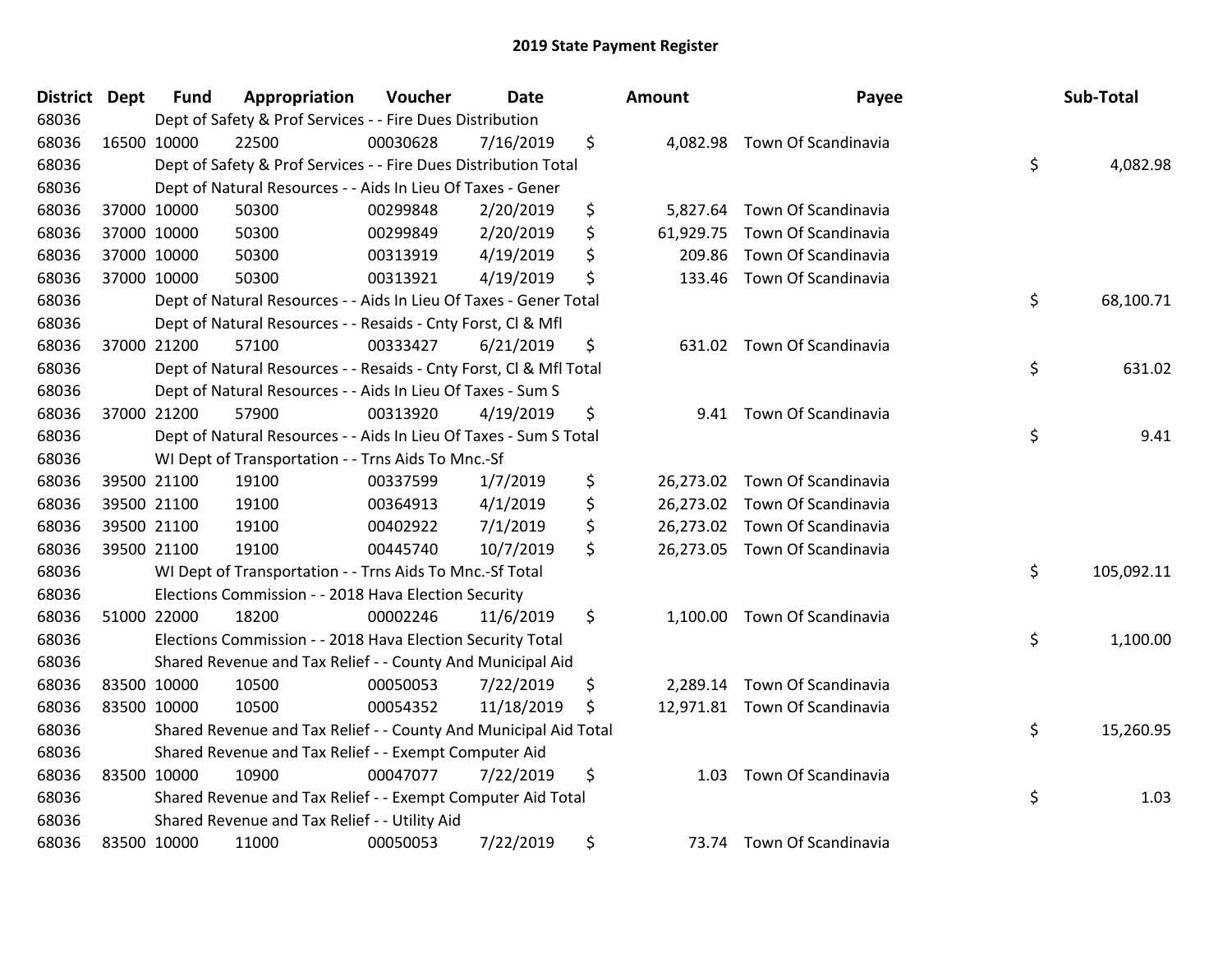| District Dept |             | Fund        | Appropriation                                                 | Voucher  | Date       | Amount | <b>Pavee</b>              | Sub-Total  |
|---------------|-------------|-------------|---------------------------------------------------------------|----------|------------|--------|---------------------------|------------|
| 68036         |             | 83500 10000 | 11000                                                         | 00054352 | 11/18/2019 | 430.81 | Town Of Scandinavia       |            |
| 68036         |             |             | Shared Revenue and Tax Relief - - Utility Aid Total           |          | 504.55     |        |                           |            |
| 68036         |             |             | Shared Revenue and Tax Relief - - Personal Property Aid       |          |            |        |                           |            |
| 68036         | 83500 10000 |             | 11100                                                         | 00041671 | 5/6/2019   |        | 65.93 Town Of Scandinavia |            |
| 68036         |             |             | Shared Revenue and Tax Relief - - Personal Property Aid Total |          |            |        |                           | 65.93      |
| 68036 Total   |             |             |                                                               |          |            |        |                           | 194,848.69 |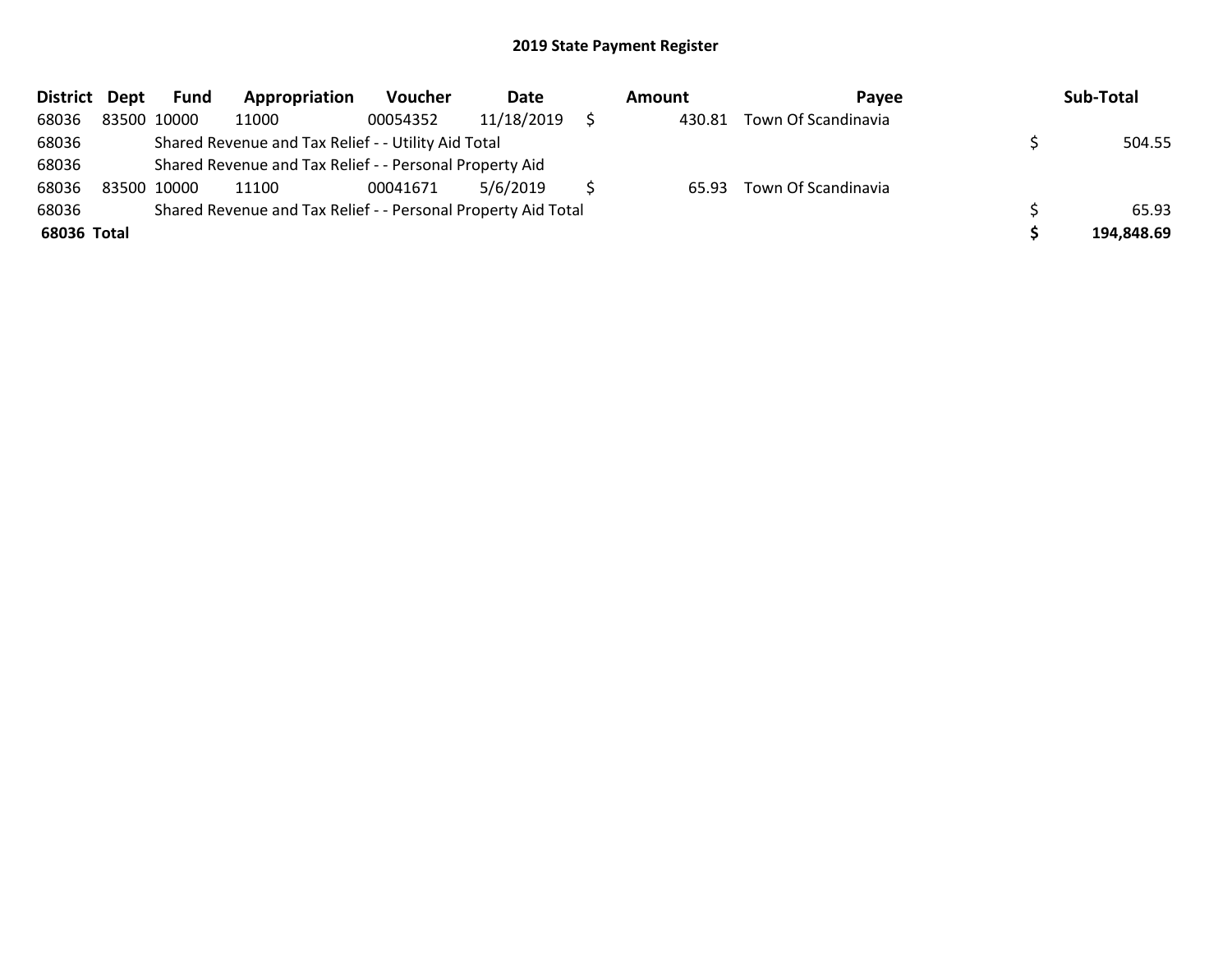| District Dept | <b>Fund</b>                                             | Appropriation                                                      | Voucher  | <b>Date</b> |    | Amount   |                         | Payee | Sub-Total  |  |
|---------------|---------------------------------------------------------|--------------------------------------------------------------------|----------|-------------|----|----------|-------------------------|-------|------------|--|
| 68038         |                                                         | Dept of Safety & Prof Services - - Fire Dues Distribution          |          |             |    |          |                         |       |            |  |
| 68038         | 16500 10000                                             | 22500                                                              | 00030997 | 7/17/2019   | \$ |          | 2,387.41 Town Of Union  |       |            |  |
| 68038         |                                                         | Dept of Safety & Prof Services - - Fire Dues Distribution Total    |          |             |    |          |                         | \$    | 2,387.41   |  |
| 68038         |                                                         | Dept of Natural Resources - - Aids In Lieu Of Taxes - Gener        |          |             |    |          |                         |       |            |  |
| 68038         | 37000 10000                                             | 50300                                                              | 00298940 | 2/19/2019   | \$ | 567.78   | Town Of Union           |       |            |  |
| 68038         | 37000 10000                                             | 50300                                                              | 00313865 | 4/19/2019   | \$ | 27.64    | Town Of Union           |       |            |  |
| 68038         | 37000 10000                                             | 50300                                                              | 00313866 | 4/19/2019   | \$ | 1.09     | Town Of Union           |       |            |  |
| 68038         |                                                         | Dept of Natural Resources - - Aids In Lieu Of Taxes - Gener Total  |          |             |    |          |                         | \$    | 596.51     |  |
| 68038         |                                                         | Dept of Natural Resources - - Resaids - Cnty Forst, Cl & Mfl       |          |             |    |          |                         |       |            |  |
| 68038         | 37000 21200                                             | 57100                                                              | 00333428 | 6/21/2019   | \$ | 523.07   | Town Of Union           |       |            |  |
| 68038         |                                                         | Dept of Natural Resources - - Resaids - Cnty Forst, Cl & Mfl Total |          |             |    |          |                         | \$    | 523.07     |  |
| 68038         |                                                         | WI Dept of Transportation - - Trns Aids To Mnc.-Sf                 |          |             |    |          |                         |       |            |  |
| 68038         | 39500 21100                                             | 19100                                                              | 00337600 | 1/7/2019    | \$ |          | 28,859.12 Town Of Union |       |            |  |
| 68038         | 39500 21100                                             | 19100                                                              | 00364914 | 4/1/2019    | \$ |          | 28,859.12 Town Of Union |       |            |  |
| 68038         | 39500 21100                                             | 19100                                                              | 00402923 | 7/1/2019    | \$ |          | 28,859.12 Town Of Union |       |            |  |
| 68038         | 39500 21100                                             | 19100                                                              | 00445741 | 10/7/2019   | \$ |          | 28,859.12 Town Of Union |       |            |  |
| 68038         |                                                         | WI Dept of Transportation - - Trns Aids To Mnc.-Sf Total           |          |             |    |          |                         | \$    | 115,436.48 |  |
| 68038         |                                                         | Elections Commission - - General Program Ops, GPR                  |          |             |    |          |                         |       |            |  |
| 68038         | 51000 10000                                             | 10100                                                              | 00001505 | 1/25/2019   | \$ | 99.66    | Town Of Union           |       |            |  |
| 68038         |                                                         | Elections Commission - - General Program Ops, GPR Total            |          |             |    |          |                         | \$    | 99.66      |  |
| 68038         |                                                         | Elections Commission - - 2018 Hava Election Security               |          |             |    |          |                         |       |            |  |
| 68038         | 51000 22000                                             | 18200                                                              | 00002325 | 11/8/2019   | \$ |          | 1,200.00 Town Of Union  |       |            |  |
| 68038         |                                                         | Elections Commission - - 2018 Hava Election Security Total         |          |             |    |          |                         | \$    | 1,200.00   |  |
| 68038         |                                                         | Shared Revenue and Tax Relief - - County And Municipal Aid         |          |             |    |          |                         |       |            |  |
| 68038         | 83500 10000                                             | 10500                                                              | 00050054 | 7/22/2019   | \$ | 4,444.86 | Town Of Union           |       |            |  |
| 68038         | 83500 10000                                             | 10500                                                              | 00054353 | 11/18/2019  | \$ |          | 25,188.26 Town Of Union |       |            |  |
| 68038         |                                                         | Shared Revenue and Tax Relief - - County And Municipal Aid Total   |          |             |    |          |                         | \$    | 29,633.12  |  |
| 68038         |                                                         | Shared Revenue and Tax Relief - - Exempt Computer Aid              |          |             |    |          |                         |       |            |  |
| 68038         | 83500 10000                                             | 10900                                                              | 00047078 | 7/22/2019   | \$ |          | 18.70 Town Of Union     |       |            |  |
| 68038         |                                                         | Shared Revenue and Tax Relief - - Exempt Computer Aid Total        |          |             |    |          |                         | \$    | 18.70      |  |
| 68038         | Shared Revenue and Tax Relief - - Personal Property Aid |                                                                    |          |             |    |          |                         |       |            |  |
| 68038         | 83500 10000                                             | 11100                                                              | 00041672 | 5/6/2019    | \$ | 94.32    | Town Of Union           |       |            |  |
| 68038         |                                                         | Shared Revenue and Tax Relief - - Personal Property Aid Total      |          |             |    |          |                         | \$    | 94.32      |  |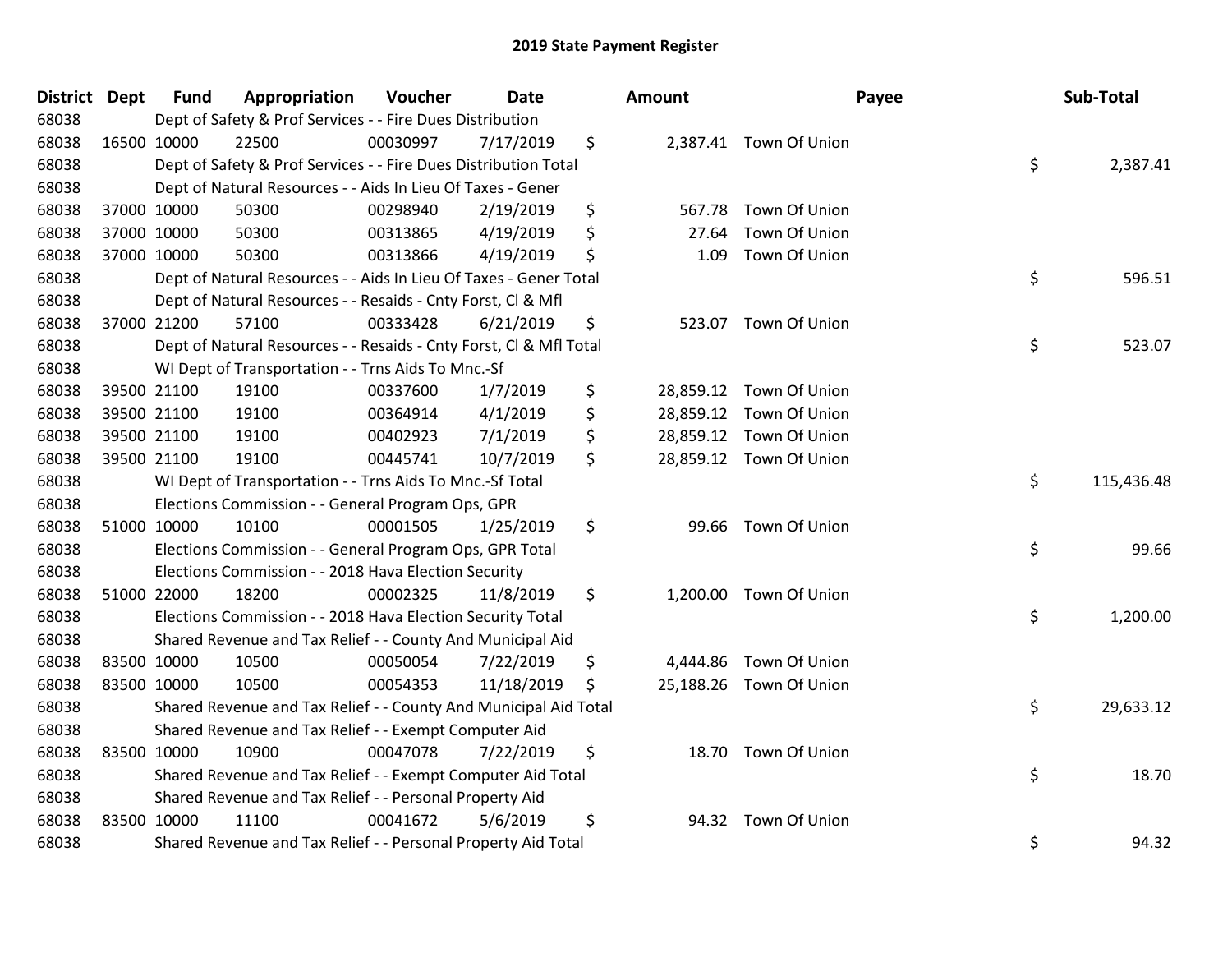| District Dept Fund | Appropriation | Voucher | <b>Date</b> | Amount | Payee | Sub-Total  |
|--------------------|---------------|---------|-------------|--------|-------|------------|
| 68038 Total        |               |         |             |        |       | 149,989.27 |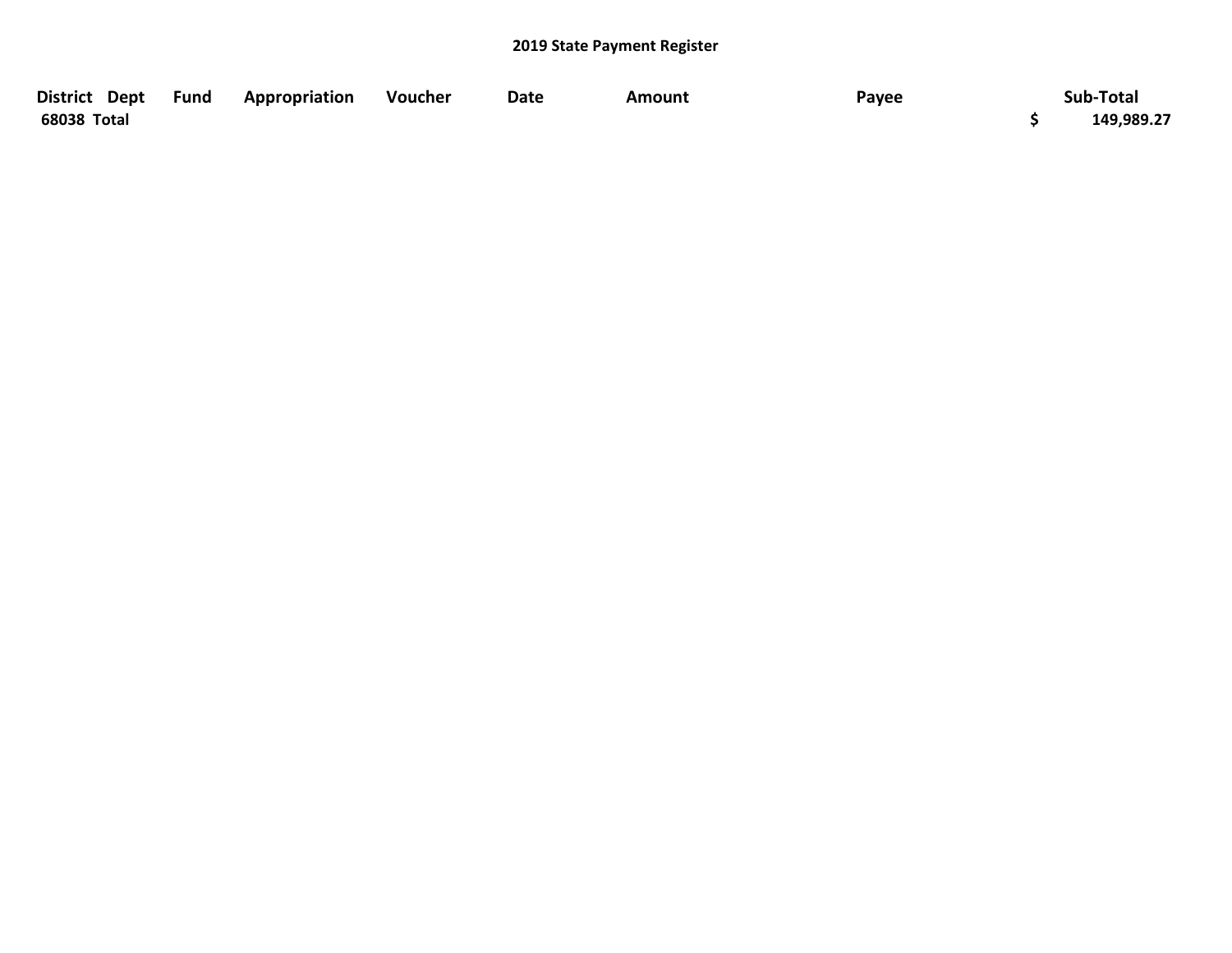| <b>District</b> | <b>Dept</b> | <b>Fund</b> | Appropriation                                                      | Voucher  | <b>Date</b> | <b>Amount</b>   | Payee           | Sub-Total        |
|-----------------|-------------|-------------|--------------------------------------------------------------------|----------|-------------|-----------------|-----------------|------------------|
| 68040           |             |             | Dept of Safety & Prof Services - - Fire Dues Distribution          |          |             |                 |                 |                  |
| 68040           |             | 16500 10000 | 22500                                                              | 00030672 | 7/17/2019   | \$<br>3,802.26  | Town Of Waupaca |                  |
| 68040           |             |             | Dept of Safety & Prof Services - - Fire Dues Distribution Total    |          |             |                 |                 | \$<br>3,802.26   |
| 68040           |             |             | Dept of Natural Resources - - Resaids - Cnty Forst, Cl & Mfl       |          |             |                 |                 |                  |
| 68040           |             | 37000 21200 | 57100                                                              | 00333429 | 6/21/2019   | \$<br>247.78    | Town Of Waupaca |                  |
| 68040           |             |             | Dept of Natural Resources - - Resaids - Cnty Forst, CI & Mfl Total |          |             |                 |                 | \$<br>247.78     |
| 68040           |             |             | WI Dept of Transportation - - Trns Aids To Mnc.-Sf                 |          |             |                 |                 |                  |
| 68040           |             | 39500 21100 | 19100                                                              | 00337601 | 1/7/2019    | \$<br>26,081.90 | Town Of Waupaca |                  |
| 68040           |             | 39500 21100 | 19100                                                              | 00364915 | 4/1/2019    | \$<br>26,081.90 | Town Of Waupaca |                  |
| 68040           | 39500 21100 |             | 19100                                                              | 00402924 | 7/1/2019    | \$<br>26,081.90 | Town Of Waupaca |                  |
| 68040           |             | 39500 21100 | 19100                                                              | 00445742 | 10/7/2019   | \$<br>26,081.93 | Town Of Waupaca |                  |
| 68040           |             |             | WI Dept of Transportation - - Trns Aids To Mnc.-Sf Total           |          |             |                 |                 | \$<br>104,327.63 |
| 68040           |             |             | Public Defender Board - - Transcript, Discovery And Int            |          |             |                 |                 |                  |
| 68040           |             | 55000 10000 | 10600                                                              | 00174715 | 1/3/2019    | \$<br>32.00     | Town Of Waupaca |                  |
| 68040           |             | 55000 10000 | 10600                                                              | 00174930 | 1/3/2019    | \$<br>16.00     | Town Of Waupaca |                  |
| 68040           |             | 55000 10000 | 10600                                                              | 00175837 | 1/9/2019    | \$<br>12.00     | Town Of Waupaca |                  |
| 68040           |             | 55000 10000 | 10600                                                              | 00175861 | 1/9/2019    | \$<br>24.00     | Town Of Waupaca |                  |
| 68040           |             | 55000 10000 | 10600                                                              | 00175890 | 1/9/2019    | \$<br>40.00     | Town Of Waupaca |                  |
| 68040           | 55000 10000 |             | 10600                                                              | 00180383 | 2/8/2019    | \$<br>12.00     | Town Of Waupaca |                  |
| 68040           | 55000 10000 |             | 10600                                                              | 00180560 | 2/7/2019    | \$<br>8.00      | Town Of Waupaca |                  |
| 68040           |             | 55000 10000 | 10600                                                              | 00182623 | 2/19/2019   | \$<br>27.69     | Town Of Waupaca |                  |
| 68040           |             | 55000 10000 | 10600                                                              | 00182656 | 2/19/2019   | \$<br>16.00     | Town Of Waupaca |                  |
| 68040           |             | 55000 10000 | 10600                                                              | 00186202 | 3/7/2019    | \$<br>4.00      | Town Of Waupaca |                  |
| 68040           | 55000 10000 |             | 10600                                                              | 00186376 | 3/7/2019    | \$<br>56.00     | Town Of Waupaca |                  |
| 68040           | 55000 10000 |             | 10600                                                              | 00189641 | 4/3/2019    | \$<br>4.00      | Town Of Waupaca |                  |
| 68040           |             | 55000 10000 | 10600                                                              | 00189675 | 4/3/2019    | \$<br>28.00     | Town Of Waupaca |                  |
| 68040           | 55000 10000 |             | 10600                                                              | 00190939 | 4/19/2019   | \$<br>4.35      | Town Of Waupaca |                  |
| 68040           |             | 55000 10000 | 10600                                                              | 00191515 | 4/18/2019   | \$<br>24.00     | Town Of Waupaca |                  |
| 68040           | 55000 10000 |             | 10600                                                              | 00191557 | 4/18/2019   | \$<br>44.00     | Town Of Waupaca |                  |
| 68040           | 55000 10000 |             | 10600                                                              | 00193481 | 5/3/2019    | \$<br>16.00     | Town Of Waupaca |                  |
| 68040           |             | 55000 10000 | 10600                                                              | 00196177 | 5/21/2019   | \$<br>12.00     | Town Of Waupaca |                  |
| 68040           |             | 55000 10000 | 10600                                                              | 00196178 | 5/21/2019   | \$<br>8.00      | Town Of Waupaca |                  |
| 68040           | 55000 10000 |             | 10600                                                              | 00196187 | 5/21/2019   | \$<br>4.00      | Town Of Waupaca |                  |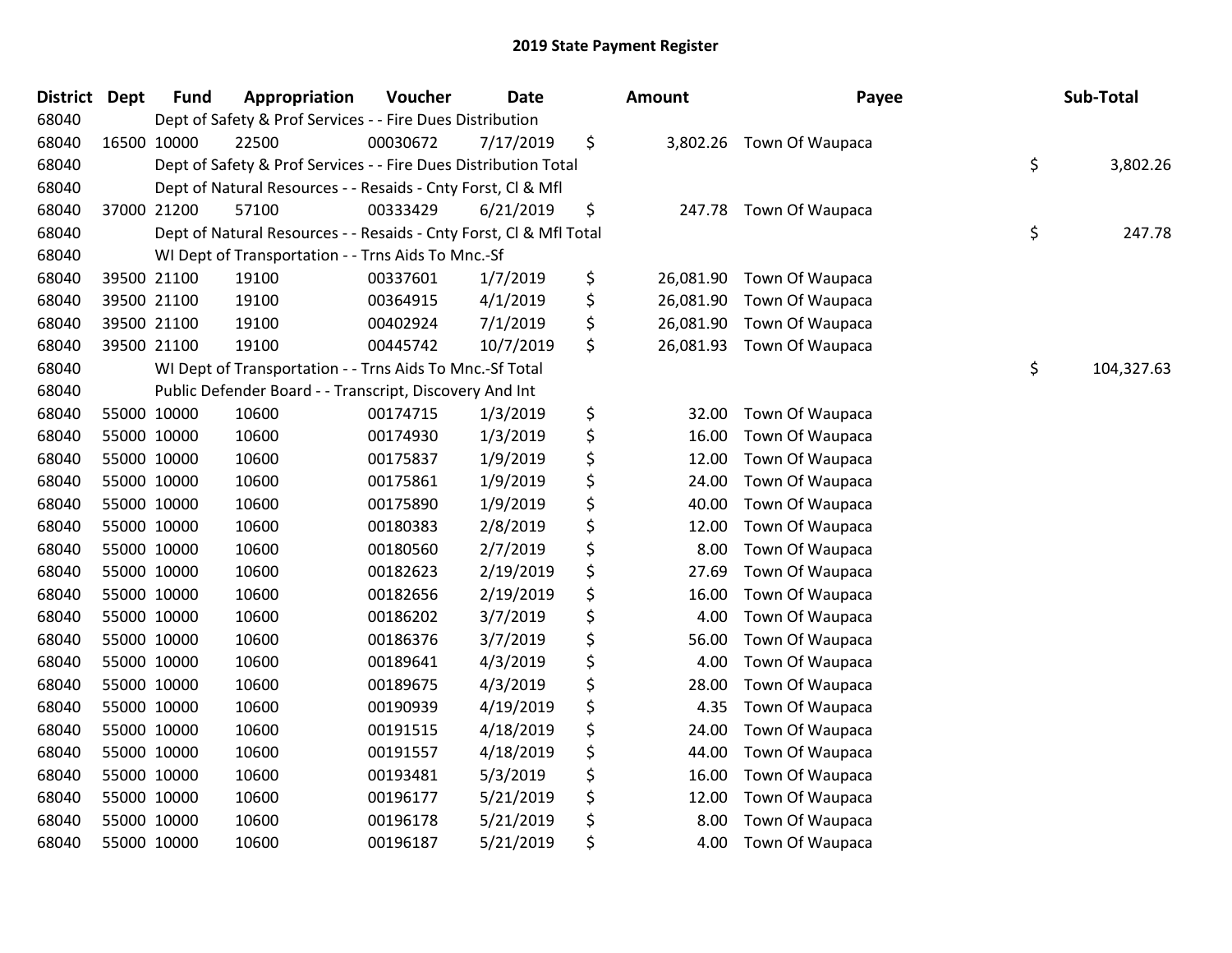| <b>District</b> | <b>Dept</b> | <b>Fund</b> | Appropriation | Voucher  | <b>Date</b> | <b>Amount</b> | Payee           | Sub-Total |
|-----------------|-------------|-------------|---------------|----------|-------------|---------------|-----------------|-----------|
| 68040           | 55000 10000 |             | 10600         | 00197883 | 5/30/2019   | \$<br>12.00   | Town Of Waupaca |           |
| 68040           | 55000 10000 |             | 10600         | 00197884 | 5/30/2019   | \$<br>12.00   | Town Of Waupaca |           |
| 68040           | 55000 10000 |             | 10600         | 00197885 | 5/30/2019   | \$<br>4.00    | Town Of Waupaca |           |
| 68040           | 55000 10000 |             | 10600         | 00197886 | 5/30/2019   | \$<br>4.00    | Town Of Waupaca |           |
| 68040           | 55000 10000 |             | 10600         | 00197887 | 5/30/2019   | \$<br>4.00    | Town Of Waupaca |           |
| 68040           | 55000 10000 |             | 10600         | 00197888 | 5/30/2019   | \$<br>4.00    | Town Of Waupaca |           |
| 68040           | 55000 10000 |             | 10600         | 00197889 | 5/30/2019   | \$<br>8.00    | Town Of Waupaca |           |
| 68040           | 55000 10000 |             | 10600         | 00197890 | 5/30/2019   | \$<br>4.00    | Town Of Waupaca |           |
| 68040           | 55000 10000 |             | 10600         | 00197891 | 5/30/2019   | \$<br>4.00    | Town Of Waupaca |           |
| 68040           | 55000 10000 |             | 10600         | 00197892 | 5/30/2019   | \$<br>4.00    | Town Of Waupaca |           |
| 68040           | 55000 10000 |             | 10600         | 00197893 | 5/30/2019   | \$<br>8.00    | Town Of Waupaca |           |
| 68040           | 55000 10000 |             | 10600         | 00197894 | 5/30/2019   | \$<br>8.00    | Town Of Waupaca |           |
| 68040           | 55000 10000 |             | 10600         | 00200686 | 6/12/2019   | \$<br>4.00    | Town Of Waupaca |           |
| 68040           | 55000 10000 |             | 10600         | 00200687 | 6/12/2019   | \$<br>4.00    | Town Of Waupaca |           |
| 68040           | 55000 10000 |             | 10600         | 00200851 | 6/12/2019   | \$<br>12.00   | Town Of Waupaca |           |
| 68040           | 55000 10000 |             | 10600         | 00200852 | 6/12/2019   | \$<br>8.00    | Town Of Waupaca |           |
| 68040           | 55000 10000 |             | 10600         | 00200853 | 6/12/2019   | \$<br>4.00    | Town Of Waupaca |           |
| 68040           | 55000 10000 |             | 10600         | 00204474 | 7/8/2019    | \$<br>4.00    | Town Of Waupaca |           |
| 68040           | 55000 10000 |             | 10600         | 00204475 | 7/8/2019    | \$<br>4.00    | Town Of Waupaca |           |
| 68040           | 55000 10000 |             | 10600         | 00204476 | 7/8/2019    | \$<br>4.00    | Town Of Waupaca |           |
| 68040           | 55000 10000 |             | 10600         | 00204477 | 7/8/2019    | \$<br>4.00    | Town Of Waupaca |           |
| 68040           | 55000 10000 |             | 10600         | 00204478 | 7/8/2019    | \$<br>4.00    | Town Of Waupaca |           |
| 68040           | 55000 10000 |             | 10600         | 00206481 | 7/19/2019   | \$<br>3.15    | Town Of Waupaca |           |
| 68040           | 55000 10000 |             | 10600         | 00206482 | 7/19/2019   | \$<br>11.00   | Town Of Waupaca |           |
| 68040           | 55000 10000 |             | 10600         | 00210191 | 8/20/2019   | \$<br>4.00    | Town Of Waupaca |           |
| 68040           | 55000 10000 |             | 10600         | 00210192 | 8/20/2019   | \$<br>4.00    | Town Of Waupaca |           |
| 68040           | 55000 10000 |             | 10600         | 00210193 | 8/20/2019   | \$<br>4.00    | Town Of Waupaca |           |
| 68040           | 55000 10000 |             | 10600         | 00210194 | 8/20/2019   | \$<br>4.00    | Town Of Waupaca |           |
| 68040           | 55000 10000 |             | 10600         | 00210195 | 8/20/2019   | \$<br>4.00    | Town Of Waupaca |           |
| 68040           | 55000 10000 |             | 10600         | 00210196 | 8/20/2019   | \$<br>4.00    | Town Of Waupaca |           |
| 68040           | 55000 10000 |             | 10600         | 00210197 | 8/20/2019   | \$<br>4.60    | Town Of Waupaca |           |
| 68040           | 55000 10000 |             | 10600         | 00213962 | 9/16/2019   | \$<br>4.00    | Town Of Waupaca |           |
| 68040           | 55000 10000 |             | 10600         | 00213967 | 9/16/2019   | \$<br>4.00    | Town Of Waupaca |           |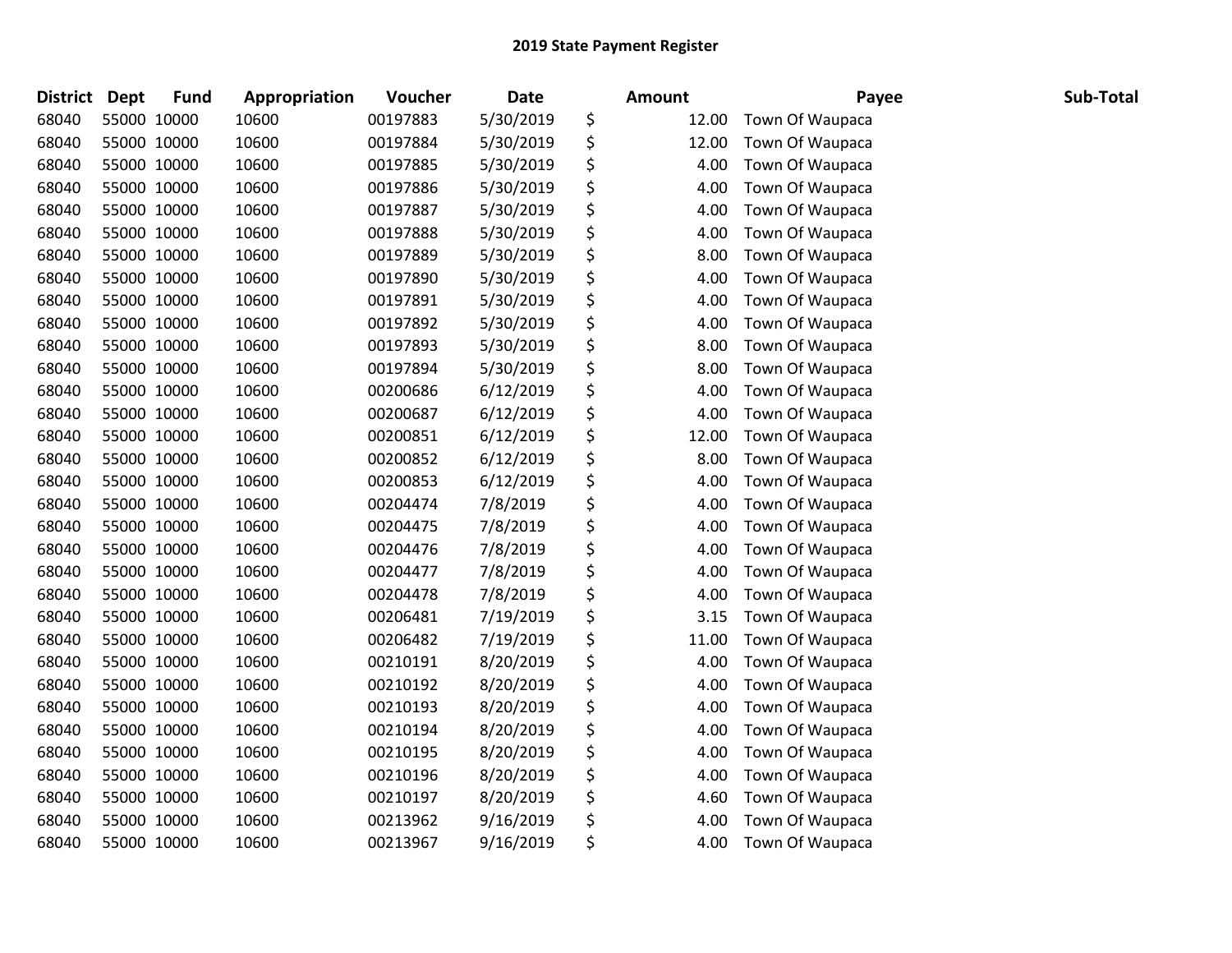| <b>District</b> | <b>Dept</b> | <b>Fund</b> | Appropriation | Voucher  | <b>Date</b> | <b>Amount</b> | Payee           | Sub-Total |
|-----------------|-------------|-------------|---------------|----------|-------------|---------------|-----------------|-----------|
| 68040           | 55000 10000 |             | 10600         | 00213969 | 9/16/2019   | \$<br>8.00    | Town Of Waupaca |           |
| 68040           | 55000 10000 |             | 10600         | 00216648 | 10/7/2019   | \$<br>4.25    | Town Of Waupaca |           |
| 68040           | 55000 10000 |             | 10600         | 00216649 | 10/7/2019   | \$<br>4.00    | Town Of Waupaca |           |
| 68040           | 55000 10000 |             | 10600         | 00216650 | 10/7/2019   | \$<br>4.00    | Town Of Waupaca |           |
| 68040           | 55000 10000 |             | 10600         | 00216651 | 10/7/2019   | \$<br>8.00    | Town Of Waupaca |           |
| 68040           | 55000 10000 |             | 10600         | 00216652 | 10/7/2019   | \$<br>4.00    | Town Of Waupaca |           |
| 68040           | 55000 10000 |             | 10600         | 00216653 | 10/7/2019   | \$<br>4.00    | Town Of Waupaca |           |
| 68040           | 55000 10000 |             | 10600         | 00219416 | 10/28/2019  | \$<br>4.00    | Town Of Waupaca |           |
| 68040           | 55000 10000 |             | 10600         | 00219417 | 10/28/2019  | \$<br>4.00    | Town Of Waupaca |           |
| 68040           | 55000 10000 |             | 10600         | 00219418 | 10/28/2019  | \$<br>4.00    | Town Of Waupaca |           |
| 68040           | 55000 10000 |             | 10600         | 00219419 | 10/28/2019  | \$<br>8.00    | Town Of Waupaca |           |
| 68040           | 55000 10000 |             | 10600         | 00219420 | 10/28/2019  | \$<br>4.00    | Town Of Waupaca |           |
| 68040           | 55000 10000 |             | 10600         | 00219421 | 10/28/2019  | \$<br>4.00    | Town Of Waupaca |           |
| 68040           | 55000 10000 |             | 10600         | 00219422 | 10/28/2019  | \$<br>8.00    | Town Of Waupaca |           |
| 68040           | 55000 10000 |             | 10600         | 00219423 | 10/28/2019  | \$<br>8.00    | Town Of Waupaca |           |
| 68040           | 55000 10000 |             | 10600         | 00219424 | 10/28/2019  | \$<br>4.00    | Town Of Waupaca |           |
| 68040           | 55000 10000 |             | 10600         | 00219425 | 10/28/2019  | \$<br>4.00    | Town Of Waupaca |           |
| 68040           | 55000 10000 |             | 10600         | 00219426 | 10/28/2019  | \$<br>4.00    | Town Of Waupaca |           |
| 68040           | 55000 10000 |             | 10600         | 00219427 | 10/28/2019  | \$<br>4.00    | Town Of Waupaca |           |
| 68040           | 55000 10000 |             | 10600         | 00223696 | 11/25/2019  | \$<br>4.20    | Town Of Waupaca |           |
| 68040           | 55000 10000 |             | 10600         | 00223697 | 11/25/2019  | \$<br>4.00    | Town Of Waupaca |           |
| 68040           | 55000 10000 |             | 10600         | 00223698 | 11/25/2019  | \$<br>4.00    | Town Of Waupaca |           |
| 68040           | 55000 10000 |             | 10600         | 00223699 | 11/25/2019  | \$<br>12.00   | Town Of Waupaca |           |
| 68040           | 55000 10000 |             | 10600         | 00223700 | 11/25/2019  | \$<br>4.25    | Town Of Waupaca |           |
| 68040           | 55000 10000 |             | 10600         | 00223701 | 11/25/2019  | \$<br>4.00    | Town Of Waupaca |           |
| 68040           | 55000 10000 |             | 10600         | 00223702 | 11/25/2019  | \$<br>4.00    | Town Of Waupaca |           |
| 68040           | 55000 10000 |             | 10600         | 00226538 | 12/13/2019  | \$<br>4.00    | Town Of Waupaca |           |
| 68040           | 55000 10000 |             | 10600         | 00226539 | 12/13/2019  | \$<br>4.00    | Town Of Waupaca |           |
| 68040           | 55000 10000 |             | 10600         | 00226540 | 12/13/2019  | \$<br>4.00    | Town Of Waupaca |           |
| 68040           | 55000 10000 |             | 10600         | 00227749 | 12/23/2019  | \$<br>8.00    | Town Of Waupaca |           |
| 68040           | 55000 10000 |             | 10600         | 00227750 | 12/23/2019  | \$<br>8.00    | Town Of Waupaca |           |
| 68040           | 55000 10000 |             | 10600         | 00227751 | 12/23/2019  | \$<br>4.00    | Town Of Waupaca |           |
| 68040           | 55000 10000 |             | 10600         | 00227752 | 12/23/2019  | \$<br>4.20    | Town Of Waupaca |           |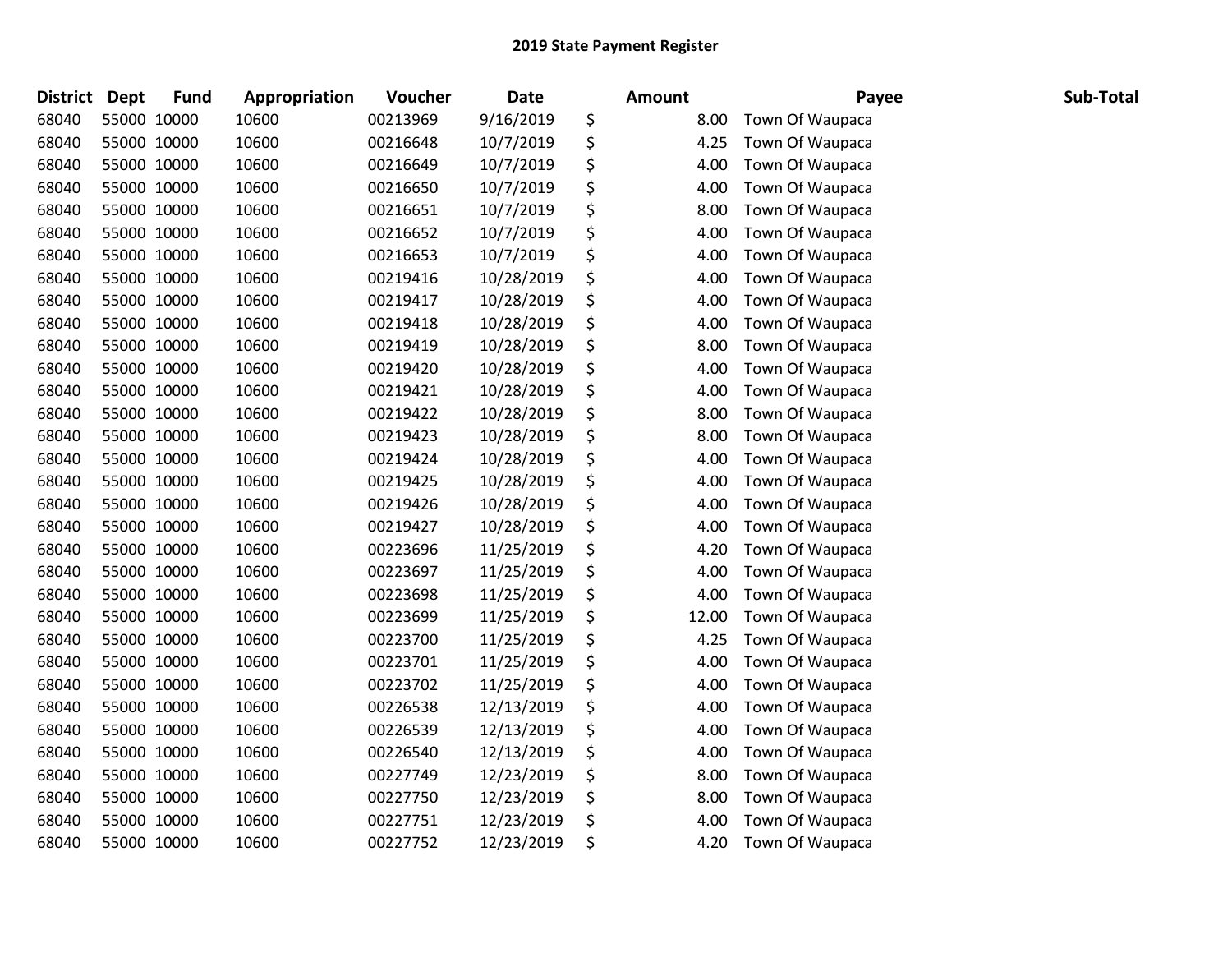| <b>District</b> | <b>Dept</b> | Fund        | Appropriation                                                    | <b>Voucher</b> | Date       |     | Amount    | Payee           | Sub-Total       |
|-----------------|-------------|-------------|------------------------------------------------------------------|----------------|------------|-----|-----------|-----------------|-----------------|
| 68040           |             | 55000 10000 | 10600                                                            | 00227753       | 12/23/2019 | \$  | 4.00      | Town Of Waupaca |                 |
| 68040           |             | 55000 10000 | 10600                                                            | 00227754       | 12/23/2019 | \$  | 8.00      | Town Of Waupaca |                 |
| 68040           |             |             | Public Defender Board - - Transcript, Discovery And Int Total    |                |            |     |           |                 | \$<br>751.69    |
| 68040           |             |             | Shared Revenue and Tax Relief - - County And Municipal Aid       |                |            |     |           |                 |                 |
| 68040           |             | 83500 10000 | 10500                                                            | 00050055       | 7/22/2019  | \$. | 5,574.92  | Town Of Waupaca |                 |
| 68040           |             | 83500 10000 | 10500                                                            | 00054354       | 11/18/2019 | \$  | 31,591.20 | Town Of Waupaca |                 |
| 68040           |             |             | Shared Revenue and Tax Relief - - County And Municipal Aid Total |                |            |     |           |                 | \$<br>37,166.12 |
| 68040           |             |             | Shared Revenue and Tax Relief - - Exempt Computer Aid            |                |            |     |           |                 |                 |
| 68040           |             | 83500 10000 | 10900                                                            | 00047079       | 7/22/2019  | \$  | 101.85    | Town Of Waupaca |                 |
| 68040           |             |             | Shared Revenue and Tax Relief - - Exempt Computer Aid Total      |                |            |     |           |                 | \$<br>101.85    |
| 68040           |             |             | Shared Revenue and Tax Relief - - Utility Aid                    |                |            |     |           |                 |                 |
| 68040           |             | 83500 10000 | 11000                                                            | 00050055       | 7/22/2019  | \$  | 106.12    | Town Of Waupaca |                 |
| 68040           |             | 83500 10000 | 11000                                                            | 00054354       | 11/18/2019 | \$  | 619.69    | Town Of Waupaca |                 |
| 68040           |             |             | Shared Revenue and Tax Relief - - Utility Aid Total              |                |            |     |           |                 | \$<br>725.81    |
| 68040           |             |             | Shared Revenue and Tax Relief - - Personal Property Aid          |                |            |     |           |                 |                 |
| 68040           |             | 83500 10000 | 11100                                                            | 00041673       | 5/6/2019   | \$  | 294.93    | Town Of Waupaca |                 |
| 68040           |             |             | Shared Revenue and Tax Relief - - Personal Property Aid Total    |                |            |     |           |                 | \$<br>294.93    |
| 68040 Total     |             |             |                                                                  |                |            |     |           |                 | 147,418.07      |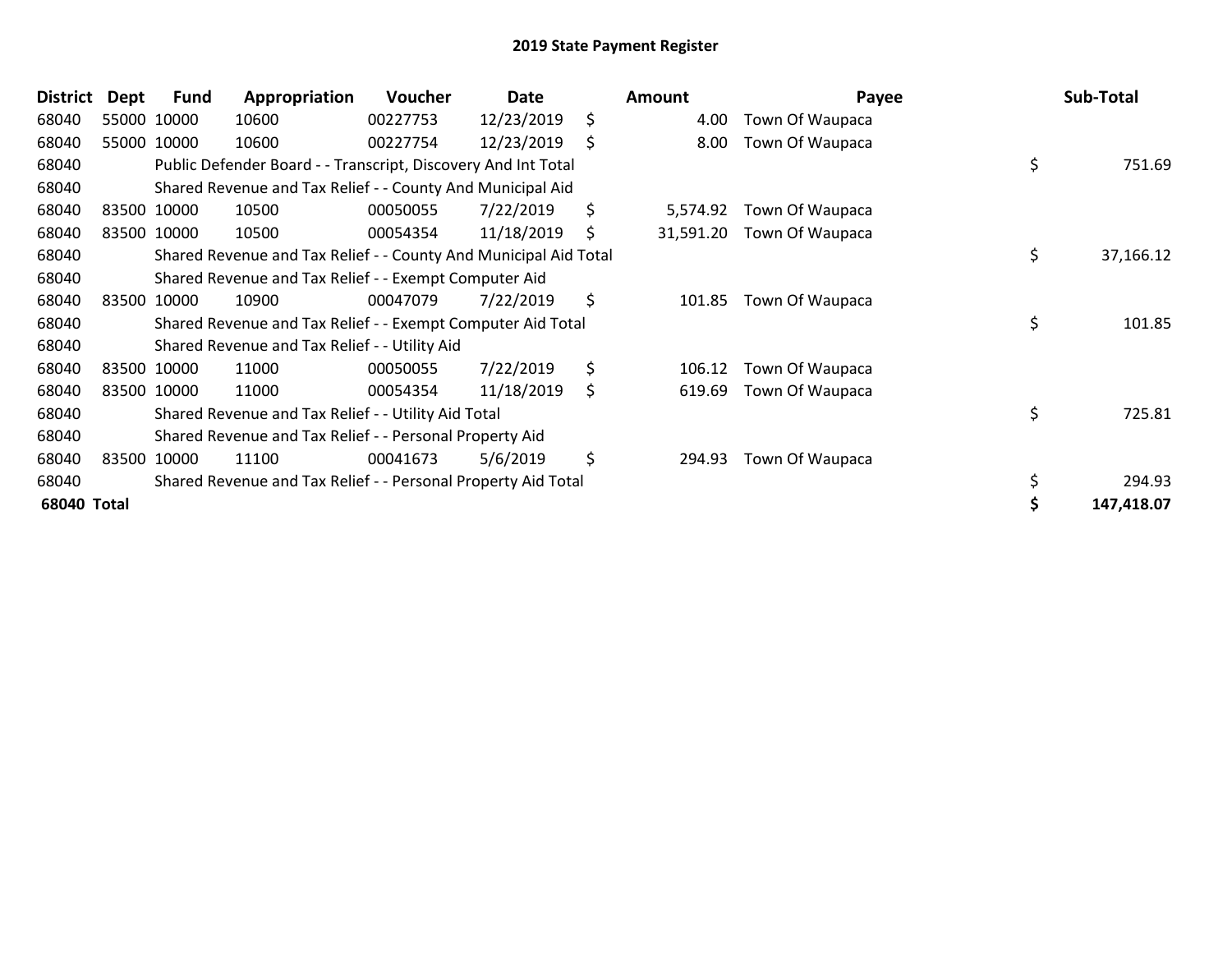| District Dept      |             | <b>Fund</b> | Appropriation                                                      | Voucher  | <b>Date</b> | <b>Amount</b>   | Payee             | Sub-Total       |
|--------------------|-------------|-------------|--------------------------------------------------------------------|----------|-------------|-----------------|-------------------|-----------------|
| 68042              |             |             | Dept of Safety & Prof Services - - Fire Dues Distribution          |          |             |                 |                   |                 |
| 68042              |             | 16500 10000 | 22500                                                              | 00031011 | 7/17/2019   | \$<br>2,347.31  | Town Of Weyauwega |                 |
| 68042              |             |             | Dept of Safety & Prof Services - - Fire Dues Distribution Total    |          |             |                 |                   | \$<br>2,347.31  |
| 68042              |             |             | Dept of Natural Resources - - Aids In Lieu Of Taxes - Gener        |          |             |                 |                   |                 |
| 68042              |             | 37000 10000 | 50300                                                              | 00304402 | 3/13/2019   | \$<br>1,973.13  | Town Of Weyauwega |                 |
| 68042              | 37000       | 10000       | 50300                                                              | 00304403 | 3/13/2019   | \$<br>6,557.60  | Town Of Weyauwega |                 |
| 68042              |             |             | Dept of Natural Resources - - Aids In Lieu Of Taxes - Gener Total  |          |             |                 |                   | \$<br>8,530.73  |
| 68042              |             |             | Dept of Natural Resources - - Resaids - Cnty Forst, Cl & Mfl       |          |             |                 |                   |                 |
| 68042              | 37000       | 21200       | 57100                                                              | 00333430 | 6/21/2019   | \$<br>216.91    | Town Of Weyauwega |                 |
| 68042              |             |             | Dept of Natural Resources - - Resaids - Cnty Forst, CI & Mfl Total |          |             |                 |                   | \$<br>216.91    |
| 68042              |             |             | WI Dept of Transportation - - Trns Aids To Mnc.-Sf                 |          |             |                 |                   |                 |
| 68042              | 39500 21100 |             | 19100                                                              | 00337602 | 1/7/2019    | \$<br>11,383.58 | Town Of Weyauwega |                 |
| 68042              | 39500 21100 |             | 19100                                                              | 00364916 | 4/1/2019    | \$<br>11,383.58 | Town Of Weyauwega |                 |
| 68042              |             | 39500 21100 | 19100                                                              | 00402925 | 7/1/2019    | \$<br>11,383.58 | Town Of Weyauwega |                 |
| 68042              | 39500 21100 |             | 19100                                                              | 00445743 | 10/7/2019   | \$<br>11,383.60 | Town Of Weyauwega |                 |
| 68042              |             |             | WI Dept of Transportation - - Trns Aids To Mnc.-Sf Total           |          |             |                 |                   | \$<br>45,534.34 |
| 68042              |             |             | Shared Revenue and Tax Relief - - County And Municipal Aid         |          |             |                 |                   |                 |
| 68042              | 83500 10000 |             | 10500                                                              | 00050056 | 7/22/2019   | \$<br>4,665.60  | Town Of Weyauwega |                 |
| 68042              | 83500 10000 |             | 10500                                                              | 00054355 | 11/18/2019  | \$<br>26,882.37 | Town Of Weyauwega |                 |
| 68042              |             |             | Shared Revenue and Tax Relief - - County And Municipal Aid Total   |          |             |                 |                   | \$<br>31,547.97 |
| 68042              |             |             | Shared Revenue and Tax Relief - - Exempt Computer Aid              |          |             |                 |                   |                 |
| 68042              |             | 83500 10000 | 10900                                                              | 00047080 | 7/22/2019   | \$<br>40.53     | Town Of Weyauwega |                 |
| 68042              |             |             | Shared Revenue and Tax Relief - - Exempt Computer Aid Total        |          |             |                 |                   | \$<br>40.53     |
| 68042              |             |             | Shared Revenue and Tax Relief - - Personal Property Aid            |          |             |                 |                   |                 |
| 68042              | 83500 10000 |             | 11100                                                              | 00041674 | 5/6/2019    | \$<br>265.73    | Town Of Weyauwega |                 |
| 68042              | 83500 10000 |             | 11100                                                              | 00042826 | 5/6/2019    | \$<br>233.08    | Town Of Weyauwega |                 |
| 68042              |             |             | Shared Revenue and Tax Relief - - Personal Property Aid Total      |          |             |                 |                   | \$<br>498.81    |
| <b>68042 Total</b> |             |             |                                                                    |          |             |                 |                   | \$<br>88,716.60 |

| ount                                | Payee                                                       |          | Sub-Total           |
|-------------------------------------|-------------------------------------------------------------|----------|---------------------|
| 2,347.31                            | Town Of Weyauwega                                           | \$       | 2,347.31            |
| 1,973.13<br>6,557.60                | Town Of Weyauwega<br>Town Of Weyauwega                      | \$       | 8,530.73            |
| 216.91                              | Town Of Weyauwega                                           | \$       | 216.91              |
| 11,383.58<br>11,383.58<br>11,383.58 | Town Of Weyauwega<br>Town Of Weyauwega<br>Town Of Weyauwega |          |                     |
| 11,383.60                           | Town Of Weyauwega                                           | \$       | 45,534.34           |
| 4,665.60<br>26,882.37               | Town Of Weyauwega<br>Town Of Weyauwega                      | \$       | 31,547.97           |
| 40.53                               | Town Of Weyauwega                                           | \$       | 40.53               |
| 265.73<br>233.08                    | Town Of Weyauwega<br>Town Of Weyauwega                      |          |                     |
|                                     |                                                             | \$<br>\$ | 498.81<br>88,716.60 |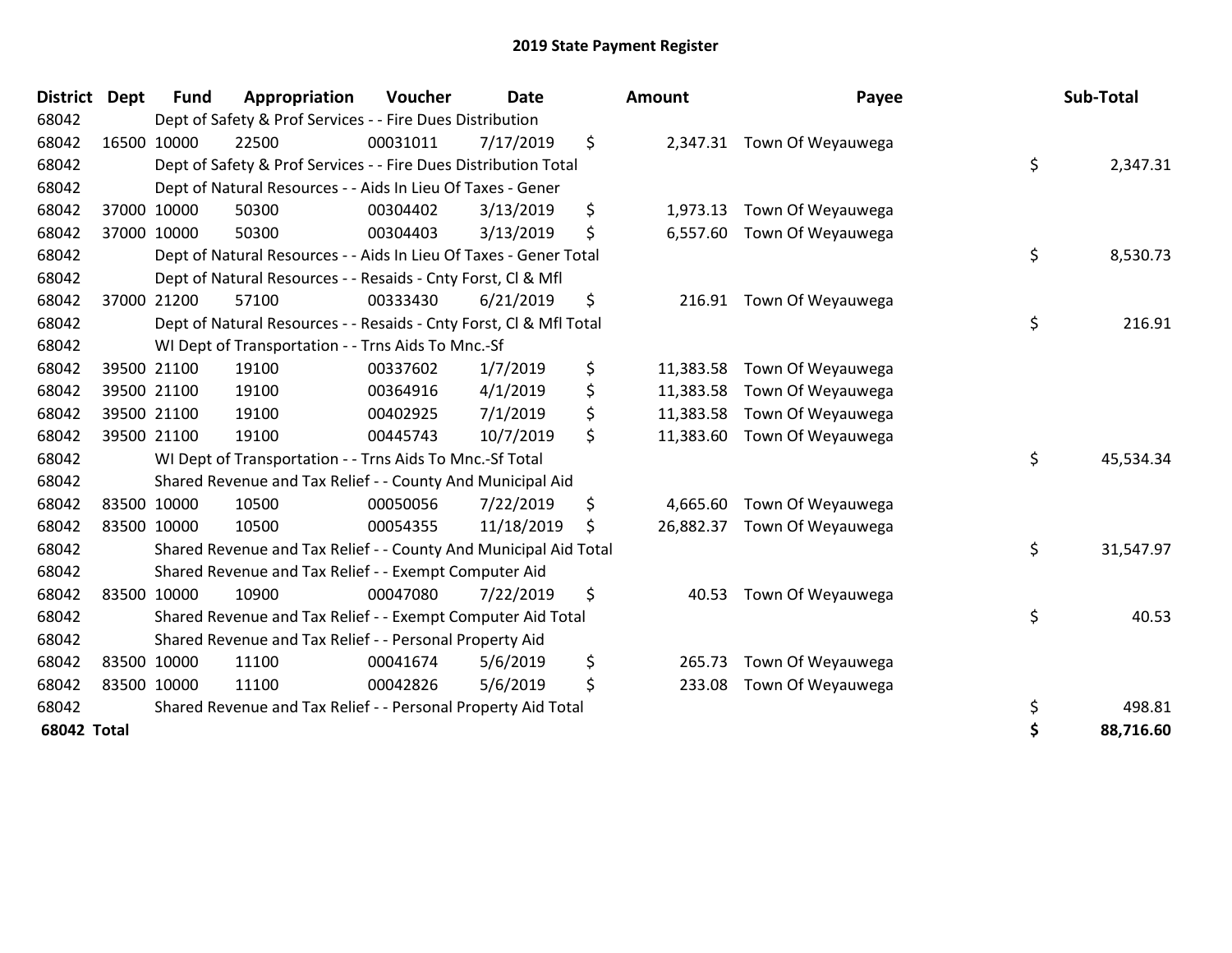| <b>District</b> | <b>Dept</b> | <b>Fund</b> | Appropriation                                                      | Voucher  | <b>Date</b> | Amount          | Payee                     | Sub-Total       |
|-----------------|-------------|-------------|--------------------------------------------------------------------|----------|-------------|-----------------|---------------------------|-----------------|
| 68044           |             |             | Dept of Safety & Prof Services - - Fire Dues Distribution          |          |             |                 |                           |                 |
| 68044           |             | 16500 10000 | 22500                                                              | 00031388 | 7/18/2019   | \$              | 1,154.88 Town Of Wyoming  |                 |
| 68044           |             |             | Dept of Safety & Prof Services - - Fire Dues Distribution Total    |          |             |                 |                           | \$<br>1,154.88  |
| 68044           |             |             | Dept of Natural Resources - - Aids In Lieu Of Taxes - Gener        |          |             |                 |                           |                 |
| 68044           |             | 37000 10000 | 50300                                                              | 00313903 | 4/19/2019   | \$<br>77.39     | Town Of Wyoming           |                 |
| 68044           |             | 37000 10000 | 50300                                                              | 00313904 | 4/19/2019   | \$<br>225.42    | Town Of Wyoming           |                 |
| 68044           |             |             | Dept of Natural Resources - - Aids In Lieu Of Taxes - Gener Total  |          |             |                 |                           | \$<br>302.81    |
| 68044           |             |             | Dept of Natural Resources - - Resaids - Cnty Forst, Cl & Mfl       |          |             |                 |                           |                 |
| 68044           |             | 37000 21200 | 57100                                                              | 00333431 | 6/21/2019   | \$              | 2,661.91 Town Of Wyoming  |                 |
| 68044           |             |             | Dept of Natural Resources - - Resaids - Cnty Forst, Cl & Mfl Total |          |             |                 |                           | \$<br>2,661.91  |
| 68044           |             |             | Dept of Natural Resources - - Aids In Lieu Of Taxes - Sum S        |          |             |                 |                           |                 |
| 68044           |             | 37000 21200 | 57900                                                              | 00313902 | 4/19/2019   | \$              | 46.23 Town Of Wyoming     |                 |
| 68044           |             |             | Dept of Natural Resources - - Aids In Lieu Of Taxes - Sum S Total  |          |             |                 |                           | \$<br>46.23     |
| 68044           |             |             | Dept of Natural Resources - - Fin Asst For Responsible Units       |          |             |                 |                           |                 |
| 68044           |             | 37000 27400 | 67000                                                              | 00323595 | 5/22/2019   | \$<br>761.96    | Town Of Wyoming           |                 |
| 68044           |             |             | Dept of Natural Resources - - Fin Asst For Responsible Units Total |          |             |                 |                           | \$<br>761.96    |
| 68044           |             |             | WI Dept of Transportation - - Trns Aids To Mnc.-Sf                 |          |             |                 |                           |                 |
| 68044           |             | 39500 21100 | 19100                                                              | 00337603 | 1/7/2019    | \$              | 10,067.82 Town Of Wyoming |                 |
| 68044           |             | 39500 21100 | 19100                                                              | 00364917 | 4/1/2019    | \$              | 10,067.82 Town Of Wyoming |                 |
| 68044           |             | 39500 21100 | 19100                                                              | 00402926 | 7/1/2019    | \$<br>10,067.82 | Town Of Wyoming           |                 |
| 68044           |             | 39500 21100 | 19100                                                              | 00445744 | 10/7/2019   | \$              | 10,067.84 Town Of Wyoming |                 |
| 68044           |             |             | WI Dept of Transportation - - Trns Aids To Mnc.-Sf Total           |          |             |                 |                           | \$<br>40,271.30 |
| 68044           |             |             | Shared Revenue and Tax Relief - - County And Municipal Aid         |          |             |                 |                           |                 |
| 68044           |             | 83500 10000 | 10500                                                              | 00050057 | 7/22/2019   | \$<br>1,749.89  | Town Of Wyoming           |                 |
| 68044           |             | 83500 10000 | 10500                                                              | 00054356 | 11/18/2019  | \$<br>9,916.02  | Town Of Wyoming           |                 |
| 68044           |             |             | Shared Revenue and Tax Relief - - County And Municipal Aid Total   |          |             |                 |                           | \$<br>11,665.91 |
| 68044           |             |             | Shared Revenue and Tax Relief - - Exempt Computer Aid              |          |             |                 |                           |                 |
| 68044           |             | 83500 10000 | 10900                                                              | 00047081 | 7/22/2019   | \$              | 4.16 Town Of Wyoming      |                 |
| 68044           |             |             | Shared Revenue and Tax Relief - - Exempt Computer Aid Total        |          |             |                 |                           | \$<br>4.16      |
| 68044           |             |             | Shared Revenue and Tax Relief - - Personal Property Aid            |          |             |                 |                           |                 |
| 68044           |             | 83500 10000 | 11100                                                              | 00041675 | 5/6/2019    | \$<br>24.80     | Town Of Wyoming           |                 |
| 68044           |             |             | Shared Revenue and Tax Relief - - Personal Property Aid Total      |          |             |                 |                           | \$<br>24.80     |
| 68044 Total     |             |             |                                                                    |          |             |                 |                           | \$<br>56,893.96 |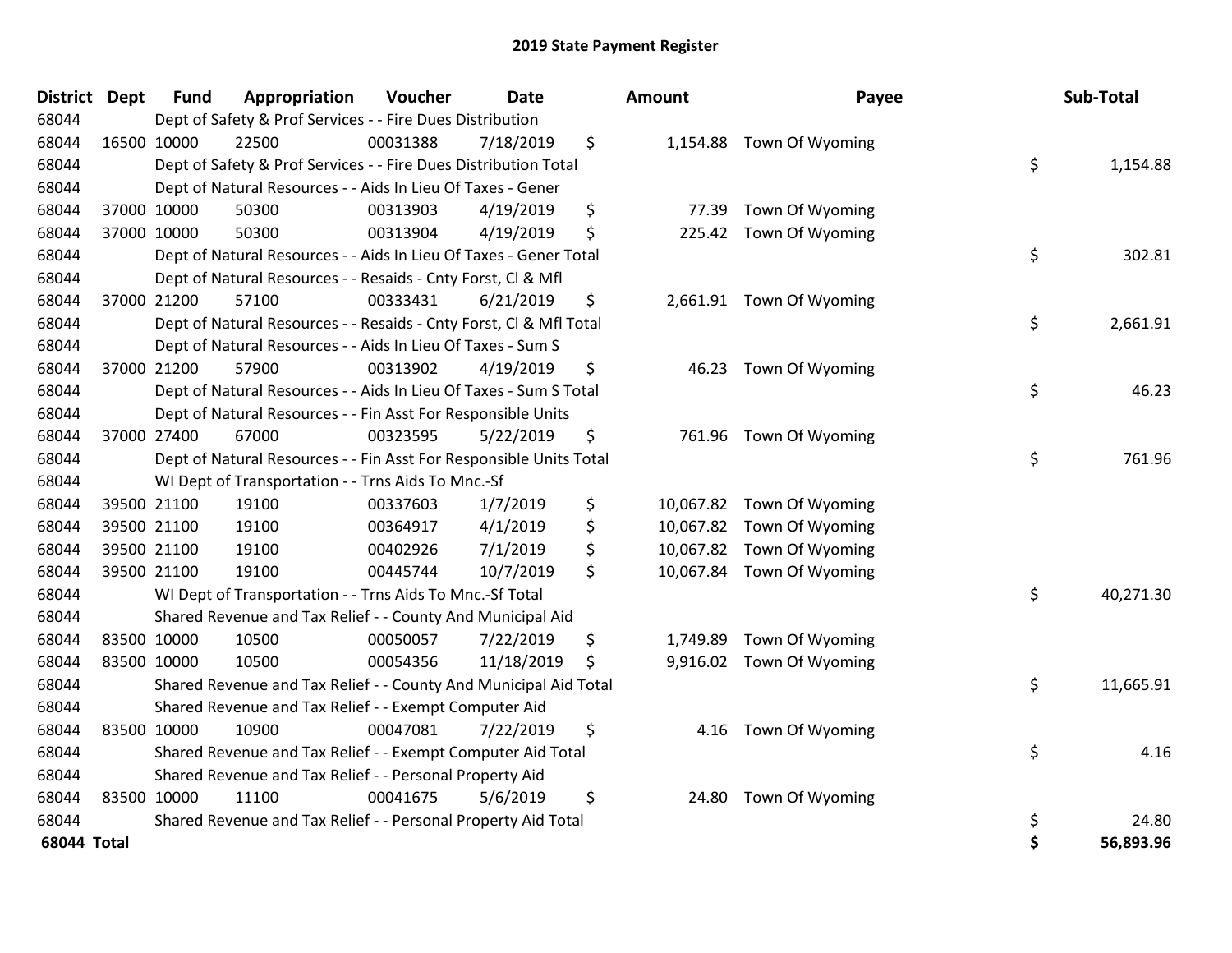| <b>District</b> | <b>Dept</b> | Fund        | Appropriation                                                      | <b>Voucher</b> | <b>Date</b> | Amount          | Payee                |    | Sub-Total |
|-----------------|-------------|-------------|--------------------------------------------------------------------|----------------|-------------|-----------------|----------------------|----|-----------|
| 68106           |             |             | Dept of Safety & Prof Services - - Fire Dues Distribution          |                |             |                 |                      |    |           |
| 68106           |             | 16500 10000 | 22500                                                              | 00031644       | 7/18/2019   | \$<br>137.46    | Village Of Big Falls |    |           |
| 68106           |             |             | Dept of Safety & Prof Services - - Fire Dues Distribution Total    |                |             |                 |                      | \$ | 137.46    |
| 68106           |             |             | Dept of Natural Resources - - Resaids - Cnty Forst, CI & Mfl       |                |             |                 |                      |    |           |
| 68106           |             | 37000 21200 | 57100                                                              | 00333432       | 6/21/2019   | \$<br>6.61      | Village Of Big Falls |    |           |
| 68106           |             |             | Dept of Natural Resources - - Resaids - Cnty Forst, Cl & Mfl Total |                |             |                 |                      | \$ | 6.61      |
| 68106           |             |             | WI Dept of Transportation - - Trns Aids To Mnc.-Sf                 |                |             |                 |                      |    |           |
| 68106           |             | 39500 21100 | 19100                                                              | 00337604       | 1/7/2019    | \$<br>848.09    | Village Of Big Falls |    |           |
| 68106           |             | 39500 21100 | 19100                                                              | 00364918       | 4/1/2019    | \$<br>848.09    | Village Of Big Falls |    |           |
| 68106           |             | 39500 21100 | 19100                                                              | 00402927       | 7/1/2019    | \$<br>848.09    | Village Of Big Falls |    |           |
| 68106           |             | 39500 21100 | 19100                                                              | 00445745       | 10/7/2019   | \$<br>848.11    | Village Of Big Falls |    |           |
| 68106           |             |             | WI Dept of Transportation - - Trns Aids To Mnc.-Sf Total           |                |             |                 |                      | \$ | 3,392.38  |
| 68106           |             |             | Shared Revenue and Tax Relief - - County And Municipal Aid         |                |             |                 |                      |    |           |
| 68106           | 83500 10000 |             | 10500                                                              | 00050058       | 7/22/2019   | \$<br>4,392.74  | Village Of Big Falls |    |           |
| 68106           |             | 83500 10000 | 10500                                                              | 00054357       | 11/18/2019  | \$<br>24,892.21 | Village Of Big Falls |    |           |
| 68106           |             |             | Shared Revenue and Tax Relief - - County And Municipal Aid Total   |                |             |                 |                      | \$ | 29,284.95 |
| 68106           |             |             | Shared Revenue and Tax Relief - - Exempt Computer Aid              |                |             |                 |                      |    |           |
| 68106           |             | 83500 10000 | 10900                                                              | 00047082       | 7/22/2019   | \$<br>4.16      | Village Of Big Falls |    |           |
| 68106           |             |             | Shared Revenue and Tax Relief - - Exempt Computer Aid Total        |                |             |                 |                      | \$ | 4.16      |
| 68106           |             |             | Shared Revenue and Tax Relief - - Personal Property Aid            |                |             |                 |                      |    |           |
| 68106           |             | 83500 10000 | 11100                                                              | 00041676       | 5/6/2019    | \$<br>128.99    | Village Of Big Falls |    |           |
| 68106           |             |             | Shared Revenue and Tax Relief - - Personal Property Aid Total      |                |             |                 |                      | \$ | 128.99    |
| 68106 Total     |             |             |                                                                    |                |             |                 |                      | Ś  | 32,954.55 |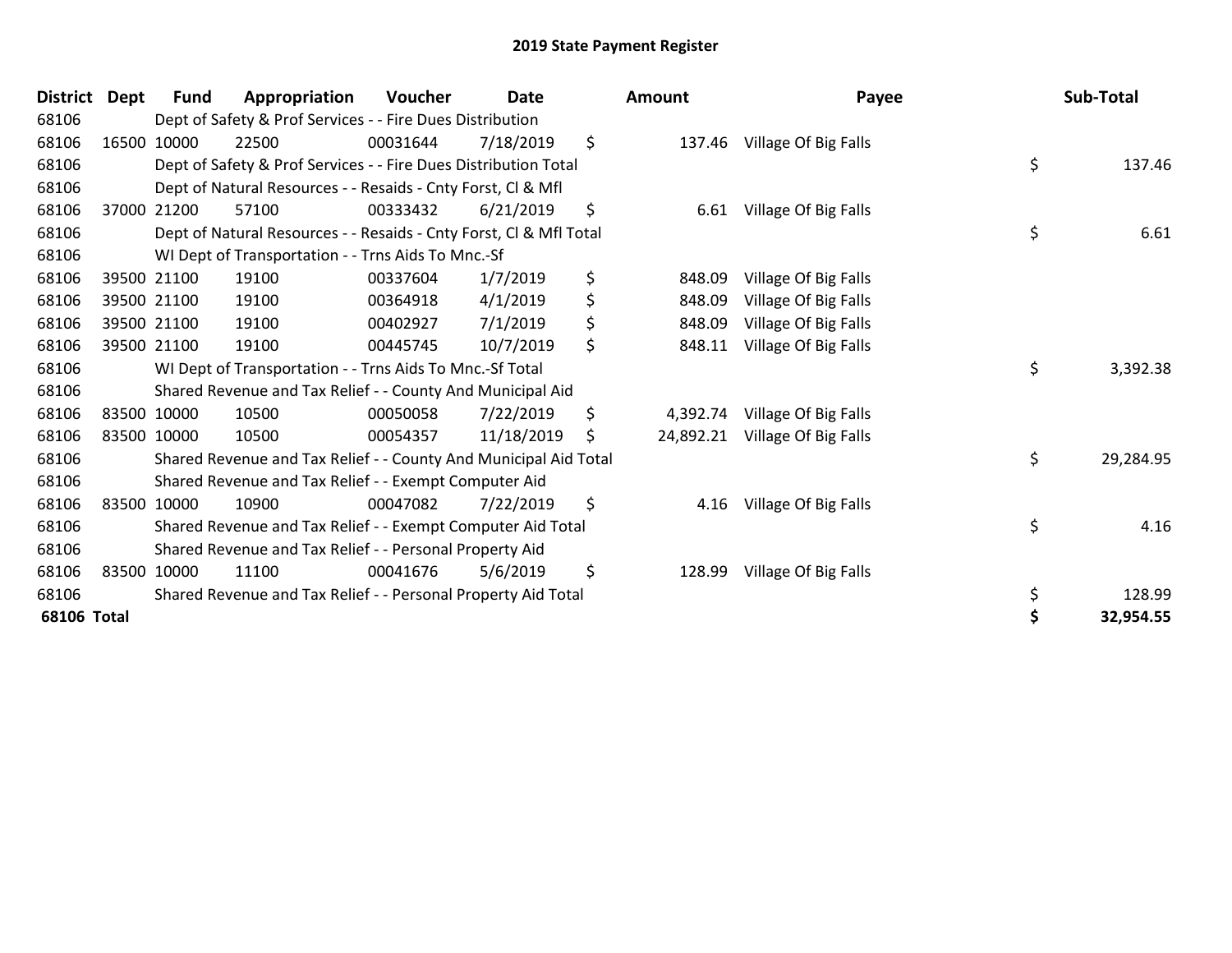| <b>District</b>    | <b>Dept</b> | Fund        | Appropriation                                                        | <b>Voucher</b> | <b>Date</b> | <b>Amount</b>   | Payee                       | Sub-Total        |
|--------------------|-------------|-------------|----------------------------------------------------------------------|----------------|-------------|-----------------|-----------------------------|------------------|
| 68121              |             |             | Dept of Safety & Prof Services - - Fire Dues Distribution            |                |             |                 |                             |                  |
| 68121              |             | 16500 10000 | 22500                                                                | 00031508       | 7/18/2019   | \$<br>781.76    | Village Of Embarrass        |                  |
| 68121              |             |             | Dept of Safety & Prof Services - - Fire Dues Distribution Total      |                |             |                 |                             | \$<br>781.76     |
| 68121              |             |             | WI Dept of Transportation - - Trns Aids To Mnc.-Sf                   |                |             |                 |                             |                  |
| 68121              |             | 39500 21100 | 19100                                                                | 00337605       | 1/7/2019    | \$<br>2,560.54  | <b>Village Of Embarrass</b> |                  |
| 68121              |             | 39500 21100 | 19100                                                                | 00364919       | 4/1/2019    | \$<br>2,560.54  | <b>Village Of Embarrass</b> |                  |
| 68121              |             | 39500 21100 | 19100                                                                | 00402928       | 7/1/2019    | \$<br>2,560.54  | <b>Village Of Embarrass</b> |                  |
| 68121              |             | 39500 21100 | 19100                                                                | 00445746       | 10/7/2019   | \$<br>2,560.57  | <b>Village Of Embarrass</b> |                  |
| 68121              |             |             | WI Dept of Transportation - - Trns Aids To Mnc.-Sf Total             |                |             |                 |                             | \$<br>10,242.19  |
| 68121              |             |             | Department of Administration - - Hv Trans Ln Annual Impact Fee       |                |             |                 |                             |                  |
| 68121              |             | 50500 10000 | 17400                                                                | 00101218       | 5/1/2019    | \$<br>8,296.00  | <b>Village Of Embarrass</b> |                  |
| 68121              |             |             | Department of Administration - - Hv Trans Ln Annual Impact Fee Total |                |             |                 |                             | \$<br>8,296.00   |
| 68121              |             |             | Shared Revenue and Tax Relief - - County And Municipal Aid           |                |             |                 |                             |                  |
| 68121              |             | 83500 10000 | 10500                                                                | 00050059       | 7/22/2019   | \$<br>14,437.85 | <b>Village Of Embarrass</b> |                  |
| 68121              |             | 83500 10000 | 10500                                                                | 00054358       | 11/18/2019  | \$<br>81,814.45 | <b>Village Of Embarrass</b> |                  |
| 68121              |             |             | Shared Revenue and Tax Relief - - County And Municipal Aid Total     |                |             |                 |                             | \$<br>96,252.30  |
| 68121              |             |             | Shared Revenue and Tax Relief - - Exempt Computer Aid                |                |             |                 |                             |                  |
| 68121              |             | 83500 10000 | 10900                                                                | 00047083       | 7/22/2019   | \$<br>223.44    | <b>Village Of Embarrass</b> |                  |
| 68121              |             |             | Shared Revenue and Tax Relief - - Exempt Computer Aid Total          |                |             |                 |                             | \$<br>223.44     |
| 68121              |             |             | Shared Revenue and Tax Relief - - Personal Property Aid              |                |             |                 |                             |                  |
| 68121              |             | 83500 10000 | 11100                                                                | 00041677       | 5/6/2019    | \$<br>531.32    | Village Of Embarrass        |                  |
| 68121              |             |             | Shared Revenue and Tax Relief - - Personal Property Aid Total        |                |             |                 |                             | \$<br>531.32     |
| <b>68121 Total</b> |             |             |                                                                      |                |             |                 |                             | \$<br>116,327.01 |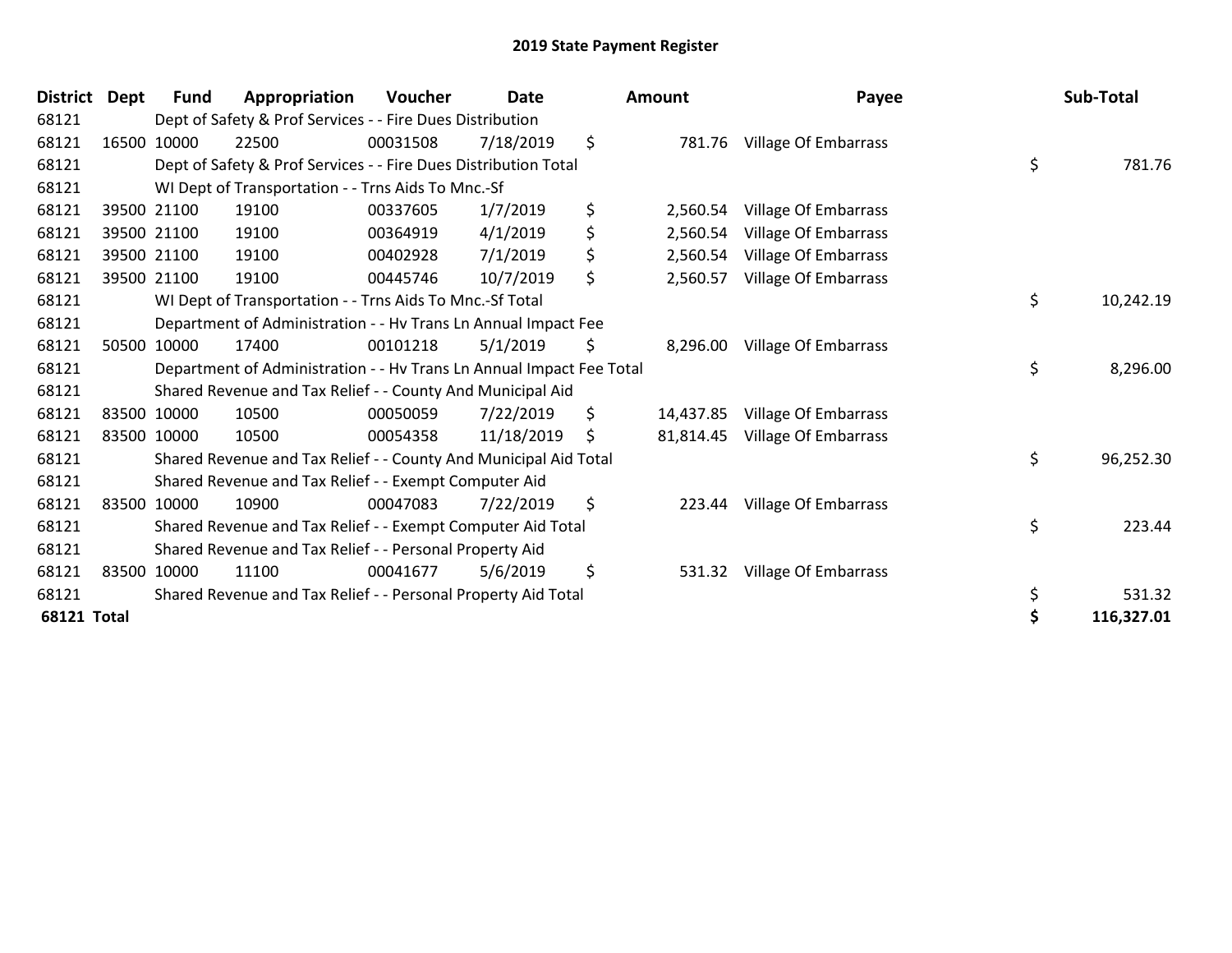| District Dept | <b>Fund</b> | Appropriation                                                     | Voucher  | <b>Date</b> | <b>Amount</b>  | Payee                        | Sub-Total       |
|---------------|-------------|-------------------------------------------------------------------|----------|-------------|----------------|------------------------------|-----------------|
| 68126         |             | Dept of Safety & Prof Services - - Fire Dues Distribution         |          |             |                |                              |                 |
| 68126         | 16500 10000 | 22500                                                             | 00030907 | 7/17/2019   | \$             | 2,714.11 Village Of Fremont  |                 |
| 68126         |             | Dept of Safety & Prof Services - - Fire Dues Distribution Total   |          |             |                |                              | \$<br>2,714.11  |
| 68126         |             | Dept of Natural Resources - - Aids In Lieu Of Taxes - Gener       |          |             |                |                              |                 |
| 68126         | 37000 10000 | 50300                                                             | 00299001 | 2/19/2019   | \$             | 137.14 Village Of Fremont    |                 |
| 68126         |             | Dept of Natural Resources - - Aids In Lieu Of Taxes - Gener Total |          |             |                |                              | \$<br>137.14    |
| 68126         |             | Dept of Natural Resources - - GPO--State Funds                    |          |             |                |                              |                 |
| 68126         | 37000 21200 | 36100                                                             | 00308922 | 4/1/2019    | \$             | 624.20 Village Of Fremont    |                 |
| 68126         |             | Dept of Natural Resources - - GPO--State Funds Total              |          |             |                |                              | \$<br>624.20    |
| 68126         |             | WI Dept of Transportation - - Trns Aids To Mnc.-Sf                |          |             |                |                              |                 |
| 68126         | 39500 21100 | 19100                                                             | 00337606 | 1/7/2019    | \$             | 6,256.24 Village Of Fremont  |                 |
| 68126         | 39500 21100 | 19100                                                             | 00364920 | 4/1/2019    | \$<br>6,256.24 | Village Of Fremont           |                 |
| 68126         | 39500 21100 | 19100                                                             | 00402929 | 7/1/2019    | \$             | 6,256.24 Village Of Fremont  |                 |
| 68126         | 39500 21100 | 19100                                                             | 00445747 | 10/7/2019   | \$             | 6,256.25 Village Of Fremont  |                 |
| 68126         |             | WI Dept of Transportation - - Trns Aids To Mnc.-Sf Total          |          |             |                |                              | \$<br>25,024.97 |
| 68126         |             | Department of Justice - - Law Enforcement Train, Local            |          |             |                |                              |                 |
| 68126         | 45500 10000 | 23100                                                             | 00076775 | 12/20/2019  | \$<br>320.00   | Village Of Fremont           |                 |
| 68126         |             | Department of Justice - - Law Enforcement Train, Local Total      |          |             |                |                              | \$<br>320.00    |
| 68126         |             | Elections Commission - - 2018 Hava Election Security              |          |             |                |                              |                 |
| 68126         | 51000 22000 | 18200                                                             | 00002125 | 10/22/2019  | \$             | 500.00 Village Of Fremont    |                 |
| 68126         |             | Elections Commission - - 2018 Hava Election Security Total        |          |             |                |                              | \$<br>500.00    |
| 68126         |             | Shared Revenue and Tax Relief - - County And Municipal Aid        |          |             |                |                              |                 |
| 68126         | 83500 10000 | 10500                                                             | 00050060 | 7/22/2019   | \$             | 4,451.44 Village Of Fremont  |                 |
| 68126         | 83500 10000 | 10500                                                             | 00054359 | 11/18/2019  | \$             | 25,224.85 Village Of Fremont |                 |
| 68126         |             | Shared Revenue and Tax Relief - - County And Municipal Aid Total  |          |             |                |                              | \$<br>29,676.29 |
| 68126         |             | Shared Revenue and Tax Relief - - Exempt Computer Aid             |          |             |                |                              |                 |
| 68126         | 83500 10000 | 10900                                                             | 00047084 | 7/22/2019   | \$             | 850.11 Village Of Fremont    |                 |
| 68126         |             | Shared Revenue and Tax Relief - - Exempt Computer Aid Total       |          |             |                |                              | \$<br>850.11    |
| 68126         |             | Shared Revenue and Tax Relief - - Utility Aid                     |          |             |                |                              |                 |
| 68126         | 83500 10000 | 11000                                                             | 00050060 | 7/22/2019   | \$             | 413.57 Village Of Fremont    |                 |
| 68126         | 83500 10000 | 11000                                                             | 00054359 | 11/18/2019  | \$             | 2,413.92 Village Of Fremont  |                 |
| 68126         |             | Shared Revenue and Tax Relief - - Utility Aid Total               |          |             |                |                              | \$<br>2,827.49  |
| 68126         |             | Shared Revenue and Tax Relief - - Personal Property Aid           |          |             |                |                              |                 |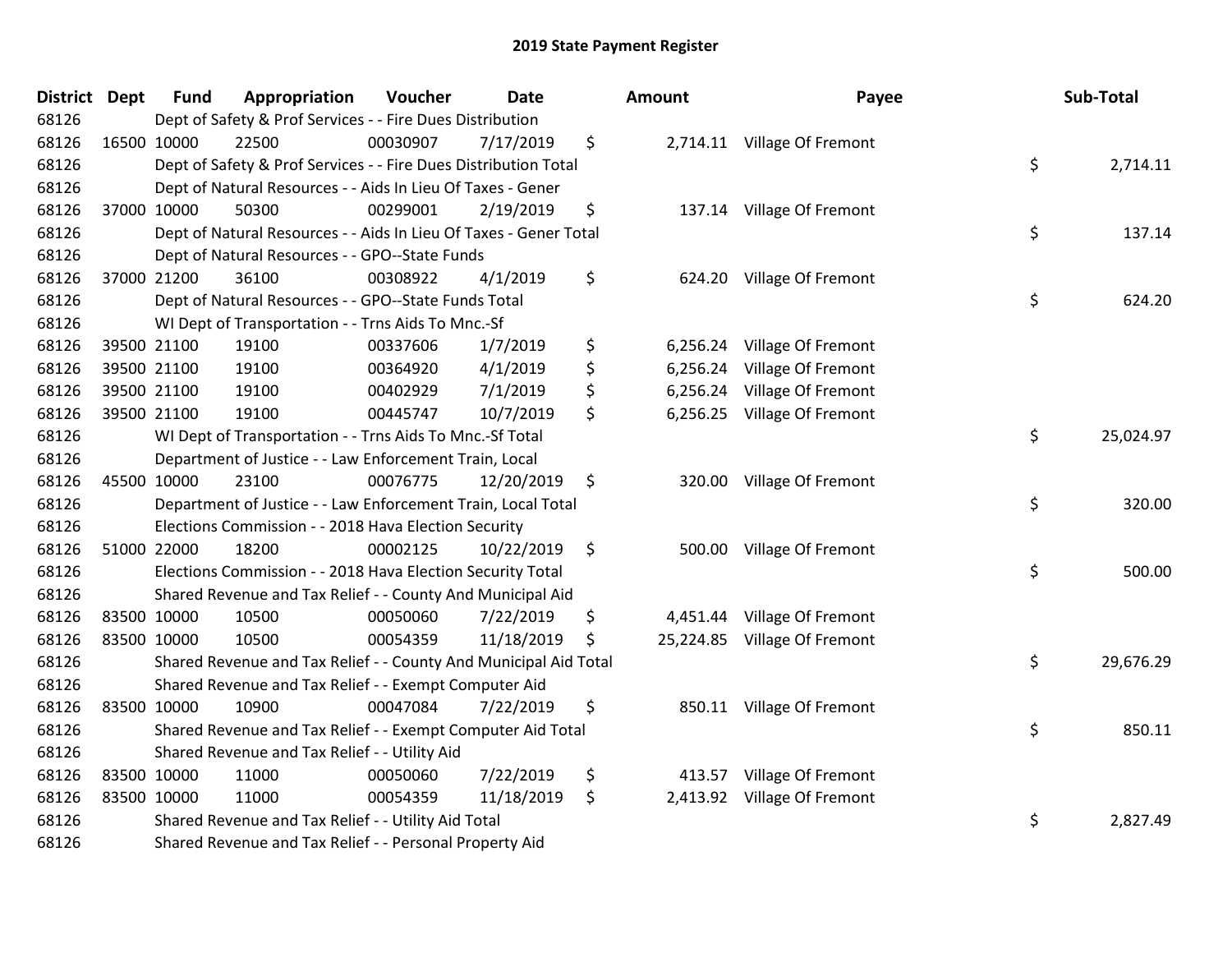|                                                                        |  | District Dept Fund | Appropriation | <b>Voucher</b> | Date     |              | Amount | Pavee                     |  | Sub-Total |
|------------------------------------------------------------------------|--|--------------------|---------------|----------------|----------|--------------|--------|---------------------------|--|-----------|
| 68126                                                                  |  | 83500 10000        | 11100         | 00041678       | 5/6/2019 | $\mathbf{S}$ |        | 265.82 Village Of Fremont |  |           |
| 68126<br>Shared Revenue and Tax Relief - - Personal Property Aid Total |  |                    |               |                |          |              |        |                           |  | 265.82    |
| 68126 Total                                                            |  |                    |               |                |          |              |        |                           |  | 62,940.13 |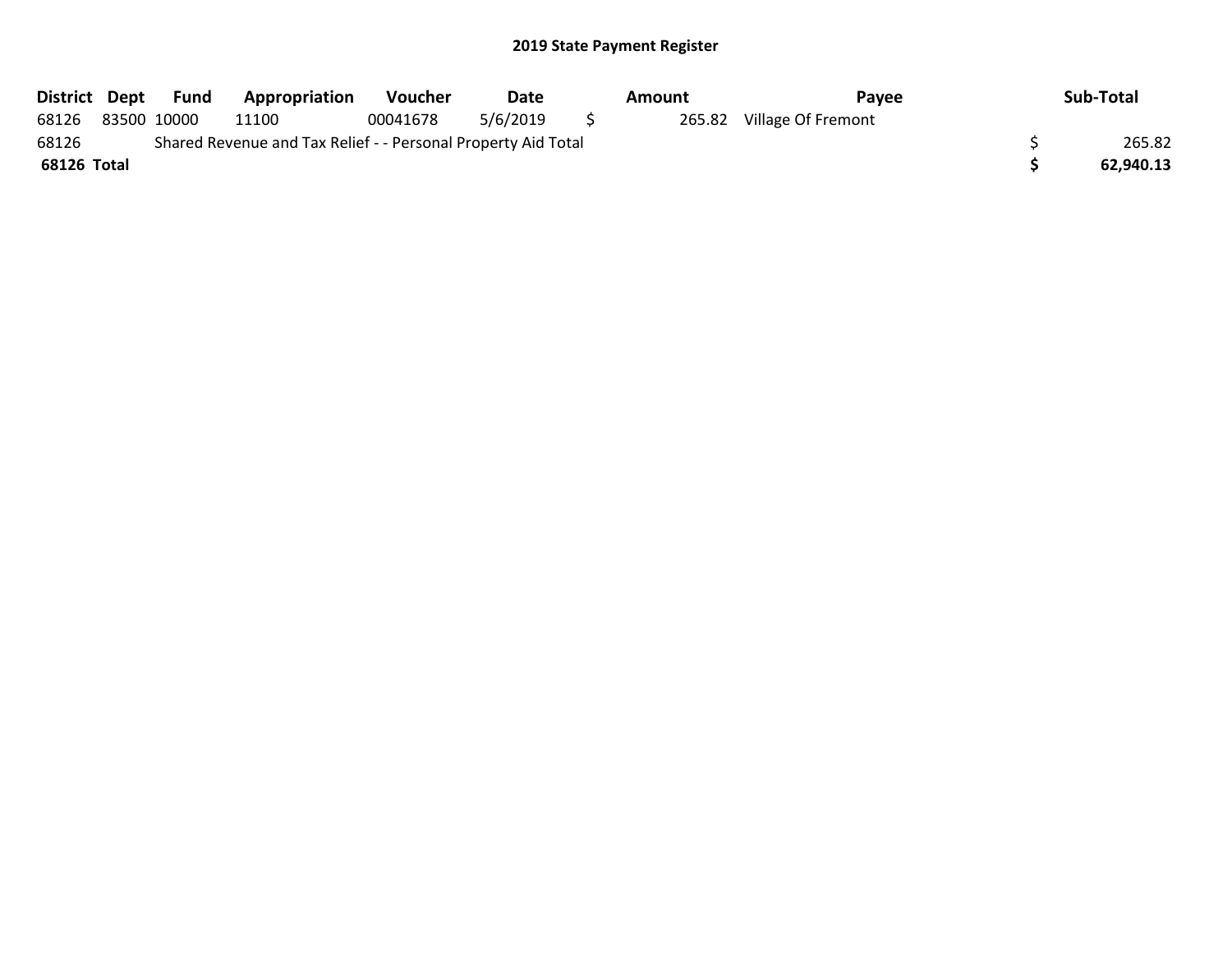| District           | <b>Dept</b> | <b>Fund</b> | Appropriation                                                                   | Voucher   | <b>Date</b>   | Amount           |                           | Payee | Sub-Total  |
|--------------------|-------------|-------------|---------------------------------------------------------------------------------|-----------|---------------|------------------|---------------------------|-------|------------|
| 68141              |             |             | Dept of Safety & Prof Services - - Fire Dues Distribution                       |           |               |                  |                           |       |            |
| 68141              |             | 16500 10000 | 22500                                                                           | 00030767  | 7/17/2019     | \$               | 3,248.36 Village Of Iola  |       |            |
| 68141              |             |             | Dept of Safety & Prof Services - - Fire Dues Distribution Total                 |           |               |                  |                           | \$    | 3,248.36   |
| 68141              |             |             | WI Dept of Transportation - - Trns Aids To Mnc.-Sf                              |           |               |                  |                           |       |            |
| 68141              |             | 39500 21100 | 19100                                                                           | 00337607  | 1/7/2019      | \$<br>21,711.40  | Village Of Iola           |       |            |
| 68141              |             | 39500 21100 | 19100                                                                           | 00364921  | 4/1/2019      | \$<br>21,711.40  | Village Of Iola           |       |            |
| 68141              |             | 39500 21100 | 19100                                                                           | 00402930  | 7/1/2019      | \$<br>21,711.40  | Village Of Iola           |       |            |
| 68141              |             | 39500 21100 | 19100                                                                           | 00445748  | 10/7/2019     | \$               | 21,711.41 Village Of Iola |       |            |
| 68141              |             |             | WI Dept of Transportation - - Trns Aids To Mnc.-Sf Total                        |           |               |                  |                           | \$    | 86,845.61  |
| 68141              |             |             | Department of Health Services - - Prepaid Medical Transport Reimbursement       |           |               |                  |                           |       |            |
| 68141              |             | 43500 10000 | 16300                                                                           | AMBULANCE | 11/18/2019    | \$<br>4,174.50   | Village Of Iola           |       |            |
| 68141              |             |             | Department of Health Services - - Prepaid Medical Transport Reimbursement Total |           |               |                  |                           | \$    | 4,174.50   |
| 68141              |             |             | Department of Justice - - Law Enforcement Train, Local                          |           |               |                  |                           |       |            |
| 68141              |             | 45500 10000 | 23100                                                                           | 00073223  | 10/21/2019 \$ |                  | 640.00 Village Of Iola    |       |            |
| 68141              |             |             | Department of Justice - - Law Enforcement Train, Local Total                    |           |               |                  |                           | \$    | 640.00     |
| 68141              |             |             | Shared Revenue and Tax Relief - - Expenditure Restraint Program                 |           |               |                  |                           |       |            |
| 68141              |             | 83500 10000 | 10100                                                                           | 00050061  | 7/22/2019     | \$<br>23,156.29  | Village Of Iola           |       |            |
| 68141              |             |             | Shared Revenue and Tax Relief - - Expenditure Restraint Program Total           |           |               |                  |                           | \$    | 23,156.29  |
| 68141              |             |             | Shared Revenue and Tax Relief - - County And Municipal Aid                      |           |               |                  |                           |       |            |
| 68141              |             | 83500 10000 | 10500                                                                           | 00050061  | 7/22/2019     | \$<br>25,795.65  | Village Of Iola           |       |            |
| 68141              | 83500 10000 |             | 10500                                                                           | 00054360  | 11/18/2019    | \$<br>142,000.87 | Village Of Iola           |       |            |
| 68141              |             |             | Shared Revenue and Tax Relief - - County And Municipal Aid Total                |           |               |                  |                           | \$    | 167,796.52 |
| 68141              |             |             | Shared Revenue and Tax Relief - - Exempt Computer Aid                           |           |               |                  |                           |       |            |
| 68141              |             | 83500 10000 | 10900                                                                           | 00047085  | 7/22/2019     | \$               | 2,364.30 Village Of Iola  |       |            |
| 68141              |             |             | Shared Revenue and Tax Relief - - Exempt Computer Aid Total                     |           |               |                  |                           | \$    | 2,364.30   |
| 68141              |             |             | Shared Revenue and Tax Relief - - Utility Aid                                   |           |               |                  |                           |       |            |
| 68141              |             | 83500 10000 | 11000                                                                           | 00050061  | 7/22/2019     | \$<br>2,611.85   | Village Of Iola           |       |            |
| 68141              | 83500 10000 |             | 11000                                                                           | 00054360  | 11/18/2019    | \$<br>14,330.55  | Village Of Iola           |       |            |
| 68141              |             |             | Shared Revenue and Tax Relief - - Utility Aid Total                             |           |               |                  |                           | \$    | 16,942.40  |
| 68141              |             |             | Shared Revenue and Tax Relief - - Personal Property Aid                         |           |               |                  |                           |       |            |
| 68141              |             | 83500 10000 | 11100                                                                           | 00041679  | 5/6/2019      | \$<br>4,694.34   | Village Of Iola           |       |            |
| 68141              |             |             | Shared Revenue and Tax Relief - - Personal Property Aid Total                   |           |               |                  |                           | \$    | 4,694.34   |
| <b>68141 Total</b> |             |             |                                                                                 |           |               |                  |                           | \$    | 309,862.32 |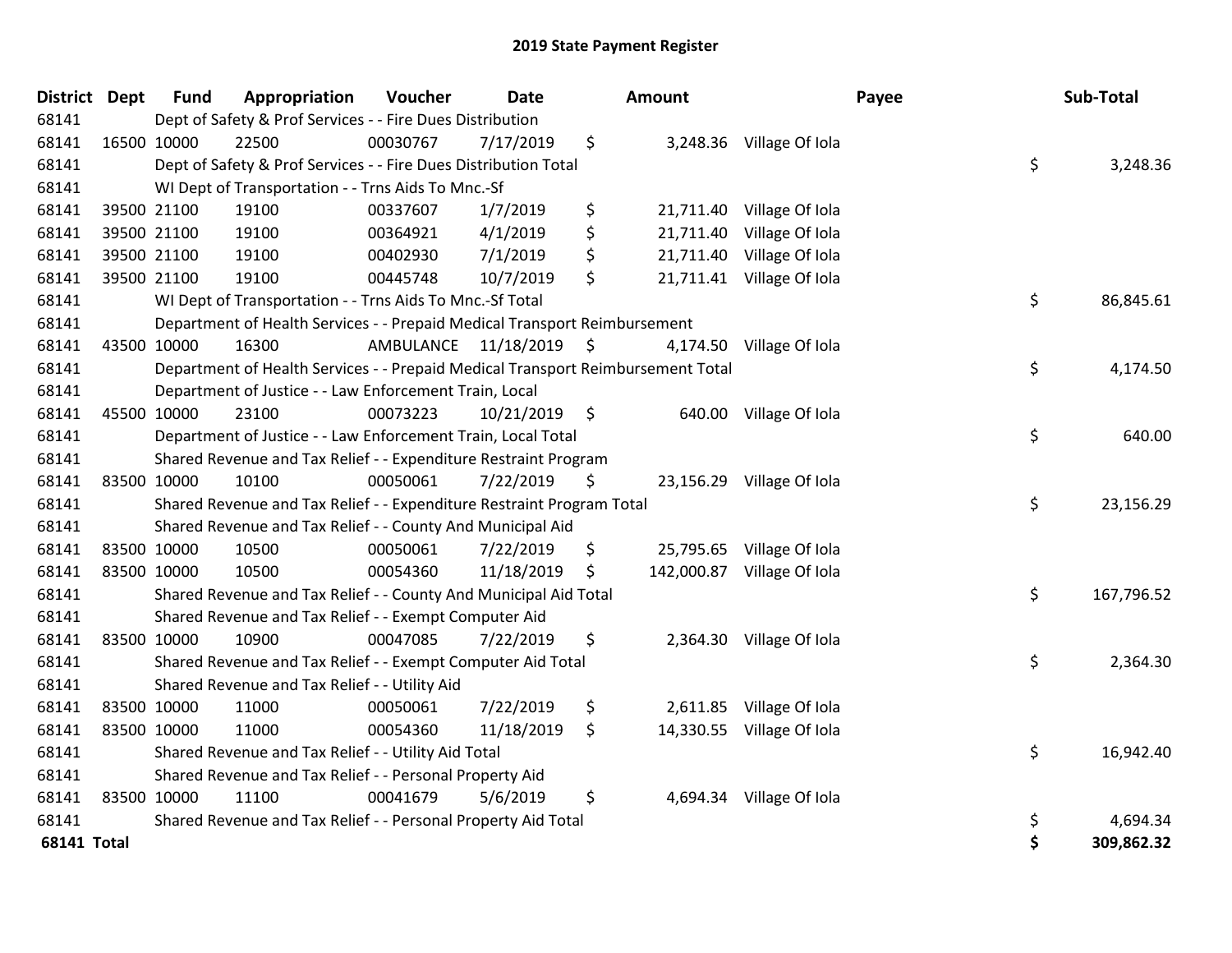| <b>District</b>    | Dept | Fund        | Appropriation                                                     | <b>Voucher</b> | <b>Date</b> | <b>Amount</b>   | Payee                 | Sub-Total       |
|--------------------|------|-------------|-------------------------------------------------------------------|----------------|-------------|-----------------|-----------------------|-----------------|
| 68165              |      |             | Dept of Safety & Prof Services - - Fire Dues Distribution         |                |             |                 |                       |                 |
| 68165              |      | 16500 10000 | 22500                                                             | 00031616       | 7/18/2019   | \$<br>357.12    | Village Of Ogdensburg |                 |
| 68165              |      |             | Dept of Safety & Prof Services - - Fire Dues Distribution Total   |                |             |                 |                       | \$<br>357.12    |
| 68165              |      |             | Dept of Natural Resources - - Aids In Lieu Of Taxes - Gener       |                |             |                 |                       |                 |
| 68165              |      | 37000 10000 | 50300                                                             | 00298957       | 2/19/2019   | \$<br>687.71    | Village Of Ogdensburg |                 |
| 68165              |      |             | Dept of Natural Resources - - Aids In Lieu Of Taxes - Gener Total |                |             |                 |                       | \$<br>687.71    |
| 68165              |      |             | WI Dept of Transportation - - Trns Aids To Mnc.-Sf                |                |             |                 |                       |                 |
| 68165              |      | 39500 21100 | 19100                                                             | 00337608       | 1/7/2019    | \$<br>1,522.98  | Village Of Ogdensburg |                 |
| 68165              |      | 39500 21100 | 19100                                                             | 00364922       | 4/1/2019    | \$<br>1,522.98  | Village Of Ogdensburg |                 |
| 68165              |      | 39500 21100 | 19100                                                             | 00402931       | 7/1/2019    | \$<br>1,522.98  | Village Of Ogdensburg |                 |
| 68165              |      | 39500 21100 | 19100                                                             | 00445749       | 10/7/2019   | \$<br>1,523.01  | Village Of Ogdensburg |                 |
| 68165              |      |             | WI Dept of Transportation - - Trns Aids To Mnc.-Sf Total          |                |             |                 |                       | \$<br>6,091.95  |
| 68165              |      |             | Shared Revenue and Tax Relief - - County And Municipal Aid        |                |             |                 |                       |                 |
| 68165              |      | 83500 10000 | 10500                                                             | 00050062       | 7/22/2019   | \$<br>6,437.34  | Village Of Ogdensburg |                 |
| 68165              |      | 83500 10000 | 10500                                                             | 00054361       | 11/18/2019  | \$<br>36,478.28 | Village Of Ogdensburg |                 |
| 68165              |      |             | Shared Revenue and Tax Relief - - County And Municipal Aid Total  |                |             |                 |                       | \$<br>42,915.62 |
| 68165              |      |             | Shared Revenue and Tax Relief - - Exempt Computer Aid             |                |             |                 |                       |                 |
| 68165              |      | 83500 10000 | 10900                                                             | 00047086       | 7/22/2019   | \$<br>9.35      | Village Of Ogdensburg |                 |
| 68165              |      |             | Shared Revenue and Tax Relief - - Exempt Computer Aid Total       |                |             |                 |                       | \$<br>9.35      |
| 68165              |      |             | Shared Revenue and Tax Relief - - Personal Property Aid           |                |             |                 |                       |                 |
| 68165              |      | 83500 10000 | 11100                                                             | 00041680       | 5/6/2019    | \$<br>10.66     | Village Of Ogdensburg |                 |
| 68165              |      |             | Shared Revenue and Tax Relief - - Personal Property Aid Total     |                |             |                 |                       | \$<br>10.66     |
| <b>68165 Total</b> |      |             |                                                                   |                |             |                 |                       | \$<br>50,072.41 |

| nount | Payee                           | Sub-Total       |
|-------|---------------------------------|-----------------|
|       | 357.12 Village Of Ogdensburg    | \$<br>357.12    |
|       | 687.71 Village Of Ogdensburg    |                 |
|       |                                 | \$<br>687.71    |
|       | 1,522.98 Village Of Ogdensburg  |                 |
|       | 1,522.98 Village Of Ogdensburg  |                 |
|       | 1,522.98 Village Of Ogdensburg  |                 |
|       | 1,523.01 Village Of Ogdensburg  |                 |
|       |                                 | \$<br>6,091.95  |
|       | 6,437.34 Village Of Ogdensburg  |                 |
|       | 36,478.28 Village Of Ogdensburg |                 |
|       |                                 | \$<br>42,915.62 |
| 9.35  | Village Of Ogdensburg           |                 |
|       |                                 | \$<br>9.35      |
| 10.66 | Village Of Ogdensburg           |                 |
|       |                                 | \$<br>10.66     |
|       |                                 | \$<br>50,072.41 |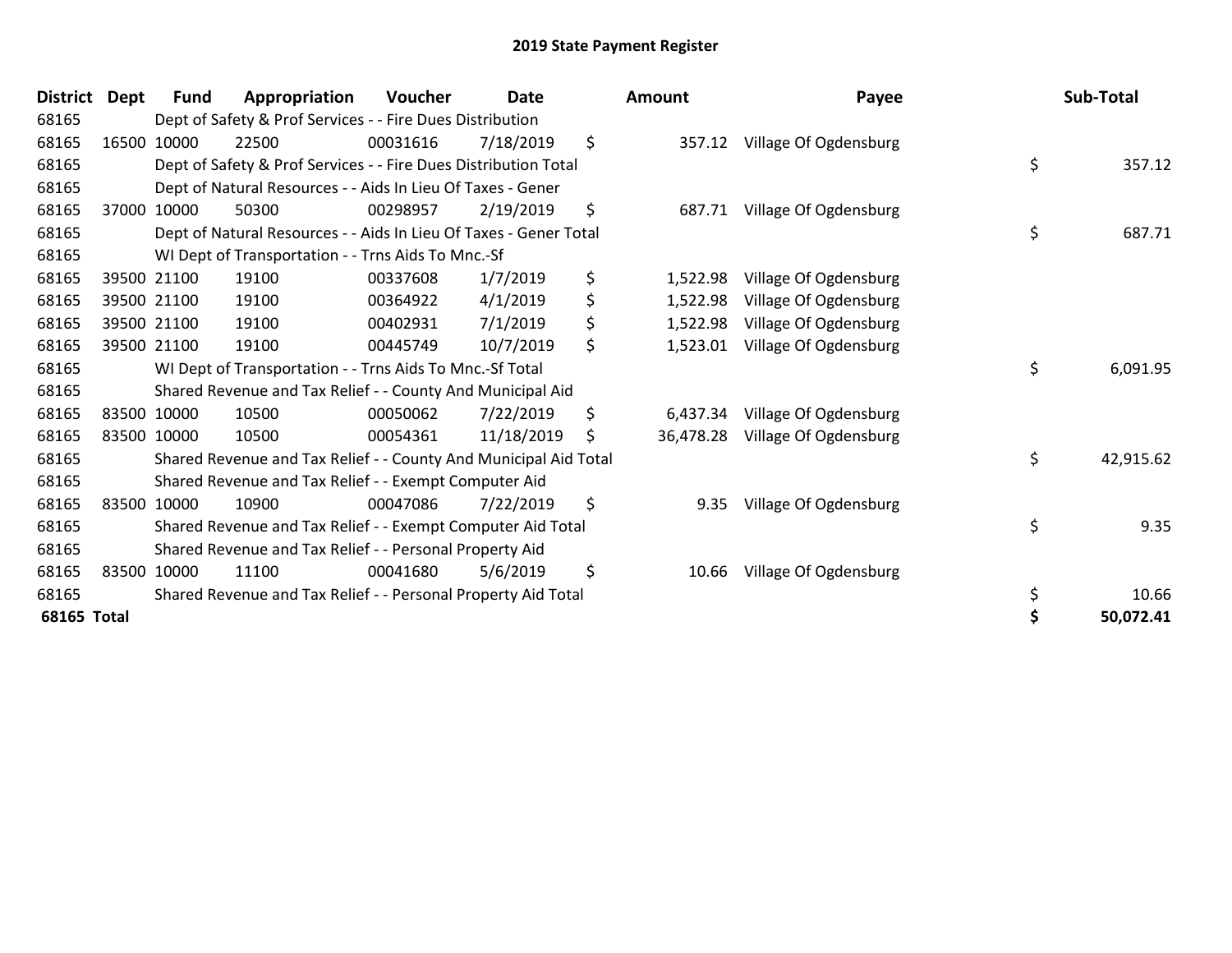| District Dept      | Fund        | Appropriation                                                     | <b>Voucher</b> | <b>Date</b> | <b>Amount</b>   | Payee                         | Sub-Total       |
|--------------------|-------------|-------------------------------------------------------------------|----------------|-------------|-----------------|-------------------------------|-----------------|
| 68181              |             | Dept of Safety & Prof Services - - Fire Dues Distribution         |                |             |                 |                               |                 |
| 68181              | 16500 10000 | 22500                                                             | 00031507       | 7/18/2019   | \$              | 781.91 Village Of Scandinavia |                 |
| 68181              |             | Dept of Safety & Prof Services - - Fire Dues Distribution Total   |                |             |                 |                               | \$<br>781.91    |
| 68181              |             | Dept of Natural Resources - - Aids In Lieu Of Taxes - Gener       |                |             |                 |                               |                 |
| 68181              | 37000 10000 | 50300                                                             | 00298924       | 2/19/2019   | \$<br>425.91    | Village Of Scandinavia        |                 |
| 68181              |             | Dept of Natural Resources - - Aids In Lieu Of Taxes - Gener Total |                |             |                 |                               | \$<br>425.91    |
| 68181              |             | WI Dept of Transportation - - Trns Aids To Mnc.-Sf                |                |             |                 |                               |                 |
| 68181              | 39500 21100 | 19100                                                             | 00337609       | 1/7/2019    | \$<br>2,060.51  | Village Of Scandinavia        |                 |
| 68181              | 39500 21100 | 19100                                                             | 00364923       | 4/1/2019    | \$<br>2,060.51  | Village Of Scandinavia        |                 |
| 68181              | 39500 21100 | 19100                                                             | 00402932       | 7/1/2019    | \$<br>2,060.51  | Village Of Scandinavia        |                 |
| 68181              | 39500 21100 | 19100                                                             | 00445750       | 10/7/2019   | \$<br>2,060.52  | Village Of Scandinavia        |                 |
| 68181              |             | WI Dept of Transportation - - Trns Aids To Mnc.-Sf Total          |                |             |                 |                               | \$<br>8,242.05  |
| 68181              |             | Elections Commission - - 2018 Hava Election Security              |                |             |                 |                               |                 |
| 68181              | 51000 22000 | 18200                                                             | 00002852       | 11/21/2019  | \$<br>1,200.00  | Village Of Scandinavia        |                 |
| 68181              |             | Elections Commission - - 2018 Hava Election Security Total        |                |             |                 |                               | \$<br>1,200.00  |
| 68181              |             | Shared Revenue and Tax Relief - - County And Municipal Aid        |                |             |                 |                               |                 |
| 68181              | 83500 10000 | 10500                                                             | 00050063       | 7/22/2019   | \$<br>7,072.47  | Village Of Scandinavia        |                 |
| 68181              | 83500 10000 | 10500                                                             | 00054362       | 11/18/2019  | \$<br>40,077.33 | Village Of Scandinavia        |                 |
| 68181              |             | Shared Revenue and Tax Relief - - County And Municipal Aid Total  |                |             |                 |                               | \$<br>47,149.80 |
| 68181              |             | Shared Revenue and Tax Relief - - Exempt Computer Aid             |                |             |                 |                               |                 |
| 68181              | 83500 10000 | 10900                                                             | 00047087       | 7/22/2019   | \$<br>60.27     | Village Of Scandinavia        |                 |
| 68181              |             | Shared Revenue and Tax Relief - - Exempt Computer Aid Total       |                |             |                 |                               | \$<br>60.27     |
| 68181              |             | Shared Revenue and Tax Relief - - Personal Property Aid           |                |             |                 |                               |                 |
| 68181              | 83500 10000 | 11100                                                             | 00041681       | 5/6/2019    | \$<br>201.57    | Village Of Scandinavia        |                 |
| 68181              |             | Shared Revenue and Tax Relief - - Personal Property Aid Total     |                |             |                 |                               | \$<br>201.57    |
| <b>68181 Total</b> |             |                                                                   |                |             |                 |                               | \$<br>58,061.51 |

| District Dept      |             | <b>Fund</b> | Appropriation                                                     | Voucher  | <b>Date</b> |     | <b>Amount</b> | Payee                           | Sub-Total       |
|--------------------|-------------|-------------|-------------------------------------------------------------------|----------|-------------|-----|---------------|---------------------------------|-----------------|
| 68181              |             |             | Dept of Safety & Prof Services - - Fire Dues Distribution         |          |             |     |               |                                 |                 |
| 68181              |             | 16500 10000 | 22500                                                             | 00031507 | 7/18/2019   | \$  | 781.91        | Village Of Scandinavia          |                 |
| 68181              |             |             | Dept of Safety & Prof Services - - Fire Dues Distribution Total   |          |             |     |               |                                 | \$<br>781.91    |
| 68181              |             |             | Dept of Natural Resources - - Aids In Lieu Of Taxes - Gener       |          |             |     |               |                                 |                 |
| 68181              |             | 37000 10000 | 50300                                                             | 00298924 | 2/19/2019   | \$  | 425.91        | Village Of Scandinavia          |                 |
| 68181              |             |             | Dept of Natural Resources - - Aids In Lieu Of Taxes - Gener Total |          |             |     |               |                                 | \$<br>425.91    |
| 68181              |             |             | WI Dept of Transportation - - Trns Aids To Mnc.-Sf                |          |             |     |               |                                 |                 |
| 68181              |             | 39500 21100 | 19100                                                             | 00337609 | 1/7/2019    | \$  | 2,060.51      | Village Of Scandinavia          |                 |
| 68181              |             | 39500 21100 | 19100                                                             | 00364923 | 4/1/2019    | \$  | 2,060.51      | Village Of Scandinavia          |                 |
| 68181              |             | 39500 21100 | 19100                                                             | 00402932 | 7/1/2019    | \$  | 2,060.51      | Village Of Scandinavia          |                 |
| 68181              |             | 39500 21100 | 19100                                                             | 00445750 | 10/7/2019   | \$  |               | 2,060.52 Village Of Scandinavia |                 |
| 68181              |             |             | WI Dept of Transportation - - Trns Aids To Mnc.-Sf Total          |          |             |     |               |                                 | \$<br>8,242.05  |
| 68181              |             |             | Elections Commission - - 2018 Hava Election Security              |          |             |     |               |                                 |                 |
| 68181              |             | 51000 22000 | 18200                                                             | 00002852 | 11/21/2019  | \$  | 1,200.00      | Village Of Scandinavia          |                 |
| 68181              |             |             | Elections Commission - - 2018 Hava Election Security Total        |          |             |     |               |                                 | \$<br>1,200.00  |
| 68181              |             |             | Shared Revenue and Tax Relief - - County And Municipal Aid        |          |             |     |               |                                 |                 |
| 68181              |             | 83500 10000 | 10500                                                             | 00050063 | 7/22/2019   | \$  | 7,072.47      | Village Of Scandinavia          |                 |
| 68181              | 83500 10000 |             | 10500                                                             | 00054362 | 11/18/2019  | \$. | 40,077.33     | Village Of Scandinavia          |                 |
| 68181              |             |             | Shared Revenue and Tax Relief - - County And Municipal Aid Total  |          |             |     |               |                                 | \$<br>47,149.80 |
| 68181              |             |             | Shared Revenue and Tax Relief - - Exempt Computer Aid             |          |             |     |               |                                 |                 |
| 68181              |             | 83500 10000 | 10900                                                             | 00047087 | 7/22/2019   | \$  | 60.27         | Village Of Scandinavia          |                 |
| 68181              |             |             | Shared Revenue and Tax Relief - - Exempt Computer Aid Total       |          |             |     |               |                                 | \$<br>60.27     |
| 68181              |             |             | Shared Revenue and Tax Relief - - Personal Property Aid           |          |             |     |               |                                 |                 |
| 68181              |             | 83500 10000 | 11100                                                             | 00041681 | 5/6/2019    | \$  |               | 201.57 Village Of Scandinavia   |                 |
| 68181              |             |             | Shared Revenue and Tax Relief - - Personal Property Aid Total     |          |             |     |               |                                 | \$<br>201.57    |
| <b>68181 Total</b> |             |             |                                                                   |          |             |     |               |                                 | \$<br>58,061.51 |
|                    |             |             |                                                                   |          |             |     |               |                                 |                 |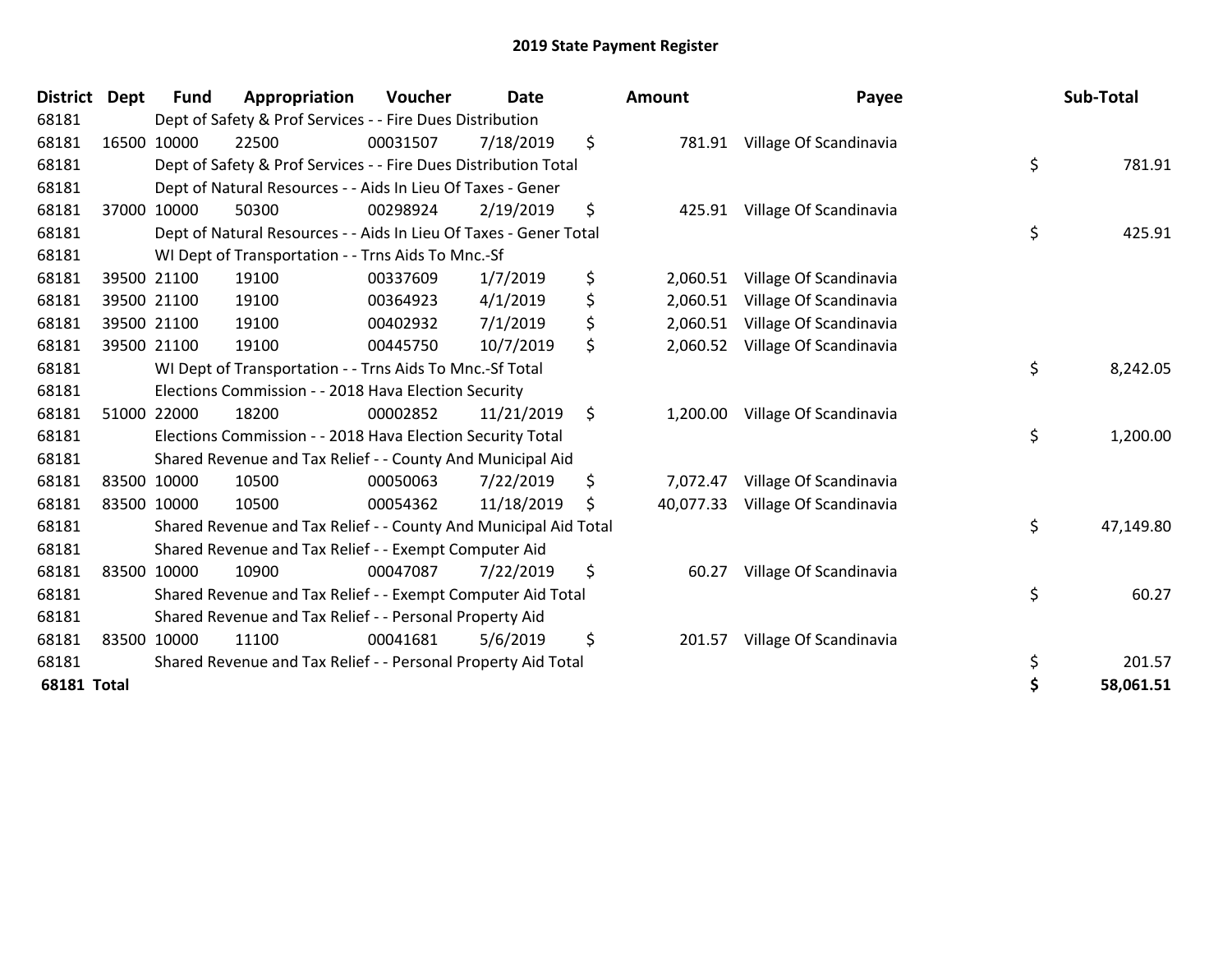| District Dept |             | <b>Fund</b> | Appropriation                                                      | Voucher  | <b>Date</b> |     | <b>Amount</b> | Payee                           | Sub-Total        |
|---------------|-------------|-------------|--------------------------------------------------------------------|----------|-------------|-----|---------------|---------------------------------|------------------|
| 68211         |             |             | Dept of Safety & Prof Services - - Fire Dues Distribution          |          |             |     |               |                                 |                  |
| 68211         | 16500 10000 |             | 22500                                                              | 00030164 | 7/15/2019   | \$  |               | 10,623.98 City Of Clintonville  |                  |
| 68211         |             |             | Dept of Safety & Prof Services - - Fire Dues Distribution Total    |          |             |     |               |                                 | \$<br>10,623.98  |
| 68211         |             |             | Dept of Natural Resources - - General Program Operations --        |          |             |     |               |                                 |                  |
| 68211         |             | 37000 21200 | 25400                                                              | 00366291 | 10/18/2019  | -\$ | 400.00        | City Of Clintonville            |                  |
| 68211         |             |             | Dept of Natural Resources - - General Program Operations -- Total  |          |             |     |               |                                 | \$<br>400.00     |
| 68211         |             |             | Dept of Natural Resources - - Resaids - Cnty Forst, Cl & Mfl       |          |             |     |               |                                 |                  |
| 68211         |             | 37000 21200 | 57100                                                              | 00333433 | 6/21/2019   | \$  | 7.14          | City Of Clintonville            |                  |
| 68211         |             |             | Dept of Natural Resources - - Resaids - Cnty Forst, CI & Mfl Total |          |             |     |               |                                 | \$<br>7.14       |
| 68211         |             |             | Dept of Natural Resources - - Land Acquisition                     |          |             |     |               |                                 |                  |
| 68211         |             | 37000 36300 | <b>TA100</b>                                                       | 00335504 | 6/27/2019   | \$  |               | 8,800.00 City Of Clintonville   |                  |
| 68211         |             |             | Dept of Natural Resources - - Land Acquisition Total               |          |             |     |               |                                 | \$<br>8,800.00   |
| 68211         |             |             | Dept of Natural Resources - - Dnr-Dam Safety Projects              |          |             |     |               |                                 |                  |
| 68211         | 37000 36300 |             | <b>TX100</b>                                                       | 00350212 | 8/14/2019   | \$  |               | 125,055.50 City Of Clintonville |                  |
| 68211         |             |             | Dept of Natural Resources - - Dnr-Dam Safety Projects Total        |          |             |     |               |                                 | \$<br>125,055.50 |
| 68211         |             |             | WI Dept of Transportation - - Conn Hwy Aids St Fds                 |          |             |     |               |                                 |                  |
| 68211         |             | 39500 21100 | 16200                                                              | 00337807 | 1/7/2019    | \$  | 13,969.04     | City Of Clintonville            |                  |
| 68211         | 39500 21100 |             | 16200                                                              | 00365121 | 4/1/2019    | \$  | 13,969.04     | City Of Clintonville            |                  |
| 68211         | 39500 21100 |             | 16200                                                              | 00403130 | 7/1/2019    | \$  | 13,969.04     | City Of Clintonville            |                  |
| 68211         |             | 39500 21100 | 16200                                                              | 00445948 | 10/7/2019   | \$  | 13,969.04     | City Of Clintonville            |                  |
| 68211         |             |             | WI Dept of Transportation - - Conn Hwy Aids St Fds Total           |          |             |     |               |                                 | \$<br>55,876.16  |
| 68211         |             |             | WI Dept of Transportation - - Tc, Trns Oper Aid Sf                 |          |             |     |               |                                 |                  |
| 68211         |             | 39500 21100 | 17700                                                              | 00392813 | 6/12/2019   | \$  | 3,844.00      | City Of Clintonville            |                  |
| 68211         | 39500 21100 |             | 17700                                                              | 00417101 | 7/30/2019   | \$  | 11,533.00     | City Of Clintonville            |                  |
| 68211         |             | 39500 21100 | 17700                                                              | 00423972 | 8/14/2019   | \$  | 2,299.00      | City Of Clintonville            |                  |
| 68211         |             | 39500 21100 | 17700                                                              | 00424384 | 8/14/2019   | \$  | 2,448.00      | City Of Clintonville            |                  |
| 68211         |             |             | WI Dept of Transportation - - Tc, Trns Oper Aid Sf Total           |          |             |     |               |                                 | \$<br>20,124.00  |
| 68211         |             |             | WI Dept of Transportation - - Trnst/Trns-Rel Aid F                 |          |             |     |               |                                 |                  |
| 68211         | 39500 21100 |             | 18200                                                              | 00361099 | 3/21/2019   | \$  | 9,201.61      | City Of Clintonville            |                  |
| 68211         | 39500 21100 |             | 18200                                                              | 00423907 | 8/15/2019   | \$  | 9,460.51      | City Of Clintonville            |                  |
| 68211         |             | 39500 21100 | 18200                                                              | 00434998 | 9/17/2019   | \$  | 11,211.00     | City Of Clintonville            |                  |
| 68211         |             | 39500 21100 | 18200                                                              | 00469951 | 12/11/2019  | \$  | 14,271.69     | City Of Clintonville            |                  |
| 68211         |             | 39500 21100 | 18200                                                              | 00472863 | 12/20/2019  | \$  | 28,940.80     | City Of Clintonville            |                  |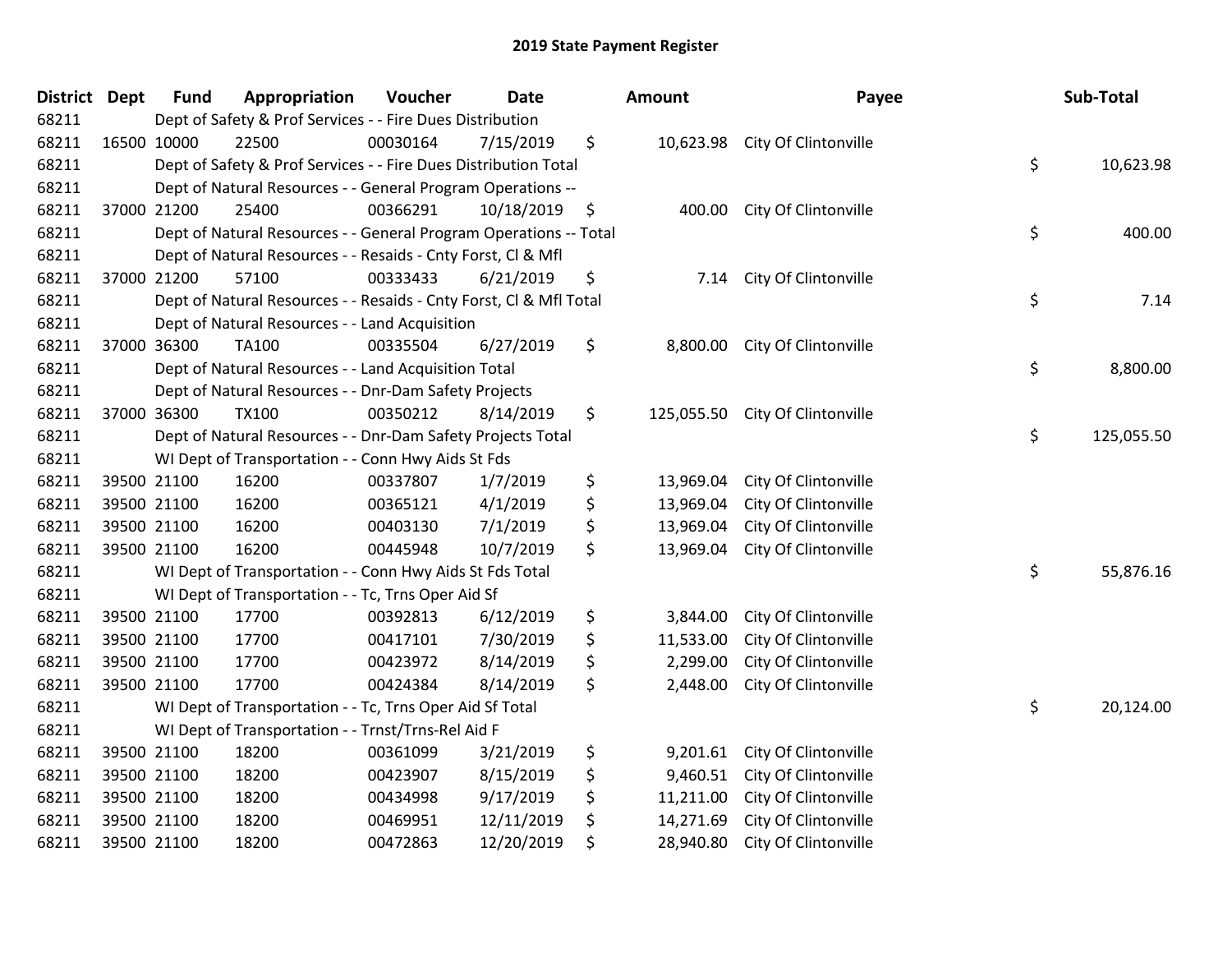| District Dept |             | <b>Fund</b> | Appropriation                                                                   | Voucher   | <b>Date</b> | <b>Amount</b>    | Payee                         | Sub-Total        |
|---------------|-------------|-------------|---------------------------------------------------------------------------------|-----------|-------------|------------------|-------------------------------|------------------|
| 68211         |             |             | WI Dept of Transportation - - Trnst/Trns-Rel Aid F Total                        |           |             |                  |                               | \$<br>73,085.61  |
| 68211         |             |             | WI Dept of Transportation - - Hwy Sfty Loc Aid Ffd                              |           |             |                  |                               |                  |
| 68211         | 39500 21100 |             | 18500                                                                           | 00425538  | 8/20/2019   | \$               | 4,000.00 City Of Clintonville |                  |
| 68211         |             |             | WI Dept of Transportation - - Hwy Sfty Loc Aid Ffd Total                        |           |             |                  |                               | \$<br>4,000.00   |
| 68211         |             |             | WI Dept of Transportation - - Trns Aids To Mnc.-Sf                              |           |             |                  |                               |                  |
| 68211         |             | 39500 21100 | 19100                                                                           | 00337610  | 1/7/2019    | \$<br>85,476.56  | City Of Clintonville          |                  |
| 68211         | 39500 21100 |             | 19100                                                                           | 00364924  | 4/1/2019    | \$<br>85,476.56  | City Of Clintonville          |                  |
| 68211         | 39500 21100 |             | 19100                                                                           | 00402933  | 7/1/2019    | \$<br>85,476.56  | City Of Clintonville          |                  |
| 68211         | 39500 21100 |             | 19100                                                                           | 00445751  | 10/7/2019   | \$<br>85,476.58  | City Of Clintonville          |                  |
| 68211         |             |             | WI Dept of Transportation - - Trns Aids To Mnc.-Sf Total                        |           |             |                  |                               | \$<br>341,906.26 |
| 68211         |             |             | Department of Health Services - - Prepaid Medical Transport Reimbursement       |           |             |                  |                               |                  |
| 68211         | 43500 10000 |             | 16300                                                                           | AMBULANCE | 11/18/2019  | \$<br>14,953.43  | City Of Clintonville          |                  |
| 68211         |             |             | Department of Health Services - - Prepaid Medical Transport Reimbursement Total |           |             |                  |                               | \$<br>14,953.43  |
| 68211         |             |             | Department of Justice - - Law Enforcement Train, Local                          |           |             |                  |                               |                  |
| 68211         | 45500 10000 |             | 23100                                                                           | 00072501  | 10/9/2019   | \$<br>1,440.00   | City Of Clintonville          |                  |
| 68211         |             |             | Department of Justice - - Law Enforcement Train, Local Total                    |           |             |                  |                               | \$<br>1,440.00   |
| 68211         |             |             | Department of Military Affairs - - Major Disaster Assist; Pif                   |           |             |                  |                               |                  |
| 68211         | 46500 27200 |             | 36500                                                                           | 00068464  | 10/22/2019  | \$<br>47,958.02  | City Of Clintonville          |                  |
| 68211         |             |             | Department of Military Affairs - - Major Disaster Assist; Pif Total             |           |             |                  |                               | \$<br>47,958.02  |
| 68211         |             |             | Department of Administration - - Federal Aid, Local Assistance                  |           |             |                  |                               |                  |
| 68211         | 50500 10000 |             | 74300                                                                           | 00110873  | 10/22/2019  | \$<br>153,427.90 | City Of Clintonville          |                  |
| 68211         | 50500 10000 |             | 74300                                                                           | 00112215  | 11/13/2019  | \$<br>198,803.00 | City Of Clintonville          |                  |
| 68211         |             |             | Department of Administration - - Federal Aid, Local Assistance Total            |           |             |                  |                               | \$<br>352,230.90 |
| 68211         |             |             | Public Defender Board - - Transcript, Discovery And Int                         |           |             |                  |                               |                  |
| 68211         | 55000 10000 |             | 10600                                                                           | 00174913  | 1/3/2019    | \$<br>3.00       | City Of Clintonville          |                  |
| 68211         | 55000 10000 |             | 10600                                                                           | 00175844  | 1/9/2019    | \$<br>20.00      | City Of Clintonville          |                  |
| 68211         | 55000 10000 |             | 10600                                                                           | 00175868  | 1/9/2019    | \$<br>25.00      | City Of Clintonville          |                  |
| 68211         | 55000 10000 |             | 10600                                                                           | 00180340  | 2/8/2019    | \$<br>65.00      | City Of Clintonville          |                  |
| 68211         | 55000 10000 |             | 10600                                                                           | 00186171  | 3/7/2019    | \$<br>15.00      | City Of Clintonville          |                  |
| 68211         | 55000 10000 |             | 10600                                                                           | 00189617  | 4/3/2019    | \$<br>5.00       | City Of Clintonville          |                  |
| 68211         | 55000 10000 |             | 10600                                                                           | 00191489  | 4/18/2019   | \$<br>10.00      | City Of Clintonville          |                  |
| 68211         | 55000 10000 |             | 10600                                                                           | 00191522  | 4/18/2019   | \$<br>5.00       | City Of Clintonville          |                  |
| 68211         | 55000 10000 |             | 10600                                                                           | 00191546  | 4/18/2019   | \$<br>5.00       | City Of Clintonville          |                  |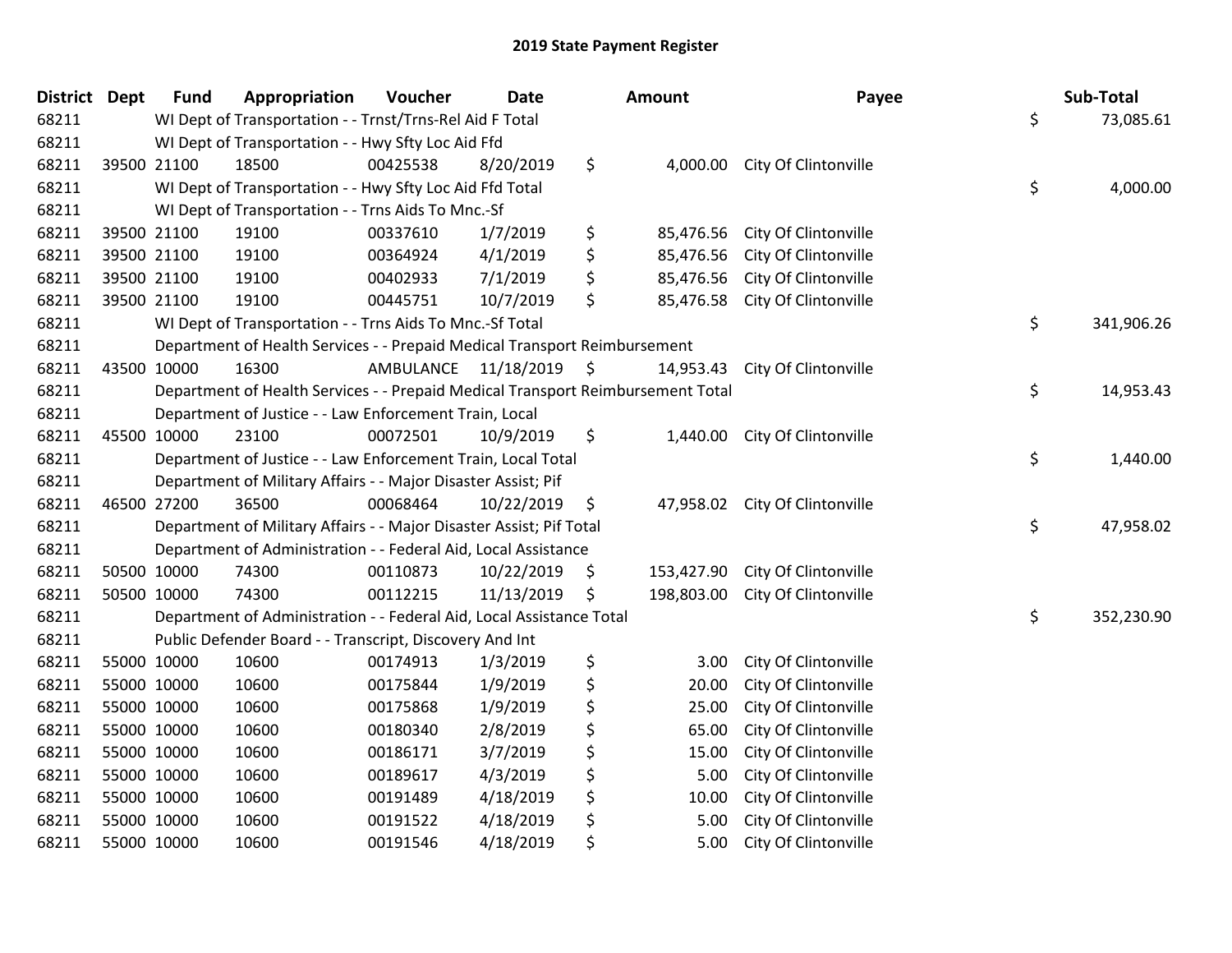| District Dept |             | <b>Fund</b> | Appropriation                                                         | Voucher  | Date       | Amount          | Payee                | Sub-Total       |
|---------------|-------------|-------------|-----------------------------------------------------------------------|----------|------------|-----------------|----------------------|-----------------|
| 68211         |             | 55000 10000 | 10600                                                                 | 00193335 | 5/3/2019   | \$<br>5.00      | City Of Clintonville |                 |
| 68211         | 55000 10000 |             | 10600                                                                 | 00196196 | 5/21/2019  | \$<br>25.00     | City Of Clintonville |                 |
| 68211         |             | 55000 10000 | 10600                                                                 | 00196197 | 5/21/2019  | \$<br>5.00      | City Of Clintonville |                 |
| 68211         |             | 55000 10000 | 10600                                                                 | 00200700 | 6/12/2019  | \$<br>10.00     | City Of Clintonville |                 |
| 68211         |             | 55000 10000 | 10600                                                                 | 00200809 | 6/12/2019  | \$<br>5.00      | City Of Clintonville |                 |
| 68211         |             | 55000 10000 | 10600                                                                 | 00200810 | 6/12/2019  | \$<br>25.40     | City Of Clintonville |                 |
| 68211         |             | 55000 10000 | 10600                                                                 | 00200811 | 6/12/2019  | \$<br>10.00     | City Of Clintonville |                 |
| 68211         |             | 55000 10000 | 10600                                                                 | 00200854 | 6/12/2019  | \$<br>20.00     | City Of Clintonville |                 |
| 68211         |             | 55000 10000 | 10600                                                                 | 00200855 | 6/12/2019  | \$<br>10.00     | City Of Clintonville |                 |
| 68211         |             | 55000 10000 | 10600                                                                 | 00206006 | 7/18/2019  | \$<br>10.00     | City Of Clintonville |                 |
| 68211         |             | 55000 10000 | 10600                                                                 | 00206007 | 7/18/2019  | \$<br>20.00     | City Of Clintonville |                 |
| 68211         |             | 55000 10000 | 10600                                                                 | 00206008 | 7/18/2019  | \$<br>5.00      | City Of Clintonville |                 |
| 68211         |             | 55000 10000 | 10600                                                                 | 00206457 | 7/19/2019  | \$<br>49.99     | City Of Clintonville |                 |
| 68211         |             | 55000 10000 | 10600                                                                 | 00210226 | 8/20/2019  | \$<br>15.00     | City Of Clintonville |                 |
| 68211         |             | 55000 10000 | 10600                                                                 | 00216564 | 10/7/2019  | \$<br>14.20     | City Of Clintonville |                 |
| 68211         |             | 55000 10000 | 10600                                                                 | 00216565 | 10/7/2019  | \$<br>20.00     | City Of Clintonville |                 |
| 68211         |             | 55000 10000 | 10600                                                                 | 00219276 | 10/28/2019 | \$<br>10.00     | City Of Clintonville |                 |
| 68211         | 55000 10000 |             | 10600                                                                 | 00219277 | 10/28/2019 | \$<br>14.20     | City Of Clintonville |                 |
| 68211         |             | 55000 10000 | 10600                                                                 | 00219278 | 10/28/2019 | \$<br>5.00      | City Of Clintonville |                 |
| 68211         |             | 55000 10000 | 10600                                                                 | 00219279 | 10/28/2019 | \$<br>5.00      | City Of Clintonville |                 |
| 68211         |             | 55000 10000 | 10600                                                                 | 00226493 | 12/13/2019 | \$<br>10.00     | City Of Clintonville |                 |
| 68211         |             | 55000 10000 | 10600                                                                 | 00226494 | 12/13/2019 | \$<br>25.00     | City Of Clintonville |                 |
| 68211         |             | 55000 10000 | 10600                                                                 | 00226495 | 12/13/2019 | \$<br>10.00     | City Of Clintonville |                 |
| 68211         |             | 55000 10000 | 10600                                                                 | 00226496 | 12/13/2019 | \$<br>5.00      | City Of Clintonville |                 |
| 68211         |             | 55000 10000 | 10600                                                                 | 00226497 | 12/13/2019 | \$<br>10.00     | City Of Clintonville |                 |
| 68211         |             | 55000 10000 | 10600                                                                 | 00226498 | 12/13/2019 | \$<br>10.00     | City Of Clintonville |                 |
| 68211         |             | 55000 10000 | 10600                                                                 | 00226499 | 12/13/2019 | \$<br>10.00     | City Of Clintonville |                 |
| 68211         |             | 55000 10000 | 10600                                                                 | 00227606 | 12/23/2019 | \$<br>25.00     | City Of Clintonville |                 |
| 68211         |             |             | Public Defender Board - - Transcript, Discovery And Int Total         |          |            |                 |                      | \$<br>541.79    |
| 68211         |             |             | Shared Revenue and Tax Relief - - Expenditure Restraint Program       |          |            |                 |                      |                 |
| 68211         | 83500 10000 |             | 10100                                                                 | 00050064 | 7/22/2019  | \$<br>84,286.30 | City Of Clintonville |                 |
| 68211         |             |             | Shared Revenue and Tax Relief - - Expenditure Restraint Program Total |          |            |                 |                      | \$<br>84,286.30 |
| 68211         |             |             | Shared Revenue and Tax Relief - - County And Municipal Aid            |          |            |                 |                      |                 |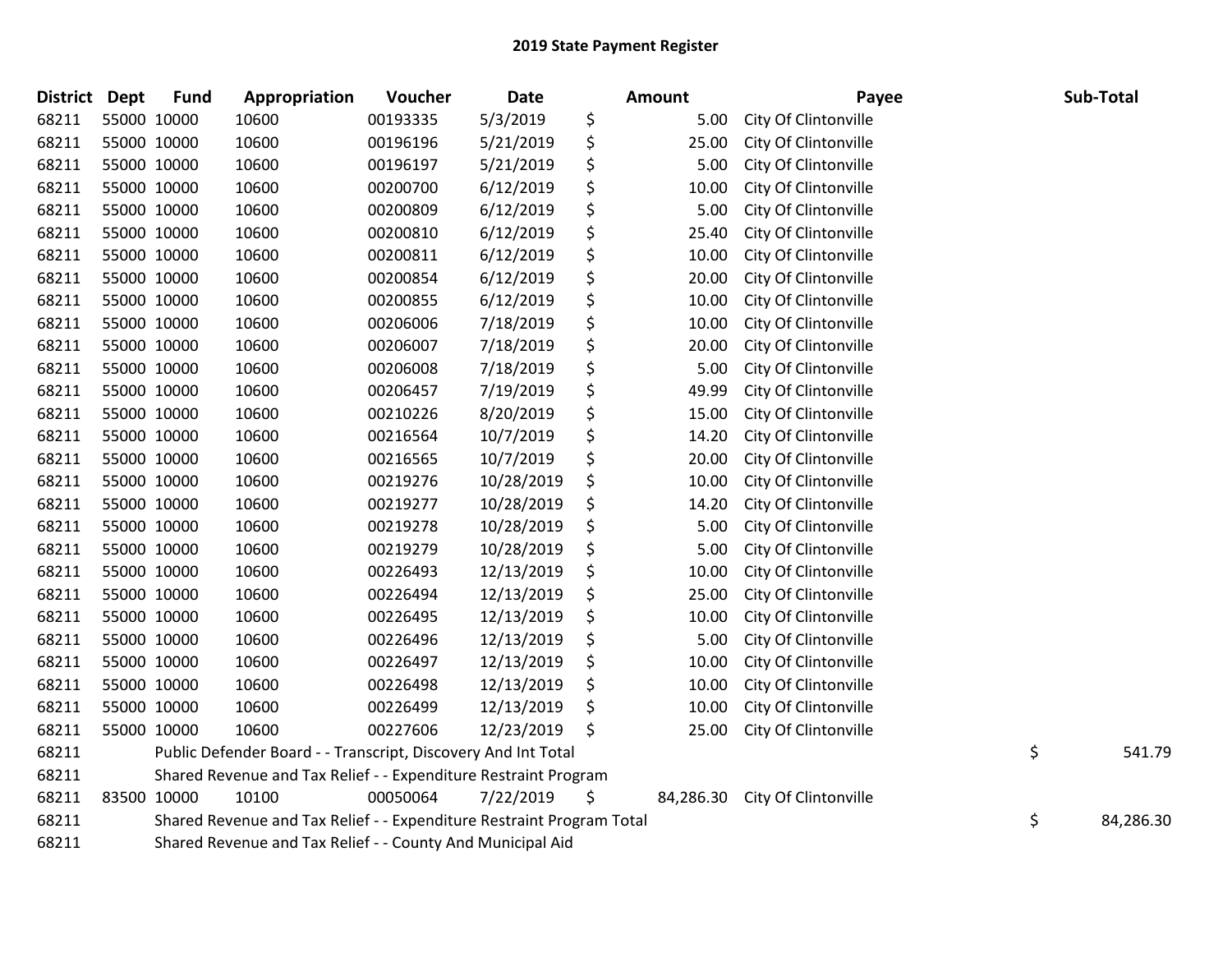| <b>District</b>    | Dept | <b>Fund</b> | Appropriation                                                       | Voucher  | Date       |     | <b>Amount</b> | Payee                | Sub-Total          |
|--------------------|------|-------------|---------------------------------------------------------------------|----------|------------|-----|---------------|----------------------|--------------------|
| 68211              |      | 83500 10000 | 10500                                                               | 00050064 | 7/22/2019  | \$  | 178,396.14    | City Of Clintonville |                    |
| 68211              |      | 83500 10000 | 10500                                                               | 00054363 | 11/18/2019 | \$  | 995,958.03    | City Of Clintonville |                    |
| 68211              |      |             | Shared Revenue and Tax Relief - - County And Municipal Aid Total    |          |            |     |               |                      | \$<br>1,174,354.17 |
| 68211              |      |             | Shared Revenue and Tax Relief - - Exempt Computer Aid               |          |            |     |               |                      |                    |
| 68211              |      | 83500 10000 | 10900                                                               | 00047088 | 7/22/2019  | \$  | 39,749.94     | City Of Clintonville |                    |
| 68211              |      |             | Shared Revenue and Tax Relief - - Exempt Computer Aid Total         |          |            |     |               |                      | \$<br>39,749.94    |
| 68211              |      |             | Shared Revenue and Tax Relief - - Utility Aid                       |          |            |     |               |                      |                    |
| 68211              |      | 83500 10000 | 11000                                                               | 00050064 | 7/22/2019  | \$  | 3,548.01      | City Of Clintonville |                    |
| 68211              |      | 83500 10000 | 11000                                                               | 00054363 | 11/18/2019 | \$. | 20,673.95     | City Of Clintonville |                    |
| 68211              |      |             | Shared Revenue and Tax Relief - - Utility Aid Total                 |          |            |     |               |                      | \$<br>24,221.96    |
| 68211              |      |             | Shared Revenue and Tax Relief - - Personal Property Aid             |          |            |     |               |                      |                    |
| 68211              |      | 83500 10000 | 11100                                                               | 00041682 | 5/6/2019   | \$  | 17,872.83     | City Of Clintonville |                    |
| 68211              |      |             | Shared Revenue and Tax Relief - - Personal Property Aid Total       |          |            |     |               |                      | \$<br>17,872.83    |
| 68211              |      |             | Shared Revenue and Tax Relief - - Payments For Municipal Svcs       |          |            |     |               |                      |                    |
| 68211              |      | 83500 10000 | 50100                                                               | 00037805 | 1/31/2019  | \$  | 3,998.12      | City Of Clintonville |                    |
| 68211              |      |             | Shared Revenue and Tax Relief - - Payments For Municipal Svcs Total |          |            |     |               |                      | 3,998.12           |
| <b>68211 Total</b> |      |             |                                                                     |          |            |     |               |                      | 2,401,486.11       |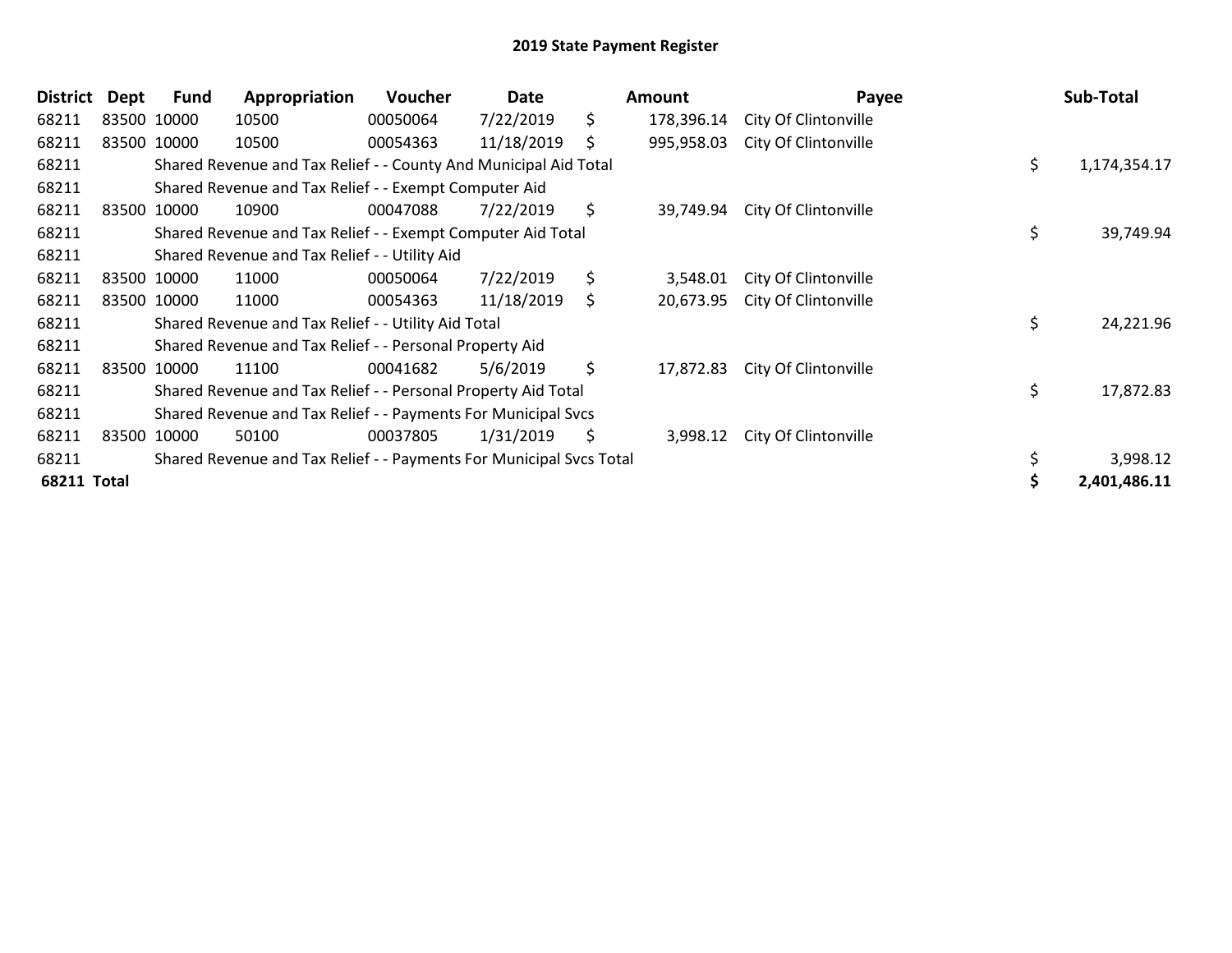| <b>District</b> | <b>Dept</b> | <b>Fund</b> | Appropriation                                                                   | Voucher   | <b>Date</b> |                     | Amount     |                         | Payee | Sub-Total  |
|-----------------|-------------|-------------|---------------------------------------------------------------------------------|-----------|-------------|---------------------|------------|-------------------------|-------|------------|
| 68251           |             |             | Dept of Safety & Prof Services - - Fire Dues Distribution                       |           |             |                     |            |                         |       |            |
| 68251           | 16500 10000 |             | 22500                                                                           | 00030775  | 7/17/2019   | \$                  |            | 3,203.93 City Of Manawa |       |            |
| 68251           |             |             | Dept of Safety & Prof Services - - Fire Dues Distribution Total                 |           |             |                     |            |                         | \$    | 3,203.93   |
| 68251           |             |             | Dept of Natural Resources - - Aids In Lieu Of Taxes - Gener                     |           |             |                     |            |                         |       |            |
| 68251           |             | 37000 10000 | 50300                                                                           | 00298987  | 2/19/2019   | \$                  | 16.71      | City Of Manawa          |       |            |
| 68251           |             |             | Dept of Natural Resources - - Aids In Lieu Of Taxes - Gener Total               |           |             |                     |            |                         | \$    | 16.71      |
| 68251           |             |             | WI Dept of Transportation - - Trns Aids To Mnc.-Sf                              |           |             |                     |            |                         |       |            |
| 68251           | 39500 21100 |             | 19100                                                                           | 00337611  | 1/7/2019    | \$                  | 22,590.23  | City Of Manawa          |       |            |
| 68251           | 39500 21100 |             | 19100                                                                           | 00364925  | 4/1/2019    | \$                  | 22,590.23  | City Of Manawa          |       |            |
| 68251           |             | 39500 21100 | 19100                                                                           | 00402934  | 7/1/2019    | \$                  | 22,590.23  | City Of Manawa          |       |            |
| 68251           | 39500 21100 |             | 19100                                                                           | 00445752  | 10/7/2019   | \$                  | 22,590.24  | City Of Manawa          |       |            |
| 68251           |             |             | WI Dept of Transportation - - Trns Aids To Mnc.-Sf Total                        |           |             |                     |            |                         | \$    | 90,360.93  |
| 68251           |             |             | Department of Health Services - - Prepaid Medical Transport Reimbursement       |           |             |                     |            |                         |       |            |
| 68251           | 43500 10000 |             | 16300                                                                           | AMBULANCE | 11/18/2019  | - \$                | 2,492.24   | City Of Manawa          |       |            |
| 68251           |             |             | Department of Health Services - - Prepaid Medical Transport Reimbursement Total |           |             |                     |            |                         | \$    | 2,492.24   |
| 68251           |             |             | Department of Justice - - Law Enforcement Train, Local                          |           |             |                     |            |                         |       |            |
| 68251           | 45500 10000 |             | 23100                                                                           | 00073636  | 10/28/2019  | $\ddot{\mathsf{s}}$ | 640.00     | City Of Manawa          |       |            |
| 68251           |             |             | Department of Justice - - Law Enforcement Train, Local Total                    |           |             |                     |            |                         | \$    | 640.00     |
| 68251           |             |             | Elections Commission - - 2018 Hava Election Security                            |           |             |                     |            |                         |       |            |
| 68251           | 51000 22000 |             | 18200                                                                           | 00002078  | 10/11/2019  | \$                  |            | 1,100.00 City Of Manawa |       |            |
| 68251           |             |             | Elections Commission - - 2018 Hava Election Security Total                      |           |             |                     |            |                         | \$    | 1,100.00   |
| 68251           |             |             | Public Defender Board - - Transcript, Discovery And Int                         |           |             |                     |            |                         |       |            |
| 68251           | 55000 10000 |             | 10600                                                                           | 00189688  | 4/3/2019    | \$                  | 30.20      | City Of Manawa          |       |            |
| 68251           |             |             | Public Defender Board - - Transcript, Discovery And Int Total                   |           |             |                     |            |                         | \$    | 30.20      |
| 68251           |             |             | Shared Revenue and Tax Relief - - Expenditure Restraint Program                 |           |             |                     |            |                         |       |            |
| 68251           | 83500 10000 |             | 10100                                                                           | 00050065  | 7/22/2019   | \$                  | 29,355.46  | City Of Manawa          |       |            |
| 68251           |             |             | Shared Revenue and Tax Relief - - Expenditure Restraint Program Total           |           |             |                     |            |                         | \$    | 29,355.46  |
| 68251           |             |             | Shared Revenue and Tax Relief - - County And Municipal Aid                      |           |             |                     |            |                         |       |            |
| 68251           | 83500 10000 |             | 10500                                                                           | 00050065  | 7/22/2019   | \$                  | 41,868.49  | City Of Manawa          |       |            |
| 68251           | 83500 10000 |             | 10500                                                                           | 00054364  | 11/18/2019  | \$                  | 234,762.54 | City Of Manawa          |       |            |
| 68251           |             |             | Shared Revenue and Tax Relief - - County And Municipal Aid Total                |           |             |                     |            |                         | \$    | 276,631.03 |
| 68251           |             |             | Shared Revenue and Tax Relief - - Exempt Computer Aid                           |           |             |                     |            |                         |       |            |
| 68251           | 83500 10000 |             | 10900                                                                           | 00047089  | 7/22/2019   | \$                  | 2,929.66   | City Of Manawa          |       |            |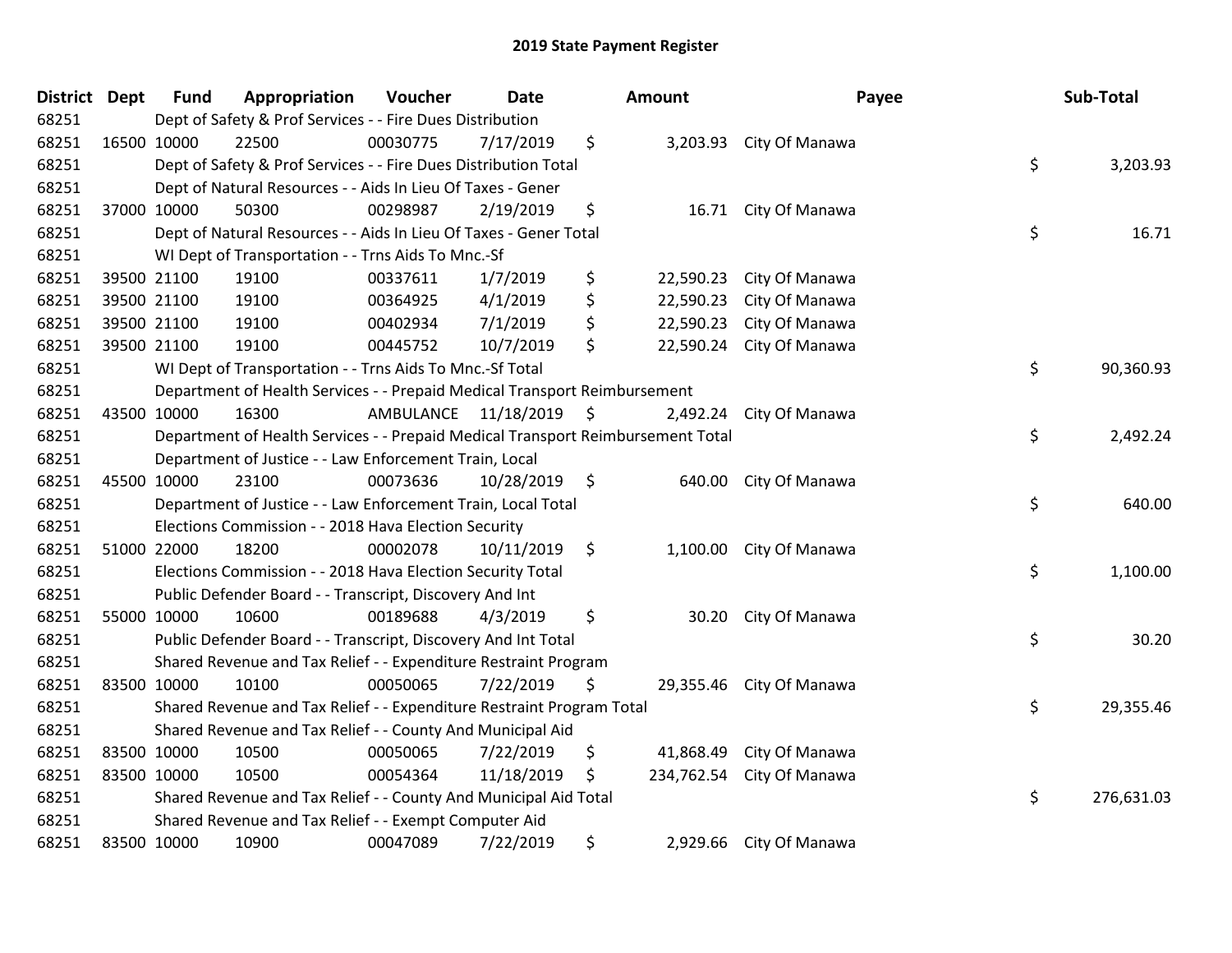| <b>District</b> | Dept | Fund                                                      | Appropriation                                                   | <b>Voucher</b> | Date      |    | Amount | Payee                   |  | Sub-Total  |
|-----------------|------|-----------------------------------------------------------|-----------------------------------------------------------------|----------------|-----------|----|--------|-------------------------|--|------------|
| 68251           |      |                                                           | Shared Revenue and Tax Relief - - Exempt Computer Aid Total     |                |           |    |        |                         |  | 2,929.66   |
| 68251           |      | Shared Revenue and Tax Relief - - Personal Property Aid   |                                                                 |                |           |    |        |                         |  |            |
| 68251           |      | 83500 10000                                               | 11100                                                           | 00041683       | 5/6/2019  | \$ |        | 3,436.96 City Of Manawa |  |            |
| 68251           |      | 83500 10000                                               | 11100                                                           | 00042827       | 5/6/2019  | \$ |        | 252.08 City Of Manawa   |  |            |
| 68251           |      |                                                           | Shared Revenue and Tax Relief - - Personal Property Aid Total   |                |           |    |        |                         |  | 3,689.04   |
| 68251           |      | Shared Revenue and Tax Relief - - Lottery & Gaming Credit |                                                                 |                |           |    |        |                         |  |            |
| 68251           |      | 83500 52100                                               | 36300                                                           | 00038565       | 3/25/2019 |    |        | 2,551.63 City Of Manawa |  |            |
| 68251           |      |                                                           | Shared Revenue and Tax Relief - - Lottery & Gaming Credit Total |                |           |    |        |                         |  | 2,551.63   |
| 68251 Total     |      |                                                           |                                                                 |                |           |    |        |                         |  | 413,000.83 |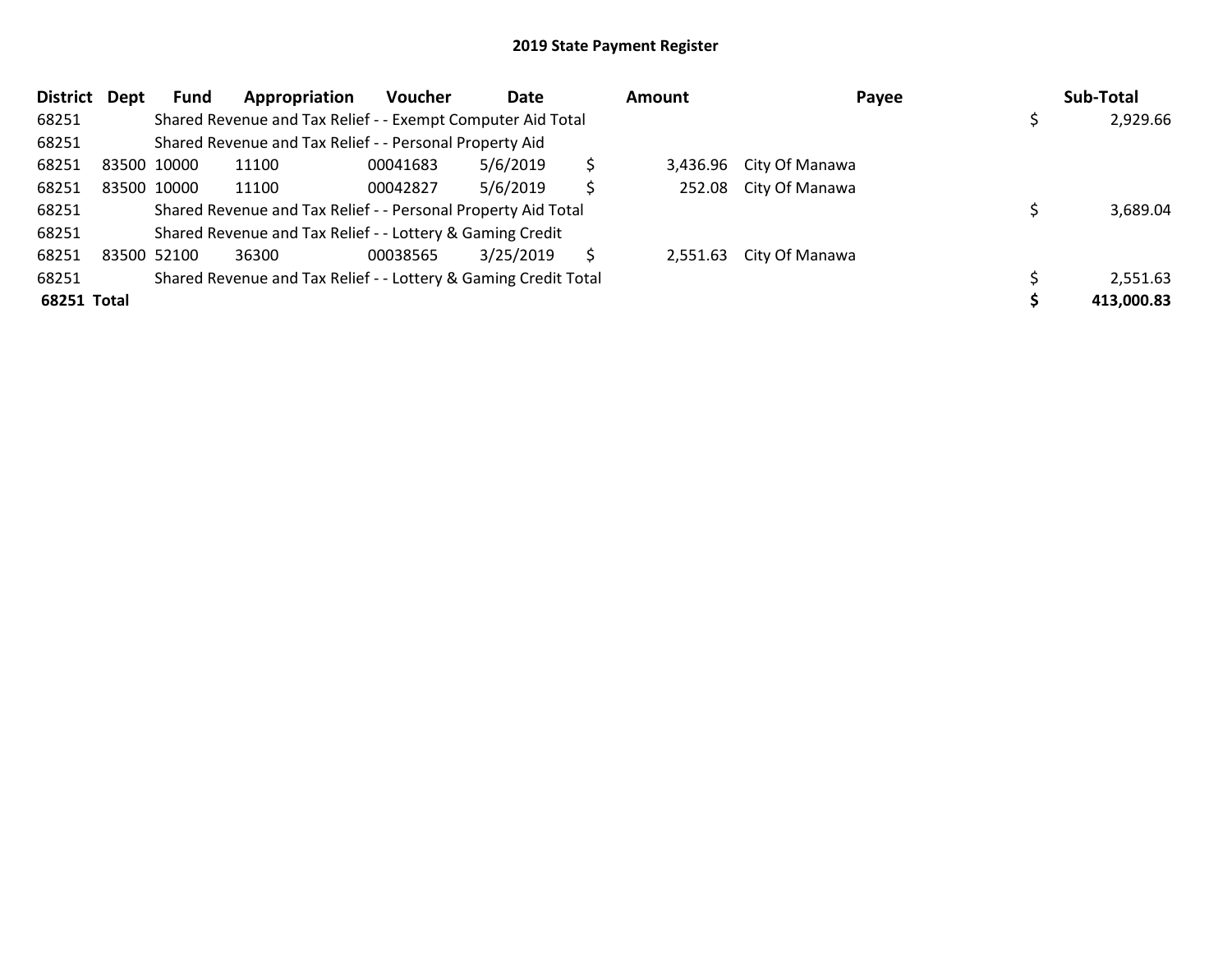| <b>District</b>    | <b>Dept</b> | <b>Fund</b> | Appropriation                                                    | Voucher  | <b>Date</b> | Amount           |                | Payee | Sub-Total  |          |
|--------------------|-------------|-------------|------------------------------------------------------------------|----------|-------------|------------------|----------------|-------|------------|----------|
| 68252              |             |             | Dept of Safety & Prof Services - - Fire Dues Distribution        |          |             |                  |                |       |            |          |
| 68252              |             | 16500 10000 | 22500                                                            | 00030812 | 7/17/2019   | \$<br>3,051.56   | City of Marion |       |            |          |
| 68252              |             |             | Dept of Safety & Prof Services - - Fire Dues Distribution Total  |          |             |                  |                | \$    |            | 3,051.56 |
| 68252              |             |             | WI Dept of Transportation - - Trns Aids To Mnc.-Sf               |          |             |                  |                |       |            |          |
| 68252              |             | 39500 21100 | 19100                                                            | 00337612 | 1/7/2019    | \$<br>16,117.54  | City of Marion |       |            |          |
| 68252              |             | 39500 21100 | 19100                                                            | 00364926 | 4/1/2019    | \$<br>16,117.54  | City of Marion |       |            |          |
| 68252              |             | 39500 21100 | 19100                                                            | 00402935 | 7/1/2019    | \$<br>16,117.54  | City of Marion |       |            |          |
| 68252              |             | 39500 21100 | 19100                                                            | 00445753 | 10/7/2019   | \$<br>16,117.54  | City of Marion |       |            |          |
| 68252              |             |             | WI Dept of Transportation - - Trns Aids To Mnc.-Sf Total         |          |             |                  |                | \$    | 64,470.16  |          |
| 68252              |             |             | Shared Revenue and Tax Relief - - County And Municipal Aid       |          |             |                  |                |       |            |          |
| 68252              |             | 83500 10000 | 10500                                                            | 00050066 | 7/22/2019   | \$<br>53,206.01  | City of Marion |       |            |          |
| 68252              | 83500 10000 |             | 10500                                                            | 00054365 | 11/18/2019  | \$<br>301,500.73 | City of Marion |       |            |          |
| 68252              |             |             | Shared Revenue and Tax Relief - - County And Municipal Aid Total |          |             |                  |                | \$    | 354,706.74 |          |
| 68252              |             |             | Shared Revenue and Tax Relief - - Exempt Computer Aid            |          |             |                  |                |       |            |          |
| 68252              |             | 83500 10000 | 10900                                                            | 00047090 | 7/22/2019   | \$<br>4,419.96   | City of Marion |       |            |          |
| 68252              | 83500 10000 |             | 10900                                                            | 00048061 | 7/22/2019   | \$<br>2,824.67   | City of Marion |       |            |          |
| 68252              |             |             | Shared Revenue and Tax Relief - - Exempt Computer Aid Total      |          |             |                  |                | \$    |            | 7,244.63 |
| 68252              |             |             | Shared Revenue and Tax Relief - - Utility Aid                    |          |             |                  |                |       |            |          |
| 68252              |             | 83500 10000 | 11000                                                            | 00050066 | 7/22/2019   | \$<br>1,855.19   | City of Marion |       |            |          |
| 68252              | 83500 10000 |             | 11000                                                            | 00054365 | 11/18/2019  | \$<br>10,410.68  | City of Marion |       |            |          |
| 68252              |             |             | Shared Revenue and Tax Relief - - Utility Aid Total              |          |             |                  |                | \$    | 12,265.87  |          |
| 68252              |             |             | Shared Revenue and Tax Relief - - Personal Property Aid          |          |             |                  |                |       |            |          |
| 68252              |             | 83500 10000 | 11100                                                            | 00041684 | 5/6/2019    | \$<br>1,888.25   | City of Marion |       |            |          |
| 68252              | 83500 10000 |             | 11100                                                            | 00042828 | 5/6/2019    | \$<br>199.67     | City of Marion |       |            |          |
| 68252              |             |             | Shared Revenue and Tax Relief - - Personal Property Aid Total    |          |             |                  |                | \$    |            | 2,087.92 |
| 68252              |             |             | Shared Revenue and Tax Relief - - Lottery & Gaming Credit        |          |             |                  |                |       |            |          |
| 68252              |             | 83500 52100 | 36300                                                            | 00038566 | 3/25/2019   | \$<br>179.34     | City of Marion |       |            |          |
| 68252              |             |             | Shared Revenue and Tax Relief - - Lottery & Gaming Credit Total  |          |             |                  |                | \$    |            | 179.34   |
| <b>68252 Total</b> |             |             |                                                                  |          |             |                  |                | \$    | 444,006.22 |          |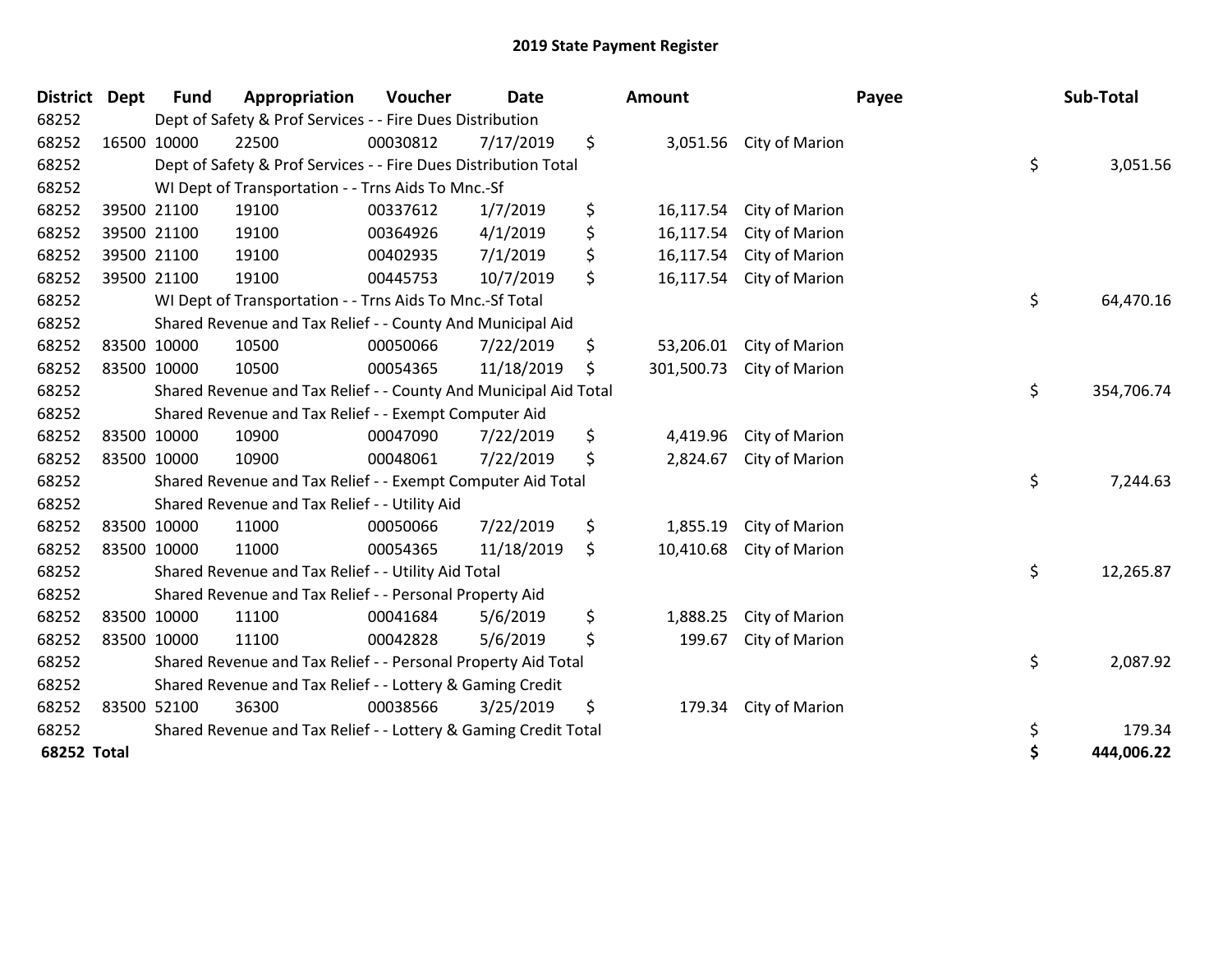| <b>District Dept</b> |             | <b>Fund</b> | Appropriation                                                         | Voucher  | <b>Date</b> |    | Amount     | Payee                           |    | Sub-Total    |
|----------------------|-------------|-------------|-----------------------------------------------------------------------|----------|-------------|----|------------|---------------------------------|----|--------------|
| 68261                |             |             | Dept of Safety & Prof Services - - Fire Dues Distribution             |          |             |    |            |                                 |    |              |
| 68261                |             | 16500 10000 | 22500                                                                 | 00030037 | 7/12/2019   | \$ |            | 17,706.45 City of New London    |    |              |
| 68261                |             |             | Dept of Safety & Prof Services - - Fire Dues Distribution Total       |          |             |    |            |                                 | \$ | 17,706.45    |
| 68261                |             |             | Dept of Natural Resources - - Aids In Lieu Of Taxes - Gener           |          |             |    |            |                                 |    |              |
| 68261                |             | 37000 10000 | 50300                                                                 | 00299018 | 2/15/2019   | \$ | 59.76      | City of New London              |    |              |
| 68261                |             |             | Dept of Natural Resources - - Aids In Lieu Of Taxes - Gener Total     |          |             |    |            |                                 | \$ | 59.76        |
| 68261                |             |             | WI Dept of Transportation - - Trns Aids To Mnc.-Sf                    |          |             |    |            |                                 |    |              |
| 68261                |             | 39500 21100 | 19100                                                                 | 00337613 | 1/7/2019    | \$ | 114,065.83 | City of New London              |    |              |
| 68261                |             | 39500 21100 | 19100                                                                 | 00364927 | 4/1/2019    | \$ | 114,065.83 | City of New London              |    |              |
| 68261                |             | 39500 21100 | 19100                                                                 | 00402936 | 7/1/2019    | \$ | 114,065.83 | City of New London              |    |              |
| 68261                |             | 39500 21100 | 19100                                                                 | 00445754 | 10/7/2019   | \$ | 114,065.86 | City of New London              |    |              |
| 68261                |             |             | WI Dept of Transportation - - Trns Aids To Mnc.-Sf Total              |          |             |    |            |                                 | \$ | 456,263.35   |
| 68261                |             |             | Shared Revenue and Tax Relief - - Expenditure Restraint Program       |          |             |    |            |                                 |    |              |
| 68261                |             | 83500 10000 | 10100                                                                 | 00050067 | 7/22/2019   | \$ | 92,510.12  | City of New London              |    |              |
| 68261                |             |             | Shared Revenue and Tax Relief - - Expenditure Restraint Program Total |          |             |    |            |                                 | \$ | 92,510.12    |
| 68261                |             |             | Shared Revenue and Tax Relief - - County And Municipal Aid            |          |             |    |            |                                 |    |              |
| 68261                | 83500 10000 |             | 10500                                                                 | 00050067 | 7/22/2019   | \$ |            | 296,068.58 City of New London   |    |              |
| 68261                | 83500 10000 |             | 10500                                                                 | 00054366 | 11/18/2019  | \$ |            | 1,677,721.98 City of New London |    |              |
| 68261                |             |             | Shared Revenue and Tax Relief - - County And Municipal Aid Total      |          |             |    |            |                                 | \$ | 1,973,790.56 |
| 68261                |             |             | Shared Revenue and Tax Relief - - Exempt Computer Aid                 |          |             |    |            |                                 |    |              |
| 68261                |             | 83500 10000 | 10900                                                                 | 00047091 | 7/22/2019   | \$ |            | 5,497.66 City of New London     |    |              |
| 68261                |             |             | Shared Revenue and Tax Relief - - Exempt Computer Aid Total           |          |             |    |            |                                 | \$ | 5,497.66     |
| 68261                |             |             | Shared Revenue and Tax Relief - - Utility Aid                         |          |             |    |            |                                 |    |              |
| 68261                |             | 83500 10000 | 11000                                                                 | 00050067 | 7/22/2019   | \$ | 10,949.09  | City of New London              |    |              |
| 68261                |             | 83500 10000 | 11000                                                                 | 00054366 | 11/18/2019  | \$ | 62,988.45  | City of New London              |    |              |
| 68261                |             |             | Shared Revenue and Tax Relief - - Utility Aid Total                   |          |             |    |            |                                 | \$ | 73,937.54    |
| 68261                |             |             | Shared Revenue and Tax Relief - - Personal Property Aid               |          |             |    |            |                                 |    |              |
| 68261                | 83500 10000 |             | 11100                                                                 | 00041685 | 5/6/2019    | \$ |            | 5,468.17 City of New London     |    |              |
| 68261                |             |             | Shared Revenue and Tax Relief - - Personal Property Aid Total         |          |             |    |            |                                 | \$ | 5,468.17     |
| 68261                |             |             | Shared Revenue and Tax Relief - - Lottery & Gaming Credit             |          |             |    |            |                                 |    |              |
| 68261                |             | 83500 52100 | 36300                                                                 | 00038567 | 3/25/2019   | \$ | 8,944.80   | City of New London              |    |              |
| 68261                |             |             | Shared Revenue and Tax Relief - - Lottery & Gaming Credit Total       |          |             |    |            |                                 | \$ | 8,944.80     |
| <b>68261 Total</b>   |             |             |                                                                       |          |             |    |            |                                 | \$ | 2,634,178.41 |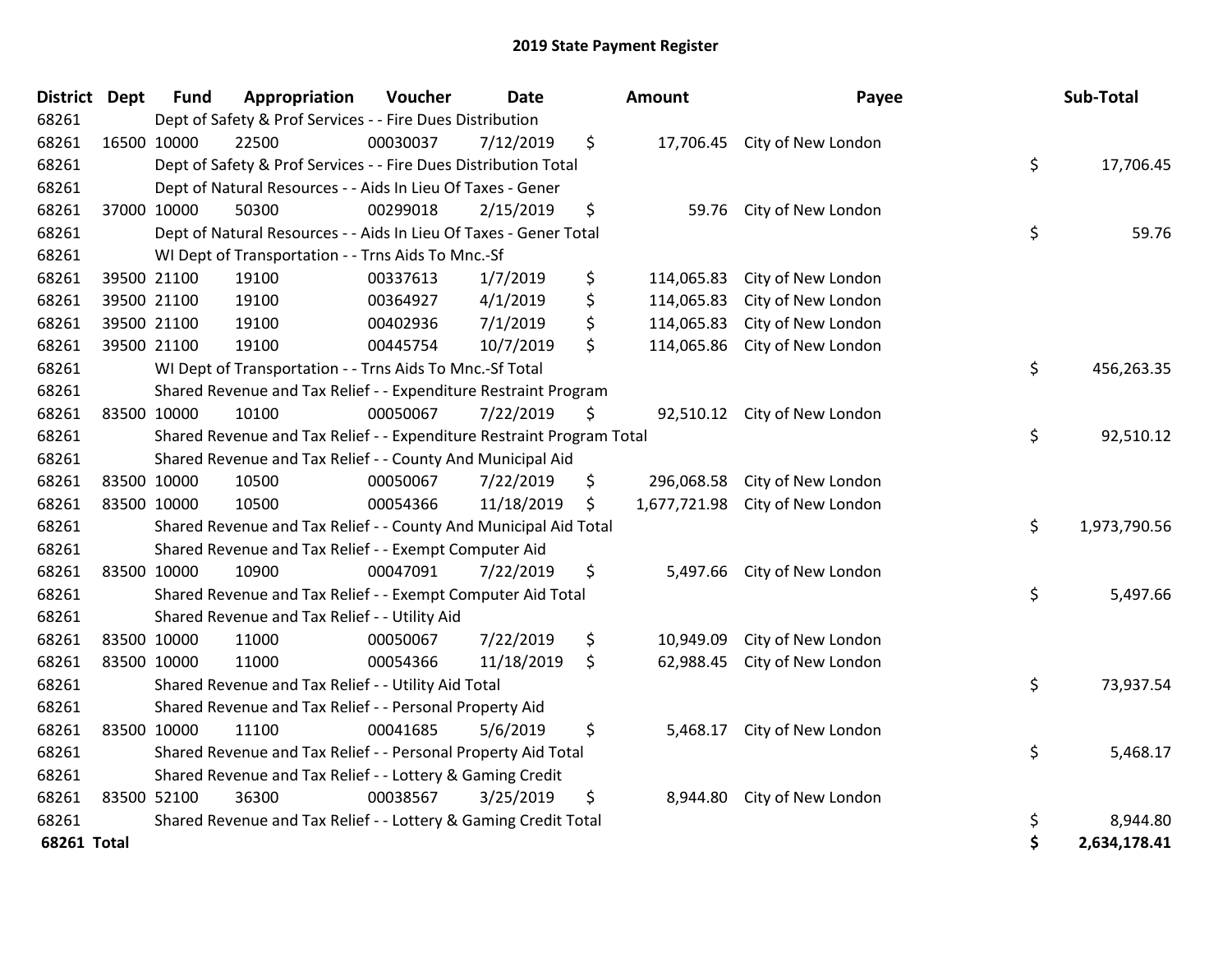| <b>District</b> | <b>Dept</b> | <b>Fund</b> | Appropriation                                                     | Voucher  | <b>Date</b> | <b>Amount</b>   | Payee                     | Sub-Total        |
|-----------------|-------------|-------------|-------------------------------------------------------------------|----------|-------------|-----------------|---------------------------|------------------|
| 68291           |             |             | Public Service Commission - - Broadband Grants, Seg               |          |             |                 |                           |                  |
| 68291           | 15500 25500 |             | 36200                                                             | 00004299 | 11/26/2019  | \$              | 14,589.22 City Of Waupaca |                  |
| 68291           |             |             | Public Service Commission - - Broadband Grants, Seg Total         |          |             |                 |                           | \$<br>14,589.22  |
| 68291           |             |             | Dept of Safety & Prof Services - - Fire Dues Distribution         |          |             |                 |                           |                  |
| 68291           | 16500 10000 |             | 22500                                                             | 00030021 | 7/15/2019   | \$              | 18,371.17 City Of Waupaca |                  |
| 68291           |             |             | Dept of Safety & Prof Services - - Fire Dues Distribution Total   |          |             |                 |                           | \$<br>18,371.17  |
| 68291           |             |             | Dept of Natural Resources - - Aids In Lieu Of Taxes - Gener       |          |             |                 |                           |                  |
| 68291           |             | 37000 10000 | 50300                                                             | 00314176 | 4/19/2019   | \$<br>6.60      | City Of Waupaca           |                  |
| 68291           |             |             | Dept of Natural Resources - - Aids In Lieu Of Taxes - Gener Total |          |             |                 |                           | \$<br>6.60       |
| 68291           |             |             | Dept of Natural Resources - - Aids In Lieu Of Taxes - Sum S       |          |             |                 |                           |                  |
| 68291           |             | 37000 21200 | 57900                                                             | 00314177 | 4/19/2019   | \$<br>0.22      | City Of Waupaca           |                  |
| 68291           |             |             | Dept of Natural Resources - - Aids In Lieu Of Taxes - Sum S Total |          |             |                 |                           | \$<br>0.22       |
| 68291           |             |             | Dept of Natural Resources - - Land Acquisition                    |          |             |                 |                           |                  |
| 68291           |             | 37000 36300 | TA100                                                             | 00304866 | 3/19/2019   | \$<br>9,609.50  | City Of Waupaca           |                  |
| 68291           |             |             | Dept of Natural Resources - - Land Acquisition Total              |          |             |                 |                           | \$<br>9,609.50   |
| 68291           |             |             | Dept of Natural Resources - - GPO - Sd Water Loan Prog, Fed       |          |             |                 |                           |                  |
| 68291           |             | 37000 57300 | 48200                                                             | 00290423 | 1/11/2019   | \$<br>876.30    | City Of Waupaca           |                  |
| 68291           |             | 37000 57300 | 48200                                                             | 00303466 | 3/21/2019   | \$<br>748.15    | City Of Waupaca           |                  |
| 68291           |             | 37000 57300 | 48200                                                             | 00318121 | 5/7/2019    | \$<br>908.65    | City Of Waupaca           |                  |
| 68291           |             | 37000 57300 | 48200                                                             | 00357542 | 9/17/2019   | \$<br>395.50    | City Of Waupaca           |                  |
| 68291           |             |             | Dept of Natural Resources - - GPO - Sd Water Loan Prog, Fed Total |          |             |                 |                           | \$<br>2,928.60   |
| 68291           |             |             | WI Dept of Transportation - - Conn Hwy Aids St Fds                |          |             |                 |                           |                  |
| 68291           |             | 39500 21100 | 16200                                                             | 00337808 | 1/7/2019    | \$<br>6,090.72  | City Of Waupaca           |                  |
| 68291           |             | 39500 21100 | 16200                                                             | 00365122 | 4/1/2019    | \$<br>6,090.72  | City Of Waupaca           |                  |
| 68291           |             | 39500 21100 | 16200                                                             | 00403131 | 7/1/2019    | \$<br>6,090.72  | City Of Waupaca           |                  |
| 68291           |             | 39500 21100 | 16200                                                             | 00445949 | 10/7/2019   | \$<br>6,090.75  | City Of Waupaca           |                  |
| 68291           |             |             | WI Dept of Transportation - - Conn Hwy Aids St Fds Total          |          |             |                 |                           | \$<br>24,362.91  |
| 68291           |             |             | WI Dept of Transportation - - Tc, Trns Oper Aid Sf                |          |             |                 |                           |                  |
| 68291           |             | 39500 21100 | 17700                                                             | 00372339 | 4/17/2019   | \$<br>11,808.00 | City Of Waupaca           |                  |
| 68291           |             | 39500 21100 | 17700                                                             | 00392806 | 6/13/2019   | \$<br>31,424.00 | City Of Waupaca           |                  |
| 68291           |             | 39500 21100 | 17700                                                             | 00417092 | 7/31/2019   | \$<br>94,273.00 | City Of Waupaca           |                  |
| 68291           |             |             | WI Dept of Transportation - - Tc, Trns Oper Aid Sf Total          |          |             |                 |                           | \$<br>137,505.00 |
| 68291           |             |             | WI Dept of Transportation - - Trnst/Trns-Rel Aid F                |          |             |                 |                           |                  |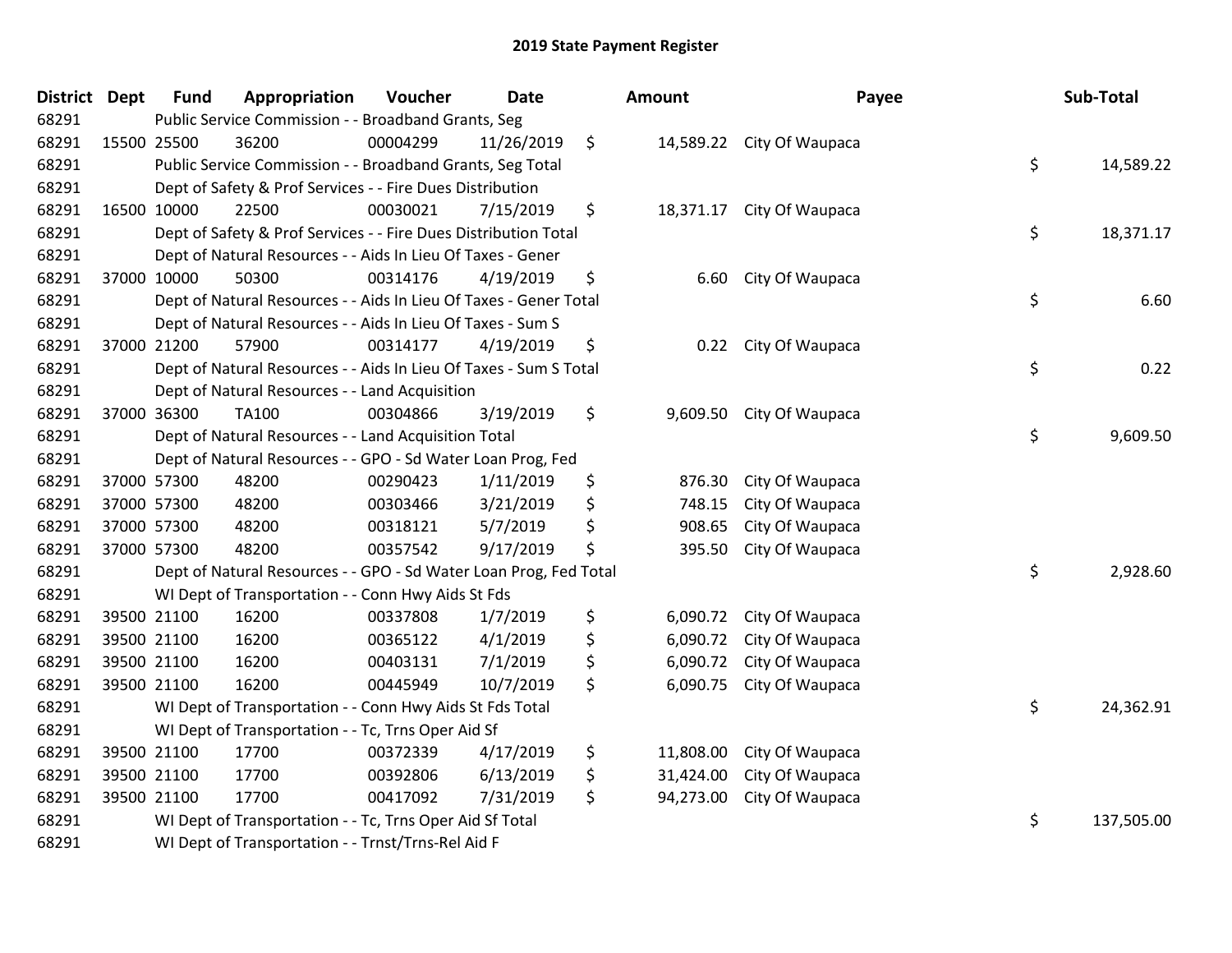| <b>District</b> | <b>Dept</b> | <b>Fund</b> | Appropriation                                                     | Voucher  | <b>Date</b> | Amount          | Payee           | Sub-Total        |
|-----------------|-------------|-------------|-------------------------------------------------------------------|----------|-------------|-----------------|-----------------|------------------|
| 68291           | 39500 21100 |             | 18200                                                             | 00353835 | 2/21/2019   | \$<br>37,174.18 | City Of Waupaca |                  |
| 68291           | 39500 21100 |             | 18200                                                             | 00372341 | 4/17/2019   | \$<br>4,742.00  | City Of Waupaca |                  |
| 68291           | 39500 21100 |             | 18200                                                             | 00423903 | 8/15/2019   | \$<br>41,173.73 | City Of Waupaca |                  |
| 68291           | 39500 21100 |             | 18200                                                             | 00429225 | 9/3/2019    | \$<br>43,017.41 | City Of Waupaca |                  |
| 68291           | 39500 21100 |             | 18200                                                             | 00463594 | 11/20/2019  | \$<br>42,313.75 | City Of Waupaca |                  |
| 68291           |             |             | WI Dept of Transportation - - Trnst/Trns-Rel Aid F Total          |          |             |                 |                 | \$<br>168,421.07 |
| 68291           |             |             | WI Dept of Transportation - - Trns Aids To Mnc.-Sf                |          |             |                 |                 |                  |
| 68291           | 39500 21100 |             | 19100                                                             | 00337614 | 1/7/2019    | \$<br>93,231.54 | City Of Waupaca |                  |
| 68291           | 39500 21100 |             | 19100                                                             | 00364928 | 4/1/2019    | \$<br>93,231.54 | City Of Waupaca |                  |
| 68291           | 39500 21100 |             | 19100                                                             | 00402937 | 7/1/2019    | \$<br>93,231.54 | City Of Waupaca |                  |
| 68291           | 39500 21100 |             | 19100                                                             | 00445755 | 10/7/2019   | \$<br>93,231.57 | City Of Waupaca |                  |
| 68291           |             |             | WI Dept of Transportation - - Trns Aids To Mnc.-Sf Total          |          |             |                 |                 | \$<br>372,926.19 |
| 68291           |             |             | WI Dept of Transportation - - Loc Rd Imp Prg St Fd                |          |             |                 |                 |                  |
| 68291           | 39500 21100 |             | 27800                                                             | 00396279 | 6/20/2019   | \$<br>20,000.00 | City Of Waupaca |                  |
| 68291           |             |             | WI Dept of Transportation - - Loc Rd Imp Prg St Fd Total          |          |             |                 |                 | \$<br>20,000.00  |
| 68291           |             |             | WI Dept of Transportation - - St Hwy Rehab, Sf                    |          |             |                 |                 |                  |
| 68291           | 39500 21100 |             | 36300                                                             | 00449890 | 10/15/2019  | \$<br>6.55      | City Of Waupaca |                  |
| 68291           |             |             | WI Dept of Transportation - - St Hwy Rehab, Sf Total              |          |             |                 |                 | \$<br>6.55       |
| 68291           |             |             | Dept of Workforce Development - - Title Ib Aids State GPR         |          |             |                 |                 |                  |
| 68291           | 44500 10000 |             | 50900                                                             | 00205544 | 1/11/2019   | \$<br>115.82    | City Of Waupaca |                  |
| 68291           | 44500 10000 |             | 50900                                                             | 00214774 | 3/11/2019   | \$<br>110.49    | City Of Waupaca |                  |
| 68291           |             |             | Dept of Workforce Development - - Title Ib Aids State GPR Total   |          |             |                 |                 | \$<br>226.31     |
| 68291           |             |             | Dept of Workforce Development - - Title Ib Aids Federal Prf       |          |             |                 |                 |                  |
| 68291           | 44500 10000 |             | 54400                                                             | 00205544 | 1/11/2019   | \$<br>427.93    | City Of Waupaca |                  |
| 68291           | 44500 10000 |             | 54400                                                             | 00214774 | 3/11/2019   | \$<br>408.26    | City Of Waupaca |                  |
| 68291           |             |             | Dept of Workforce Development - - Title Ib Aids Federal Prf Total |          |             |                 |                 | \$<br>836.19     |
| 68291           |             |             | Department of Justice - - Law Enforcement Train, Local            |          |             |                 |                 |                  |
| 68291           | 45500 10000 |             | 23100                                                             | 00074698 | 11/14/2019  | \$<br>2,080.00  | City Of Waupaca |                  |
| 68291           |             |             | Department of Justice - - Law Enforcement Train, Local Total      |          |             |                 |                 | \$<br>2,080.00   |
| 68291           |             |             | Department of Veterans Affairs - - Institutional Operations, King |          |             |                 |                 |                  |
| 68291           | 48500 15200 |             | 12000                                                             | 00058100 | 1/4/2019    | \$<br>1,500.00  | City Of Waupaca |                  |
| 68291           | 48500 15200 |             | 12000                                                             | 00059478 | 1/29/2019   | \$<br>361.00    | City Of Waupaca |                  |
| 68291           | 48500 15200 |             | 12000                                                             | 00060564 | 2/20/2019   | \$<br>237.50    | City Of Waupaca |                  |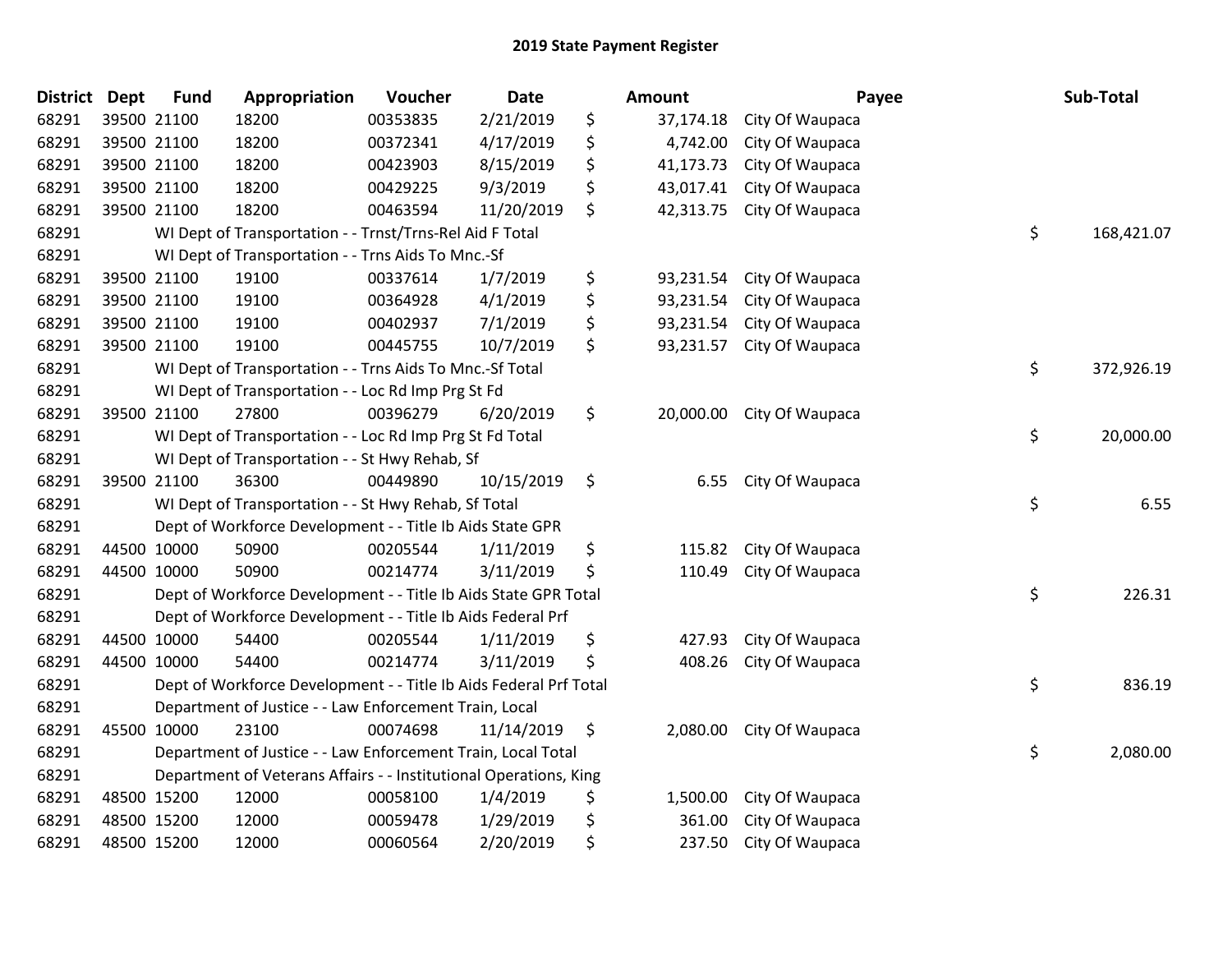| <b>District</b> | <b>Dept</b> | <b>Fund</b> | Appropriation                                                           | Voucher  | Date       | <b>Amount</b>  | Payee           | Sub-Total       |
|-----------------|-------------|-------------|-------------------------------------------------------------------------|----------|------------|----------------|-----------------|-----------------|
| 68291           |             | 48500 15200 | 12000                                                                   | 00061303 | 3/7/2019   | \$<br>3,185.25 | City Of Waupaca |                 |
| 68291           |             | 48500 15200 | 12000                                                                   | 00061304 | 3/7/2019   | \$<br>3,082.95 | City Of Waupaca |                 |
| 68291           | 48500 15200 |             | 12000                                                                   | 00062949 | 5/9/2019   | \$<br>375.50   | City Of Waupaca |                 |
| 68291           |             | 48500 15200 | 12000                                                                   | 00063468 | 5/9/2019   | \$<br>228.00   | City Of Waupaca |                 |
| 68291           |             | 48500 15200 | 12000                                                                   | 00063469 | 5/9/2019   | \$<br>3,508.51 | City Of Waupaca |                 |
| 68291           |             | 48500 15200 | 12000                                                                   | 00064109 | 5/22/2019  | \$<br>3,484.96 | City Of Waupaca |                 |
| 68291           |             | 48500 15200 | 12000                                                                   | 00065211 | 6/27/2019  | \$<br>3,310.35 | City Of Waupaca |                 |
| 68291           |             | 48500 15200 | 12000                                                                   | 00065212 | 6/27/2019  | \$<br>4,332.50 | City Of Waupaca |                 |
| 68291           |             | 48500 15200 | 12000                                                                   | 00067159 | 8/7/2019   | \$<br>4,459.46 | City Of Waupaca |                 |
| 68291           |             | 48500 15200 | 12000                                                                   | 00067160 | 8/7/2019   | \$<br>3,484.40 | City Of Waupaca |                 |
| 68291           |             | 48500 15200 | 12000                                                                   | 00067162 | 8/7/2019   | \$<br>351.50   | City Of Waupaca |                 |
| 68291           |             | 48500 15200 | 12000                                                                   | 00068482 | 8/23/2019  | \$<br>943.64   | City Of Waupaca |                 |
| 68291           | 48500 15200 |             | 12000                                                                   | 00068483 | 8/23/2019  | \$<br>152.00   | City Of Waupaca |                 |
| 68291           |             | 48500 15200 | 12000                                                                   | 00068521 | 8/23/2019  | \$<br>2,846.14 | City Of Waupaca |                 |
| 68291           |             | 48500 15200 | 12000                                                                   | 00069451 | 9/13/2019  | \$<br>209.00   | City Of Waupaca |                 |
| 68291           |             | 48500 15200 | 12000                                                                   | 00069452 | 9/13/2019  | \$<br>1,126.28 | City Of Waupaca |                 |
| 68291           |             | 48500 15200 | 12000                                                                   | 00069453 | 9/13/2019  | \$<br>2,990.73 | City Of Waupaca |                 |
| 68291           |             | 48500 15200 | 12000                                                                   | 00071841 | 11/15/2019 | \$<br>323.00   | City Of Waupaca |                 |
| 68291           |             | 48500 15200 | 12000                                                                   | 00071842 | 11/15/2019 | \$<br>4,000.00 | City Of Waupaca |                 |
| 68291           |             | 48500 15200 | 12000                                                                   | 00071843 | 11/15/2019 | \$<br>2,518.91 | City Of Waupaca |                 |
| 68291           |             | 48500 15200 | 12000                                                                   | 00071844 | 11/15/2019 | \$<br>928.42   | City Of Waupaca |                 |
| 68291           |             | 48500 15200 | 12000                                                                   | 00072073 | 11/13/2019 | \$<br>351.50   | City Of Waupaca |                 |
| 68291           |             | 48500 15200 | 12000                                                                   | 00073338 | 11/20/2019 | \$<br>951.25   | City Of Waupaca |                 |
| 68291           |             | 48500 15200 | 12000                                                                   | 00073339 | 11/20/2019 | \$<br>3,044.00 | City Of Waupaca |                 |
| 68291           |             | 48500 15200 | 12000                                                                   | 00073342 | 12/6/2019  | \$<br>1,126.28 | City Of Waupaca |                 |
| 68291           |             | 48500 15200 | 12000                                                                   | 00073343 | 11/29/2019 | \$<br>2,298.22 | City Of Waupaca |                 |
| 68291           |             | 48500 15200 | 12000                                                                   | 00073348 | 12/6/2019  | \$<br>224.50   | City Of Waupaca |                 |
| 68291           |             | 48500 15200 | 12000                                                                   | 00074639 | 12/18/2019 | \$<br>228.00   | City Of Waupaca |                 |
| 68291           |             |             | Department of Veterans Affairs - - Institutional Operations, King Total |          |            |                |                 | \$<br>56,163.75 |
| 68291           |             |             | Public Defender Board - - Transcript, Discovery And Int                 |          |            |                |                 |                 |
| 68291           |             | 55000 10000 | 10600                                                                   | 00204043 | 7/1/2019   | \$<br>4.00     | City Of Waupaca |                 |
| 68291           |             | 55000 10000 | 10600                                                                   | 00204044 | 7/1/2019   | \$<br>8.00     | City Of Waupaca |                 |
| 68291           |             | 55000 10000 | 10600                                                                   | 00204045 | 7/1/2019   | \$<br>4.00     | City Of Waupaca |                 |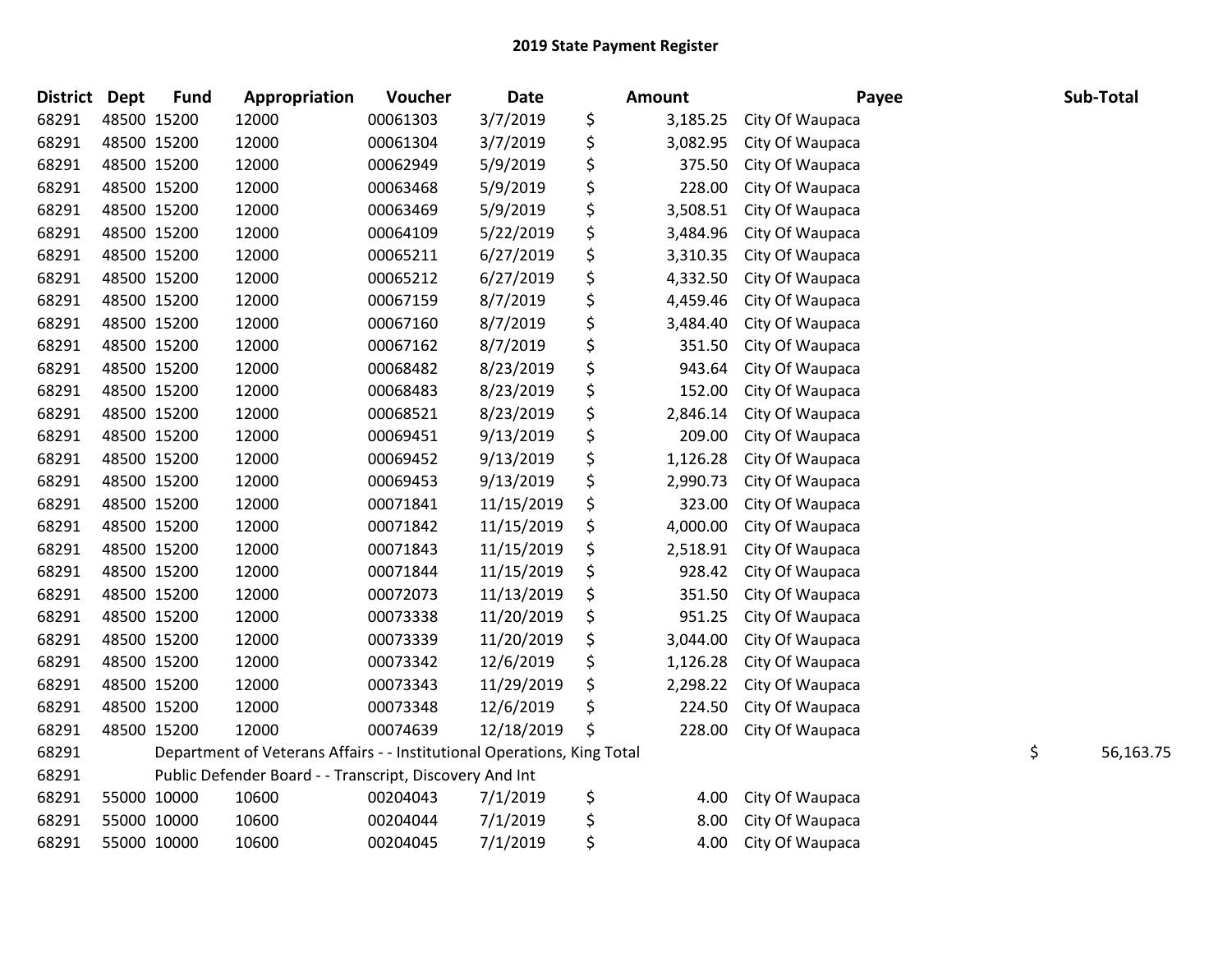| <b>District</b> | <b>Dept</b> | <b>Fund</b>                                                     | Appropriation                                                         | Voucher  | <b>Date</b> |    | <b>Amount</b> | Payee                      |    | Sub-Total    |
|-----------------|-------------|-----------------------------------------------------------------|-----------------------------------------------------------------------|----------|-------------|----|---------------|----------------------------|----|--------------|
| 68291           | 55000 10000 |                                                                 | 10600                                                                 | 00206032 | 7/18/2019   | \$ | 4.00          | City Of Waupaca            |    |              |
| 68291           |             |                                                                 | Public Defender Board - - Transcript, Discovery And Int Total         |          |             |    |               |                            | \$ | 20.00        |
| 68291           |             | Shared Revenue and Tax Relief - - Expenditure Restraint Program |                                                                       |          |             |    |               |                            |    |              |
| 68291           | 83500 10000 |                                                                 | 10100                                                                 | 00050068 | 7/22/2019   | \$ |               | 122,246.42 City Of Waupaca |    |              |
| 68291           |             |                                                                 | Shared Revenue and Tax Relief - - Expenditure Restraint Program Total |          |             |    |               |                            | \$ | 122,246.42   |
| 68291           |             |                                                                 | Shared Revenue and Tax Relief - - County And Municipal Aid            |          |             |    |               |                            |    |              |
| 68291           |             | 83500 10000                                                     | 10500                                                                 | 00050068 | 7/22/2019   | \$ | 130,680.56    | City Of Waupaca            |    |              |
| 68291           | 83500 10000 |                                                                 | 10500                                                                 | 00054367 | 11/18/2019  | \$ | 740,523.19    | City Of Waupaca            |    |              |
| 68291           |             |                                                                 | Shared Revenue and Tax Relief - - County And Municipal Aid Total      |          |             |    |               |                            | \$ | 871,203.75   |
| 68291           |             |                                                                 | Shared Revenue and Tax Relief - - Exempt Computer Aid                 |          |             |    |               |                            |    |              |
| 68291           |             | 83500 10000                                                     | 10900                                                                 | 00047092 | 7/22/2019   | \$ | 34,741.68     | City Of Waupaca            |    |              |
| 68291           | 83500 10000 |                                                                 | 10900                                                                 | 00048062 | 7/22/2019   | \$ | 11,473.53     | City Of Waupaca            |    |              |
| 68291           |             |                                                                 | Shared Revenue and Tax Relief - - Exempt Computer Aid Total           |          |             |    |               |                            | \$ | 46,215.21    |
| 68291           |             |                                                                 | Shared Revenue and Tax Relief - - Utility Aid                         |          |             |    |               |                            |    |              |
| 68291           | 83500 10000 |                                                                 | 11000                                                                 | 00050068 | 7/22/2019   | \$ | 3,503.93      | City Of Waupaca            |    |              |
| 68291           | 83500 10000 |                                                                 | 11000                                                                 | 00054367 | 11/18/2019  | \$ | 19,868.02     | City Of Waupaca            |    |              |
| 68291           |             |                                                                 | Shared Revenue and Tax Relief - - Utility Aid Total                   |          |             |    |               |                            | \$ | 23,371.95    |
| 68291           |             |                                                                 | Shared Revenue and Tax Relief - - Personal Property Aid               |          |             |    |               |                            |    |              |
| 68291           |             | 83500 10000                                                     | 11100                                                                 | 00041686 | 5/6/2019    | \$ | 25,710.58     | City Of Waupaca            |    |              |
| 68291           | 83500 10000 |                                                                 | 11100                                                                 | 00042829 | 5/6/2019    | \$ | 15,200.96     | City Of Waupaca            |    |              |
| 68291           |             |                                                                 | Shared Revenue and Tax Relief - - Personal Property Aid Total         |          |             |    |               |                            | \$ | 40,911.54    |
| 68291           |             |                                                                 | Shared Revenue and Tax Relief - - Payments For Municipal Svcs         |          |             |    |               |                            |    |              |
| 68291           |             | 83500 10000                                                     | 50100                                                                 | 00037869 | 1/31/2019   | \$ | 2,405.88      | City Of Waupaca            |    |              |
| 68291           |             |                                                                 | Shared Revenue and Tax Relief - - Payments For Municipal Svcs Total   |          |             |    |               |                            | \$ | 2,405.88     |
| 68291           |             |                                                                 | Shared Revenue and Tax Relief - - Lottery & Gaming Credit             |          |             |    |               |                            |    |              |
| 68291           |             | 83500 52100                                                     | 36300                                                                 | 00038568 | 3/25/2019   | \$ | 3,434.78      | City Of Waupaca            |    |              |
| 68291           |             |                                                                 | Shared Revenue and Tax Relief - - Lottery & Gaming Credit Total       |          |             |    |               |                            | \$ | 3,434.78     |
| 68291 Total     |             |                                                                 |                                                                       |          |             |    |               |                            | \$ | 1,937,842.81 |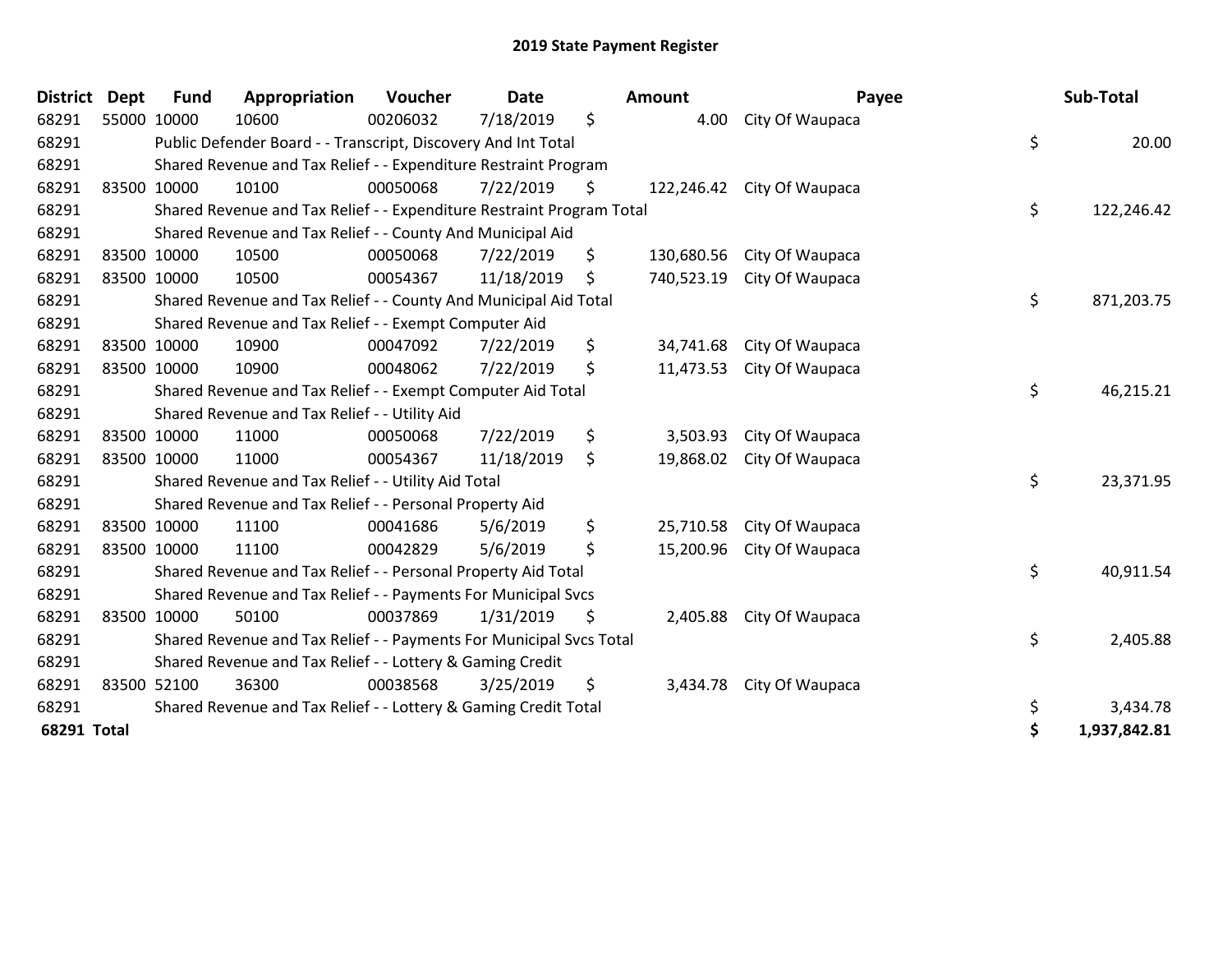## 2019 State Payment Register

| <b>District</b> | <b>Dept</b> | <b>Fund</b>                                         | Appropriation                                                         | Voucher  | <b>Date</b> |                    | <b>Amount</b> | Payee                        | Sub-Total        |
|-----------------|-------------|-----------------------------------------------------|-----------------------------------------------------------------------|----------|-------------|--------------------|---------------|------------------------------|------------------|
| 68292           |             |                                                     | Dept of Safety & Prof Services - - Fire Dues Distribution             |          |             |                    |               |                              |                  |
| 68292           | 16500 10000 |                                                     | 22500                                                                 | 00030588 | 7/16/2019   | \$                 |               | 4,437.42 City Of Weyauwega   |                  |
| 68292           |             |                                                     | Dept of Safety & Prof Services - - Fire Dues Distribution Total       |          |             |                    |               |                              | \$<br>4,437.42   |
| 68292           |             |                                                     | Dept of Natural Resources - - Fin Asst For Responsible Units          |          |             |                    |               |                              |                  |
| 68292           |             | 37000 27400                                         | 67000                                                                 | 00322978 | 5/22/2019   | \$                 | 3,783.26      | City Of Weyauwega            |                  |
| 68292           |             |                                                     | Dept of Natural Resources - - Fin Asst For Responsible Units Total    |          |             |                    |               |                              | \$<br>3,783.26   |
| 68292           |             | WI Dept of Transportation - - Trns Aids To Mnc.-Sf  |                                                                       |          |             |                    |               |                              |                  |
| 68292           |             | 39500 21100                                         | 19100                                                                 | 00337615 | 1/7/2019    | \$                 | 20,843.48     | City Of Weyauwega            |                  |
| 68292           |             | 39500 21100                                         | 19100                                                                 | 00364929 | 4/1/2019    | \$                 | 20,843.48     | City Of Weyauwega            |                  |
| 68292           |             | 39500 21100                                         | 19100                                                                 | 00402938 | 7/1/2019    | \$                 | 20,843.48     | City Of Weyauwega            |                  |
| 68292           |             | 39500 21100                                         | 19100                                                                 | 00445756 | 10/7/2019   | \$                 | 20,843.48     | City Of Weyauwega            |                  |
| 68292           |             |                                                     | WI Dept of Transportation - - Trns Aids To Mnc.-Sf Total              |          |             |                    |               |                              | \$<br>83,373.92  |
| 68292           |             |                                                     | WI Dept of Transportation - - Transpor Safety Ff                      |          |             |                    |               |                              |                  |
| 68292           |             | 39500 21100                                         | 58200                                                                 | 00354212 | 2/21/2019   | \$                 | 91.00         | City Of Weyauwega            |                  |
| 68292           |             |                                                     | WI Dept of Transportation - - Transpor Safety Ff Total                |          |             |                    |               |                              | \$<br>91.00      |
| 68292           |             |                                                     | Department of Justice - - Law Enforcement Train, Local                |          |             |                    |               |                              |                  |
| 68292           | 45500 10000 |                                                     | 23100                                                                 | 00075004 | 11/13/2019  | $\ddot{\varsigma}$ |               | 1,120.00 City Of Weyauwega   |                  |
| 68292           |             |                                                     | Department of Justice - - Law Enforcement Train, Local Total          |          |             |                    |               |                              | \$<br>1,120.00   |
| 68292           |             |                                                     | Shared Revenue and Tax Relief - - Expenditure Restraint Program       |          |             |                    |               |                              |                  |
| 68292           | 83500 10000 |                                                     | 10100                                                                 | 00050069 | 7/22/2019   | -Ş                 |               | 26,685.41 City Of Weyauwega  |                  |
| 68292           |             |                                                     | Shared Revenue and Tax Relief - - Expenditure Restraint Program Total |          |             |                    |               |                              | \$<br>26,685.41  |
| 68292           |             |                                                     | Shared Revenue and Tax Relief - - County And Municipal Aid            |          |             |                    |               |                              |                  |
| 68292           | 83500 10000 |                                                     | 10500                                                                 | 00050069 | 7/22/2019   | \$                 |               | 74,482.58 City Of Weyauwega  |                  |
| 68292           | 83500 10000 |                                                     | 10500                                                                 | 00054368 | 11/18/2019  | \$                 |               | 422,067.97 City Of Weyauwega |                  |
| 68292           |             |                                                     | Shared Revenue and Tax Relief - - County And Municipal Aid Total      |          |             |                    |               |                              | \$<br>496,550.55 |
| 68292           |             |                                                     | Shared Revenue and Tax Relief - - Exempt Computer Aid                 |          |             |                    |               |                              |                  |
| 68292           | 83500 10000 |                                                     | 10900                                                                 | 00047093 | 7/22/2019   | \$                 | 2,300.92      | City Of Weyauwega            |                  |
| 68292           | 83500 10000 |                                                     | 10900                                                                 | 00048063 | 7/22/2019   | \$                 |               | 637.91 City Of Weyauwega     |                  |
| 68292           |             |                                                     | Shared Revenue and Tax Relief - - Exempt Computer Aid Total           |          |             |                    |               |                              | \$<br>2,938.83   |
| 68292           |             |                                                     | Shared Revenue and Tax Relief - - Utility Aid                         |          |             |                    |               |                              |                  |
| 68292           |             | 83500 10000                                         | 11000                                                                 | 00050069 | 7/22/2019   | \$                 | 6,438.23      | City Of Weyauwega            |                  |
| 68292           | 83500 10000 |                                                     | 11000                                                                 | 00054368 | 11/18/2019  | \$                 | 37,284.26     | City Of Weyauwega            |                  |
| 68292           |             | Shared Revenue and Tax Relief - - Utility Aid Total |                                                                       |          |             |                    |               |                              | \$<br>43,722.49  |